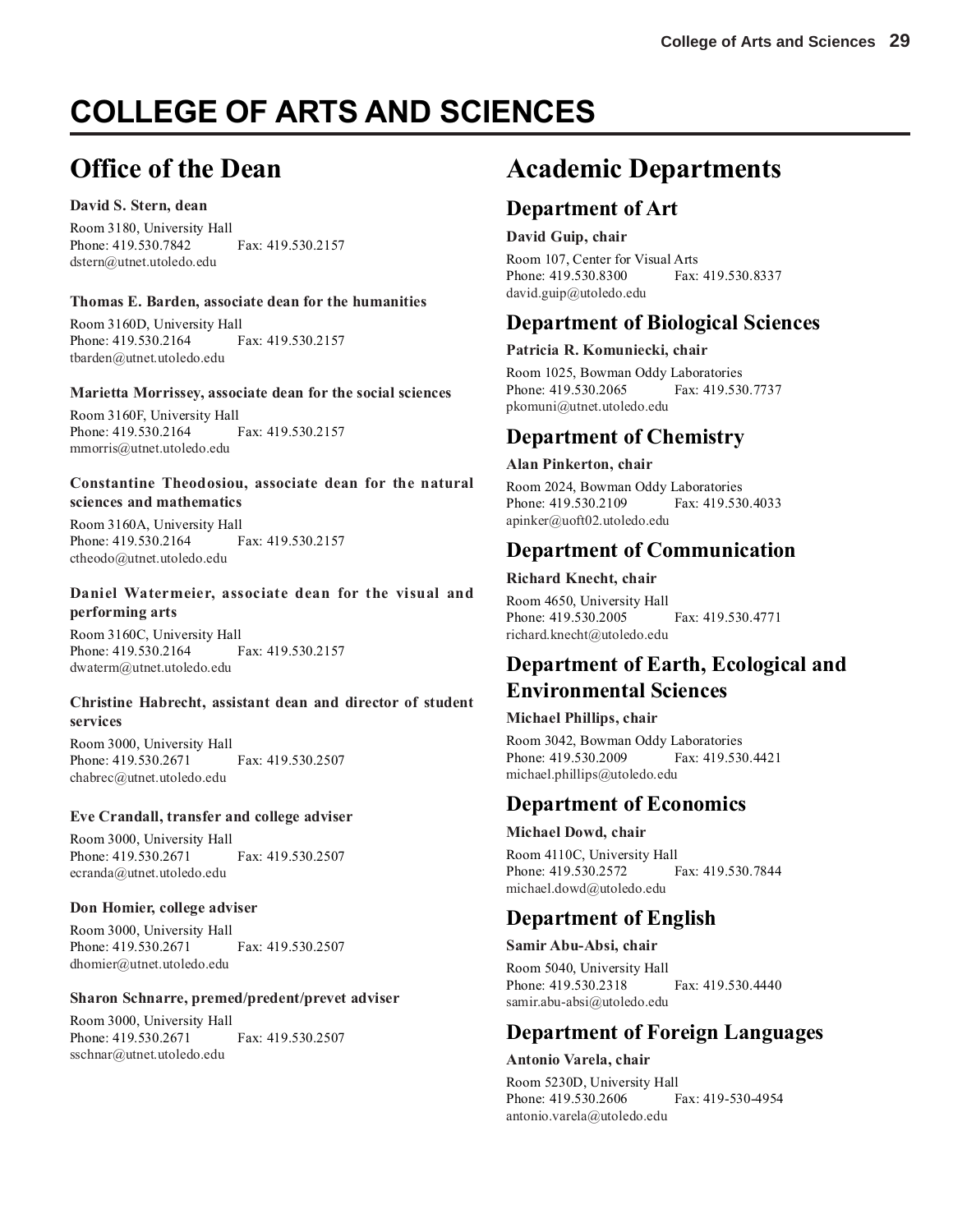## **Department of Geography and Planning**

#### **Samuel Aryeetey-Attoh, chair**

Room 4390, University Hall Phone: 419.530.2545 Fax: 419.530.7919 samuel.attoh@utoledo.edu

### **Department of History**

#### **William Longton, chair**

Room 1142, Tucker Hall Phone: 419.530.2845 Fax: 419.530.4539 william.longton@utoledo.edu

#### **Department of Mathematics**

**En-Bing Lin, chair** Room 2040, University Hall Phone: 419.530.2568 Fax: 419.530.4720 elin@math.utoledo.edu

### **Department of Music and Dance**

#### **Raymond Marchionni, chair**

Room 1002, Performing Arts Phone: 419.530.2448 Fax: 419.530.8483 raymond.marchionni@utoledo.edu

### **Department of Philosophy**

**Eric Snider, chair** Room 1011, Scott Hall Phone: 419.530.6190 Fax: 419.530.6189 eric.snider@utoledo.edu

#### **Department of Physics and Astronomy**

#### **Philip B. James, chair**

Room 2017, McMaster Hall Phone: 419.530.2241 Fax: 419.530.2723 philip.james@utoledo.edu

### **Department of Political Science and Public Administration**

#### **Lynn Bachelor, chair**

Room 1032, Scott Hall Phone: 419.530.4151 Fax: 419.530.4199 lynn.bachelor@utoledo.edu

#### **Department of Psychology**

#### **Robert A. Haaf, chair**

Room 1600, University Hall Phone: 419.530.2717 Fax: 419.530.8479 robert.haaf@utoledo.edu

#### **Department of Sociology and Anthropology**

#### **Barbara Chesney, chair**

Room 2520, University Hall Phone: 419.530.2791 Fax: 419.530.8406 barbara.chesney@utoledo.edu

### **Department of Theatre and Film**

#### **James Hill, chair**

Room 1034, Performing Arts<br>Phone: 419.530.2202 Fax: 419.530.8439 Phone: 419.530.2202 james.hill@utoledo.edu

### **Department of Women's and Gender Studies**

#### **Jamie Barlowe, chair**

Room 4260A, University Hall Phone: 419.530.2233 Fax: 419.530.4411 jbarlowe@utnet.utoledo.edu

## **Programs and Centers**

#### **Africana Studies**

#### **Abdul Alkalimat, director**

Room 2370, University Hall Phone: 419.530.7252 Fax: 419.530.4739 aalkali@utnet.utoledo.edu

### **American Studies**

#### **James Campbell, director**

Room 3015, Scott Hall Phone: 419.530.4521 Fax: 419.530.4440 james.campbell@utoledo.edu

#### **Environmental and Plant Science Centers**

#### **Stephen Goldman, director**

Room 4223, Wolfe Hall Phone: 419.530.1541 Fax: 419.530.1529 stephen.goldman@utoledo.edu

### **Humanities Institute**

#### **Roger D. Ray, director**

Room 2002, Scott Hall Phone: 419.530.2328 Fax: 419.530.6032 rray@utnet.utoledo.edu

#### **Instrumentation Center**

**Jeffrey Dunn, director**

Room 200, Bowman Oddy Laboratories Phone: 419.530.1510 Fax: 419.530.4033 jeffrey.dunn@utoledo.edu

#### **Master of Liberal Studies Program**

#### **Neil Reid, director**

Room 4420C, University Hall Phone: 419.530.4286 Fax: 419.530.7919 neil.reid@utoledo.edu

### **Writing Center**

**Joan Mullin, director**

Room 1005, Carlson Library Phone: 419.530.4939 Fax: 419-530-4752 joan.mullin@utoledo.edu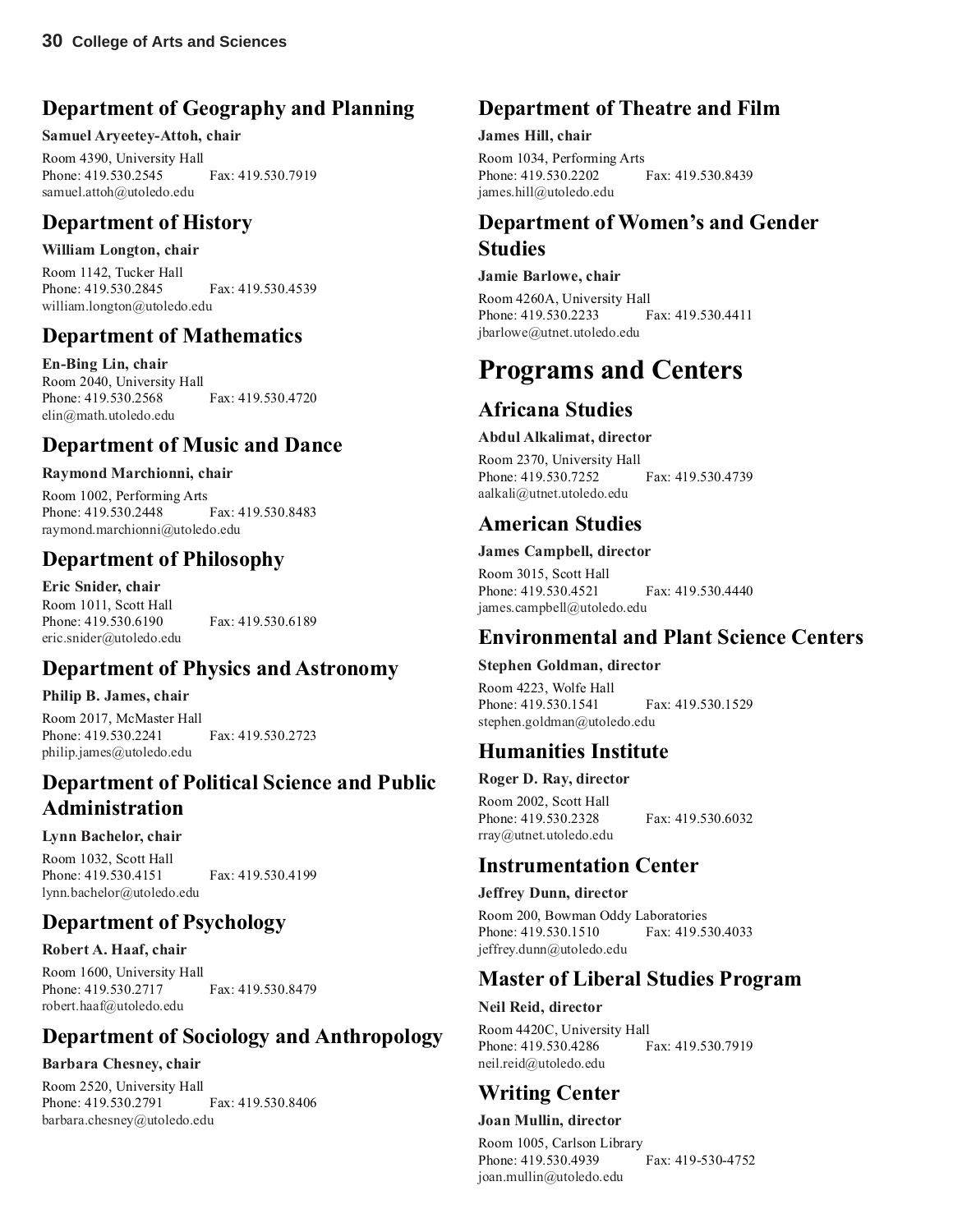# **COLLEGE OF ARTS AND SCIENCES**

## **Degrees Offered**

## **Departmental Majors**

Anthropology (B.A.) Art *(B.A., B.F.A. with concentrations in ceramics, cyber art, drawing, metals, painting, photography, printmaking and sculpture)* Art History (B.A.) Astronomy (B.A.*)* Biology (B.S.) Chemistry (B.A. or B.S.) Communication (B.A.) Economics (B.A.) English *(B.A. with concentrations in literature, American literature, writing and creative writing)* Environmental Sciences (B.S.) Environmental Studies (B.A.) Film (B.A.) French (B.A.) Geography and Planning (B.A.) Geology (B.A. or B.S.) German (B.A.) History (B.A.) Linguistics (B.A.) Mathematics *(B.A. or B.S. with concentrations in applied mathematics, mathematics with computer science, pure mathematics and statistics)* Music *(B.A. or B.M. with concentrations in voice, piano, guitar, string, wind and percussion and instrumental jazz)* Philosophy (B.A.) Physics *(B.S., concentrations in astrophysics and applied physics available; B.A.)* Political Science *(B.A. with specializations in public administration and legal studies available)* Psychology *(B.A. with concentrations in preprofessional and liberal arts)* Sociology (B.A.) Spanish (B.A.) Theatre *(B.A.; theatre concentrations in performance, design tech and theatre studies available; B.F.A. in performance)* Women's and Gender Studies (B.A.)

### **Interdisciplinary Majors**

Africana Studies (B.A.) American Studies (B.A.) Asian Studies (B.A.) European Studies (B.A.) General Studies (B.A. or B.S.) Humanities (B.A.) International Relations (B.A.) Latin American Studies (B.A.) Law and Social Thought (B.A.) Medieval and Renaissance Studies (B.A.) Middle East Studies (B.A.) Paralegal Studies and Pre-Law  $(2 + 2 B.A.)$ Paralegal Studies and Spanish  $(2 + 2 B.A.)$ Urban Studies (B.A.)

## **Interdepartmental Majors**

Course work is selected from three related departments. Refer to guidelines later under requirements. The degree may be B.A. or B.S. depending on the departments selected.

#### **Minors**

Africana Studies Anthropology Art Art History Astrophysics Business Administration\* **Chemistry** Classics Communication Drama, History and Criticism of Disability Studies *(interdisciplinary)* Economics English *(literature, writing)* Film *(film/video, cinema studies)* French *(2 minors, 1 in applied)* German *(2 minors, 1 in applied)* Geography Geology History Japanese Latin American Studies Law and Social Thought Linguistics Mathematics Music *(music theory, music history and literature, jazz, instrumental, vocal, keyboard, music technology)* Philosophy Physics Political Science Psychology Public Administration Sociology Spanish Theatre *(performance, design/technology, theatre studies)* Women's and Gender Studies

\*The business minor requires course work from the College of Business Administration as well as course work in economics and mathematics from the College of Arts and Sciences. Students interested in pursuing a minor in business administration should consult with their adviser and read the business minor entry in the College of Business Administration portion of this catalog.

## **A Second Degree at The University of Toledo**

A student earning a first degree at The University of Toledo may earn a second bachelor's degree in the College of Arts and Sciences by taking a minimum of 20 additional semester hours and satisfying all requirements for both degrees. The student must take the additional 20 hours in arts and sciences course work, unless the student's major department requires course work outside the college to satisfy major or related requirements.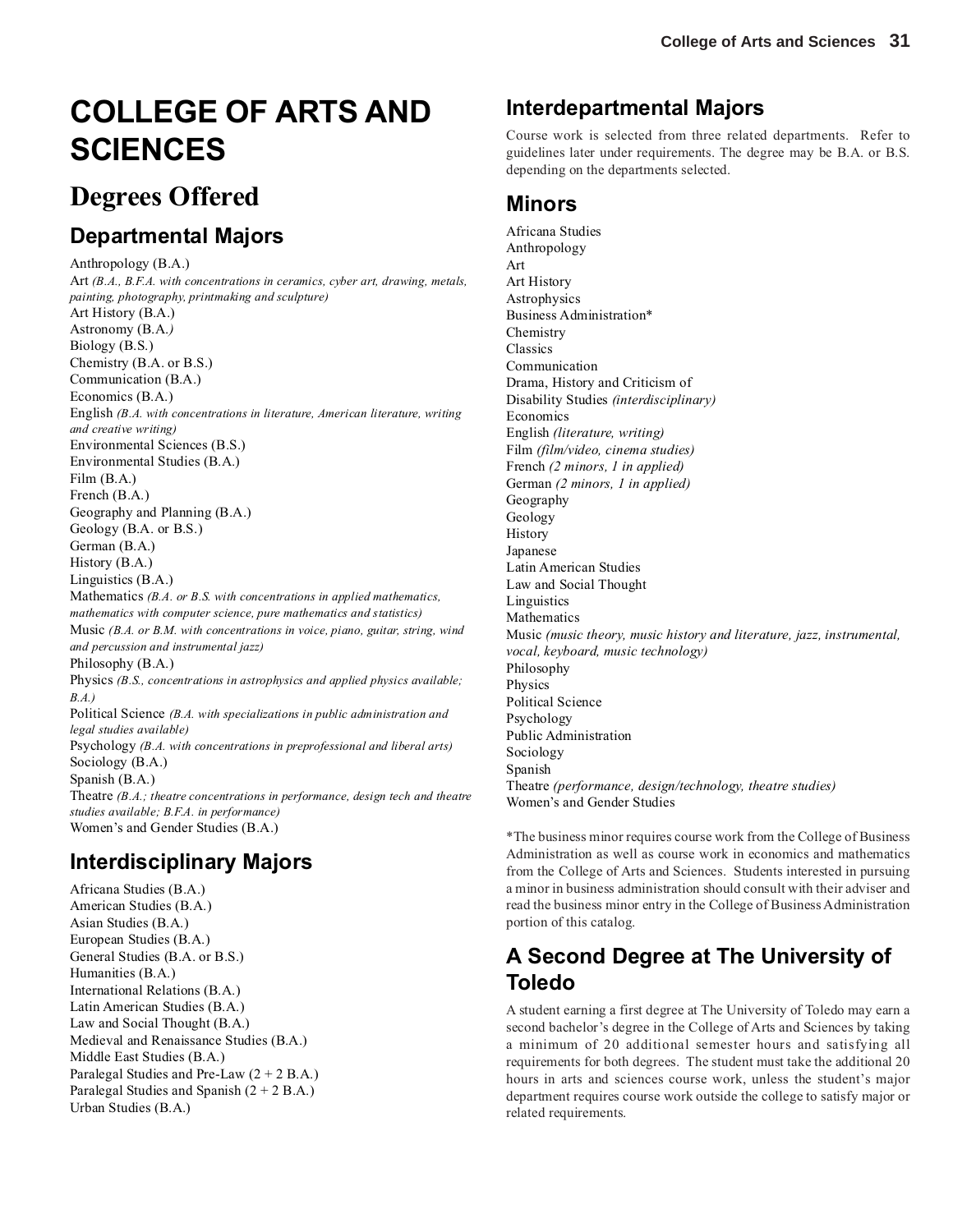An undergraduate with a degree from another institution is considered a transfer student. Such a student is then considered a candidate for a second degree. See requirements for admission with transfer credit from another institution.

## **Admission Policies**

*Refer to the General Section of this catalog for information on admission requirements for first-year (new) students.*

## **Change of College**

Students in good standing who wish to change from another college of The University of Toledo to the College of Arts and Sciences should make an appointment with a college adviser in the college Student Services Office to discuss their transfer and have their academic records reviewed. All college requirements, including core and distributive as well as major and related requirements, must be fulfilled as specified in the catalog for the year in which the student enters the College of Arts and Sciences.

## **Admission with Transfer Credit from Another Institution**

No more than 94 semester hours of credit earned at other institutions may apply toward a degree in the College of Arts and Sciences. Course work from other institutions is accepted at the level at which the course was taught at that institution. Students with transfer credit are generally expected to fulfill all University and college course requirements for a degree in the College of Arts and Sciences as specified in the catalog for the year in which they enter the College of Arts and Sciences. In some cases, not all the credits that transfer into The University of Toledo will apply toward a degree in the College of Arts and Sciences, e.g., developmental courses, excess credits in technical subjects. Transfers from other institutions shall take at least 30 semester hours at The University of Toledo, including 12 semester hours of work in their major field, regardless of the number of hours transferred in the major.

Transfer students should note that The University of Toledo will include all course work taken at all institutions of higher education in the calculation to determine if a student will graduate with honors. All college course work ever taken is computed in determining eligibility for graduation with honors, although no student will be awarded a level of honors above that indicated by The University of Toledo cumulative grade point average (GPA). Note: The University of Toledo requires a minimum of 30 semester hours of standard letter graded courses from UT in order to qualify for graduation with honors.

An applicant who has undertaken courses at a regionally accredited college or university and who submits through the Office of Undergraduate Admission for Adult, Transfer and International Students an official transcript listing courses and grades and giving evidence of good standing will be admitted to the College of Arts and Sciences provided the student has maintained at least a 2.0 GPA on a 4.0 scale.

Exceptions to this minimum admission requirement are rarely made and require the applicant to demonstrate, in a written petition to the Committee on Academic Standing, that there are special circumstances that warrant waiver of the requirement. Approval of the petition is not automatic, and those students who are admitted by petition will be placed

on special probationary status and must meet certain conditions to remain enrolled.

If the college from which the applicant transfers lacks proper accreditation, the student may be denied transfer credit on the basis of the transcript but may be allowed to obtain credit by passing advanced standing examinations with at least a C grade. Official transcripts of records from all schools previously attended must be on file with the Office of Undergraduate Admission for Adult, Transfer and International Students before the student will be permitted to register.

## **Requirements for Students with an Associate's Degree**

Students holding an associate of arts or associate of science degree from an accredited college are encouraged to enroll in the College of Arts and Sciences and, in many instances, may expect to earn an appropriate baccalaureate upon completion of two years of full-time study. Students with an associate's degree in a technical program will likely require more time to complete a bachelor's degree. The following regulations apply:

- Students must complete the equivalent of the specified University and college core and distributive requirements for a bachelor's degree.
- In all baccalaureate programs, a minimum of 64 hours must be taken at the 2000 - 4000 level; of these a minimum of 32 hours must be taken at the 3000 - 4000 level. Course work from other institutions is accepted at the level at which the course was taught at that institution.
- Students may enroll in any departmental, interdepartmental or interdisciplinary program for which they meet the admission criteria. All of the usual major and related area requirements must be fulfilled as specified in the catalog for the year in which the student entered the College of Arts and Sciences.
- For students with an associate's degree in a technical program, no more than 6 additional hours of credit outside the college may apply toward graduation.

## **Readmission of Former Arts and Sciences Students**

Students who have withdrawn from the College of Arts and Sciences and The University of Toledo and have not attended any other institution in the interim may be readmitted provided they were eligible to continue enrollment in the college at the time they discontinued attendance. Such students should readmit at the college Student Services Office. Students who have been suspended from the College of Arts and Sciences must submit a written letter of petition. Students who readmit after more than 12 consecutive months must comply with existing college requirements at the time of readmission.

## **Honors**

Honors work in the College of Arts and Sciences is available to academically talented students through the College Honors program and through individual academic departments.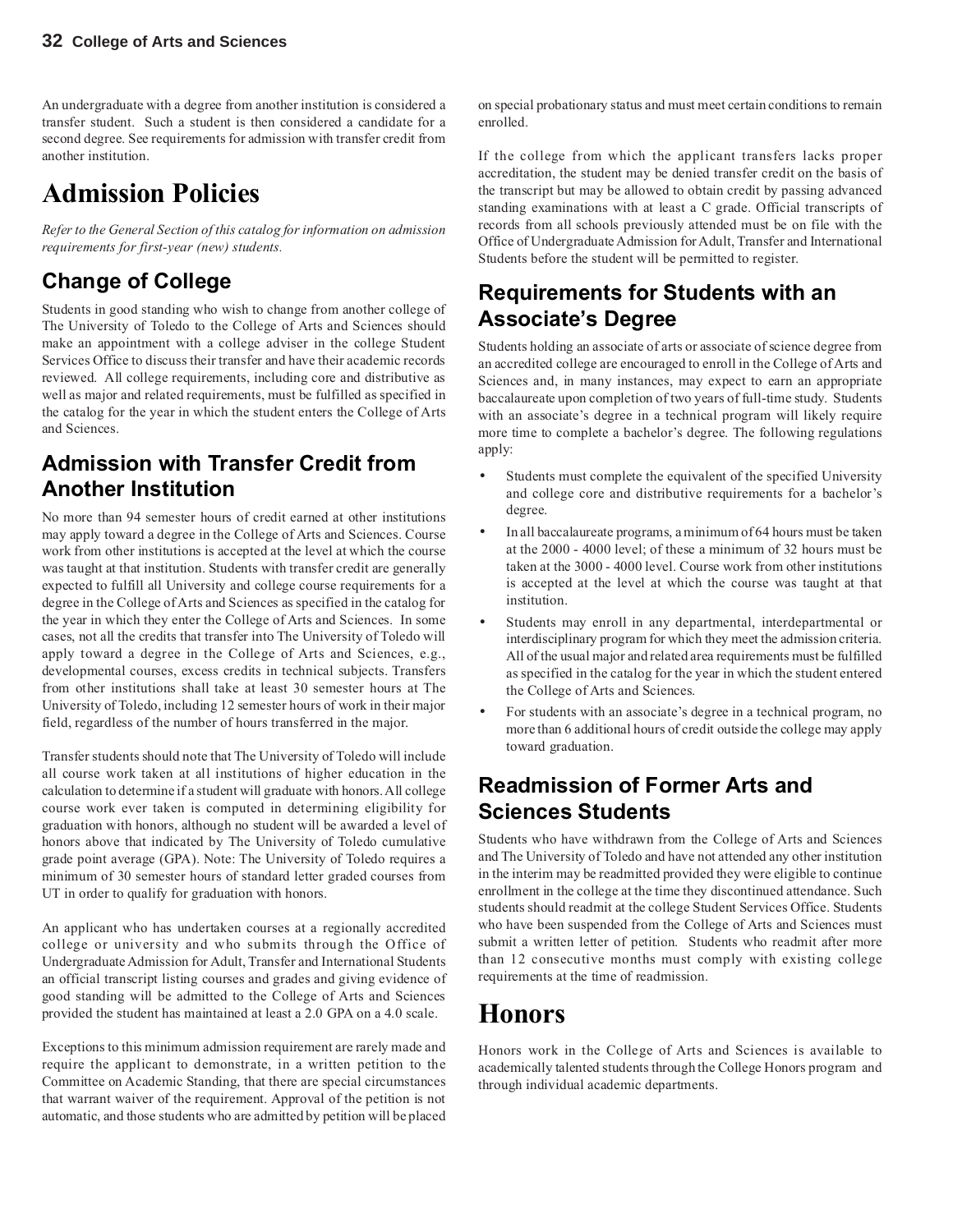## **Arts and Sciences Honors Program**

*David G. Hoch, Director*

#### **Student Selection and Admission Criteria**

Admission to the Honors program of the College of Arts and Sciences is competitive and limited to academically talented students. Students entering directly from high school are admitted based on a review of application materials, which include a high school transcript, references, an essay, an extracurricular resume and ACT or SAT scores. Students with an ACT composite score of 28 or higher (SAT composite of 1240) and a high school GPA of 3.75 or higher are encouraged to apply. Highly motivated students with an ACT composite of at least 25 (SAT composite of 1140) and a high school GPA of at least 3.5 also are considered for admission to the program.

Currently enrolled University of Toledo students and transfer students may apply for admission to the College Honors program if they have (a) completed at least 15, but not more than 60, graded semester hours of college work; and (b) earned a minimum GPA of 3.3 (4.0 scale).

Students are admitted to the College Honors program on a space-available basis.

#### **Program Requirements**

In order to graduate with College of Arts and Sciences Honors, a student must:

- complete all requirements for an approved degree program within the college.
- complete a minimum of 42 semester hours of honors courses, which must include:
	- a. six semester hours of Honors Readings Conference (Readings Conference I and Readings Conference II).
	- b. a minimum of three semester hours selected from either HON 2020 (Multicultural Literatures: The North American Experience) or HON 2030 (Multicultural Literatures: The Non-European World).
	- c. a minimum of six semester hours earned by successful completion of two upper-division interdisciplinary seminars offered through the Honors program (HON 4950 and 4960).
	- d. all of the requirements for Departmental Honors in the student's major. This includes the completion of an Honors thesis or project supervised by a faculty member in the major department. Note: For a student pursuing more than one major or an interdepartmental major, the Departmental Honors requirement may be fulfilled through meeting requirements for one of the student's majors or in an interdisciplinary manner through a program of selected upper-division course work.
- earn a minimum overall GPA of 3.3.

#### **Retention Standards**

To remain in good standing in the College Honors program, a student must:

earn a minimum overall GPA of 3.0 by the end of the first year (typically at least 30 semester hours); 3.1 by the end of the second year (typically at least 60 semester hours); and 3.2 by the end of the third year (typically at least 90 semester hours).

make satisfactory progress toward fulfillment of the requirements for a degree with honors in the college.

### **Honors Courses (HON)**

Honors courses are of two kinds: those offered within the Honors program and those offered by various departments and colleges. Consult the appropriate portion of this catalog for a listing.

### **Departmental Honors**

Requirements for Departmental Honors designations are set by the various College of Arts and Sciences departments and are described under the departmental entries in this catalog. All departments, however, require successful completion of an Honors thesis or project supervised by a faculty member in that department.

It is possible for a student to fulfill all departmental requirements and earn the Departmental Honors citation upon graduation without participating in the College Honors program. The reverse is not possible, however, as the requirements for Departmental Honors are an integral part of the College Honors program.

## **Academic Policies**

*Refer to the General Section of this catalog for general academic policies that apply to all students.*

## **Academic Advising**

Academic advising is a process of helping students derive as many benefits as possible from their education. This occurs when advisers help students to understand themselves and to fulfill their educational, personal and career goals. While the ultimate responsibility for making personal and educational decisions rests with the student, advisers assist by helping to identify and assess alternatives and the consequences of decisions.

Departmental major advisers are faculty who provide specific information about major and minor programs, departmental course offerings, career opportunities and graduate schools and who help students select courses for major, related and other requirements for graduation.

Advising can be much more than selecting courses. The more frequently students arrange to meet with their adviser, the better their needs can be served.

### **Student Responsibilities**

Students are responsible for correctly selecting courses for their programs of study each semester and for fulfilling all degree requirements. Although advisers will assist wherever possible, the final responsibility rests with the student. Students should use their degree audit reports to track their progress. Students are encouraged to obtain degree audit reports at the college Student Services Office (University Hall 3000) and view their audits on the UT Web for Students.

Students are expected to make sure that they are fulfilling all degree requirements as published in the issue of the catalog of the College of Arts and Sciences under which they entered. Students who have been out of the College of Arts and Sciences for 12 consecutive months are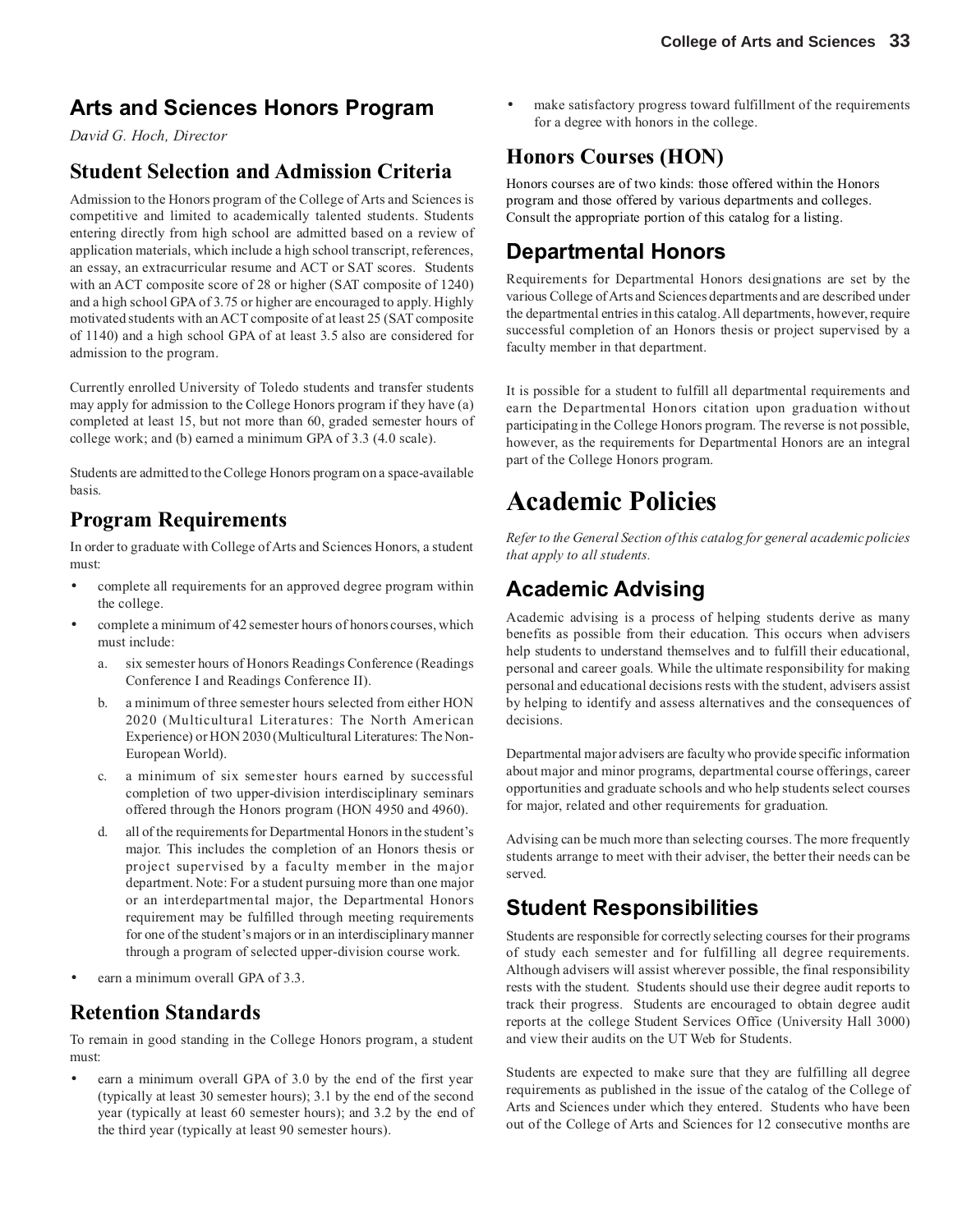responsible for the requirements in the college catalog under which they reenter.

## **Declaring or Changing a Major or Minor**

To declare a major or minor or change one previously declared, students must fill out a form that is available in the college Student Services Office.

## **Sequence of Courses**

There is no single prescribed sequence of courses, except that all firstyear students should take College Composition I and II. Students should consult the later sections of the catalog devoted to programs of study and course offerings and should review their programs with their academic advisers to ensure that they complete courses in the proper sequences during their four years of study. In addition, students should use their degree audit reports to track their progress.

Students majoring in the areas of humanities and social sciences are expected to defer most of their major work until the junior and senior years except for courses prerequisite to the 3000 level and 4000 level courses in their fields. Outside the major, during the first two years they should be sure to take those courses in the general requirements that are prerequisite to courses they wish to take as juniors and seniors.

Entering students who expect to major in mathematics or in one of the areas of the natural sciences usually should begin the special courses designated as prerequisite for advanced courses in their first year. For example, calculus is a prerequisite for other mathematics courses and for later courses in physics, chemistry and geology. General Chemistry I and II, Biology Fundamentals of Life Science I and II, and physical geology are prerequisites for succeeding courses required for majors in these areas.

## **Study Abroad**

Students who plan to study abroad must be sure that their proposed course of study is properly accredited. Its academic acceptability should be verified by the college before departure. Students also should ascertain in advance from their advisers whether the course work will count toward their majors or related areas or only be regarded as elective. Credit for foreign language study is subject to the approval and recommendation of the department of foreign languages.

Current information about study abroad programs is generally available from advisers in many college programs and departments and from the Office of Study Abroad.

## **Grade Deletion for Repeated Courses**

The College of Arts and Sciences permits a maximum of 12 semester hours or the equivalent of 18 quarter hours of course work to be deleted from the GPA calculation. Students who have had their GPAs recomputed under the Academic Forgiveness Policy are not eligible for grade deletions.

Criteria governing grade deletions are given in the General Section of this catalog. Students should check with the college Student Services Office for more specific information on this policy.

## **Withdrawal Policy (W, IW, DR Grades)**

The number of credit hours of W, IW and DR is limited to 22 hours for all undergraduate students in degree programs in the College of Arts and Sciences. Once a student has accumulated 22 hours of W, IW or DR, further withdrawals will be counted as F's in computation of the student's GPA for purposes of probation or suspension. In addition, students who receive financial aid risk the loss of financial aid if they accumulate excessive hours of W, IW and DR.

Students who transfer into the College of Arts and Sciences from another college at The University of Toledo will bring with them the number of W's, IW's and DR's accumulated in their previous work.

## **Academic Probation**

A student whose cumulative GPA is less than 2.0 is automatically placed on probation until a 2.0 cumulative GPA is achieved *(See Withdrawal Policy above).* It is recommended that a student on probation not enroll for more than 12 - 14 credits.

## **Academic Suspension**

Academic suspension means that a student is prohibited from registering at The University of Toledo for a period of at least one semester. Students are subject to academic suspension if their GPA falls below the minimum GPA listed below or they fail to make sufficient progress toward attainment of the degree. (*See Withdrawal Policy.*) Students may remove Incompletes while under suspension. However, no course work taken at any other educational institution during the student's suspension shall be accepted as transfer credit.

A student is subject to academic suspension if the cumulative GPA is less than:

> 1.0 for 10 - 19 hours attempted 1.5 for 20 - 29 hours attempted 1.7 for 30 - 39 hours attempted 1.8 for 40 - 49 hours attempted 1.9 for 50 - 59 hours attempted 2.0 for 60 or more hours attempted

After accumulating 60 credit hours without suspension, a student may be suspended if the cumulative GPA falls below 2.0 for two consecutive semesters.

### **Trial Readmission Policy**

After the required suspension period, a student may petition for readmission to the College of Arts and Sciences Committee on Academic Standing. The petition must be received at least one month before the beginning of the semester in which the student wishes to readmit. If the petition is accepted, the college committee will determine the terms of the Conditional Registration Agreement under which the student will be permitted to re-enroll. Suspended students who are granted readmission must maintain the designated GPA for each semester thereafter and meet the conditions of their readmission agreement. Students failing to meet these conditions are subject to a one-year suspension.

### **Dismissal Policy**

Students who fail to meet the conditions for readmission after their second suspension are subject to dismissal and are not eligible for readmission to the College of Arts and Sciences for at least three years. *Refer to the*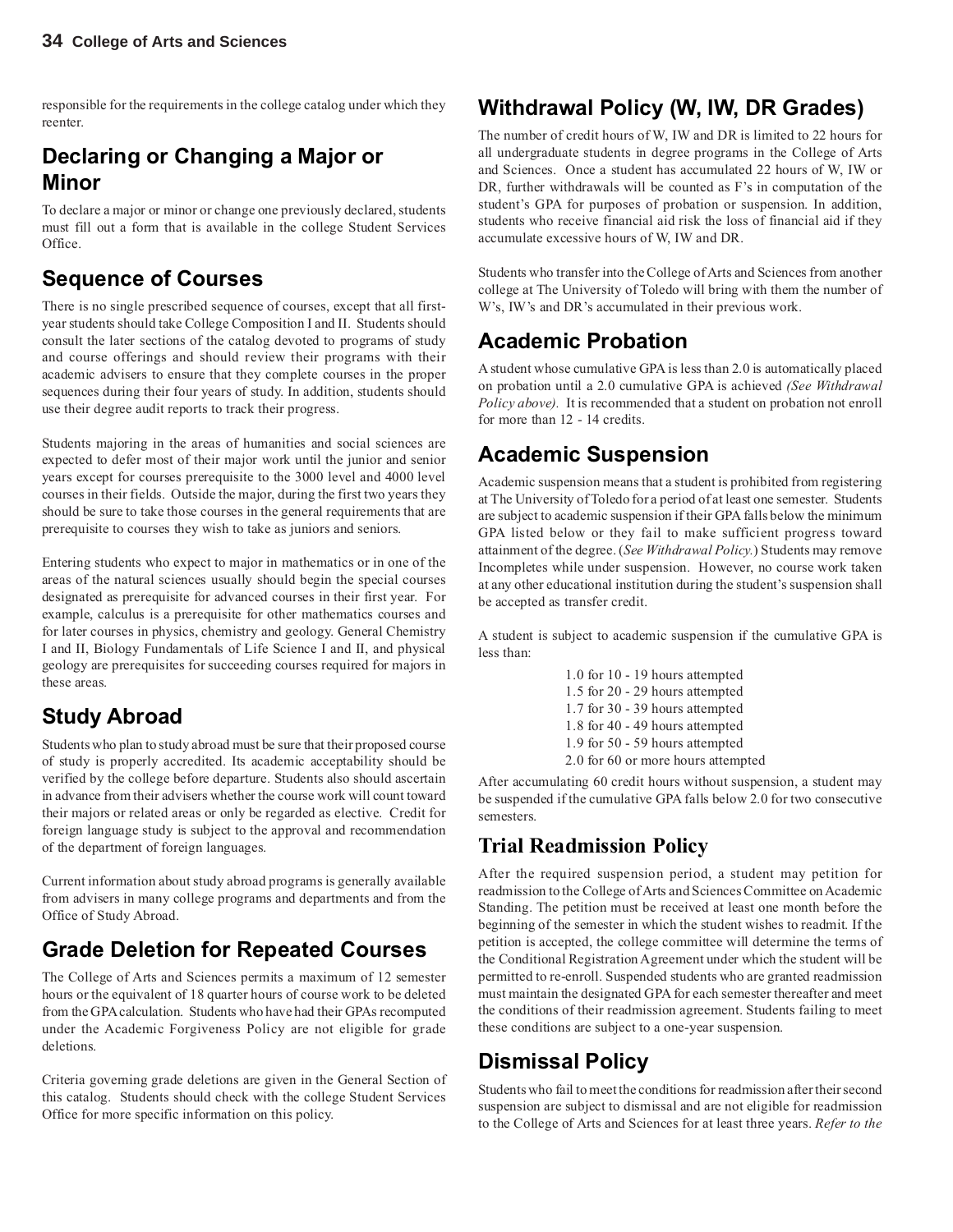*General Section of this catalog for information on the Academic Forgiveness Policy.*

## **Academic Grievance**

A student has the responsibility and right to call to the attention of an instructor any grade that the student believes to be in error or unfair. A student may appeal the decision of the instructor, in order, to the department chair, the dean, then to the College Appeals Committee if the problem is not resolved. If the problem is not resolved at the college level, the student may appeal to the Student Grievance Council. *(See also The University of Toledo Student Handbook.)* A student must begin the appeals process no later than the end of the semester following the one in which the grievance arose.

## **Statement on Academic Dishonesty**

A student found to be academically dishonest by a faculty member may appeal, in order, to the department chair, the dean, the College Appeals Committee and the University Student Grievance Council. The procedures for making an appeal to the Student Grievance Council may be found in The University of Toledo Student Handbook. *Refer to the General Section of this catalog for the policy statement on Academic Dishonesty.*

## **College Level Examination Program (CLEP)/Credit by Exam/Advanced Placement**

The College of Arts and Sciences will accept a maximum of 24 semester hours of CLEP through successful completion of the General Examinations. Additional credit may be earned through satisfactory scores in individual subject examinations. *See the General Section of the catalog for information on hours of credit awarded for various scores and the scoring for English composition. Refer to the General Section of this catalog for specific information regarding Credit by Exam. Refer to the Arts and Sciences Program of Study section for specific information on Advanced Placement. Credits earned by these mechanisms may be applied as follows:*

#### **Humanities/Fine Arts:**

Students will receive credit for Arts and Sciences distributive requirements in humanities.

#### **Mathematics:**

A student will receive credit for MATH 1180 plus one hour of elective credit for earning 4 hours on the CLEP test or MATH 1180 plus 3 elective hours for earning 6 hours on the CLEP test.

#### **Natural Sciences:**

Students will receive credit for Arts and Sciences distributive requirements in natural sciences.

#### **Social Sciences:**

Students will receive credit for Arts and Sciences distributive requirements in social sciences.

### **Foreign Languages:**

Students with a score of 45-54 on the foreign language placement test will receive credit for French, German or Spanish 1500; those with a score of 55 to 64 on the foreign language placement test will receive credit for 1500 and 2140; those with a score of 65 or above will receive credit for 1500, 2140 and 2150.

## **Pass/No Credit Option**

Refer to the General Section of this catalog for an explanation of the pass/no credit grading option. Refer to programs of study in the Arts and Sciences section of this catalog for the limitations on pass/no credit grading in effect for different majors. Undecided students, as a general rule, should not elect pass/no credit grading in major level courses.

## **Graduation Evaluation Requirement**

Two or three semesters before a student intends to graduate, the student and the student's major adviser must complete a *Graduation Progress Evaluation*. Students with more than one major or one or more minors must be evaluated for the completion of each major and minor. Detailed instructions on the *Graduation Progress Evaluation* and graduation procedures are available at the college office.

## **Field Experience/Internship**

Policies and procedures for incorporating field experiences or internships in academic programs vary from major to major. Some majors require a field experience or internship; for other majors they are optional. Students should seek information from their major departments and obtain advance approval for all field experiences or internships.

# **Degree Requirements**

## **A. Grade Point Averages**

Candidates must earn a minimum overall accumulative average of C (that is, a 2.0 quality point average on a 4.0 scale), as well as a cumulative average of C in the major at The University of Toledo. Some programs require a higher GPA in the major. The cumulative average reflects all grades earned including grades of F and grades in repeated courses. *(Refer to the General Section of this catalog for information on grade deletions and academic forgiveness.)*

## **B. Residency Requirement**

Students transferring from other institutions must earn at least 30 hours of credit at The University of Toledo; at least 12 of these must be in the major area, and for students pursuing a minor, at least 9 hours must be earned at The University of Toledo. Full-time students must take their last semester, and part-time students their last 12 hours, in residence, unless alternative arrangements have been made in advance with the dean of the College of Arts and Sciences.

## **C. Credit Hours**

1. Students must complete a minimum of 124 hours of course work that must include both the University and college core and distributive requirements, and either an area of concentration (major) and course work related to the major, or an interdisciplinary program.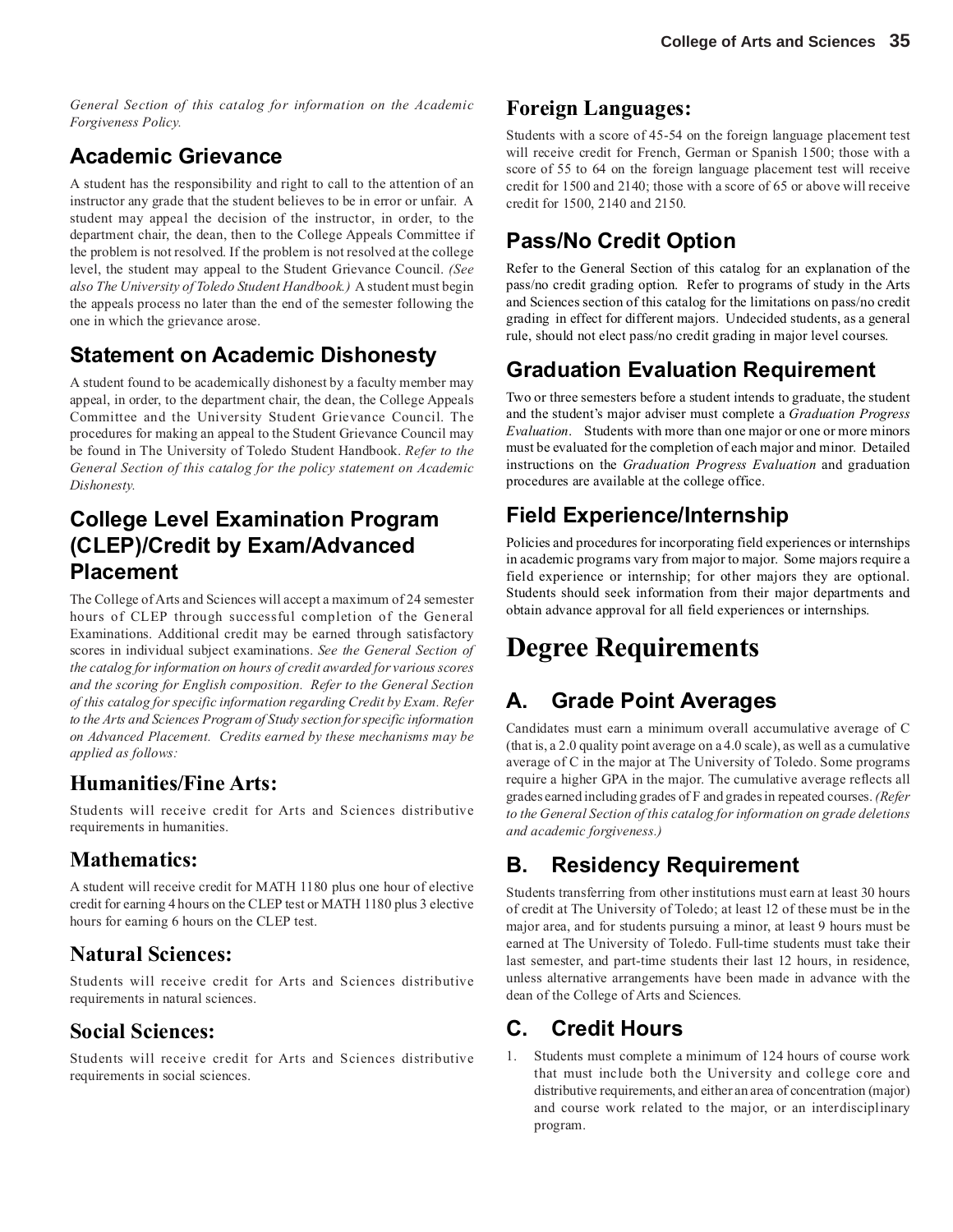- 2. In all baccalaureate programs, a minimum of 64 hours must be taken at the 2000-4000 level; of these a minimum of 32 hours must be taken at the 3000- 4000 level.
- 3. Students are cautioned to make use of their degree audit and review remaining requirements with their adviser before every registration in order that progress toward completion of their requirements may be made in an orderly, timely manner.
- 4. Insofar as a student can complete the basic courses and the courses required for a chosen major (as outlined in sections E - K below) in fewer than the 124 hours required for a degree, the student may choose elective courses to complete the total of 124 hours subject to the restrictions outlined below.

## **D. Credit Restrictions**

Total earned hours shown on a student's transcript may not all be applicable to the minimum 124 credits required for a degree, as follows:

- 1. Students with entrance deficiencies in mathematics and other students who are required to take developmental course work will need to complete additional hours.
- 2. No more than 4 hours of credit in performing ensembles (MUS 2010/3010 - 2190/3190) will apply toward the degree.
- 3. No courses in typing, shorthand or keyboarding will apply toward the degree.
- 4. No more than 2 hours in skill courses in physical education or recreation courses at the 1000 level will apply toward the degree.
- 5. No more than 2 hours in CHSE 3380 or CHSE 3390 (College Student Leadership Development I and II) will apply toward the degree.
- 6. Restriction on technical electives: No more than 15 hours of credit earned in colleges other than the College of Arts and Sciences, either at The University of Toledo or elsewhere, will apply toward the degree.

Exceptions to this restriction may be approved by the student's department in cases where technical courses are determined by departments to satisfy related requirements. In addition, Arts and Sciences students taking a business minor will be permitted to take 21 hours of business courses. However, no additional technical electives beyond these 21 hours will apply to the degree.

- 7. Duplicate credit: Except for courses identified as repeatable courses, students will not receive credit for repeated courses (taking the same course twice), whether taken at The University of Toledo or elsewhere.
- 8. The college reserves the right to deny credit for other specific courses and for blanket technical credit not applicable to a student's specific program.

## **E. University Core Curriculum Requirements**

Students earning bachelor's degrees in all colleges and programs, as well as those pursuing associate of arts and associate of science degrees, are required to complete between 27 and 30 credit hours of courses that comprise the University Core Curriculum. Those courses are distributed in the areas of English composition, humanities/fine arts, social sciences, natural sciences and mathematics, and multicultural studies (see the *General Section* of this catalog for details). It should be noted that some colleges and programs require courses in these areas over and above

those required to fulfill University Core requirements. The student's academic department or college office should be contacted for specific details.

## **F. Orientation (ARS 1000) - 1 hour**

All new first-year students are required to take orientation. The course is optional for transfer students.

### **G. Arts and Sciences Skill Areas Requirements**

Students are placed into English composition and mathematics courses by ACT scores or placement tests in those subjects. Students are placed into foreign language courses through placement testing.

- **1. English Composition** (University of Toledo core and Arts and Sciences requirement) — 6 hours. Students must pass both Composition I (or Composition I with Workshop , see below) and II with a grade of C or better.
	- a. Native speakers track (for students for whom English is a first language).

#### **ENGL 1100** — 5 hours

*Composition I with Workshop (Developmental course; 3 hours will count toward degree if student earns a grade of C or higher; any student who earns a grade of C or higher will go directly to Composition II; any student who does not pass will go to Composition I).*

**ENGL 1110 —** 3 hours

*College Composition I*

**ENGL 1130 (or 1140 - 1230) —** 3 hours

*College Composition II*

- b. Nonnative speakers track (for students for whom English is a second language) Students will take an English placement test to determine appropriate level.
	- **ENGL 1020** 3 hours

*Writing and Grammar for English as a Second Language*

**ENGL 1110 —** 3 hours

*Composition I*

**ENGL 1120 —** 2 hours

*Composition I Lab for ESL* (corequisite to ENGL 1110).

**ENGL 1130 (or 1140 - 1230) —** 3 hours

*Composition II* (A maximum of 3 hours of ENGL 1020 and ENGL 1120 will count toward the degree.)

- **2. Mathematics** 1180 (UT core and Arts and Sciences requirement) — 3 hours (may replace with any mathematics course greater than MATH 1180 except MATH 2280).
- **3. Foreign Languages** (Arts and Sciences requirement) 0 to 14 hours (Foreign languages 1110, 1120, 1500, 2140, 2150). Every student is required to demonstrate proficiency in a single foreign language (Arabic, Chinese, French, German, Japanese, Latin or Spanish) through the intermediate (foreign languages 2150) level either by successfully completing a foreign language course at this level or by achieving an appropriate score on a proficiency/ placement test administered by the department of foreign languages that reflects the equivalent.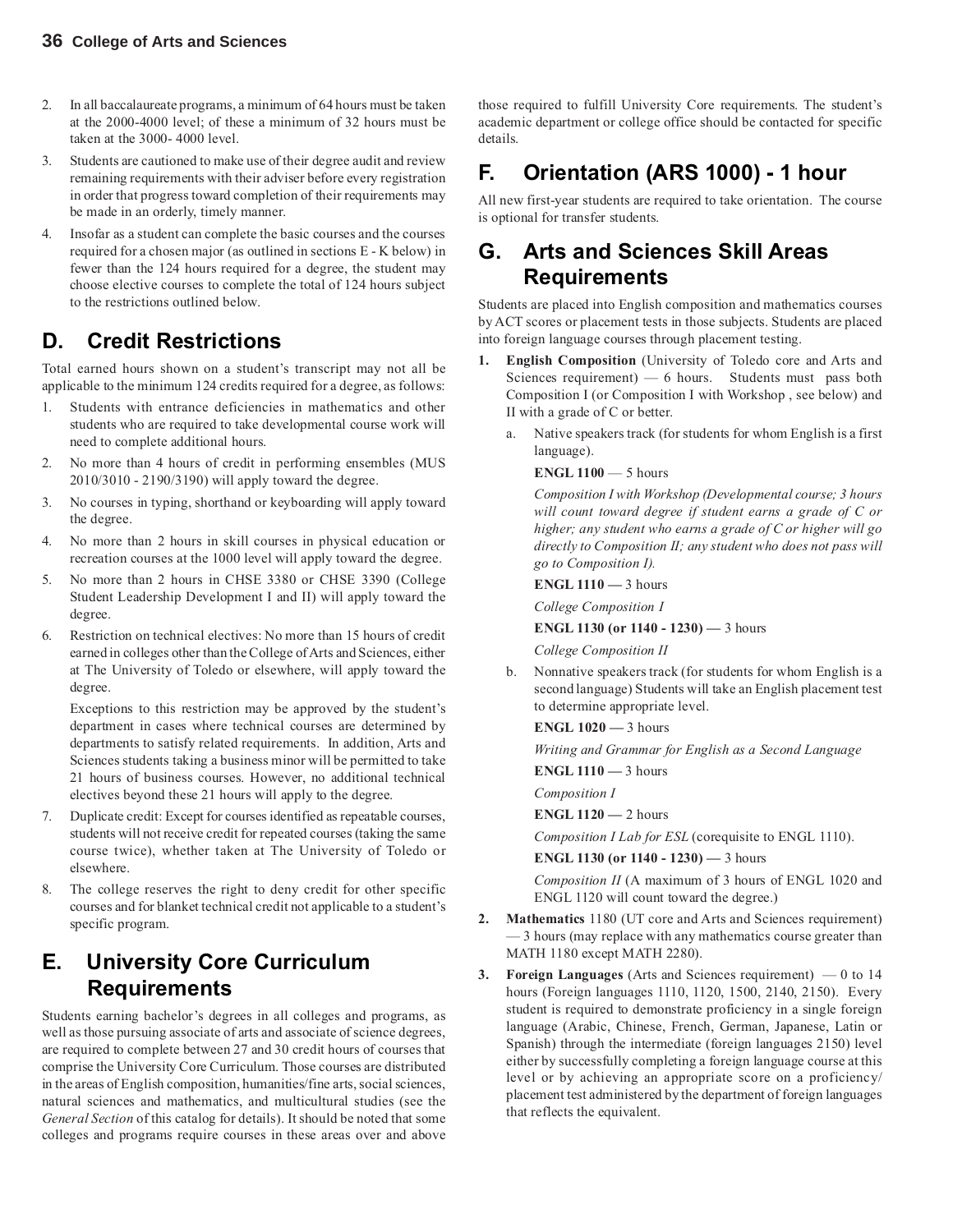Students beginning a foreign language should enroll in their chosen language at the elementary 1110 level and will take four semesters of foreign language. Those continuing a foreign language or attempting to demonstrate competency by examination should take a proficiency/placement test. Students with two or more years of French, German or Spanish in high school who place below an intermediate course may enroll in an intensive review course (foreign languages 1500) that covers the material in the first two semesters (foreign languages 1110 and 1120), and then complete the second year courses (foreign languages 2140 and 2150).

### **H. Arts and Sciences Distributive Requirements**

Students should consult with their advisers in selecting courses that will meet distributive requirements. With their adviser's approval, students may select higher level courses for which they have the prerequisites. With careful planning, students will be able to satisfy both UT Core Curriculum and Arts and Sciences requirements by taking the minimum required hours. A student may take no more than 2 courses (or 2 courses and 1 lab for natural sciences) under each departmental code in satisfying the general education distributive requirements.

**1. Humanities and Fine Arts** (UT core requirement is two courses for 6 hours; Arts and Sciences requires 9-15 hours, depending on student's major).

Students not majoring in the humanities or fine arts will take five courses (15 hours) in the humanities in addition to those taken to meet the English composition and foreign language requirements. Students majoring in the humanities or fine arts will be required to complete one history course, one literature course and one fine arts course. Students may select humanities courses that also will satisfy a UT core humanities or multicultural requirement.

**Required Courses (**for all majors**) —** 9 hours(see suggested courses listed below):

**English Literature** — 3 hours

#### **History** — 3 hours

**Fine Arts** — 3 hours (course must be an appreciation or theory course, not a studio or skills course)

**Electives** (for students not majoring in humanities or fine arts) two courses for 6 hours

Students may select courses from art, art history, classics, communication, dance, English, film, foreign languages (courses higher than 2150 or culture courses 1080 and 1090, or a second foreign language), history, humanities, music, philosophy and theatre.

Among the courses with minimal or no prerequisites are these: ARTH 1500; CLC 1010; COMM 1010, 2000, 3840; ENGL 2710, 2720, 2730, 2740, 2760; FILM 1310; FREN 1080, 1090; GERM 1080, 1090; HIST 1000 through 1120; HUM 1010, 1200, 2220, 2010, 2020; JAPN 1080, 1090; MUS 2200, 2210, 2220, 2240, 2250, 2420; PHIL 1010, 1020, 2200, 2400; REL 1220, 2200; SPAN 1080, 1090, 1100; THR 1010, 1100. However, higher-level humanities courses will satisfy these requirements and may be taken if student has met the prerequisites.

**2. Natural Sciences** (UT core requirement is two courses for 6 hours; Arts and Sciences requirement is three courses for 9 hours).

Students not majoring in a natural science will take 9 hours of courses in natural sciences and mathematics in addition to the course

taken to meet the mathematics requirement. (Because of The University of Toledo core curriculum requirements, students must take two courses from two different departments other than mathematics.) Students majoring in a natural science discipline other than mathematics will meet The University of Toledo core requirements with courses required for their program; students majoring in mathematics must take 6 hours in two natural sciences departments other than mathematics.

Students may select courses from astronomy, biology, chemistry, geology, mathematics and physics. Among the courses with minimal or no prerequisites are: ASTR 1010, 2010, 2020, 2050; BIOL 1120, 1140, 1150, 2010, 2020; BIOL 2100; CHEM 1100, 1150; EEES 1010, 1020, 1030, 1040, 1050 ISOM 1020; PHYS 1050, 1300, 1310, 1320, 1330, 1750. However, higher-level natural sciences courses will satisfy this requirement and may be taken if the student has met the prerequisites.

**3. Social Sciences** (UT core requirement is two courses for 6 hours; Arts and Sciences requirement is three courses for 9 hours).

Students majoring in a social science will need to take 6 hours from The University of Toledo core curriculum social sciences requirements. Students not majoring in a social science will take 9 hours of courses in social sciences. Students may select social science courses that will also meet a UT core social science requirement and one multicultural requirement.

Students may select courses from anthropology, communication, economics, geography, political science, psychology and sociology. Among the courses with minimal or no prerequisites are these: ANTH 1020, 2020; ECON 1010, 1150, 1200; GEPL 1010, 1100; PSC 1100, 1400, 1200, 1710; PSY 1010; SOC 1010, 1750. However, higher-level courses will satisfy the social sciences requirement and may be taken if student has met the prerequisites.

### **I. Writing Across the Curriculum (WAC) Requirement**

Students must pass both Composition I and II with a C or better. The College of Arts and Sciences recommends that these requirements be met before completing 45 hours of course work.

After completing Composition I and II with a C or better, students must pass two writing intensive courses approved by their adviser. The College of Arts and Sciences recommends that the first of these writing courses be completed within the first 65 hours of course work, and the second within the first 90 hours. One of these courses must be taken within the student's major. Students with dual majors must take a writing intensive course in each major. Students with interdisciplinary majors will meet this requirement by selecting courses in consultation with their advisers. Advisers will monitor students' progress to help them complete these requirements in a timely fashion.

Transfer students from institutions that have required writing intensive courses should have their former institution certify that they have completed writing intensive courses comparable to those required in the College of Arts and Sciences. Transfer students who have not taken writing intensive courses must meet the College of Arts and Sciences Writing Across the Curriculum requirements.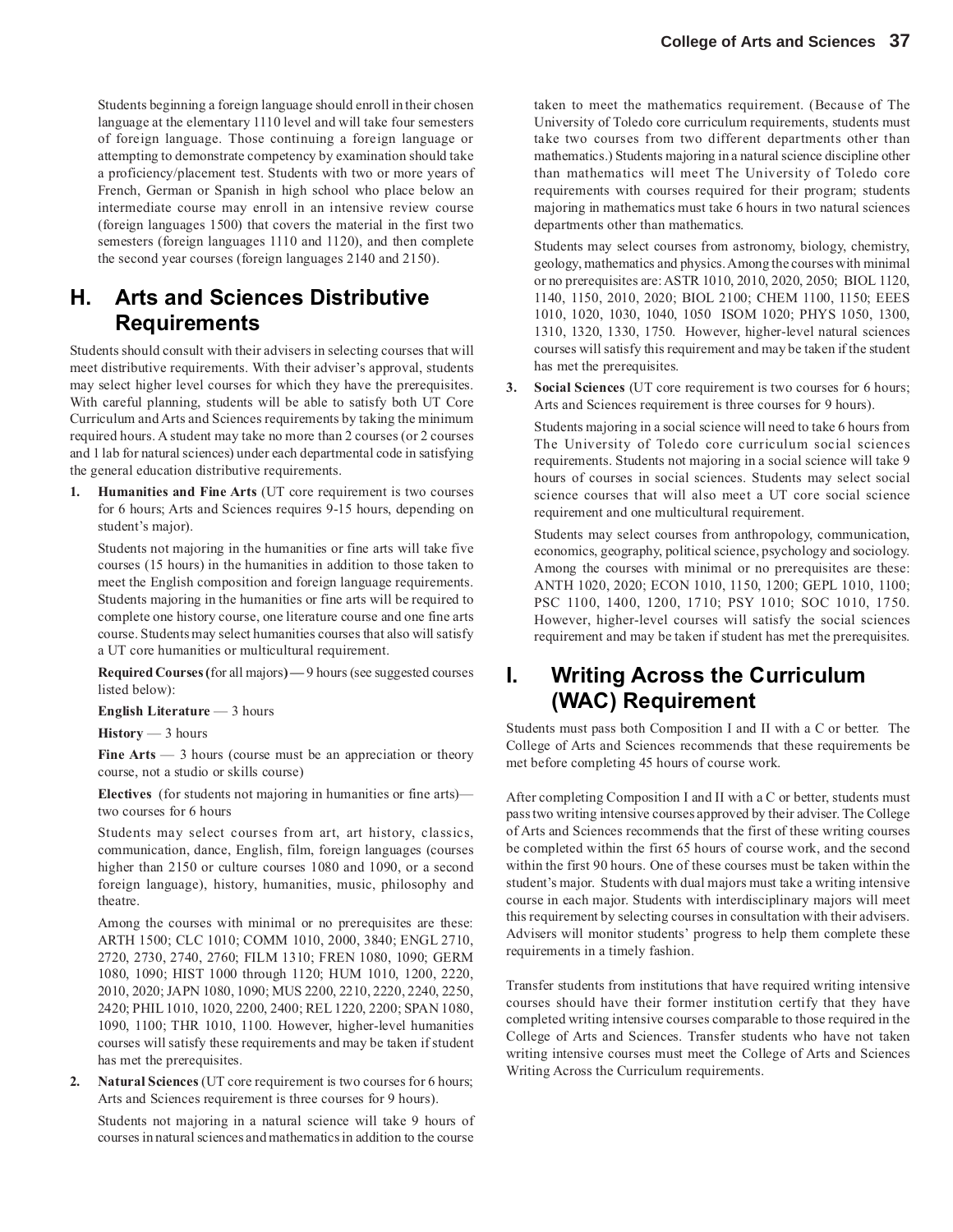### **J. Major Area**

Every student must complete either a departmental major or an interdepartmental or interdisciplinary major. Courses given in other colleges of the University may be credited to the major only with the approval of the dean of the College of Arts and Sciences upon recommendation of the department chair. Waiver of a required course or the substitution of a course from another department does not necessarily reduce the minimum credits required in the major.

#### **1. Departmental Major**

**See the complete list of departmental majors under "Degrees Offered" earlier in the Arts and Sciences section of this catalog.**

The minimum number of semester hours a student must complete for a departmental major is prescribed by the department, but rarely exceeds 34 hours. The maximum number of hours a student may elect for the major within the total 124 hours for a bachelor of arts degree is 40 hours, except in art, music and theatre, where the maximum is 50 hours. For the bachelor of science degree, the maximum is 50 hours. For a bachelor of music degree, see the listing under the department of music and dance. For the bachelor of fine arts degree, see the department of art or department of theatre and film.

A student may have two majors from two different departments provided the requirements of both programs are satisfied. Work in the second major may be accepted as fulfilling the related course requirement upon the approval of the advisers in both departments. A student cannot use courses from the first major to satisfy the second and vice-versa.

#### **2. Interdisciplinary Majors**

A student may complete one of the interdisciplinary majors if accepted into that particular program. A student completing a departmental major and a second major in an interdisciplinary or interdepartmental major cannot use courses from the first major to satisfy the second or vice-versa. See the complete list of interdisciplinary majors under "Degrees Offered" earlier in the Arts and Sciences section of this catalog.

#### **3. Interdepartmental Major**

A student who chooses an interdepartmental major must complete at least 60 hours divided approximately equally among three related departments. These 60 hours are in lieu of the prescribed hours in a departmental major and the 18 hours in related courses (see K below).

The student must have at least a C average in all courses attempted in each of the three departments of the interdepartmental major. In planning a program, the student must consult with the interdepartmental adviser of the college to select courses in each area that have the approval of the appropriate department chair.

The three departments selected from the list of departmental majors (found under "Degrees Offered" in the Arts and Sciences section of this catalog) are subject to the approval of the dean and the department chairs concerned. A student completing a departmental major and second major in an interdisciplinary or interdepartmental major cannot use courses from the first major to satisfy the second or vice-versa.

## **K. Related Courses**

Every student who chooses a departmental major and students in some interdisciplinary majors also must complete a minimum of 18 hours in

courses related to the major. These 18 hours must be in addition to courses taken to fulfill the basic requirements listed above. Each department defines the areas from which courses may be chosen by its majors, and these listings are given in the later sections of this catalog under *Programs of Study.* Related courses must be chosen from courses acceptable for credit in an Arts and Sciences major. Generally, these are upper level courses.

Courses given in other colleges of the University may be credited to the major or to related courses only with the approval of the dean of the College of Arts and Sciences upon recommendation of the department chair.

## **L. Minors**

Many Arts and Sciences departments offer minors. Departmental requirements for particular minors are given in later sections of the catalog under *Programs of Study.* Students wishing to pursue a minor should consult with an adviser in that department. Courses selected for the minor must be chosen from courses acceptable for credit toward a major in that department. In meeting requirements for some majors, work in the minor may be accepted as fulfilling the 18 hours of related courses, but only with the approval of the student's major adviser. Students completing a minor cannot use courses from their minor to satisfy requirements in the major. A minimum GPA of 2.0 is required in the minor. Students must complete a minimum of 21 hours for a minor; at least 9 of those hours must be completed at The University of Toledo.

## **Premedical, Predental and Preveterinary Program**

*Sharon L. Schnarre, adviser*

Students interested in professional medical, dental or veterinary careers may choose to apply for the premedical, predental and preveterinary programs. **Students choosing this option must also complete the requirements for a major in a specific discipline or in an interdisciplinary baccalaureate program.**

To be considered for admission to the premedical, predental and preveterinary programs, students need at least a 3.0 cumulative high school GPA or a minimum ACT composite score of 25 (or SAT combined score of 1140). Students also should have successfully completed a minimum of three years of high school mathematics (Algebra I, Algebra II and Geometry) and high school chemistry. Students not meeting the minimum requirements will be admitted to an Arts and Sciences departmental or interdisciplinary major of their choice or into the bachelor of science general studies major. After achieving a 3.0 cumulative GPA at UT, these students may apply to the premedical adviser for admission to the program after the first year of study.

Because admission to a professional school is very competitive, students need to maintain high GPAs, both cumulative and in the sciences. The premed/predent adviser will continually monitor a student's academic performance and make recommendations as to whether this program should be continued. If at any time a student's GPA drops below a 3.0, the student will be dropped from the program unless extenuating circumstances exist, in which case the student will be placed on a probationary status until the grades improve.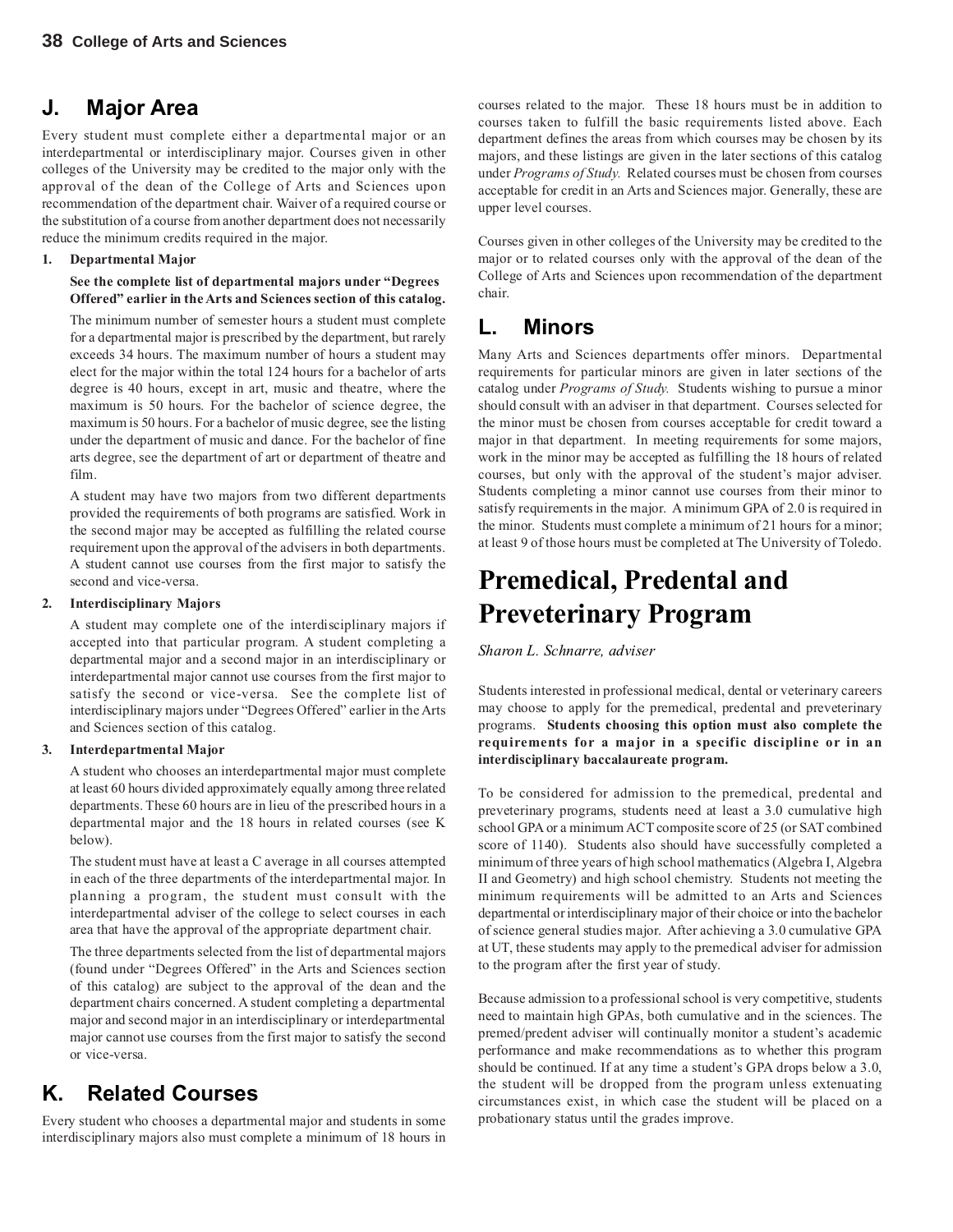The premed/predent adviser will assist the student in determining the entrance requirements of the professional school being considered, since these requirements vary among schools. In general, these professional schools specify for entrance a core set of science courses that include one year (two semesters) each of biology, general chemistry, organic chemistry, physics and mathematics. Most schools recommend that candidates plan a broad course of study leading to either a B.A. or a B.S. degree in any discipline.

## **Programs of Study**

## **Africana Studies**

*Abdul Alkalimat, director and adviser*

#### **Degrees Offered**

Africana Studies offers a program for a bachelor of arts.

Africana Studies is an academic field of study that utilizes the tools of both quantitative and qualitative analyses to focus on the experiences of black people in the African diaspora. The Africana diaspora covers the continent of Africa and the regions of the world where African peoples have lived, especially the Caribbean and the Americas (South, Central and North).

### **Requirements for the Undergraduate Major**

Students must complete a total of 33 hours in Africana Studies and 18 hours of course work in related disciplines. The required courses are as follows:

#### **Africana Studies Core Courses: 21 hours**

| <b>AFST 1100</b> | Introduction to Africana Studies              |
|------------------|-----------------------------------------------|
|                  |                                               |
| <b>AFST 1200</b> | Introduction to the African Experience        |
| <b>AFST 2100</b> | Foundations of Black Intellectual History     |
| <b>AFST 2200</b> | Foundation of Culture in the African Diaspora |
| <b>AFST 2300</b> | <b>Black Community Research Methods</b>       |
| <b>AFST 2400</b> | Social Policy and the Black Community         |
| <b>AFST 4900</b> | Senior Seminar                                |
|                  |                                               |

#### **Electives: 12 hours**

(Africana Studies courses at the 3000 level or above)

**Course work in related disciplines: 18 hours**

#### **Requirements for the Minor**

Students must complete a total of 21 hours of course work in Africana Studies as follows:

#### **Africana Studies Core Courses (15 hours):**

| <b>AFST 1100</b>      | Introduction to Africana Studies              |  |
|-----------------------|-----------------------------------------------|--|
| <b>AFST 1200</b>      | Introduction to the African Experience        |  |
| <b>AFST 4900</b>      | Senior Seminar                                |  |
| <b>Select one set</b> |                                               |  |
| <b>AFST 2100</b>      | Foundations of Black Intellectual History     |  |
| <b>AFST 2200</b>      | Foundation of Culture in the African Diaspora |  |
|                       | or                                            |  |
| <b>AFST 2300</b>      | <b>Black Community Research Methods</b>       |  |
| <b>AFST 2400</b>      | Social Policy and the Black Community         |  |

#### **Electives: 6 hours**

(Africana Studies courses at the 3000 level or above)

#### **American Studies**

(THIS PROGRAM IS AN INTERDISCIPLINARY MAJOR.) *James Campbell, director and adviser*

#### **Degrees Offered**

The American Studies program offers a bachelor of arts degree.

#### **Degree Requirements**

Totaling 40 semester hours, the major consists of 30 semester hours in courses selected from two or three Arts and Sciences departments in consultation with the American Studies faculty committee and 10 hours for designing and writing an extended research paper on a topic on some aspect of American culture. Eighteen hours of related courses round out the major and often leave room for a second major within a four-year course of study.

The American Studies program provides students with a broad understanding and appreciation of American life and culture(s). It is an interdisciplinary major in which work is done independently with a faculty committee and adviser shaping a curriculum to suit a student's individual interests and goals. Majors are exposed to various methodologies — they learn how historians, artists, geographers, philosophers, literary critics, writers, filmmakers, social scientists and artists practice their disciplines. They also have the opportunity to work closely with a small faculty committee in researching and writing a senior thesis. The major is for students who want a multifaceted college experience rather than the traditional single focus of one academic department. Some typical areas of emphasis for American Studies are:

**Culture and Community** — This emphasis is for students whose interests lie in the study of subcultures within American society. Options include occupational, regional, religious, gender or age groups; the disciplinary orientations might include geography, folklore, women's and gender studies and/or cultural anthropology.

**Society and Social Institutions** — Students choosing this emphasis draw their methodology and content from sociology, political science, history and philosophy, and look at the larger social and political forces at work at the macro level of American society.

**Artists' Expressive Culture** — This emphasis focuses on American art, music, dance, literature and film as revelatory of national and regional culture and/or subcultures.

## **Anthropology**

(ADMINISTERED BY THE DEPARTMENT OF SOCIOLOGY AND ANTHROPOLOGY)

*Seamus P. Metress, undergraduate adviser, honors adviser*

#### **Degrees Offered**

The student will receive a bachelor of arts degree upon completion of the program.

### **Requirements for the Undergraduate Major**

The major of 33 hours in anthropology must include the following:

- a. ANTH 2100, 2700, 2750, 2800, 3850, 4760;
- b. 15 hours of electives in anthropology. Courses in the subfields of anthropology not listed in the catalog can sometimes be arranged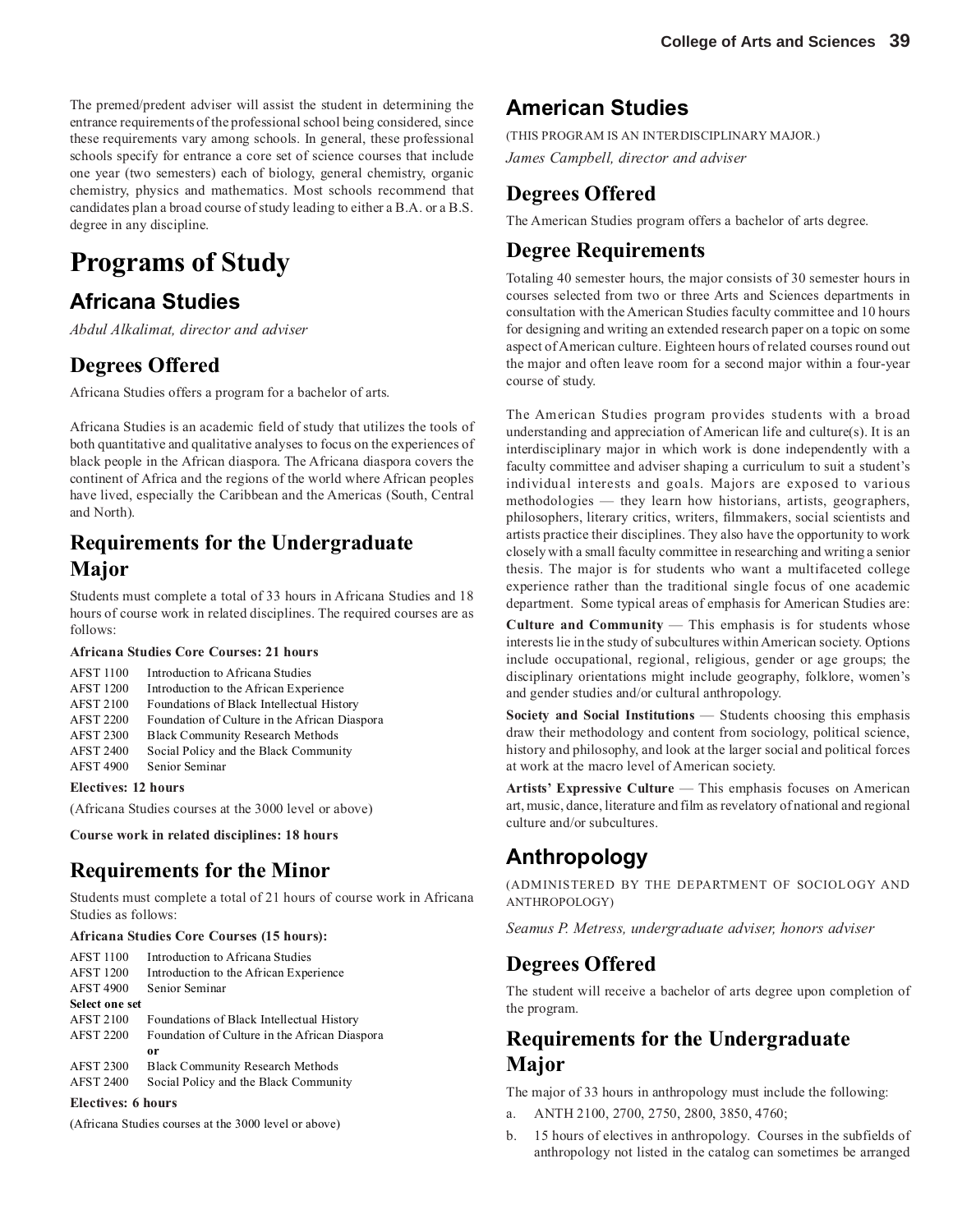through independent study (ANTH 4910, 4920 or 4990) with departmental faculty.

The requirement of 18 related hours is to be met with SOC 3290 (Social Statistics), ARTH 2200 (Ethnographic Art) or ARTH 3270 (Topics in Ethnographic Art), ENGL 3730 (Introduction to Folklore), LING 3150 (Linguistic Principles), plus 6 hours of electives. In special circumstances, the undergraduate adviser may approve alternatives to those courses listed above. Students cannot take P/NC in major or related courses.

## **Undergraduate Minor in Anthropology**

To complete a minor in anthropology students must complete a minimum of 21 hours of course work: 15 hours of core courses in anthropology and an additional 6 hours of advanced course work at the 3000/4000 level in anthropology.

**Core courses** – The following 15 hours comprise the core courses for the minor.

| ANTH 2100        | Human Society through Film |
|------------------|----------------------------|
| <b>ANTH 2700</b> | Human Evolution            |
| ANTH 2800        | Cultural Anthropology      |
| ANTH 4760        | Medical Anthropology       |
| ANTH 3850        | Peoples of the World       |
|                  | or                         |
| <b>ANTH 3920</b> | Indians of North America   |

**Advanced courses** – With the approval of the departmental adviser, select 6 hours of course work at the 3000/4000 level in anthropology.

### **Honors in Anthropology**

Qualified juniors and seniors may apply to work for Honors in anthropology. The following are requirements for entrance into the Honors program in anthropology.

#### **A. Admission:**

- 1. 3.3 minimum GPA in anthropology courses
- 2. 3.0 minimum cumulative GPA
- 3. 12 hours completed work in anthropology
- 4. Qualification as an anthropology major
- **B. Requirements**: A student must complete 9 hours of independent work in anthropology. During the final semester before graduation, the student must pass a comprehensive examination or submit a completed honors thesis. Students should discuss their special interests with faculty members or with the honors adviser, who will help identify an appropriate faculty member to guide the honors work.

## **Department of Art**

*David Guip, chair*

### **Degrees Offered**

The department of art, located on the Toledo Museum of Art campus, offers courses of study leading to four undergraduate degrees and one graduate degree: the B.F.A. and B.A. in studio fine arts, the B.A. in art history, the B.Ed. in art education and the M.Ed. in art education.

The department of art, housed in the Center for the Visual Arts, the Center for Sculptural Studies and the Glass Crafts Building on the Museum campus, features new instructional facilities with state-of-the-art studios and classrooms. With the exception of some introductory courses in art

and art history, all instruction takes place at the Museum campus, where both day and evening courses are regularly scheduled. The Museum campus is connected with the Bancroft campus by regularly scheduled student shuttle buses. Parking at the Museum campus is available to students who have a valid UT student parking permit.

#### **Advanced Placement**

Incoming freshmen who wish to qualify for advanced placement in studio art should consult with the department of art studio fine art director to arrange for a portfolio review. For entering students who have taken the Advanced Placement test in art history, the Art History program of the department of art will award credit as follows:

For a score of 3: ARTH 1500 (3 credits)

| For a score of 4: ARTH $1500$ (3 credits) + ARTH 2980 (3 credits)<br>[total 6 credits]                                                                                                                 |
|--------------------------------------------------------------------------------------------------------------------------------------------------------------------------------------------------------|
| For a score of 5: ARTH 1500 $(3 \text{ credits}) + \text{ARTH} 2980$ (6 credits)<br>[total 9 credits]<br>and a waiver for the requirement of ARTH 2000,<br>2020, 2040 and 2080 for art history majors. |

### **Art Education**

*David Guip, director of the Art Education program and director of graduate studies in art education*

*David Guip and Katherina Danko-McGhee, undergraduate advisers*

For details on the baccalaureate program in art education, see the College of Education portion of this catalog.

## **Art History**

*Marc Gerstein, director of the art history program*

*Marc Gerstein, Richard Putney and Mysoon Rizk, undergraduate advisers*

#### **Bachelor of Arts in Art History**

The bachelor of arts program provides a foundation in the history of art and architecture through introductory course work in the styles, subjects and social history of Western and non-Western art and architecture, and through advanced course work and optional directed study in art, architecture, theory and criticism. The program makes extensive use of the collections and research facilities of the Toledo Museum of Art. Internships for credit may be arranged with the Toledo Museum of Art and with other local arts organizations.

### **Curriculum in Art History**

The curriculum leading to the B.A. in art history requires a minimum of 33 hours of art history courses and a maximum of 40 hours, which must include the following:

- a. At least one course in non-Western art (such as ARTH 2100 Introduction to Asian Art, ARTH 2200 Ethnographic Art or any special course devoted to non-Western art); and
- b. A survey history of Western art composed of a sequence of four three-credit hour courses: ARTH 2000 Aspects of Ancient Art, ARTH 2020 Aspects of Medieval Art, ARTH 2040 History of Renaissance and Baroque Art and ARTH 2080 History of Modern Art. The courses may be taken in any order.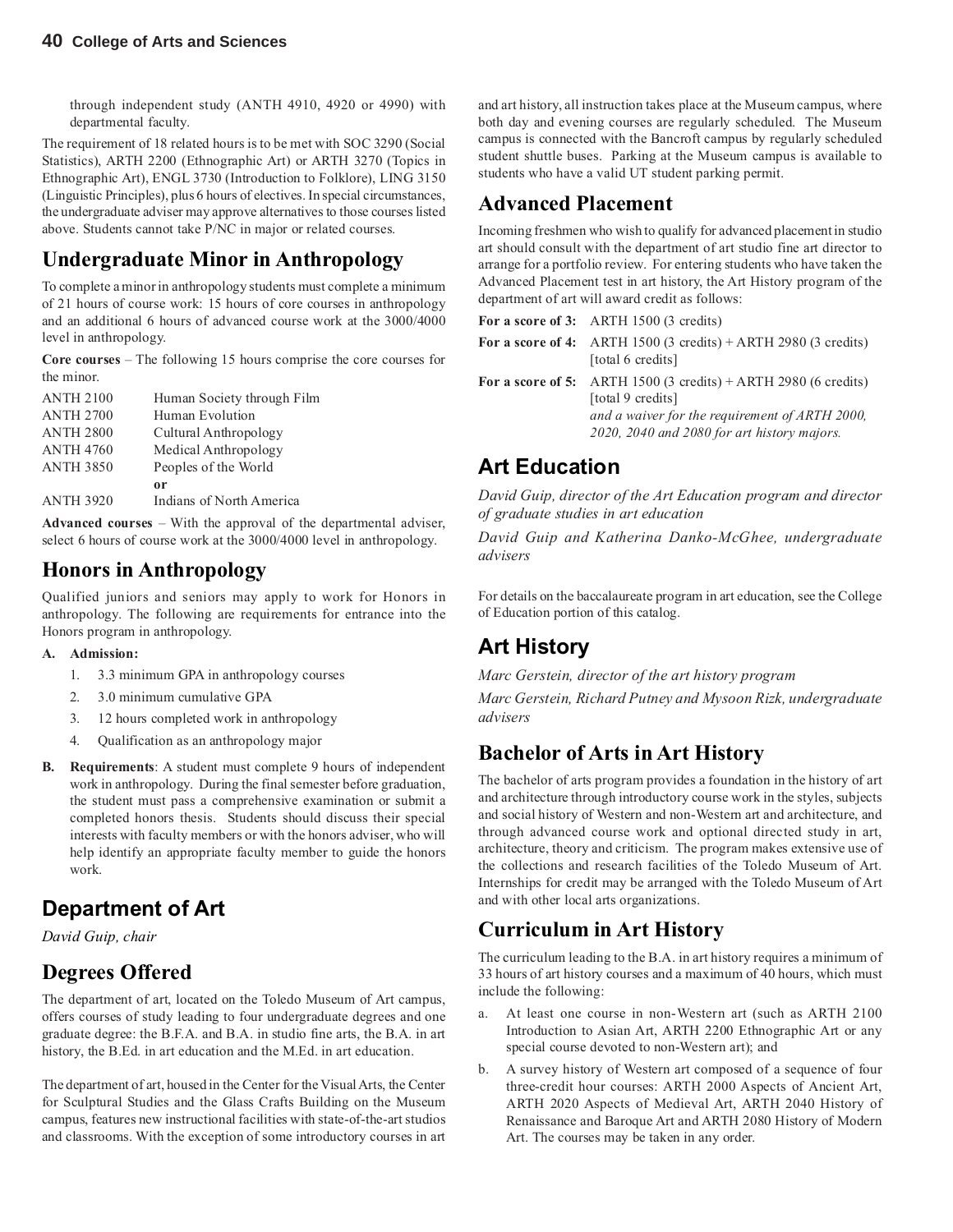The remaining hours for the major may be selected from any courses offered by the art history program, but must include at least one writing intensive (WAC) course. Majors may elect to pursue up to six hours in Independent Study (ARTH 4990). Independent Study requires the permission of an art history faculty member who will direct the Independent Study project.

The art history major also must take 18 hours of related courses, which must be chosen from courses acceptable for major credit in studio art, anthropology, classical civilization, literature courses in English or in a foreign or classical language (in addition to the college language requirement), basic courses in a second foreign language, history, music history or literature, philosophy or religion, theater or film history, or in other areas approved by the adviser.

### **Honors in Art History**

To earn the B.A. degree with Honors in art history, the major must fulfill all requirements listed above; in addition, the student must maintain an overall GPA of 3.0, and of 3.5 in the major. In addition to the major requirement for 33 hours in art history courses, the honors major must complete two 2-credit courses, Senior Thesis I and II (ARTH 4910 and ARTH 4920). The thesis must be sponsored and supervised by a member of the art history faculty and shall be approved in final form by that faculty member.

#### **Minor in Art History**

Students may minor in art history through the declaration of the minor with the College of Arts and Sciences and the completion of a minimum of 21 hours of art history courses, which must include the following:

- a. At least one course in non-Western art (such as ARTH 2100 Introduction to Asian Art, ARTH 2200 Ethnographic Art or any special course devoted to non-Western art); and
- b. A survey history of Western art composed of four three-credit courses: ARTH 2000 Aspects of Ancient Art, ARTH 2020 Aspects of Medieval Art, ARTH 2040 History of Renaissance and Baroque Art and ARTH 2080 History of Modern Art. The courses may be taken in any order.

The remaining hours for the minor may be selected from any courses offered by the art history program. Minors may elect to pursue up to three hours in Independent Study (ARTH 4990). Independent Study requires the permission of an art history faculty member who will direct the Independent Study project.

## **Studio Fine Art**

#### *Rex Fogt, director of the studio fine art program*

*Linda Ames-Bell, Diana Attie, Debra Davis, Rex Fogt, Thomas Lingeman, Joel Lipman, Barbara Miner, Deborah Orloff, Peter Patchen and Arturo Rodriguez, undergraduate advisers*

### **Bachelor of Arts Degree in Studio Fine Art**

The bachelor of arts program in studio fine art provides the major with a solid foundation in art through introductory courses in drawing, design and the history of art, and also offers concentrated study of at least one specialized area of studio fine art as well as advanced work in art history. The curriculum leading to the B.A. in studio fine art requires a minimum of 33 hours of courses in the major, which must include the following:

a. Basic Skills Area:

9 hours — Foundations

- 3 hours Drawing II
- b. Foundations will consist of the following core courses:
	- ART 1080— Foundations Drawing I 3 hours
	- ART 2050— Foundations 2-D Design 3 hours

ART 2060—Foundations 3-D Design 3 hours

All students are required to take Foundations 2-D Design and Foundations 3-D Design before they enter a major studio area. All students must take Foundations Drawing I before they enter a 3000 level studio course.

- c. 12 hours of work in studio fine art chosen from one of the following concentrations: ceramics, cyber art, drawing, metals, painting, photography, printmaking or sculpture.
- d. 9 hours of course work in studio electives, to be selected in consultation with the adviser; 6 of the 9 hours must be in areas outside of the area of concentration.

Students pursuing the B.A. degree may elect (beyond the minimum of 33 hours in the major) additional courses in studio fine art, provided that the total for the major **does not exceed** 50 hours.

In addition to the 33 hours of course work in art, the studio major pursuing the B.A. degree must take 18 hours of **related** course work, which must be chosen from courses acceptable for major credit, and which must include at least 15 hours in art history. Art history courses must include ARTH 1500 Art in History, at least one course in the history of non-Western art, at least one in Western art, and at least one at the 3000 or 4000 level; it is highly recommended that one of the art history courses be a WAC offering. The remaining hours of related work are to be selected from courses offered in classical civilization, literature courses in English or in a foreign or classical language, history, music theory, music history, theater and theater history, dance, philosophy or religion or in other areas approved by the adviser.

For the entering freshman majoring in studio fine art, ART 1080, ART 2050, ART 2060 and ARTH 1500 should be completed by the end of the sophomore year. Students pursuing the B.A. degree may not elect the PS/NC option in studio fine art or art history courses or in related courses.

Art majors should meet every semester with their adviser, who is assigned through the departmental office.

#### **Bachelor of Fine Arts Degree in Studio Fine Art**

The bachelor of fine arts program, which may be entered through successful application to the studio fine art faculty, provides the major who is preparing for professional commitment to the field of studio fine art with a more intense educational experience. Expanding upon the B.A. program, the B.F.A. curriculum provides the student with a more indepth experience in the major area of studio concentration, a second area of studio concentration, studio electives and advanced study of the history of art.

Students who are interested in admission to the B.F.A. program (and who have fulfilled the requirements listed below) must apply to the chair of the B.F.A. committee and to the faculty member responsible for the student's major studio area. The student should obtain the appropriate application materials from the chair of the B.F.A. committee or from the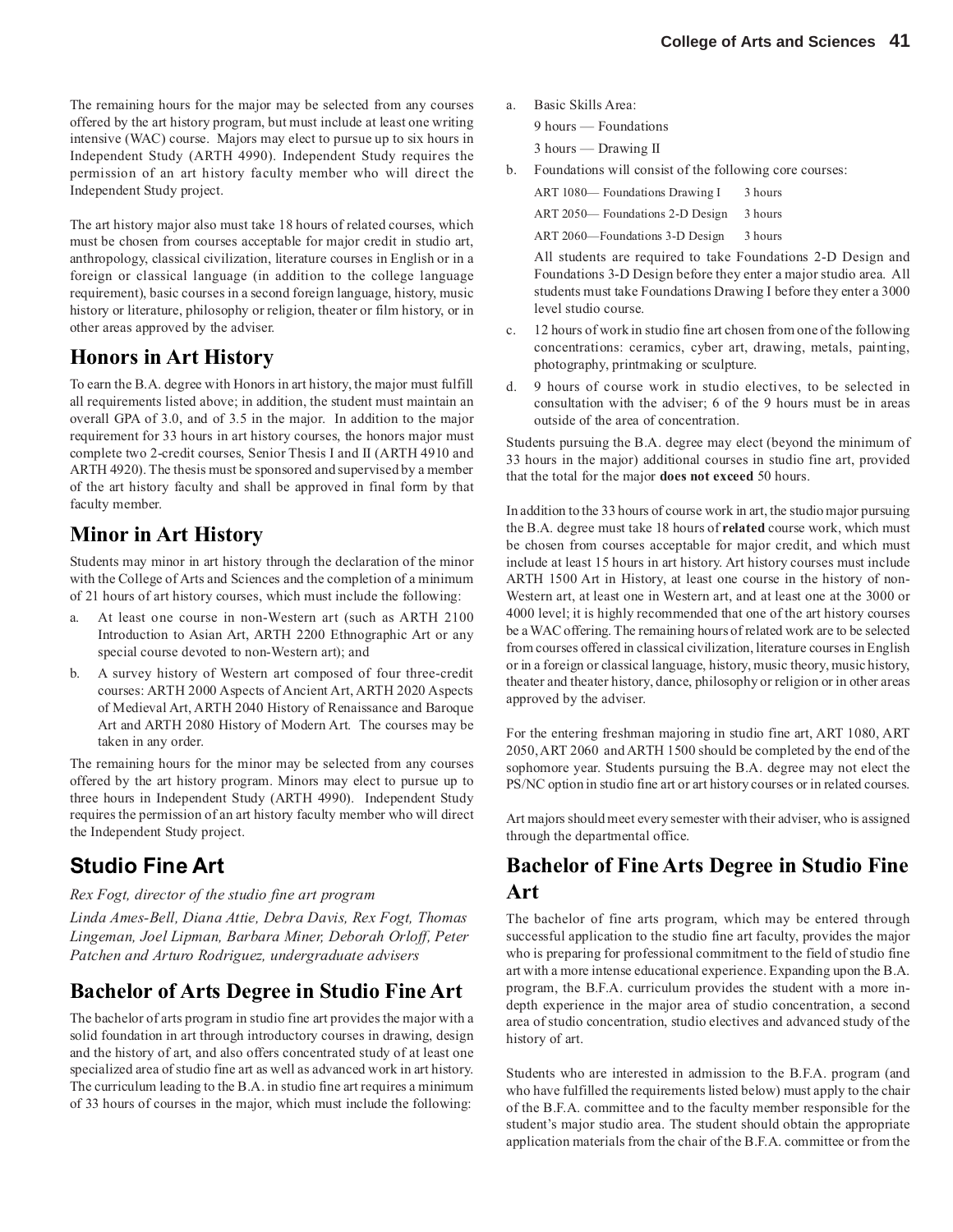departmental office. Note: Students must complete a minimum of two semesters of work (6 credit hours) in their major area after acceptance into the program.

Before being admitted to the B.F.A. program, a student must have completed or be in the process of completing 60 semester hours of undergraduate study, which must include 6 hours of drawing (ART 1080, 2080); 6 hours of design (ART 2050, ART 2060) and at least 9 to 12 hours in their area of concentration, plus 6 hours of art history. At the time of application, the student must have maintained at least a 3.0 GPA in all courses in studio fine art and art history.

The curriculum leading to the B.F.A. degree requires 66 hours of courses in the major, which must include the following:

- a) Basic Area: 22 hours composed of 13 hours of drawing (ART 1080, 2080, 3080 and 3090), and 9 hours of design (ART, 2050, ART 2060, plus one course selected from ART 3060 or ART 3070).
- b) Major: 21-24 hours chosen from one of the following studio concentrations: ceramics, cyber art, drawing, metalsmithing, painting, photography, printmaking and sculpture. (As a major, drawing requires 21-24 hours in addition to the basic requirements of 13 hours listed above.)
- c) Minor: 12 hours chosen from one of the following studio concentrations: ceramics, cyber art, design, drawing, metalsmithing, painting, photography, printmaking, and sculpture. (As a minor, drawing or design requires 12 hours in addition to the basic requirements of 13 hours in drawing or 9 hours in design listed above.)
- d) Studio Fine Art Electives: 9-12 hours chosen from three studio areas that differ from those pursued in the basic, major or minor areas.

The department of art reserves the right to review a portfolio of student work to determine whether a major is to be retained in the B.F.A. program. As partial fulfillment of the requirements for the B.F.A. degree, the student also must exhibit, under the supervision of the adviser and/or the B.F.A. Committee, a body of works executed in the media pursued in the major and minor areas of study.

In addition to the 66 hours of course work in art, the studio major pursuing the B.F.A. degree must take 18 hours of **related** course work, which must be chosen from courses acceptable for major credit, and which must include at least 15 hours in art history. Art history courses must include ARTH 1500 Art in History, at least one course in the history of non-Western art, at least one in Western art and at least one at the 3000 or 4000 level; it is highly recommended that one of the art history courses be a WAC offering. The remaining hours of related work are to be selected from courses offered in classical civilization, literature courses in English or in a foreign or classical language, history, music theory, music history, theater and theater history, dance, philosophy or religion or in other areas approved by the adviser.

Students pursuing the B.F.A. degree may not elect the PS/NC option in studio fine art or art history courses or in related courses.

Art majors pursuing the B.F.A. degree must meet every semester with their advisers, who are assigned by the B.F.A. committee.

#### **Honors in Studio Fine Art**

Admission to the B.F.A. program qualifies the student for Departmental Honors in studio fine art. Honors students must maintain an overall GPA

of 3.0 and are subject to annual review by an appropriate committee designated by the studio fine art faculty.

### **Requirements for a Minor in Studio Fine Art**

The minor in studio fine art provides a general introduction to the use of tools and materials and an understanding of traditional and experimental media for the production of fine art. The minor in studio fine art is further designed to enrich the student's life by increasing her/his awareness of the world by developing skills of visual perception and communication. Students electing to minor in studio fine art must complete 21 hours of course work, including 9 hours of foundations (see below), which provide the basic technical and theoretical skills essential for a fundamental understanding of the discipline as well as a rigorous preparation for the advanced/upper division courses.

**Required Foundations courses:** 9 hours

**Elective courses:** Upon completion of the required foundations courses, students must take 12 hours distributed in any of the following subject areas: drawing, printmaking, metals, ceramics, sculpture, painting, photography, cyber art or design, with no more than 9 hours in one studio area. A minimum of 6 hours must be in courses at the 3000 level and above.

**Recommended courses**: It is strongly recommended that the following art history survey courses be taken:

Students must maintain a minimum GPA of 2.0 for all course work in the minor. Candidates for the minor in studio fine art must have their coursework verified and approved by an adviser in studio fine art or the chair of the department prior to making formal application for graduation.

## **Asian Studies**

(THIS PROGRAM IS AN INTERDISCIPLINARY MAJOR.)

*Gene Chang, director*

#### **Degrees Offered**

The Asian Studies program offers a bachelor of arts degree.

#### **Degree Requirements**

This program is designed to provide the student with a comprehensive and systematic training in Asian affairs for a liberal education and career preparation. Emphasis is placed on political science, history, geography, economics and foreign language. In addition to academic courses, the Asian Studies Institute, through the Center for International Studies and Programs, sponsors lectures, seminars and study abroad programs.

In addition to the general education requirements of The University of Toledo and the College of Arts and Sciences, students will take 33 hours in Asian Studies, including:

GEPL 3120 9 hours chosen from history 9 hours chosen from political science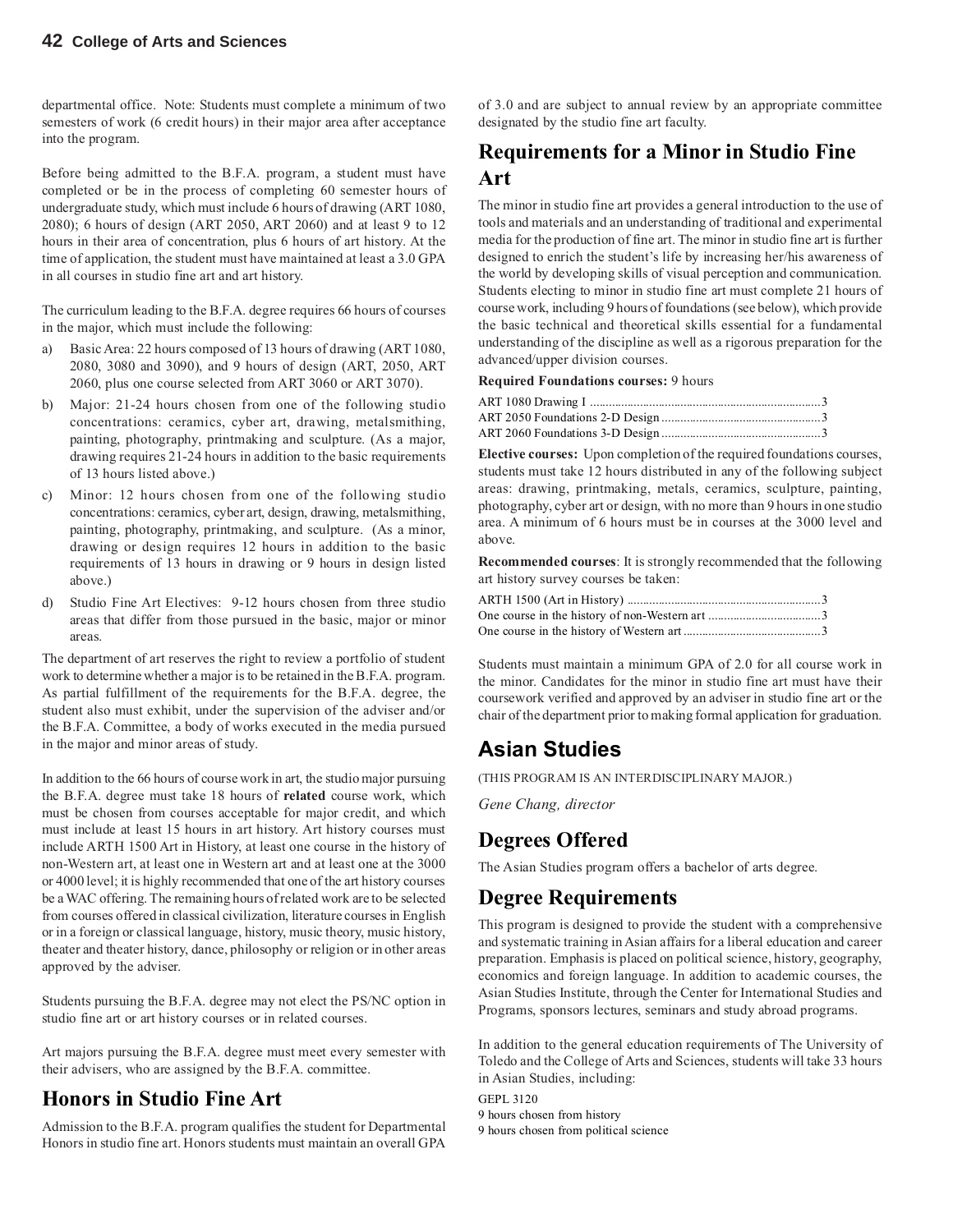12 hours of electives chosen from disciplines other than geography, history and political science

With the approval of the adviser, some of the elective hours may be chosen from independent study courses offered by various departments.

Majors are encouraged to take Chinese or Japanese for their foreign language requirement.

In addition to the 33 hours in the major, students are required to take 18 hours in related courses in humanities and social sciences chosen in consultation with the adviser. Under special circumstances, certain courses in other colleges may be used to satisfy the related requirement.

### **Astronomy**

(ADMINISTERED BY THE DEPARTMENT OF PHYSICS AND ASTRONOMY)

*Karen Bjorkman (Adolph Witt for 2002-2003), undergraduate adviser*

#### **Degrees Offered**

The department of physics and astronomy offers a program of study leading to the bachelor of arts in astronomy.

### **Requirements for the Bachelor of Arts in Astronomy**

The B.A. in astronomy program consists of 33 hours of required astronomy and physics courses in the department of physics and astronomy, 8 hours of calculus and at least 10 additional hours in the natural sciences and mathematics, chosen with the adviser's approval. This program is intended to provide the combination of fundamental physics, together with both general and advanced astronomy, required for a career in astronomy or a related area. It also has the flexibility required by students who wish to pursue interdisciplinary studies or prepare for careers in teaching or other professions requiring a fundamental understanding of the physical sciences.

**Basic astronomy sequence:**The sequence ASTR 2010-2020 (6 hours) is required.

**Advanced astronomy courses:**The advanced courses ASTR 4810, 4820, 4880 (9 hours) are all required.

**Physics courses:**Either the sequence PHYS 2130-2140 (10 hours) or the sequence PHYS 2070-2080-2100 (12 hours) is required. In addition PHYS 3070, 3180, and 3610 (8 hours) are required.

**Required mathematics courses:**MATH 1850, 1860 (8 hours) are required.

**Other courses in related areas:**At least 10 additional hours in natural sciences and mathematics, chosen with adviser's approval. Possibilities include BIOL 2150, 2160, 2170, 2180; CHEM 1230, 1240, 1280, 1290; GEOL 1010, 2210, 2220; MATH 1890, 2850, 3860.

**Free electives:** Elective hours total 29-43 and may include, for example, ASTR 4800, and ASTR 2310, 2320, 2330, 2340.

## **Department of Biological Sciences**

*Patricia R. Komuniecki, chair and adviser for Salford University exchange program Lirim Shemshedini, graduate adviser*

*Charles Creutz, undergraduate adviser (medical technology) Ernest F. DuBrul, Departmental Honors adviser Scott Leisner, undergraduate adviser*

#### **Degrees Offered**

The department of biological sciences offers a degree program for a bachelor of science.

#### **Advanced Placement**

Students with a score of 3 will receive credit for BIOL 1120; students with a score of 4 will receive credit for BIOL 2150; students with a score of 5 will receive credit for BIOL 2150 and 2170.

Students earning AP scores of 4 or 5 may receive credit for BIOL 2160 and/or BIOL 2180 upon evaluation of their AP laboratory materials by the department of biological sciences.

### **Requirements for the Bachelor of Science in Biology**

The B.S. program requires at least 34 hours of biology and includes a core of BIOL 2150, 2160, 2170, 2180, 3010, 3030 and 3070 (or 3410). In addition, students must complete at least 12 hours of biology elective courses numbered above BIOL 3000, which must include at least two courses with laboratory or field experiences. Undergraduate research satisfies the laboratory requirement. Finally, students must complete BIOL 4700 in their final year.

Cognate course work in mathematics, physics and chemistry also is required as follows: MATH 1750 and 1760 or MATH 1850 and 1860; PHYS 2070 and 2080 or PHYS 2130 and 2140; CHEM 1230, 1240, 1280, 1290, 2410, 2420, 2460.

All courses for major or related area credit toward the above degree program will be available as either a graded or a P/NC course.

#### **Honors in Biology**

The department of biological sciences Honors program is available for qualified majors. Admission is by invitation and is based on performance in required biology courses completed during the freshman and sophomore years. Potential students should indicate their interest in this program to the departmental Honors adviser before the beginning of the sophomore year.

To receive an undergraduate degree with Honors in biology, all requirements for the B.S. degree must be completed. In addition, the program of study must include Honors sections of at least two biology courses. Honors students must select a faculty research director, complete six credits of Undergraduate Research/Honors Thesis (BIOL 4910, which cannot be counted as required electives), prepare a senior thesis for submission to the department before completion of the senior year, present the research to the department, and maintain a GPA of 3.2 overall and in biology courses.

The senior thesis may be fulfilled in one of three ways:

- 1. Laboratory research in a faculty member's laboratory;
- 2. Laboratory research in a summer or academic year program in which the student carries out full-time independent research for at least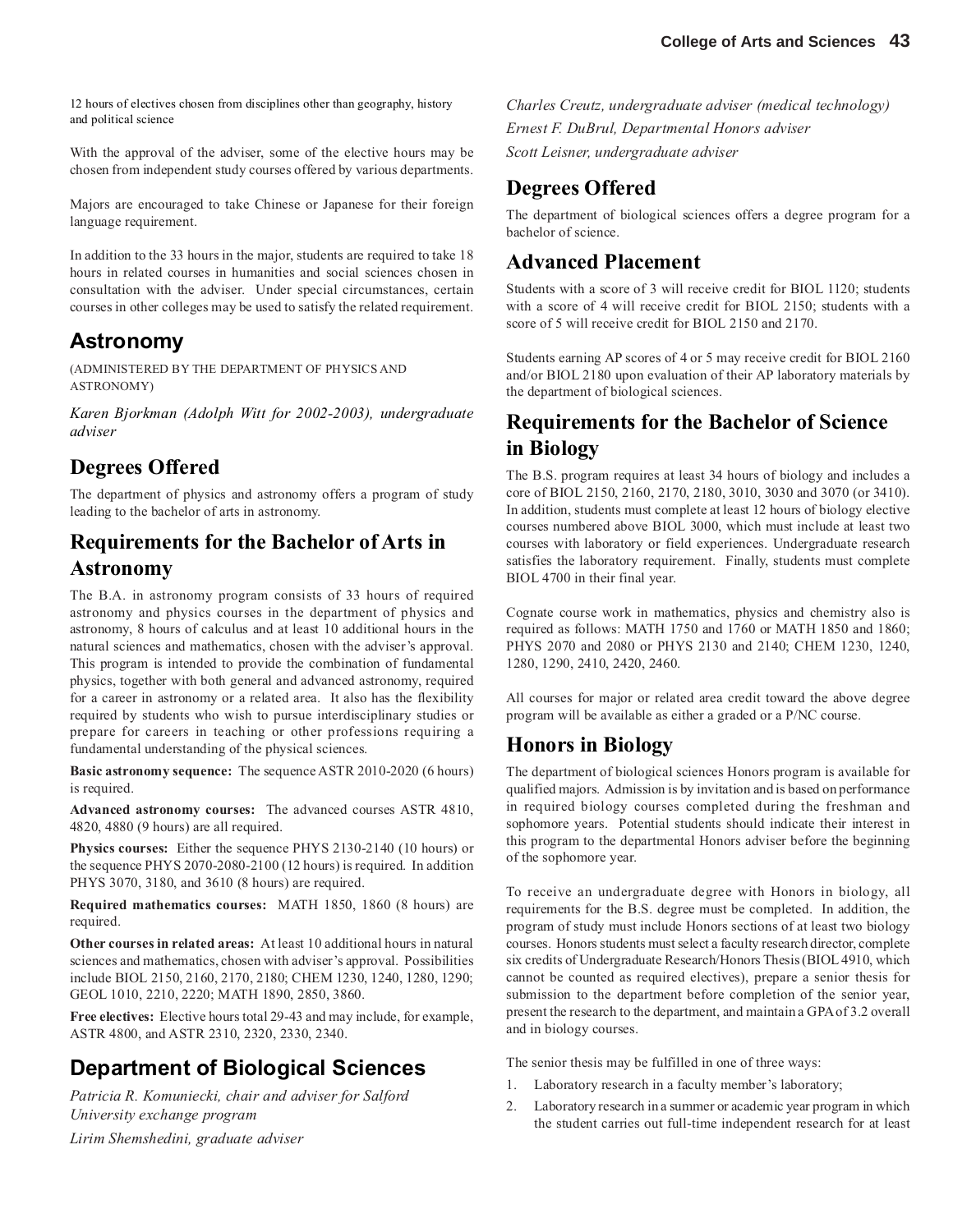10 weeks under the direction of a senior scientist on a topic approved by the departmental Honors adviser;

3. Laboratory research in the laboratory of a senior scientist who is not a member of the department of biological sciences.

Options 2 and 3 must be approved in advance by the departmental Honors adviser, who will monitor progress and direct the 4910 courses.

### **Junior Year Studies in England for Biology Majors**

The College of Arts and Sciences participates in a well-established exchange program with the University of Salford, England. Selected Toledo students have the opportunity to spend their junior year at Salford. Participants in the program will pay their instructional and general fees to The University of Toledo. Eligibility to participate in the program is based on criteria established by the department of biological sciences.

Information on the program may be obtained from the departmental exchange program adviser, Dr. Patricia R. Komuniecki. Details are available on academic issues, living accommodations, recreational opportunities and life in England on the departmental Web site: *www.biosciences.utoledo.edu*.

### **Medical Technology Program/Clinical Laboratory Sciences**

This program prepares students for certification as medical technologists. Students are expected to complete three or four years of baccalaureate college work, and then 12 months of training in a hospital school of medical technology. A certification examination is taken at the successful completion of a hospital training program. The requirements for certification are established by the Board of Registry of the American Society of Clinical Pathologists and the American Society of Medical Technologists.

Courses required for admission to accredited hospital schools of medical technology include:

BIOL 2150, 2160, 2170, 2180, 3010, 3030, 3070, 3510, 4030, 4040, 4050 CHEM 1230, 1240, 1280, 1290, 2410, 2420, 2460 MATH 1750, 1760 PHYS 2070, 2080

The medical technology adviser will assist students in planning the sequence in which these courses are taken during the student's three or four years at the university. A 3.0 cumulative GPA or better is necessary for serious consideration for acceptance by the hospital schools of medical technology. Furthermore, the number of available internships is extremely limited. Therefore, interested applicants should consult with the medical technology adviser, Dr. Charles Creutz, before selecting this professional career option.

Information concerning terms of instruction, admission dates, stipends, tuition, housing arrangements, uniforms and contractual obligations for the affiliate hospital may be obtained by contacting the educational coordinator, Karlyn Lange, M.T. (ASCP), educational coordinator, St. Vincent's Hospital.

## **Department of Chemistry**

*A. Alan Pinkerton, chair Jon R. Kirchhoff, associate chair* *Mark R. Mason, director of graduate studies Julian A. Davies, international exchange adviser John Chrysochoos, undergraduate advising coordinator Eric W. Findsen, undergraduate adviser Dean M. Giolando, undergraduate adviser Andrew D. Jorgensen, undergraduate adviser Ronald E. Viola, undergraduate Honors adviser*

## **Degrees Offered**

The department of chemistry offers a degree program for a bachelor of arts or a bachelor of science.

### **Advanced Placement**

Students with a score of 3 on the Advanced Placement Exam will receive credit for CHEM 1090; students with a score of 4 will receive credit for CHEM 1230 and 1280; students with a score of 5 will receive credit for 1230, 1280, 1240 and 1290.

## **Requirements for the Undergraduate Major**

For the bachelor of arts degree in chemistry, the following courses must be included: CHEM 1230, 1240, 1280, 1290, 2410, 2420, 2460, 2470, 3310, 3360, 3710, 3720; 3510 or 3610; 3860. The following related courses are required: MATH 1850, 1860 and PHYS 2070, 2080.

For the bachelor of science degree in chemistry, the following courses must be included: CHEM 1230, 1240, 1280, 1290, 2410, 2420, 2480, 2490, 3310, 3360, 3510, 3610, 3730, 3740, 3860, 3870, 4300, 4880. Optional advanced chemistry courses include CHEM 3520, 4620 and 4980; CHEM 4910 also can be taken as an advanced chemistry course with a minimum of 4 credit hours. The following related courses are required: MATH 1850, 1860 and 2850 and PHYS 2130 and 2140. A cumulative GPA of 2.5 in chemistry is required for graduation with this degree.

The bachelor of science degree program meets the minimum standard of the American Chemical Society as specified by its Committee on Professional Training, so that the degree recipients are certified by the American Chemical Society and are eligible for full membership in the society.

The department of chemistry strongly advises students who wish to enroll in 3000 or 4000 level courses present minimum grades of C in prerequisite courses. Students pursuing a chemistry major may not elect the PS/NC option in major or related courses, or prerequisites for these courses, except as noted in specific course descriptions.

### **Experience in Research**

The department offers experience in research under faculty guidance at all levels, in CHEM 2910, 3910 and 4910. Students are encouraged to talk with faculty members about research participation and to consult with more than one faculty member about appropriate projects. A student who wishes to participate in research should obtain the consent of a faculty member who agrees to guide this work and the approval of a departmental undergraduate adviser, before the first day of the first semester that he/she enrolls for CHEM 2910, 3910 or 4910. Students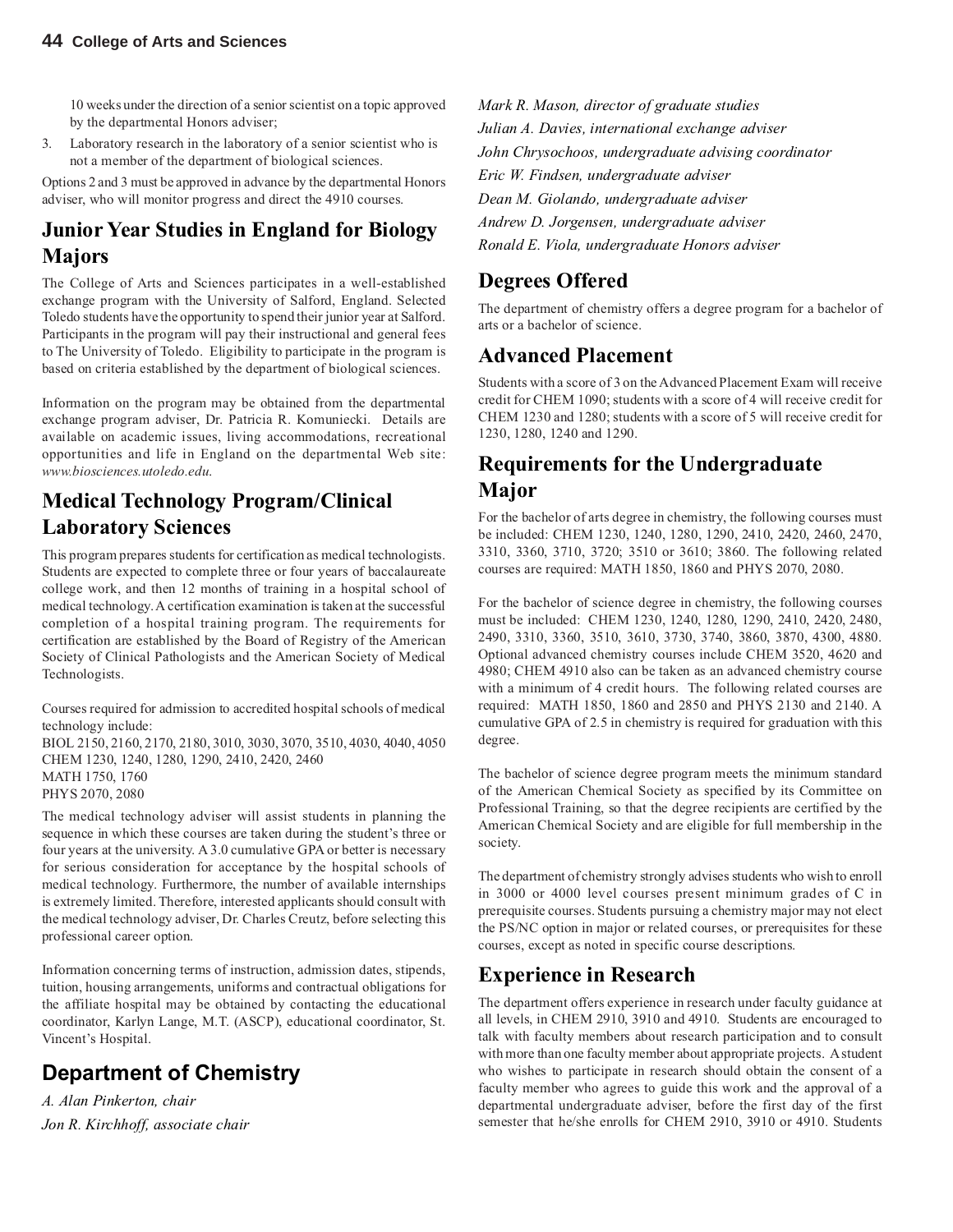may enroll in the different courses, CHEM 2910, 3910 and 4910, with different faculty members.

### **Minor in Chemistry**

The minor in chemistry is designed to complement the objectives of students in a variety of majors. A minimum of 22 hours of chemistry courses and a GPA of 2.0 or higher in those courses are required for the minor in chemistry, which may be taken with emphasis in certain subdisciplines. No courses in the minor may be taken P/NC except CHEM 4920. The following courses must be included: CHEM 1230, 1240, 1280, 1290, 2410, 2420, 2460 and 2470 (or 2480 and 2490). For the minor in chemistry without subdiscipline additional courses must be selected from: CHEM 3310, 3360, 3510, 3520, 3610, 3710, 3720, 3730, 3740, 3860, 3870, 4300, 4620, 4880 and 4920. For the minor in chemistry with emphasis on biological chemistry, additional courses must be selected from: CHEM 3310, 3510, 3520, 3710, 3720 and 4880. For the minor in chemistry with emphasis in physical chemistry, additional courses must be selected from: CHEM 3730, 3740, 3860, 3870, 4880 and 4920. MBC 3550 and 3560 may be substituted for CHEM 3510 and 3520.

### **Honors in Chemistry**

Qualified students may be invited to work for the citation "Honors in Chemistry."

- **A. Admission:** The Honors program is open to all chemistry majors studying toward the B.S. degree and to other students with the consent of the Departmental Honors adviser and the chair of the department. The program may be undertaken concurrently with University Honors. Admission to the Departmental Honors program is based on academic standing, recommendations by instructors and an interview with the Departmental Honors adviser. A minimum overall GPA of 3.3 and a GPA of 3.5 in chemistry course work are typically required for admission and for retention in the program. Any student may petition the Departmental Honors adviser for admission to the program. A student should normally begin the program no later than the end of the sophomore year.
- **B. Requirements:** Each Honors student must satisfactorily complete CHEM 4910, independent research, with a written thesis and an oral research report upon completion of the research project. A minimum of 6 hours of chemistry courses at the 3000 and 4000 level in addition to CHEM 4910 must be taken for Honors. These courses must be in at least two different areas of chemistry, to be selected from among analytical chemistry, biochemistry, inorganic chemistry, organic chemistry and physical chemistry. The instructor in each of these courses will plan activities above the normal requirements of the course for the Honors student, in line with the aims of the Honors program, to encourage independent scholarship. Outside reading and writing may be important components of each Honors course assignment. Students enrolled in the departmental Honors program also are encouraged to participate in the department's colloquium program. For good standing, a minimum overall GPA of 3.3 and a GPA of 3.5 in chemistry course work must be maintained throughout the program.

## **Junior Year Studies in England for Chemistry Majors**

The University of Toledo has an exchange program agreement with the University of Salford, England. Selected Toledo students spend their junior years at Salford, and students in the Salford three-year chemistry Honors program spend their second year at Toledo. Eligibility is based on scholastic standing. Participants in the program pay their instructional and general fees to their home institutions. Information on the program may be obtained from the departmental international exchange adviser.

## **Department of Communication**

*Richard J. Knecht, chair James Benjamin, general communication adviser Joseph Clark, public relations adviser Paul Fritz, general communication adviser Paulette Kilmer, journalism adviser Jacqueline Layng, broadcasting adviser Paul A. Many, journalism adviser Norbert H. Mills, associate chair and adviser for communication minor Brian Patrick, general communication adviser Donald Reiber, broadcasting adviser David E. Tucker, broadcasting adviser Raymond Jackson, adviser*

#### **Degrees Offered**

The department of communication offers a degree program for a bachelor of arts in communication. Students may select classes from areas that include, but are not limited to, human communication, journalism, broadcasting and public relations.

### **Requirements for the General Communication Major**

- 1. All general communication majors complete the following communication classes: COMM 2000, 2400, 2600, 3870, 4910.
- 2. All general communication majors must take a minimum of 8 hours and a maximum of 16 hours from the following Applied Communication classes: COMM 2100, 2120, 2150, 2210, 2220, 2630, 2810, 2990, 3150, 3270, 3280, 3610, 3720, 3810, 3830, 3880, 4610 and 4630. Independent Study hours (COMM 2990) may not count toward the minimum requirement of 8 hours.
- 3. All general communication majors must take a minimum of 8 hours and a maximum of 12 hours from the following Conceptual Communication classes: COMM 3180, 3820, 3840, 3850, 3860, 4090, 4210, 4220, 4250, 4330, 4640, 4810, 4830, 4900 and 4990. Independent Study hours (COMM 4990) may not count toward the minimum requirement of 8 hours.
- 4. A minimum of 35 semester hours is required in the major. A maximum of 43 semester hours (pending final approval) is permitted by the college.
- 5. All general communication majors must take a minimum of 18 semester hours in related areas. These classes are to be chosen in consultation with a departmental adviser.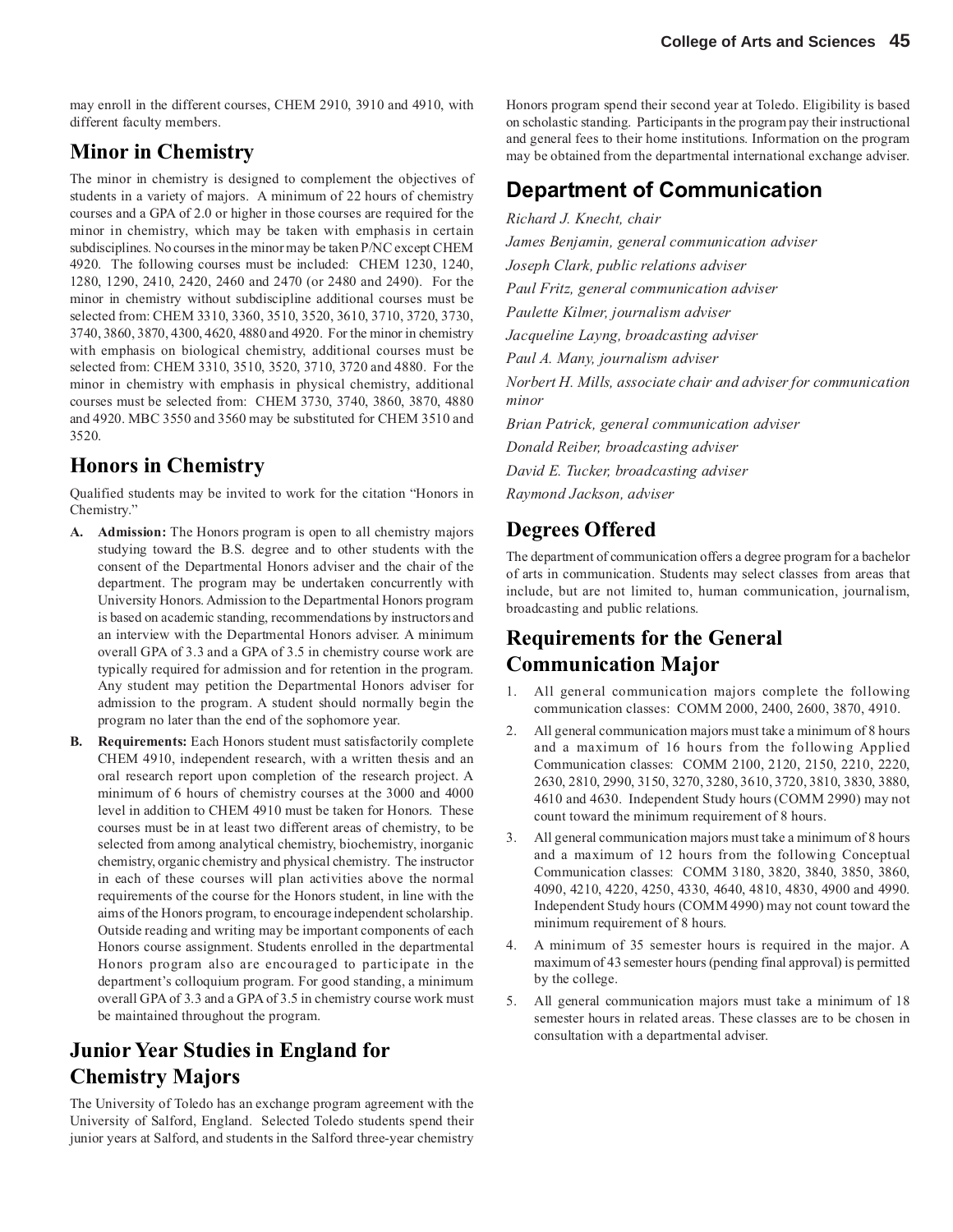## **Requirements for the General Communication Minor**

- 1. All communication minors are required to take COMM 2000 Mass Communication and Society and COMM 2400 – Information Analysis and Synthesis.
- 2. In addition, students are required to take a total of 15 hours, 6 to 9 semester hours from both the applied and conceptual categories. Applied communication includes: COMM 2100, 2120, 2150, 2210, 2220, 2630, 2810, 2990, 3150, 3270, 3280, 3610, 3720, 3810, 3830, 3880, 4610 and 4630. Independent study hours (COMM 2990) may not count toward the minimum requirement of 6 hours. Conceptual communication includes: COMM 3180, 3820, 3840, 3850, 3860, 4090, 4210, 4220, 4250, 4330, 4640, 4810, 4830, 4900 and 4990. Independent study hours (COMM 4990) may not count toward the minimum requirement of 6 hours.

### **Honors in Communication**

Qualified students may be invited to work for the citation "Honors in Communication."

- A. **Admission:** Communication majors who are enrolled in University Honors may enroll for department of communication Honors.
- B. **Requirements:** In addition to meeting the requirements for the undergraduate major, at least 11 of those hours must be designated communication Honors. Five hours of Honors Thesis credit will satisfy the research requirement. Minimum GPA requirements are the same as those for College Honors.

## **Disability Studies Minor**

(THIS PROGRAM IS AN INTERDISCIPLINARY MINOR.)

#### *Patricia Murphy, director*

The minor will consist of a minimum of 21 hours of course work. No more than 6 hours of courses taken for minor credit may be applied to the total Arts and Sciences distributive requirements. A student must maintain a minimum GPA of 2.0 in the minor course work. DST 2020 Disability Studies in the United States is recommended, but does not apply to the minor.

#### **Required Disability Studies Courses**

ECON 4750 Medical Economics

| <b>DST</b> | 3020 | Definitions, Models, and Paradigms of Disability |
|------------|------|--------------------------------------------------|
| <b>DST</b> | 3030 | Issues in Disability Studies                     |
| <b>DST</b> | 4890 | Disability Studies Research and Methodologies    |
| <b>DST</b> | 4940 | Internship                                       |

#### **Recommended Electives**

Select a minimum of 9 hours with the adviser's advance approval.

#### *Humanities*

| ENGL                   | 3050 | Persuasive Writing                   |
|------------------------|------|--------------------------------------|
| <b>HIST</b>            | 4490 | Witchcraft and Magic in Medieval and |
|                        |      | Early Modern Europe                  |
| <b>HIST</b>            | 4490 | Theory of Public History             |
| <b>HIST</b>            | 4980 | The Holocaust                        |
| PHIL                   | 3310 | Science and Society                  |
| PHIL.                  | 3370 | Medical Ethics                       |
| WGST                   | 4170 | Gender and Mental Illness            |
| WGST                   | 4980 | Feminism and Disability              |
| <b>Social Sciences</b> |      |                                      |
| ANTH                   | 4760 | Medical Anthropology                 |

| GEPL        | 3750 | <b>Transportation Geography</b>        |
|-------------|------|----------------------------------------|
| <b>GEPL</b> | 3810 | Political Geography                    |
| GEPL        | 4530 | Principles of Urban Planning           |
| GEPL        | 4550 | Community Economic Planning            |
| <b>GEPL</b> | 4600 | Urban Design                           |
| <b>PSC</b>  | 3800 | <b>Sexual Politics</b>                 |
| <b>PSC</b>  | 4330 | <b>Health Care Policy</b>              |
| PSC         | 4350 | <b>Health Care Delivery Systems</b>    |
| <b>PSC</b>  | 4410 | Management of Nonprofit Organizations  |
| <b>PSC</b>  | 4530 | Civil Rights                           |
| PSY         | 3200 | Personality and Individual Differences |
| <b>PSY</b>  | 3210 | Clinical Psychology                    |
| <b>PSY</b>  | 3220 | Psychopathology of Childhood           |
| <b>SOC</b>  | 4180 | Medical Sociology                      |

### **Department of Earth, Ecological and Environmental Sciences**

*Michael W. Phillips, chair and undergraduate adviser, geology Elliot J. Tramer, associate chair and director, environmental studies; undergraduate adviser, environmental sciences*

*V. Max Brown, undergraduate adviser, environmental sciences*

*Alison Spongberg, undergraduate adviser, environmental studies*

#### **Degrees Offered**

The department of earth, ecological and environmental sciences offers degree programs for a bachelor of arts in environmental studies, a bachelor of science in environmental science and either a bachelor of arts or a bachelor of science in geology.

### **Requirements for the Bachelor of Arts Degree in Environmental Studies and the Bachelor of Science degree in Environmental Sciences**

All students in both the B.A. and B.S. programs must complete the following courses: EEES 1020, 2010, 2100, 2150, 2160, 2400, 2500, 3050 and 3900 as well as MATH 2600, PSC 4340, ECON 4240, GEPL 3900 and PHIL 3180. Prerequisites will be waived for ENSC and ENST majors enrolling in the above courses.

All environmental studies (ENST) and environmental sciences (ENSC) students also will select an area of concentration in an academic department within the College of Arts and Sciences. Students must complete at least 21-22 hours of course work in their area of concentration, depending upon the department chosen. Some departments may provide a list of courses appropriate for ENSC and ENST majors. Students also are required to complete an environment-related internship in an agency, corporation, university laboratory or other approved location. With the exception of EEES 4940, students may not take any courses required in the major as P/NC.

In addition to the above requirements, students in the B.S. program must also complete: EEES 3060; CHEM 1230, 1240, 1280 and 1290; MATH 1750 and 1760 or 1850 and 1860. Students in the B.A. program must also take CHEM 1090, 1100 or 1230; and MATH 1180. Students choosing a concentration in economics must complete either MATH 1320 and 1330, or MATH 1340, or MATH 1750 and 1760 instead of taking MATH 1180.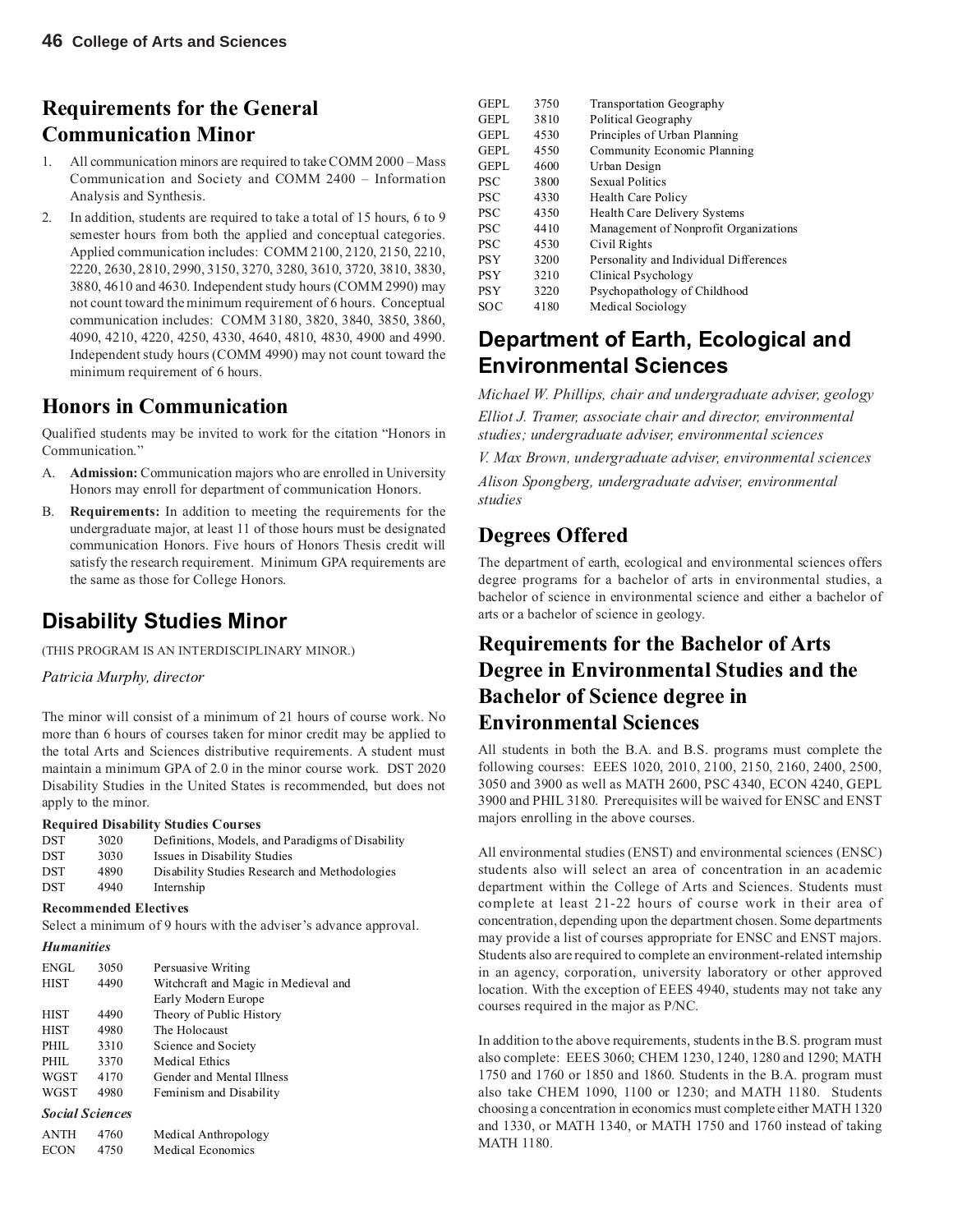## **Junior Year Studies in England for Environmental Studies/Sciences Majors**

The College of Arts and Sciences of The University of Toledo participates in an exchange program with the University of Hertfordshire, England. Selected Toledo students have the opportunity to spend their junior year at Hertfordshire. Participants in the program will pay their instructional and general fees to The University of Toledo. Eligibility to participate in the program is based on scholastic criteria. Information on the program may be obtained from the departmental exchange program adviser. Details are available on academic issues, living accommodations, recreational opportunities and life in England.

### **Requirements for the Bachelor of Science Degree in Geology**

The bachelor of science degree in geology requires a minimum of 35 hours in the major, including: EEES 2100, 2210, 2220, 2500, 3200, 3320, 4000, 4010, 4610, 4650 and 4920. In addition, the following related courses are required: MATH 1850 and 1860 or MATH 1750 and 1760; CHEM 1230, 1240 and 1280 and PHYS 2070 and 2080 or PHYS 2130 and 2140. Students must achieve at least a GPA of 2.5 in the major to graduate. Additional geology courses may be taken, but only a maximum of 50 hours may be applied toward the degree requirement. Students may **not** take any required course in the major or related areas as P/NC.

## **Requirements for the Bachelor of Arts Degree in Geology**

The bachelor of arts degree in geology requires a minimum of 34 hours in the major. All students must complete: EEES 1010 or 2100, and 2500, 2210, 2220, 3320, 4650 and either 4610 or 3200 as well as an additional four geology electives at the 3000 or 4000 level. In addition, students must complete MATH 1340 or MATH 1320 and 1330 or an approved higher level math course, CHEM 1230, 1280, and 7-9 hours of approved electives in astronomy, biology (including EEES ecology courses), chemistry, engineering, geography and planning and/or physics. This program is designed to give students greater flexibility in designing a program of study tailored to their specialized interests in geology and the related sciences. Students must achieve a GPA of at least in the major to graduate. Additional geology courses may be taken, but only a maximum of 40 hours may be applied toward the degree requirements. Students may **not** take any required course in the major or related areas as P/NC.

## **Minor in Geology**

Students electing to minor in geology must complete a minimum of 22 hours of course work: 14 hours of basic required courses (EEES 2210, 2220, 2500, 3200 and 3320), and 8 additional hours chosen from any other formal 3000 or 4000 level geology courses. A program of study must be approved in advance by the departmental undergraduate adviser, and a minimum GPA of 2.0 must be achieved for the course work completed in the minor.

## **Requirements for the Interdepartmental Bachelor of Science Degree in Geophysics**

The requirements for this degree, as approved by the three participating departments, are: MATH 1850, 1860, 2850, 3860, 1890 (18 credits); PHYS 2130, 2140, 3180, 4210, 4230 (18 credits); EEES 2100, 1020, 2500, 2210, 2220, 3220, 4610 and 4620 (22 credits). Students must also take an additional 3-4 hours of adviser-approved electives at the 3000 or 4000 level from the mathematics, physics, or earth, ecological and environmental sciences departments. In addition, students also must complete CHEM 1230 and 1280.

## **Departmental Honors**

Qualified juniors and seniors working on degree programs within the department of earth, ecological and environmental sciences (EEES) may be invited to work for one of the following citations, consistent with their degree program: "Honors in Environmental Sciences," "Honors in Environmental Studies," or "Honors in Geology."

- **A. Admission:** The Departmental Honors program is open to EEES majors and may be taken concurrently with College Honors. Admission to the Departmental Honors program is based on academic achievement. Normally, students invited to participate will have achieved a 3.3 or better overall GPA by the end of the sophomore year.
- **B. Requirements:** A student must satisfactorily complete from 3 to 6 credits of EEES 4910 Directed Research and graduate with a 3.3 overall GPA in order to receive the Honors citation. Candidates must prepare a written thesis based on their research and present an oral report at an open forum. Candidates also will provide bound copies of the approved thesis to the research adviser and the department. This program provides an opportunity for the exceptional student to work closely with a faculty adviser on an independent research topic. This research experience often leads to publication and is an excellent preparation for graduate studies.

## **Department of Economics**

*Michael Dowd, chair John Murray, undergraduate adviser and Honors adviser*

## **Degrees Offered**

The department of economics offers a degree program for a bachelor of arts.

### **Advanced Placement**

The department will award credit after reviewing the advanced placement tests. Students with a score of 3, 4 or 5 will receive credit for ECON 1150 if the macroeconomics test was taken and ECON 1200 if the microeconomics test was taken.

## **Requirements for the Undergraduate Major**

The economics major consists of a balanced set of core courses in economic theory and statistics, plus electives of the student's choice. Both macroeconomics (the study of a national economy) and microeconomics (the study of individual markets) comprise a body of consistent theory. The specific contents of our macroeconomic and microeconomic courses are prescribed by professional standards and are consistent with such courses offered at other colleges and universities across this country. Field courses, such as labor or monetary economics, illustrate applications of theories taught in our macroeconomic and microeconomic courses. The student then learns statistical techniques to test these applications. The ability to analyze economic data in consistent, precise and understandable terms gives the student an ideal background for many kinds of business, government, legal and academic careers.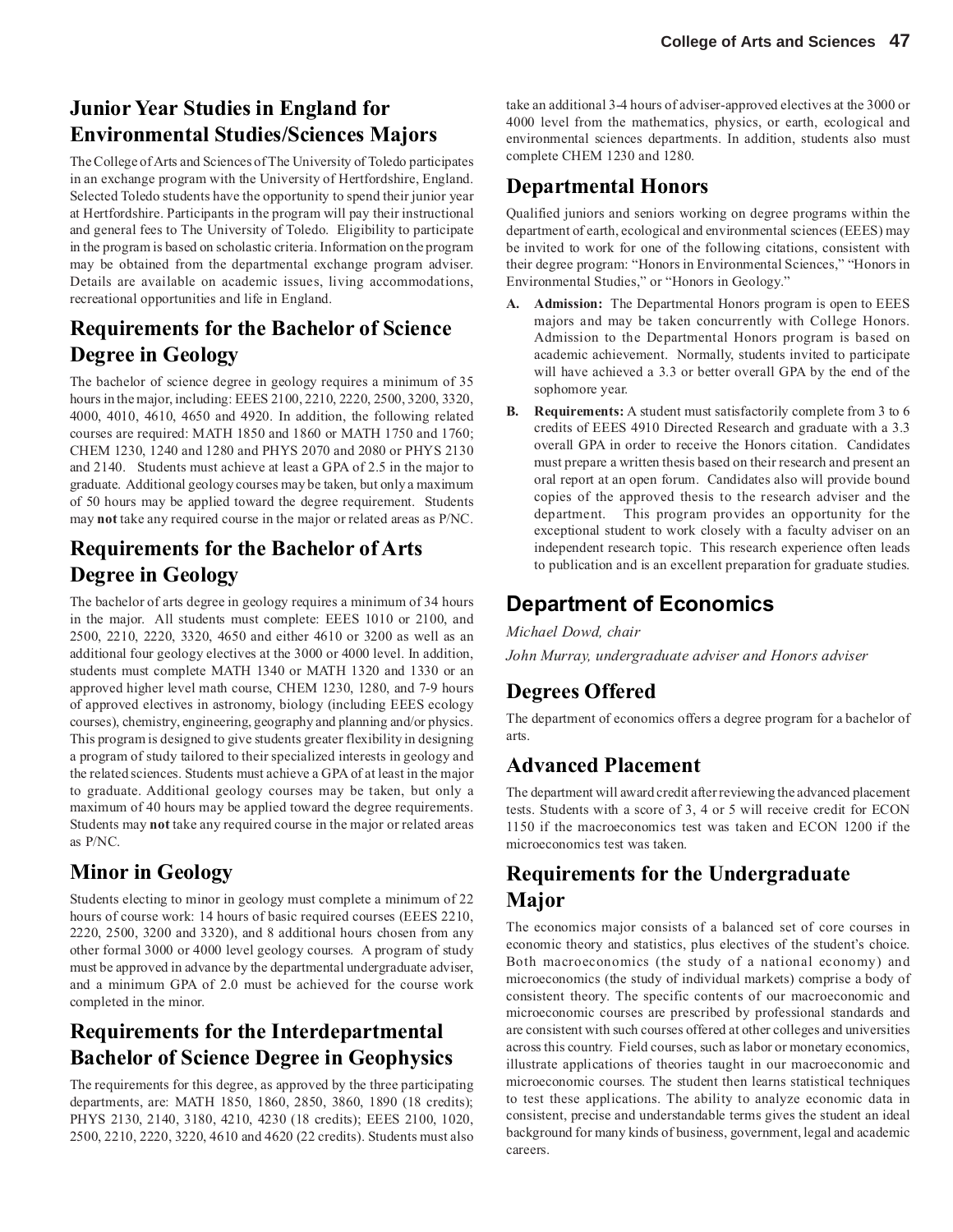Beyond the required courses, the choice of courses is intentionally wide and numerous programs are possible. Each program is tailored to individual student needs and career objectives.

The requirement of 30 hours in economics must include, from among the following, 15 hours of core courses and 15 hours of electives:

#### **1. Economics Core courses required for an economics major:**

|  | ECON 1150 Principles of Macroeconomics                     |
|--|------------------------------------------------------------|
|  | ECON 1200 Principles of Microeconomics                     |
|  | ECON 2640 Business and Economic Statistics (or equivalent) |
|  | ECON 3150 Intermediate Macroeconomic Theory                |
|  | ECON 3200 Intermediate Microeconomic Theory                |

#### **2. Economics electives:**

15 hours, chosen in consultation with the economics adviser.

#### **3. Related courses required for an economics major:**

The college requirement of 18 hours in related courses should be met with courses chosen in consultation with the department's undergraduate adviser. The following courses are required:

|           | Either: MATH 1850 Calculus I |                                     |
|-----------|------------------------------|-------------------------------------|
|           | or                           |                                     |
|           | MATH 1260                    | Modern Business Math I and          |
|           | MATH 1270                    | Modern Business Math II             |
| MATH 2630 |                              | Introduction to Business Statistics |

Students are encouraged to meet the mathematics and statistics requirements at an early stage of their course work.

In the major area, 21 hours are to be taken under the regular grading system; the PS/NC option is available for the remaining 9 hours and for all related courses.

#### **Undergraduate Research**

The department of economics offers individual students the opportunity to gain research experience under faculty guidance. Research topics can be theoretical analysis, empirical analysis or both. Further options regarding the level of research are available as the department offers both junior and senior level courses: ECON 3900, 3910, 4910 and 4920. A student interested in conducting research needs to register for one of those four courses with the consent of a faculty member who agrees to direct the student's research. Students may enroll in these courses more than once. If they do, however, they are encouraged to work with different faculty members to obtain more diverse research experiences.

#### **Requirements for a Minor in Economics**

Students electing to minor in economics must complete a minimum of 21 hours of course work. The 12 hours of required course work listed below for a minor in economics provide the theoretical and quantitative skills essential for a fundamental understanding of the discipline of economics and a rigorous background for an in-depth appreciation of upper division courses. Each program of study for a minor must receive the prior approval of the departmental adviser. A minimum GPA of 2.0 must be achieved in courses within the minor.

#### **Courses required for a minor in economics:**

| <b>ECON 1150</b> | Principles of Macroeconomics                        |
|------------------|-----------------------------------------------------|
| <b>ECON 1200</b> | Principles of Microeconomics                        |
| <b>ECON 3150</b> | Intermediate Macroeconomic Theory                   |
|                  | 0r                                                  |
|                  | another macro course chosen with the consent of the |
|                  | undergraduate adviser.                              |

| <b>ECON 3200</b> | Intermediate Microeconomic Theory                   |
|------------------|-----------------------------------------------------|
|                  | or                                                  |
|                  | another micro course chosen with the consent of the |
|                  | undergraduate adviser.                              |

#### **Upper division economics courses:**

In consultation with the departmental adviser, the student must select the additional nine hours from course work in economics at the 3000/ 4000 level. No more than three hours of ECON 4910 or 4920 may be included in the nine hours of additional course work.

#### **Honors in Economics**

Qualified juniors and seniors are invited to work for the citation "Honors in Economics."

- **A. Admission.** The Honors program is open to all undergraduate economics majors whether or not they are enrolled in College Honors. Students who have shown superior ability in their freshman and sophomore years and who show promise of continuing good performance in the major should apply to the department for enrollment in the Departmental Honors program. Ordinarily, the student must have a cumulative GPA of 3.0 or better.
- **B. Requirements.** To be awarded Departmental Honors in economics, the student must complete a senior thesis and must take 9 of the 30 hour major requirements in the Honors and Honors Recognition courses currently offered by the department. Every regularly scheduled 4000 level course can be given Honors Recognition by assigning readings and research in addition to the normal requirements of the course. To remain in the program, the student ordinarily must maintain a 3.3 GPA in the major.

### **Department of English Language and Literature**

#### *Samir Abu-Absi, chair*

*John Boening, associate chair and director of academic programs Catherine H. Chengges, administrative coordinator C. Jane Bradley, director of undergraduate studies Rane Arroyo, director of creative writing Barbara Schneider, director of composition Sara Lundquist, director of graduate studies*

#### **Degrees Offered**

The department of English language and literature offers a degree program for a bachelor of arts.

#### **Advanced Placement**

Students with a score of 3 will receive credit for Composition I; those with a score of 4 will receive credit for Composition I and one course in the ENGL 2700 series; those with a score of 5 will receive credit for Composition I and II and ENGL 2700 level.

### **Requirements for the Undergraduate Major**

The English major offers four concentrations. Students must select one of the concentrations detailed below. All concentrations require a minimum of 34 credit hours.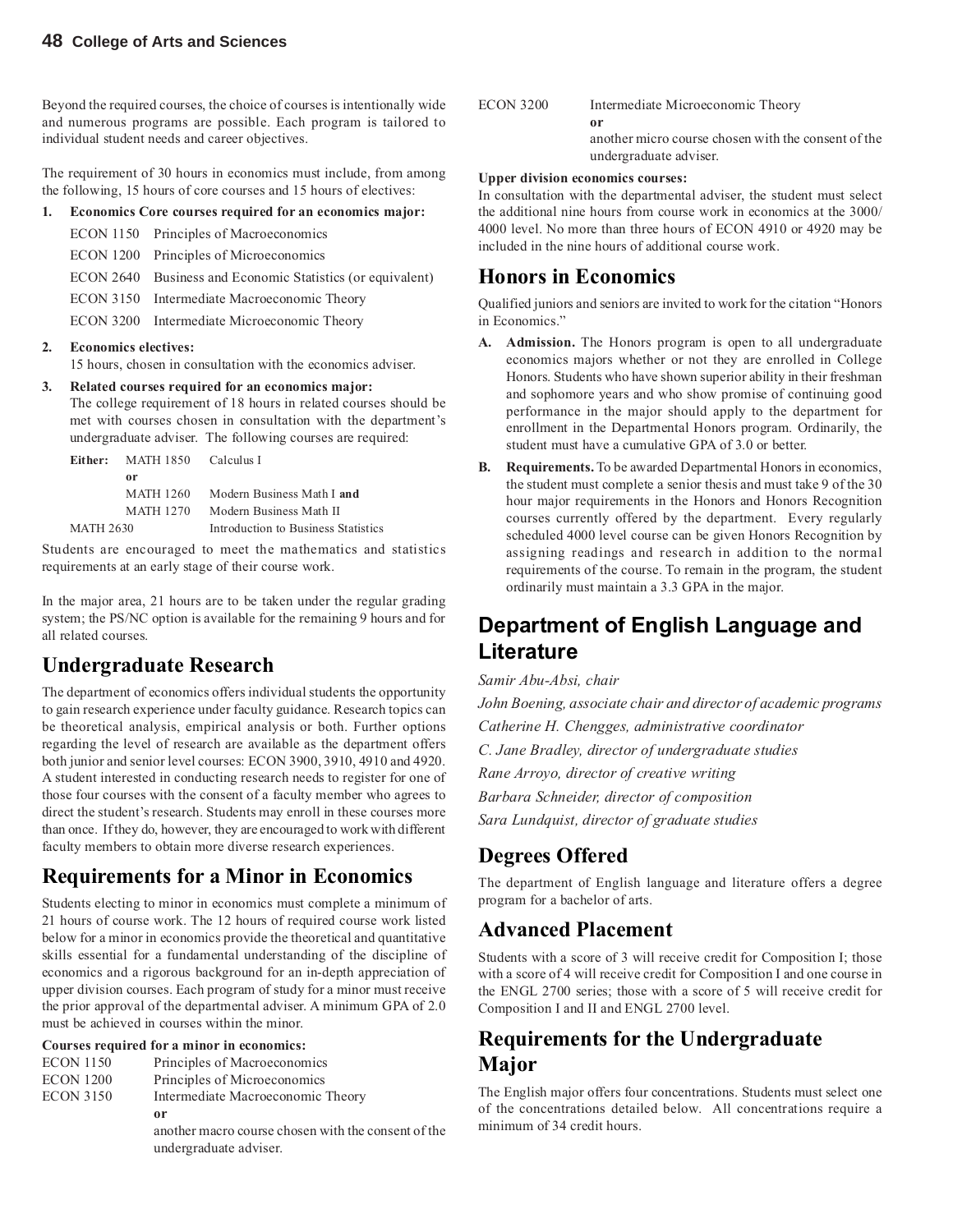- **1. The General Literature Concentration** must include the following: ENGL 3150; ENGL 3790; ENGL 3810; one course chosen from ENGL 4800-4860 (single author); three period courses: one chosen from ENGL 4400-4460 (British Literature before 1800), one chosen from ENGL 4500-4540 (British Literature after 1800), and one chosen from ENGL 4600-4680 (American Literature); and 12 elective hours in English. The student's program should include at least one course in drama or the novel. The department further recommends that during the sophomore and junior years the student take courses from the following: ENGL 3710, 3720, 3760, 3780.
- **2. The American Literature Concentration** must include the following: ENGL 3150; ENGL 3790; one course in British literature before 1800; one course in British literature after 1800; a minimum of 18 elective hours in 4000 level American literature courses, one of which must be an American single-author course (ENGL 4860); and three elective hours in English.
- **3. The Writing Concentration** must include the following: ENGL 3150; ENGL 3790; ENGL 3810; one course chosen from ENGL 4800-4860 (single author); three 4000 level literature courses: one in British literature before 1800, one in British literature after 1800, and one in American literature; and 12 hours in departmental writing courses, at least half of which must be at the 3000 or 4000 level (e.g., 2010, 2950, 2960, 3010, 3050, 3800, 4030, 4070, 4080, 4090, 4890, 4950).
- **4. The Creative Writing Concentration** must include: English 3010; three writing workshops (4030, 4070 or 4080); 12 credit hours of literature or linguistic courses of which 6 credit hours must be at the 4000 level. Final requirements include the capstone course (4890) and Independent Study (4990) towards the completion of a portfolio.

#### **Related area courses for the above concentrations:**

The 18 hours in related fields — at least half of which must be at the 3000 and 4000 levels — are often chosen from the other humanities, the social sciences and interdisciplinary programs. The related area requirement may be satisfied by taking a minor. Students should — in consultation with their adviser — work out a pattern of related-area courses relevant to their career and intellectual interests.

**Independent Study:** Before the end of open registration, English majors wishing to enroll for credit in an independent study course must present to the supervising instructor a detailed written proposal, which will include the number of credit hours for the course, the number of credit hours of independent study already taken in the major during the student's college career and the name of the student's major. This proposal must be approved in writing by both the instructor and the appropriate undergraduate English adviser.

**Limitations:** No more than five courses in the major and related fields may be PS/NC. No more than 6 hours in the major may be in independent study courses.

#### **Honors in English**

Qualified juniors and seniors may work for the designation "Honors in English."

A. **Admission:** After completing at least 15 hours of 3000-4000 level English courses, a student whose GPA in those courses is 3.6 or higher may submit a proposal for an Honors Thesis to the Honors Committee. Upon acceptance, the student will proceed to fulfill the honors requirements.

- B. **Requirements:** In addition to the hours required in the regular major, Departmental Honors will include:
	- 1. Honors Thesis. This will require four hours of honors thesis (ENGL 4960).
	- 2. Honors Seminar (ENGL 4900) is taken concurrently with Honors Thesis (ENGL 4960).
	- 3. Credit hours for the Honors Thesis (ENGL 4960) or Honors Seminar (ENGL 4900) do not apply to the English major or to the related hours of the major.

The designation "Honors" on the diploma will be given to students who receive a grade of A on the Honors Thesis, maintain a 3.6 GPA in English and attend the Honors Seminar.

#### **Minor in English**

Two concentrations are possible: literature and writing. A minimum of 22 hours is required for the minor in English with a concentration in literature or writing.

**Requirements for the minor in English (literature concentration):** ENGL 3790 (Critical Approaches to Literature); ENGL 3810 (Shakespeare I); one course chosen from ENGL 4400-4540 (British Period courses); and one course chosen from ENGL 4600-4680 (American Period courses). The remaining 9 hours will be selected from departmental offerings at the 3000 and 4000 level in consultation with the department of English adviser.

**Requirements for the minor in English (writing concentration):** ENGL 3790 (Critical Approaches to Literature); two courses in literature, at least one at the 4000 level (6 hours). Three courses in writing (one of which must be at the 3000-4000 level) selected from: ENGL 2010, 2950, 2960, 3010, 3050, 3800, 4030, 4070, 4080, 4090, 4950 (9 hours). The remaining 3 hours will be selected from departmental offerings in literature or writing in consultation with the adviser.

**Requirements for the minor in history and criticism of drama:** This is an interdisciplinary minor that is offered for students interested in both drama and English. See the department of theatre and film for more information.

#### **European Studies**

(THIS PROGRAM IS AN INTERDISCIPLINARY MAJOR.)

*Mark Denham, adviser*

#### **Degrees Offered**

The European Studies program offers a bachelor of arts degree.

#### **Degree Requirements**

European Studies was developed to offer students a comprehensive approach to Western, Central and Eastern European affairs for a liberal education background and career preparation. A multidisciplinary perspective is offered, with most studies focused on political science, history, sociology and business. Although the study of some countries or areas may necessitate a working knowledge of one or more foreign languages, all programs are tailored to the individual student's interests and needs.

The following outline constitutes a guideline for the student who, in consultation with the adviser for European Studies, works out a specific program of 45 required hours.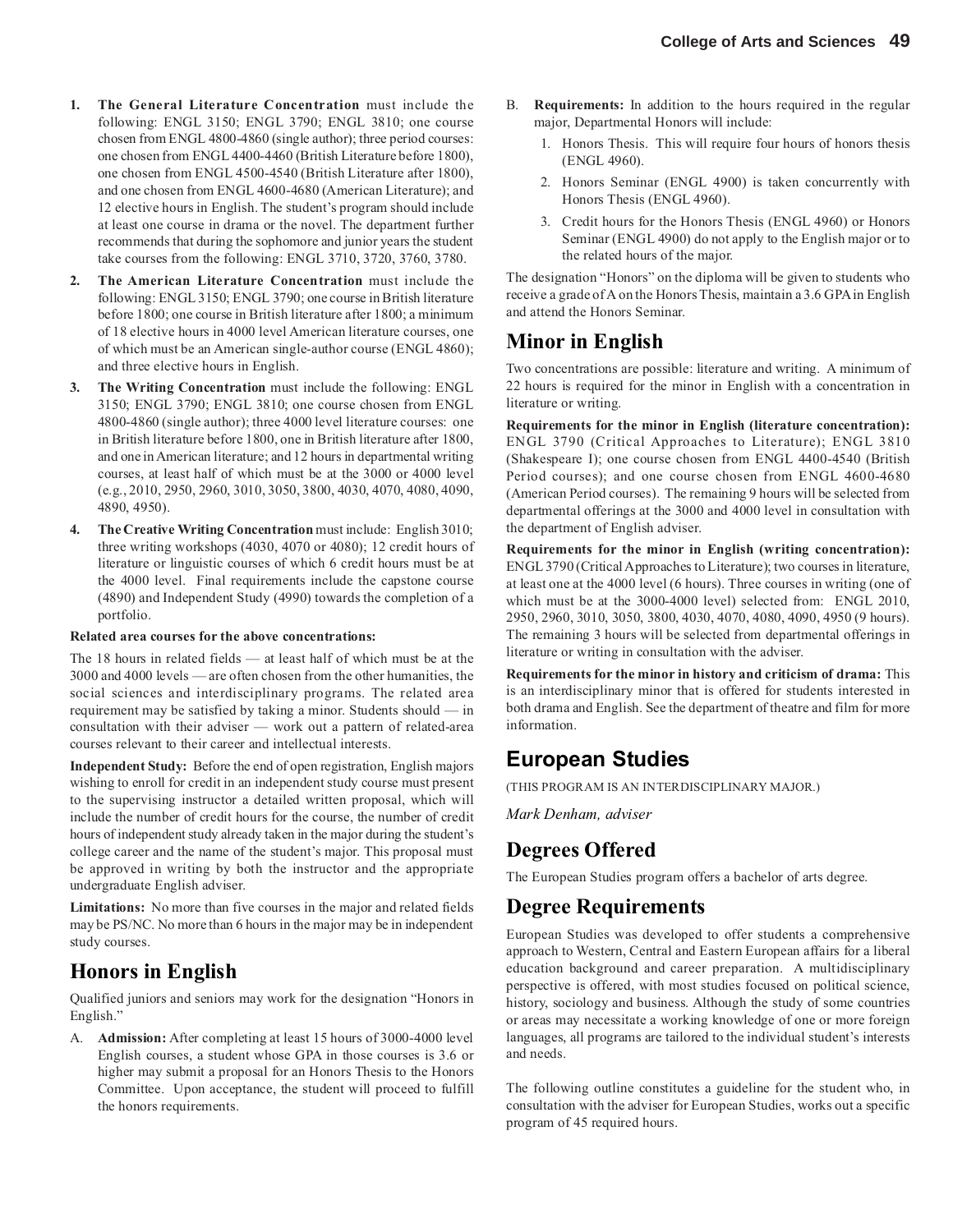Approximately 21 hours from the social sciences, as approved by the adviser. Examples of courses a student might take include:

GEPL 3030 ECON 3410, 3500 PSC 2620, 4610, 4620

Approximately 24 hours from the humanities, as approved by the adviser. Examples of courses a student might take include:

HIST 2180, 2650, 4100, 4510 CLC 2050, 2060 PHIL 3250, 4240, 4260

European language courses (Students also must satisfy the College of Arts and Sciences foreign language requirement.)

## **Department of Foreign Languages**

*Antonio Varela, chair*

*Ruth A. Hottell, undergraduate adviser, French Debra L. Stoudt, undergraduate adviser, German Kathleen Thompson-Casado, undergraduate adviser, Spanish Juan Martin, undergraduate adviser, Spanish Oscar Lepeley, undergraduate adviser, Spanish minor*

### **Degrees Offered**

The department of foreign languages offers a bachelor of arts degree.

In addition to courses in classical civilization taught in English, the department of foreign languages offers instruction in the following foreign languages: Arabic, Chinese, French, German, Japanese, Latin and Spanish. A major can be earned in the areas of French, German and Spanish; Departmental Honors can be pursued in these same areas. A minor can be earned in any of the major fields as well as in Classics and Japanese. The requirements for these programs are set forth below.

#### **Advanced Placement**

Students in French and German with a score of 3 on the language test will receive credit for 3010; those with a score of 4 will receive credit for 3010 and 3020; those with a score of 5 will receive credit for 3010, 3020 and an elective at the 3000/4000 level.

Students in Spanish with a score of 3 on the language test will receive credit for 3010; those with a score of 4 will receive credit for 3000 and 3010; those with a score of 5 will receive credit for 3000, 3010 and 3020.

Students in Latin with a score of 3 will receive credit for 2140; those with a score of 4 will receive credit for 2140 and 2150; those with a score of 5 will receive credit for 2140, 2150 and 3050 (or equivalent).

Students in French, German and Spanish with a score of 3, 4 or 5 on the literature test will be awarded credit in consultation with the undergraduate adviser in each language section.

### **Majors in Foreign Languages**

French, German, and Spanish offer two tracks for majors, the general and the applied language or business track; requirements for the applied language or business track are described as part of the B.A./M.B.A. program.

#### **Requirements for the General Major in French, German and Spanish**

A minimum of 34 hours is required for the undergraduate major in any of these languages beginning in all cases at the 3000 language level. Required courses for the general French major are: FREN 3010, 3020\*, 3210, 3220, 3410, 3420, 4010, 4020\*, and additional 3000/4000 level courses with adviser's approval. Required courses for German are: GERM 3010, 3020\*, 3200, 3410 or 3420, 4010, 4020\*, and additional 3000/4000 level courses with adviser's approval. Required courses for Spanish are: SPAN 3000, 3010, 3020\*, 3210, 3220 (or 3270, 3280), 3410 (or 3420), 4010 (or 4110), and additional 3000/4000 level courses with adviser's approval.

Students interested in becoming legal assistants may take a combined program in Spanish and paralegal studies (offered in the College of Health and Human Services.) The Spanish portion of this program consists of the following courses: SPAN 3000, 3010, 3020\*, 3170, 3420, 4010, 4060, and additional 3000/4000 level courses with adviser's approval. \*Writing intensive courses in French, German and Spanish.

#### **Related area courses for the above concentrations:**

The 18 hours in related fields often are chosen from other humanities, including a second foreign language, from the social sciences and from interdisciplinary programs. The related area requirement also may be satisfied by completing a minor or major in another discipline. Students should, in consultation with their adviser, develop a pattern of related area courses relevant to their career and intellectual interests.

#### **Joint B.A. in Foreign Languages/M.B.A. in International Business Program**

The department of foreign languages and the department of international business, entrepreneurship and strategy offer a program for undergraduates majoring in a foreign language who wish to pursue graduate work in business and prepare for a long-term career in international business. The program requires a minimum of five years of study.

Students completing this program earn a B.A. in a foreign language and complete a minor in business; the program of study culminates in an M.B.A. with a concentration in international business.

Students should have a strong high school background in mathematics and the foreign language in which they wish to major. It is expected that students will study abroad at least once during the program. Careful long-range planning in consultation with advisers from both colleges will contribute to timely completion of degree requirements.

The program involves completion of a special track in French, German or Spanish for students interested in business. The track differs from the traditional B.A. in that: a) it requires fewer literature courses, b) it requires more culture courses, and c) it includes a required applied course work (professional preparation) component.

Students in the B.A./M.B.A. program complete the approved minor in business (maximum of 36 hours). All 18 hours listed as prerequisites for the business minor apply toward the 124 credit hours for the B.A. degree. The required foundation course and the additional requirements for the minor in business (18 hours) are recognized in lieu of related courses for the B.A. Students pursuing the M.B.A. portion will need to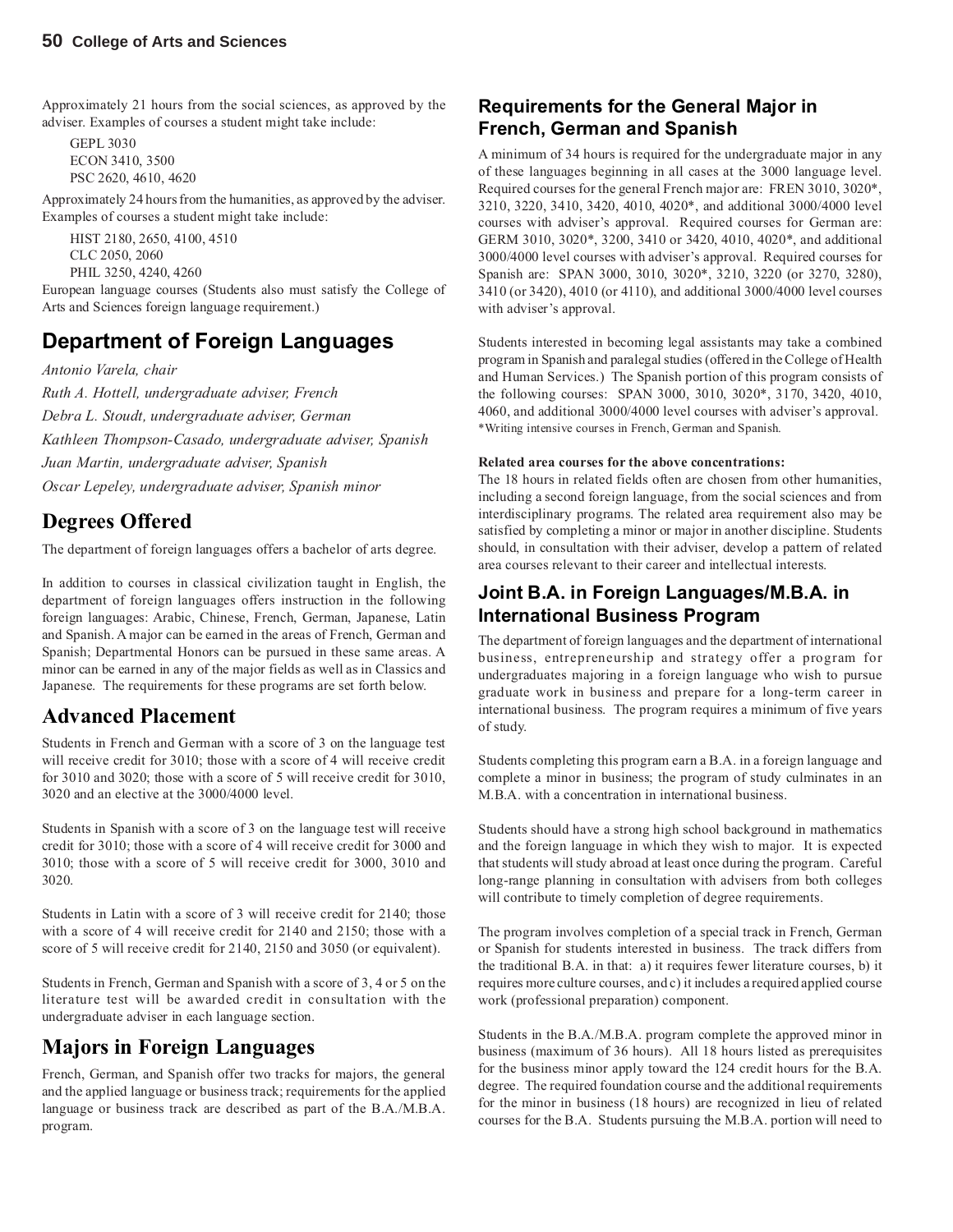take one additional business course as identified in this plan, either as an undergraduate or as a graduate student, to satisfy M.B.A. prerequisites.

#### **B.A. in a Foreign Language**

Students fulfill all requirements for the B.A. in the College of Arts and Sciences, earning a minimum of 124 credit hours. Students complete the Applied French, Applied German or Business Spanish major, which consists of 33-34 hours of course work in the language; these hours include business courses in the language as well as composition, conversation, literature, and culture course requirements.

#### **Program in French: Applied French Major**

| Language courses             |                                                              | 13 hours       |
|------------------------------|--------------------------------------------------------------|----------------|
| <b>FREN 3010</b>             |                                                              |                |
| <b>FREN 3020</b>             | Conversation and Composition II (WAC)3                       |                |
| <b>FREN 4010</b>             |                                                              |                |
| <b>FREN 4020</b>             |                                                              |                |
| Literature course            |                                                              | 3 hours        |
| <b>FREN 3220</b>             | or any other 3000/4000 level literature course               |                |
|                              | <b>Culture and civilization courses</b>                      | 6 hours        |
| Choose two of the following: |                                                              |                |
| <b>FREN 3410</b>             |                                                              |                |
| <b>FREN 3420</b>             | Survey of French and Francophone Civilization II 3           |                |
| <b>FREN 4200</b>             | Contemp. French and Francophone Civilization  3              |                |
| <b>FREN 4980</b>             |                                                              |                |
|                              | Applied course work (professional preparation) 6 hours       |                |
| <b>FREN 3170</b>             |                                                              |                |
|                              | In addition, students choose one of the following courses:   |                |
| <b>FREN 4070</b>             |                                                              |                |
| <b>FREN 4190</b>             |                                                              |                |
|                              | Students are encouraged to complete professional             |                |
|                              | preparation courses as part of a study abroad program.       |                |
| <b>FREN 4980</b>             |                                                              |                |
| <b>Electives</b>             |                                                              | <b>6</b> hours |
|                              | Students choose from French courses numbered 3000 or higher. |                |
| Total                        |                                                              | 34 hours       |

#### **Program in German: Applied German Major**

| Language courses             |                                                        | 13 hours |
|------------------------------|--------------------------------------------------------|----------|
| <b>GERM 3010</b>             |                                                        |          |
| <b>GERM 3020</b>             | Conversation and Composition II (WAC)3                 |          |
| <b>GERM 4010</b>             | Advanced Conversation and Composition I 3              |          |
| <b>GERM 4020</b>             | Advanced Conversation and Composition II (WAC) 4       |          |
| Literature course            |                                                        | 3 hours  |
| <b>GERM 3200</b>             | or any other 3000/4000 level literature course         |          |
|                              | <b>Culture and civilization courses</b>                | 6 hours  |
| Choose two of the following: |                                                        |          |
| <b>GERM 3410</b>             |                                                        |          |
| <b>GERM 3420</b>             |                                                        |          |
| <b>GERM 4200</b>             |                                                        |          |
| <b>GERM 4980</b>             |                                                        |          |
|                              | Applied course work (professional preparation) 6 hours |          |
| <b>GERM 3170</b>             |                                                        |          |
| <b>GERM 3180</b>             |                                                        |          |

#### **In addition, students choose one of the following courses:**

| <b>GERM 4940</b>                                             | Students are encouraged to complete professional<br>preparation courses as part of a study abroad program. |
|--------------------------------------------------------------|------------------------------------------------------------------------------------------------------------|
| <b>GERM 4980</b>                                             |                                                                                                            |
| <b>Electives</b>                                             | 6 hours                                                                                                    |
| Students choose from German courses numbered 3000 or higher. |                                                                                                            |
| Total                                                        | 34 hours                                                                                                   |

#### **Program in Spanish: Business Spanish Major**

| Language courses  |                                                               | $12-13$ hours |
|-------------------|---------------------------------------------------------------|---------------|
| <b>SPAN 3000</b>  |                                                               |               |
| <b>SPAN 3010</b>  |                                                               |               |
| SPAN 3020         | Conversation and Composition II (WAC)3                        |               |
| <b>SPAN 4000</b>  | Advanced Spanish Grammar                                      |               |
|                   | 0r                                                            |               |
| <b>SPAN 4010</b>  |                                                               |               |
| Literature course |                                                               | 3 hours       |
| Choose one:       |                                                               |               |
| <b>SPAN 3220</b>  |                                                               |               |
| <b>SPAN 3280</b>  | Survey of Latin American Literature II 3                      |               |
|                   | <b>Culture and civilization courses</b>                       | 6 hours       |
| <b>SPAN 3410</b>  |                                                               |               |
| <b>SPAN 3420</b>  |                                                               |               |
|                   | Applied course work (professional preparation) 6 hours        |               |
| <b>SPAN 3170</b>  |                                                               |               |
| <b>SPAN 4370</b>  |                                                               |               |
| Electives         |                                                               | 6 hours       |
|                   | Students choose from Spanish courses numbered 3000 or higher. |               |
| Total             |                                                               | 33-34 hours   |

#### **Honors in Foreign Languages**

Qualified students are invited to pursue Honors in a French, German or Spanish major and thereby earn the degree designation of "Departmental Honors" in their specific field upon graduation. Formal application for Departmental Honors should be made near the end of the sophomore year. Acceptance is based on the following: 1) junior or senior standing; 2) a GPA of 3.3 overall and in the major, and 3) approval by the language Honors adviser and the chair of the department of foreign languages.

To graduate with the degree designation of "Departmental Honors," the student must: 1) satisfy the standard requirements listed above for the major; 2) maintain a GPA of 3.3 overall and in the major; 3) satisfactorily complete a minimum of 12 hours of departmental honors course work at the 3000 or 4000 level; and 4) include among the 12 hours the Honors Research course (FREN, GERM or SPAN 4960) that normally leads to the completion of an Honors thesis.

#### **Minor in Foreign Languages**

#### **Classics**

In Classics, a minimum of 21 hours is required for the minor. At least 9 hours must be in Latin above the intermediate level. The remaining hours must include classical civilization courses (excluding CLC 1010 Classical Humanities) or additional course work in Latin.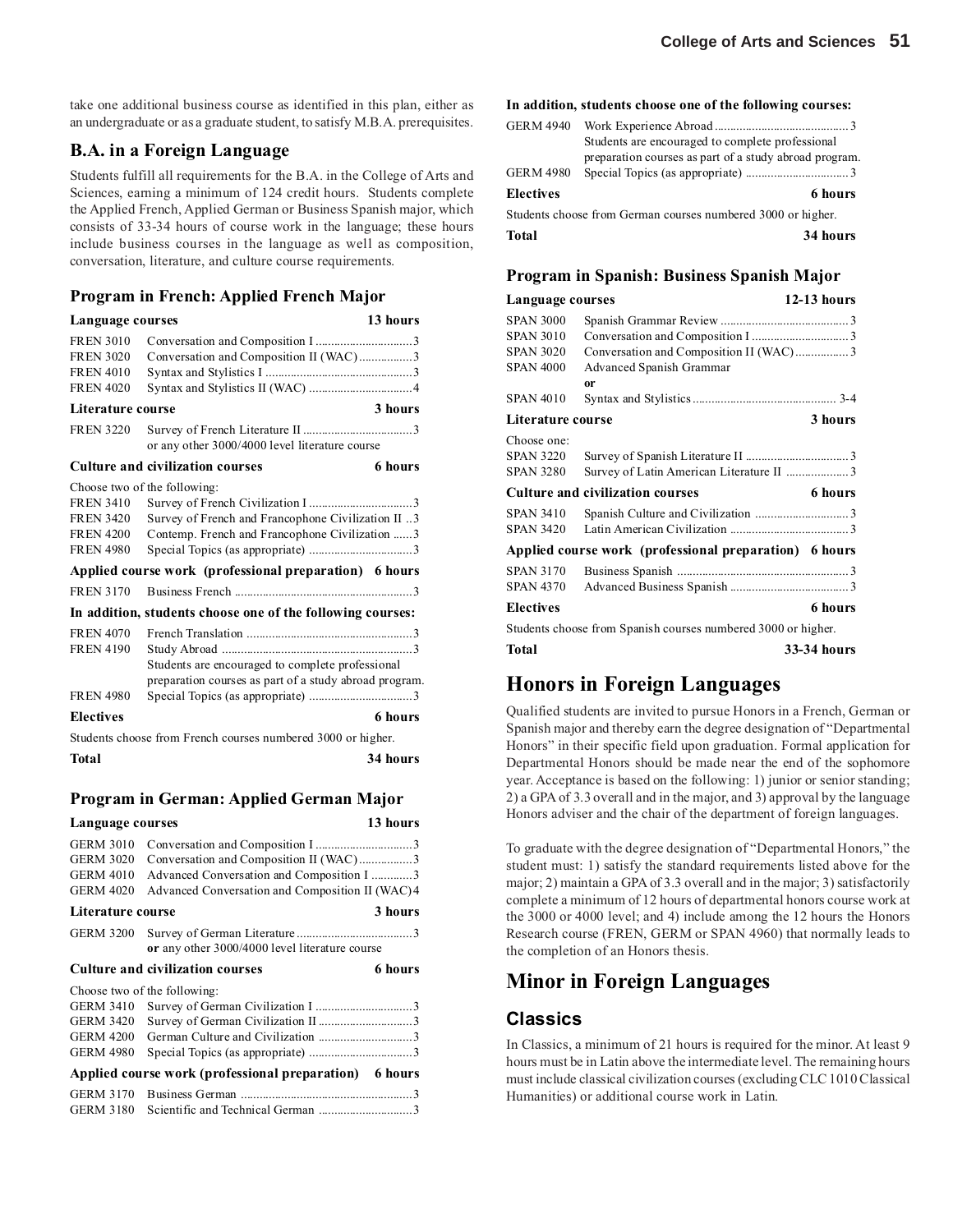#### **French, German, Japanese or Spanish**

A minimum of 22 hours is required for the minor in French, German, Japanese or Spanish. In the modern languages, all course work must be in the same language and at the 3000 level or higher. Required courses include the following:

| <b>Applied French Minor</b> | Hours |
|-----------------------------|-------|
|                             |       |
|                             |       |

Electives chosen from the following: Business French, French Phonetics, French Linguistics, Advanced Conversation or French Translation

#### **General French Minor**

#### **Applied German Minor**

#### **General German Minor**

#### **Japanese Minor**

#### **Spanish Minor**

#### Total required for each 21 or 22

Students wishing to receive a minor in foreign languages have the responsibility, in consultation with the adviser in their major, to see that the necessary course work is included in the total number of undergraduate courses taken. Students outside the College of Arts and Sciences should make sure that the minor in foreign languages is an approved program within their college.

Candidates for the minor in foreign languages must have their course work verified and approved by a department of foreign language adviser or that department's chair at the time they make formal application for graduation. A form for this verification can be obtained in the college or department office.

Courses required for either the major or minor may not be taken PS/NC; however, up to 12 hours of PS/NC course work may be included in the related area.

#### **Minor in Business**

For the requirements for the general minor for nonbusiness students, see the College of Business Administration section of this catalog.

## **Study Abroad**

Credit for foreign language study abroad will be given only for those accredited courses or programs approved in advance. Students should apply to the department of foreign languages for approval at least one month prior to the anticipated date of departure. Credit will be granted only upon presentation of a formal certificate indicating the hours completed and examinations passed.

### **Language Laboratory**

For the benefit of foreign language students, the department of foreign languages maintains a laboratory. Students in elementary and intermediate language courses are required to make use of multimedia materials regularly to develop and improve listening and speaking skills. In many instances, video and computer materials are available to enhance the learning of vocabulary, grammar and syntax.

#### **General Studies**

(THIS PROGRAM IS AN INTERDISCIPLINARY MAJOR.)

*Donald F. Homier, adviser*

#### **Degrees Offered**

The General Studies program offers a program for a bachelor of arts or a bachelor of science degree.

### **Degree Requirements**

The General Studies program has been established in recognition of the fact that existing majors may not satisfy the needs of all students desiring a liberal education. General Studies is an interdisciplinary program that allows students to select an area of concentration and related course work not offered in traditional majors. Students who plan to pursue graduate or professional degree programs or enter certain employment areas that require established curricular backgrounds may find it to their advantage to consider existing majors offered within the college rather than the General Studies option. The standard majors have wider acceptance and more readily identify the nature and quality of an individual's academic background. Students should declare this major before they have completed 90 hours. Students seeking admission to this program will be interviewed by an adviser in the college Student Services Office and must have sound reasons for their choice. Once accepted into the program, students must have their programs approved by the General Studies adviser.

Under this program, the University and college general education requirements specified in the Degree Requirements section of this catalog must be fulfilled, and an area of concentration in the natural sciences, social sciences or humanities must be identified for the purpose of determining education requirements. Students must take at least 64 hours of courses at the 2000 level or higher and at least 32 hours of courses at the 3000/4000 level and have earned a minimum of 124 hours to be eligible for graduation. In lieu of a major, students must take at least 16 but not more than 24 hours of course work in a single department and 26-34 hours of cognate or related course work for a total of 50 hours. Courses used for the concentration and related areas must be courses that would count in the major in those departments. (Students who are seeking a General Studies major in the dual degree program for middle childhood licensure within the College of Education may satisfy the General Studies requirements with fewer than 16 hours in one department. The required minimum of 49 hours of courses must be in at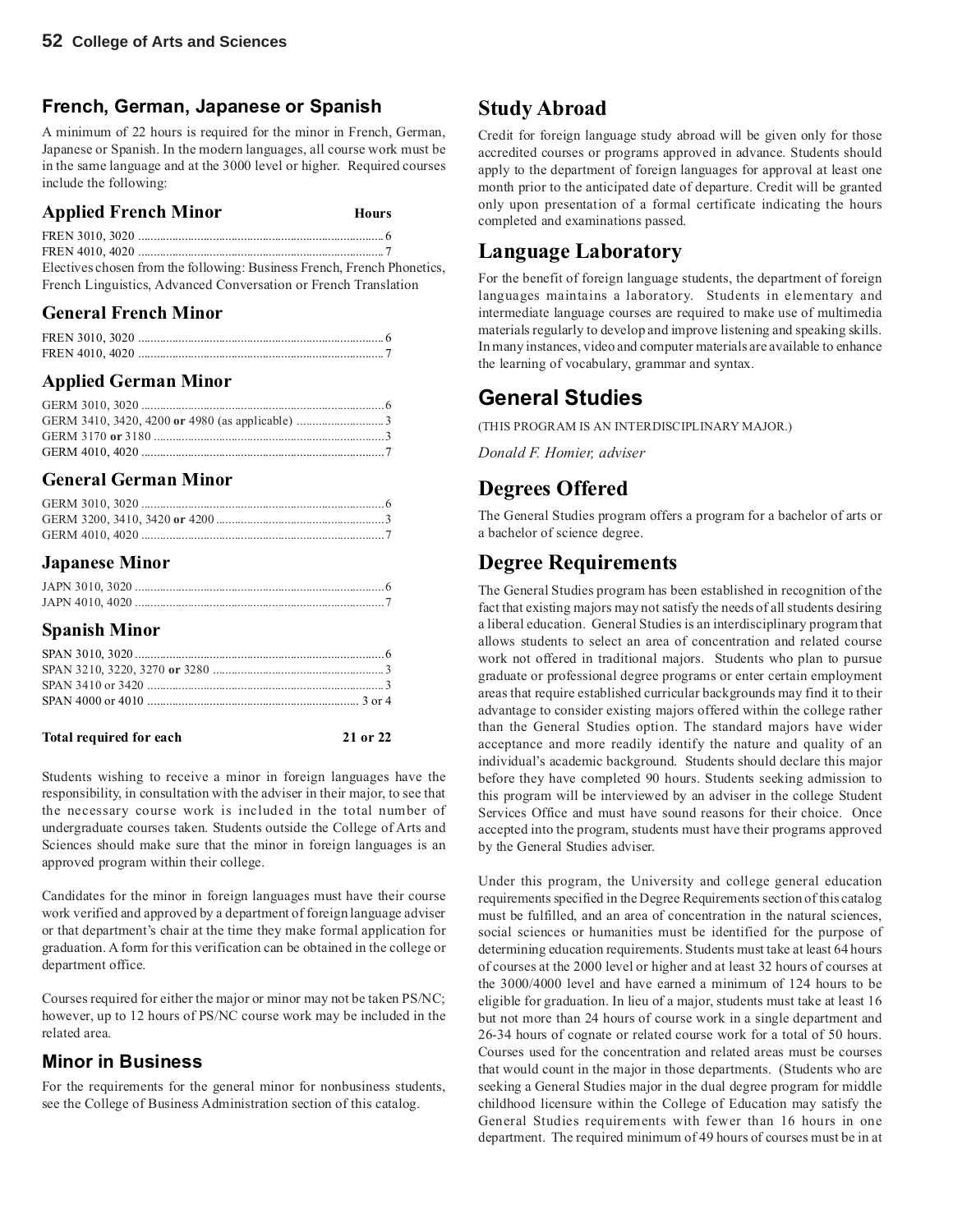least two areas of concentration to meet Ohio licensure standards and must come only from approved lists of arts and sciences courses available from college advisers). Upon satisfactory completion of all requirements, either the B.A. or the B.S. degree will be awarded, depending on the concentration of courses. The transcript will identify the major as General Studies.

## **Department of Geography and Planning**

*Samuel A. Aryeetey-Attoh, chair*

*David J. Nemeth, undergraduate adviser and Honors adviser*

### **Degrees Offered**

The department of geography and planning (GEPL) offers courses of study leading to the bachelor of arts in geography. Honors in geography also is offered.

### **Degree Requirements**

The undergraduate major of 31 hours in geography and planning consists of the following:

- A. The student must choose one course each in the areas of (1) environmental geography and planning (GEPL 3540, 3550, 3610), (2) human-economic geography (GEPL 2030-4990 **except** 3410, 3540, 3550, 4490, 4500, 4510) (including regional courses), (3) Quantitative Methods and Mapping (GEPL 4520) and (4) Fundamentals of Geography (GEPL 2010).
- B. The remainder of the hours are to be chosen from GEPL 2030- 4990 in consultation with the undergraduate adviser so that these courses, along with appropriate related courses (18 hours, which must include an introductory statistics course), will constitute a coherent concentration such as the following:
	- 1. Economic geography
	- 2. Environmental geography and planning
	- 3. Community and urban planning
	- 4. Geographic information sciences (GIS and remote sensing)
	- 5. Cultural and behavioral geography
	- 6. Geographic education.

**Related Area Courses for the Undergraduate Major:** The 18 hours in related fields most often are chosen from the other social sciences, natural sciences, humanities, interdisciplinary programs and sometimes from professional programs. The related area course requirement also may be satisfied by taking a minor. The appropriateness of related courses to student interest areas and career objectiveness must be identified for approval in consultation with the geography and planning undergraduate adviser.

### **Minor in Geography and Planning**

The minor of 22 hours in geography and planning consists of the following: (a) the student must complete a core curriculum consisting of the following courses: GEPL 2030, 3160, 3410, 3550, 3710 (approved substitutions are possible); (b) one regional course selected from the following: GEPL 3050, 3120, 3220, 3300; and (c) one planning course from the following: GEPL 4530, 4600.

Students may not take P/NC in either the major and its related courses or for courses in the minor.

#### **Honors in Geography and Planning**

The Honors program in geography and planning is open to all qualified undergraduate majors whether or not they are enrolled in College Honors. The following are requirements for entrance into the Honors program in geography and planning:

- **A. Admission:** A student must:
	- 1. maintain a 3.5 minimum GPA in geography and planning courses;
	- 2. maintain a 3.3 minimum cumulative GPA;
	- 3. complete 12 hours in geography and planning; and
	- 4. qualify as a geography and planning major whether or not they are enrolled in College Honors.
- **B. Requirements:** A student must complete 9 hours in designated Honors courses in geography and planning and a 4-hour senior honors project. During the final year before graduation, the student will meet with the department's undergraduate adviser to select a faculty research adviser, complete and submit to the department's faculty for approval a senior honors project (GEPL 4960).

## **Global Studies**

(THIS PROGRAM IS AN INTERDISCIPLINARY MAJOR.)

*Mark Denham, adviser*

### **Degrees Offered**

The Global Studies program offers a bachelor of arts degree.

#### **Degree Requirements**

Global studies is a major that allows students to study a variety of international processes in a comprehensive and multidisciplinary program of study. It is appropriate for students contemplating careers with institutions, businesses and governments concerned with world affairs, area studies and subjects such as development, public policy or North-South relations. The curriculum is planned so that it offers students a background in global affairs in the broadest sense as well as having a concentration in study of one geographic area of the world and one international interest area. Within the general framework of the major, students' programs will be designed in consultation with the adviser to meet their specific needs.

The major requires the completion of 45 hours, including:

- A. Principles of Global Studies (3 hours) Seminar in Global Studies (3 hours)
- B. Completion of two modules of 15 hours each. One module must be focused on one area of the world, and one must consider a substantive, global topic. A complete list of modules is available from the adviser. With the approval of the adviser, students can also design modules on other subjects. A sample of modules is listed below.

| <b>AREA STUDIES</b> | <b>GLOBAL STUDIES</b>               |
|---------------------|-------------------------------------|
| Africa              | Development                         |
| Asia                | International women's studies       |
| Europe              | International environmental studies |
| Latin America       | North-South relations               |
| Middle East         | Ancient global relations            |
| North America       | International multiculturalism      |
| Pacific Rim         | International cultural studies      |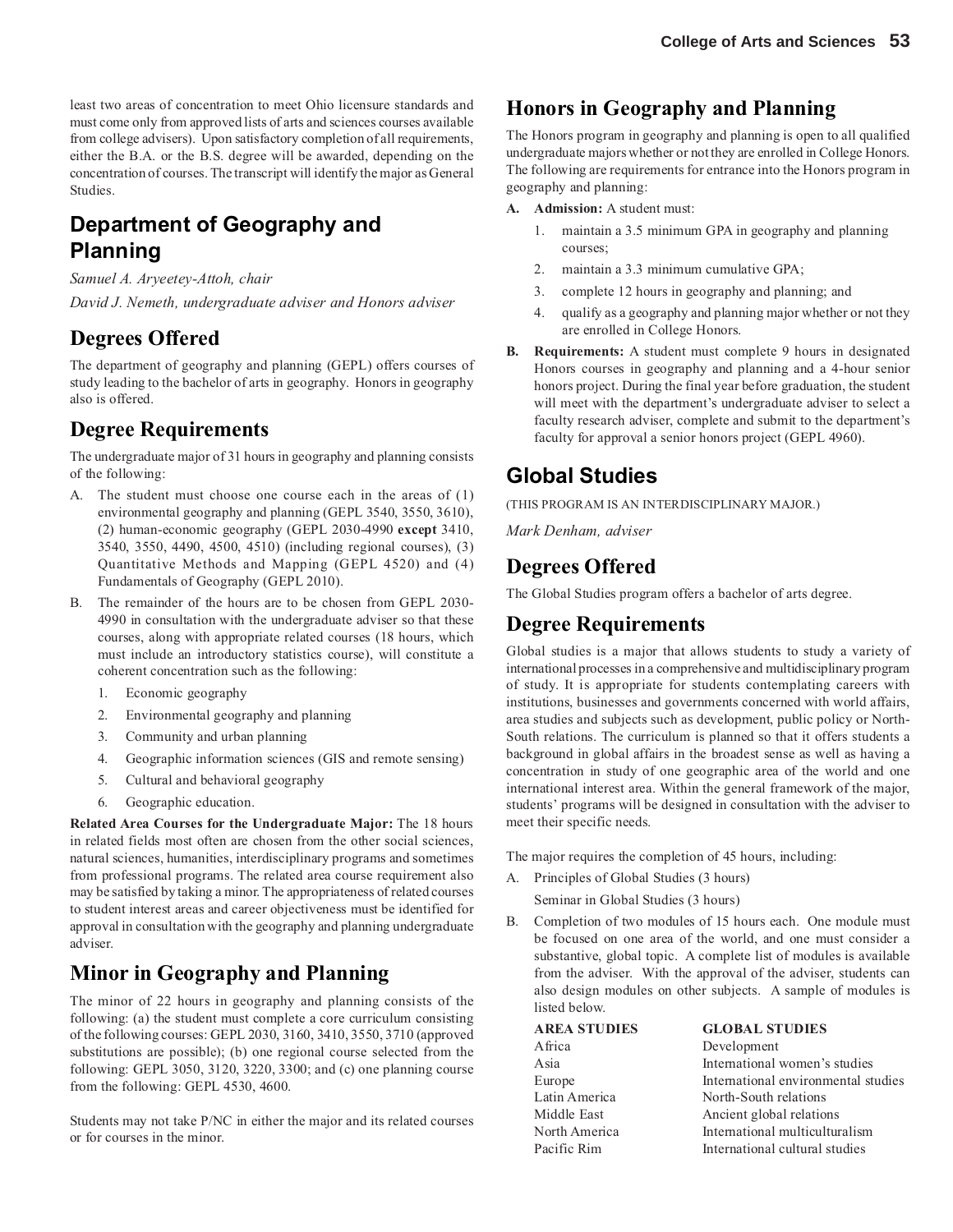C. Within these requirements, students must take at least three of the following courses, at least one in geography. These courses may be used for credit toward any module, elective hours, additional hours or core requirements for which they apply (for example, HIST 1070 could be used to fulfill the College of Arts and Sciences history requirement, but it could not be used to count as a course in the major). When necessary, this list may be modified by the adviser to include courses that are regularly offered.

GEPL 2040 World Regional Geography

GEPL 3160 Patterns of World Development

HIST 1070 Contemporary World PSC 1710 Current International Problems

PSC 2700 Principles of International Relations

SOC 4800 Development in Third World Nations

- D. One 3000 level course in a foreign language. (In certain cases, with the approval of the adviser, another course may be substituted for this requirement.)
- E. For purposes of the Arts and Sciences Core, this major may be designated by the student, in consultation with the adviser, as a social science or humanities major.

## **Minor in Global Studies**

The minor in Global Studies is designed as an adjunct course of study for any major in the university. It is especially appropriate for students who wish to develop through their course work a broader understanding of global process and conditions. It will help all students to be ready for contributing to a interdependent world.

#### **Minor Requirements**

The minor in Global Studies requires completion of 21 semester hours of approved courses, including:

## **Department of History**

*William Henry Longton, chair*

*Michael Jakobson, undergraduate adviser*

*Theodore Natsoulas, undergraduate adviser*

### **Degrees Offered**

The department of history offers a program for a bachelor of arts degree.

#### **Advanced Placement**

Students with a score of 3 will receive credit for one course (3 hours) of the appropriate world civilizations sequence (1010-1120); students with a score of 4 or 5 will receive credit for two courses (6 hours) of the appropriate world civilizations sequence.

## **Requirements for the Undergraduate Major**

The major of 33 hours in history must be distributed as follows:

- A. HIST 2000 (4 hours)
- B. Of the remaining 29 hours, 12-16 hours (4 courses) must be at the 4000 level. At least 9-12 of these 29 hours (3 courses) shall be in

fields of United States history, and at least 9-12 hours (3 courses) shall be in fields of non-United States history.

The requirement of 18 hours in related courses is to be met with courses chosen from at least three of the following areas: economics, political science, English and American literature, foreign language, geography, philosophy, sociology, psychology, art history, music history or theatre history. At least 12 of the hours in related courses must be in courses at the 3000 and 4000 levels.

Students may not take PS/NC for the minimum requirements for the major but may opt for PS/NC in all related courses.

### **Requirements for the Undergraduate Minor**

The minor of 21 hours in history must be distributed as follows:

- A. HIST 2000 (4 hours)
- B. Of the remaining 17 hours, 9 hours must be at the 4000 level.

## **Honors in History**

Qualified students are invited to work for the degree citation "Honors in History."

- **A. Admission:** History majors who demonstrate unusual promise in the study of history are invited by the department to enroll in the Honors program. Departmental Honors may be taken concurrently with College Honors. Admission to Departmental Honors is based on the following:
	- 1. Sophomore standing
	- 2. Overall GPA of 3.0
	- 3. A 3.3 GPA in all history courses (minimum of 10 hours)
	- 4. Recommendations from two professors
	- 5. An interview with the adviser
- **B. Requirements:** To gain Departmental Honors in history, each student will satisfactorily complete the following:
	- Honors Recognition in two history courses. (Honors Recognition courses are regularly scheduled 3000-4000 level courses in which special recognition is achieved by reading and research in addition to the normal requirements of the course.)
	- 2. Three hours of independent research under Junior Honors Research (HIST 3870).
	- 3. Six hours of thesis under Senior Honors Research (HIST 4870, 4880) leading to the completion of a senior thesis.
	- 4. Oral examination covering the area of the senior thesis.

## **Humanities**

(THIS PROGRAM IS AN INTERDISCIPLINARY MAJOR.)

*Roger D. Ray, adviser and director of the Humanities Institute*

#### **Degrees Offered**

The humanities program offers a bachelor of arts degree.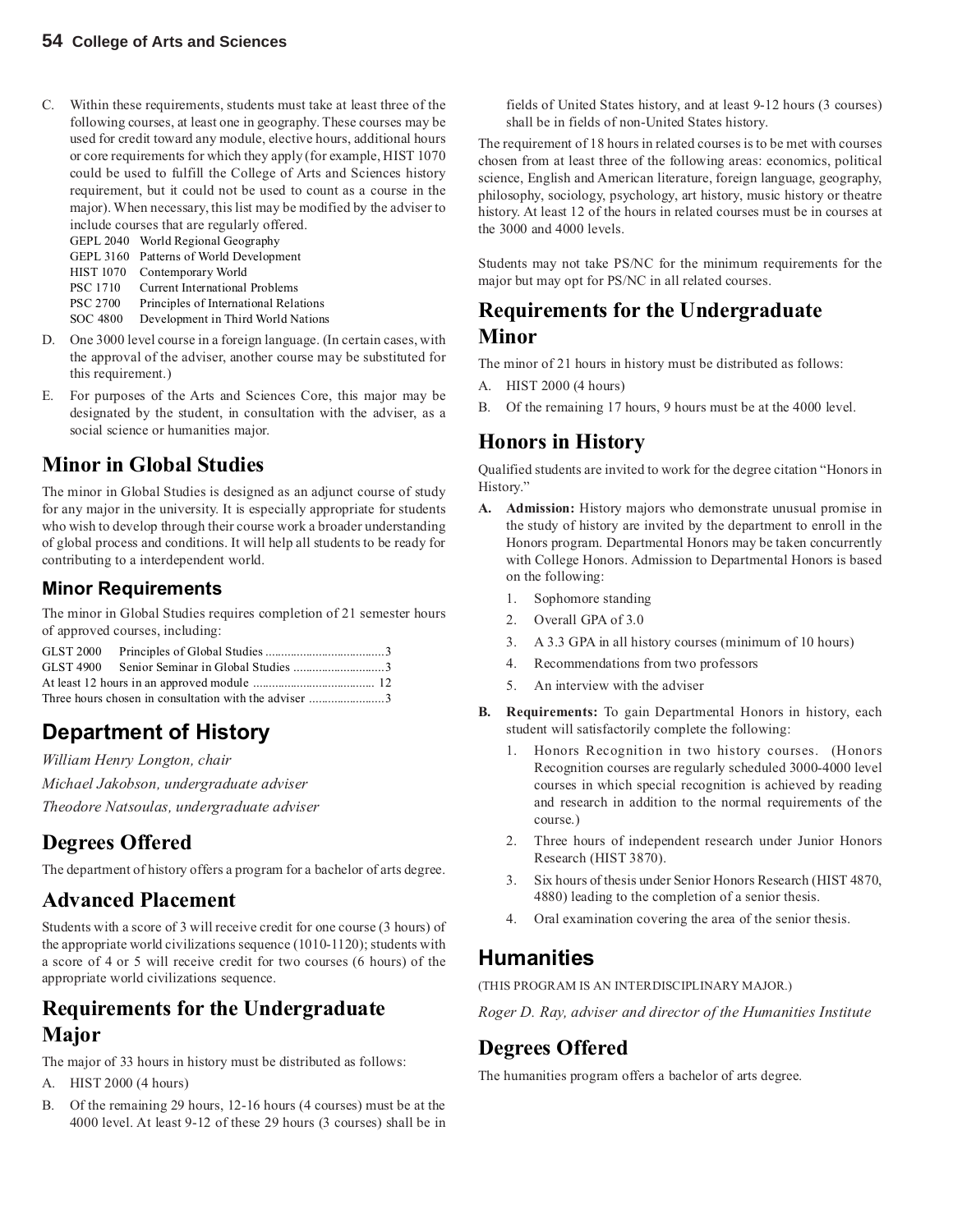### **Degree Requirements**

This program is a major that totals 60 hours.It is designed for the student who wishes to gain a broad knowledge of the humanities. The student elects, with faculty advice, a variety of courses from such disciplines as literature, history, philosophy, art, music and theater. A representative distribution from among these disciplines must be achieved. The courses chosen must be culturally enriching and broad in scope.

The core of the humanities major will total 30 hours. In addition to the core, the student chooses either to concentrate in an interrelated area (such as medieval studies, Renaissance studies, contemporary humanistic studies, or comparative ancient and modern studies) or to continue an elective spread of courses among the humanities disciplines. Either track consists of 22 additional upper-division hours. The humanities program culminates in a senior seminar, HUM 4950 and 4960, in which the student will develop a creative/research project.

### **Latin American Studies**

(THIS PROGRAM IS AN INTERDISCIPLINARY MAJOR.)

*Donald Stierman, adviser*

### **Degrees Offered**

The Latin American Studies program offers a bachelor of arts degree.

#### **Degree Requirements**

The purpose of the Latin American Studies major is to provide the student with in-depth knowledge of the region through the multidisciplinary studies approach. This program examines the development of regional and cultural diversity in Latin America and strives to better understand the position of Latin America relative to the world community. The program examines the place of Latin American-related populations in the United States.

Students must complete the following requirements.

#### **Required courses:**

- 9 hours of Spanish conversation and composition (SPAN 3000, 3010 and 3020) to be completed by all students in the program.
- 21 hours chosen from a list of courses for the major, allotted from at least five departments, as approved by the adviser.

#### **Related courses:**

18 hours chosen from a list of related courses, as approved by the adviser.

#### **Minor in Latin American Studies**

Students electing to pursue a minor in Latin American Studies must complete:

- Spanish: SPAN 2150, plus
- 21 hours chosen, and approved by the adviser, from the list of courses for the minor, distributed among at least five departments.

Lists of courses for the major, related to the major, and for the minor, can be accessed from the following Web site: *http://www.geology.utoledo.edu/research/latin-am/*

There are many activities conducted by the Center for International Studies and Programs and the Institute for Latin American Studies to enhance awareness of Hispanic culture and customs, including seminars,

workshops and cultural events. Study abroad programs and exchanges exist with several countries of the region, and opportunities for related activities are many.

## **Law and Social Thought (LST)**

(THIS PROGRAM IS AN INTERDISCIPLINARY MAJOR.)

*Benjamin S. Pryor, director and adviser*

## **Degrees Offered**

The Law and Social Thought (LST) program offers a bachelor of arts degree in the interdisciplinary study of law in society.

LST provides students with tools for the appraisal of U.S. and other legal systems and the policies, practices and philosophies that underlie them. LST encourages reflection on the values that shape citizenship in contemporary democracy. It also focuses on issues of law in relation to morality, politics, language and the arts of critical and creative thinking.

#### **Degree Requirements:**

- **Gateway course LST 2010 (3 hours)**: Introduction to issues and questions concerning the formation, interpretation, transgression and enforcement of the law.
- **Pro-seminar LST 2500 (3 hours):** A 1 hour seminar taken for three, and no more than four, semesters. The pro-seminar discusses the interdisciplinary aspect of the study of law and engages current issues that touch on law in society. It is also an opportunity for students and faculty to discuss and assess the program itself.
- **LST elective courses/cross-listed courses (18 hours)**: These courses are arranged into "paths" that help students design a curriculum and explore related ideas across disciplinary boundaries. The paths are not exclusive (cross-listed courses show up on more than one path) and need not be exhaustive. Students tailor their programs in consultation with a program adviser. Students are required to take no more than two courses in a given path in the same department. The paths are:

Path 1: Law, History and Theory — the historical development of the law and the theoretical and philosophical struggles surrounding its formation, transmission, transgression and enforcement.

Path 2: Law, Difference and Social Practices — the effect on law of racial, ethnic, national, gender, cultural and/or psychological differences.

Path 3: Law, Institutions and Public Policy — the political, economic and scientific struggles and decisions that produce law and its relations to the populations governed by it.

**Path 4:** Comparative Law — questions of international law, of cross-cultural understandings that form and transcend law, of legal systems and the rule of law as it is understood in non-Western and emerging countries.

• **Upper division seminars: (9 hours)** Students in the major must enroll in at least three seminars designated as "LST Upper Division Seminar" (at the 4000 level) in their junior and senior year. Crosslisted seminars taught at the 4000 level that are not designated as LST Upper Division Seminars will not count toward this requirement, though they will count toward requirements for the major.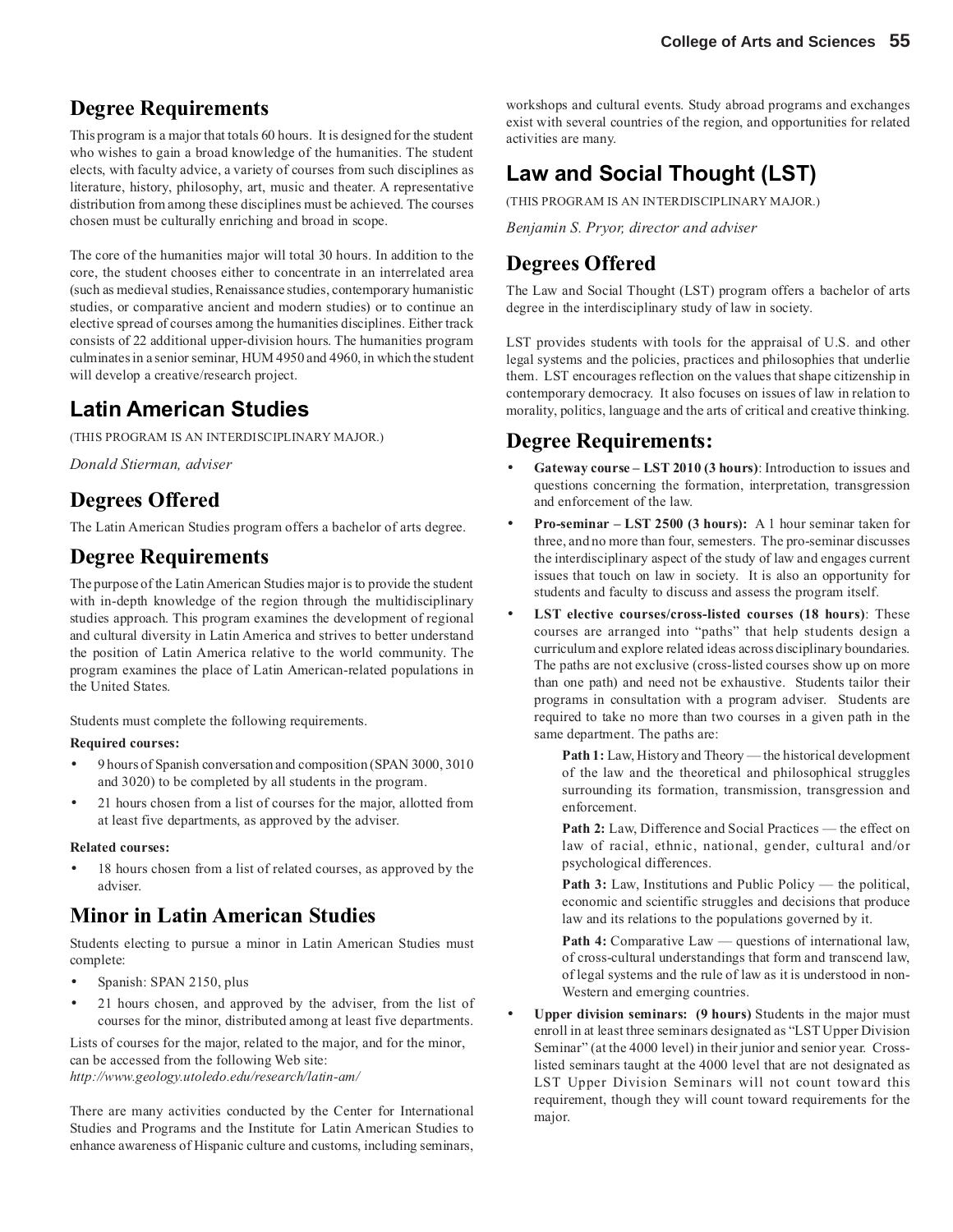- **Field experience: (3 hours, by arrangement)** Majors in LST are required to engage in field experience as a part of their program. The field experience consists of community activism and outreach, cross-cultural dialogue, travel and internship. Students are encouraged to think of the field experience as an opportunity to study and advance their area of specialization. Examples of field experience opportunities include:
	- 1. Participation in community based social services or outreach programs
	- 2. Creation of programs designed to complement or supplement legal and social institutions.
	- 3. Study of an aspect of the relation between legal, cultural and institutional formations.
	- 4. Comparative study of legal and social formations involving international travel and cooperation.
	- 5. Employment in and study of a legal profession under the guidance of a practitioner.

#### **Related area courses for the Law and Social Thought major:**

The 18 hours in related fields should be selected from major level courses in the social sciences, foreign languages, classics, philosophy, history and other departments with approval of the adviser. Students are encouraged to satisfy the related requirement by completing a minor.

#### **Honors in LST**

Junior and senior majors may work for Honors in law and social thought. Students with a minimum 3.4 GPA in LST (3.3 overall) are eligible for Honors designation. In order to earn Departmental Honors in LST, the student must complete the following requirements (9 hours):

- 1. A term paper completed for an advanced seminar in LST.
- 2. An advanced seminar in LST taken for Honors credit (either a seminar offered as an Honors seminar or a seminar taken as Honors through the Honors contract provision) taught by a different LST faculty member from the instructor of the advanced seminar in Honors requirement 1.
- 3. An honors thesis under the direction of an LST faculty member. Students must enroll in LST Senior Thesis for Honors.

### **Minor in Law and Social Thought**

The minor achieves LST's goals in a way compatible with a more traditional major in an established discipline and with less intensive commitment to the program's more advanced requirements.

Courses taken in the minor, including courses taken in fulfillment of the critical reasoning requirement, must come from a discipline other than the student's major discipline. This policy ensures that the minor will provide intellectual breadth complementary to a specialized curriculum in a traditional discipline*.*

The LST minor consists of core requirements (6 hours: the gateway course and the course in critical reasoning) and 5 electives (at least one at the 4000 level) from at least three different departments chosen from within a path for a total of 21 hours.

Following are the requirements for the LST minor:

#### **1. Total hours:**

21 hours of LST courses with a 2.0 minimum GPA.

#### **2. Core requirements:**

Gateway course: LST 2010 (3 hours)

Critical reasoning (3 hours): Recognizing the importance of critical reasoning skills to any student interested in pursuing the study of law, minors in LST will be required to take one course to satisfy a critical reasoning requirement. Many departments offer courses that teach rules and techniques of argumentation or that focus on critical reasoning skills, and these courses will satisfy the critical reasoning requirement per approval of the director of LST. Approved courses might include methods courses in the social sciences and humanities (HIST 2000, PSC 3110, PSY 3120, SOC 3290), or courses that emphasize the theory and practice of criticism or critical thought (ENGL 4780, PHIL 2200 and above, PSC 2800 or COMM 3820). Departmental prerequisites will be respected in every case.

#### **3. Electives (15 hours):**

Five electives cross-listed or taught for the LST program. Electives should be chosen from one of the four paths listed above in the degree requirements for LST majors

At least one elective must be an LST Upper Division Seminar (LST 4900) compatible with the chosen path.

#### **4. Independent study:**

No more than one independent study will count toward completion of the minor.

#### **5. Program of study:**

The student's program of study must be approved by a program adviser and verified before graduation.

#### **Field Experience:**

Strictly speaking, field experience is not a requirement for students pursuing a minor in law and social thought. Field experience – consisting of community activism or outreach, cross-cultural dialogue, travel or internship – is regarded by the law and social thought faculty as fundamental to a university education. Students working toward a minor in LST will be invited to participate in field experience, and elective credit will be offered depending on a student's level of involvement.

## **Linguistics**

(ADMINISTERED BY THE DEPARTMENT OF ENGLISH LANGUAGE AND LITERATURE)

*Dorothy Siegel, adviser*

#### **Degrees Offered**

Linguistics offers a bachelor of arts degree.

#### **Degree Requirements**

A major of 30 hours in linguistics must include the following:

- **1. Core Courses**: LING/ENGL 3150 Linguistic Principles, LING 3160 Phonology, 3170 Syntax, 3180 Morphology, 3190 Sociolingustics;
- **2. One course in historical linguistics must be chosen from** ENGL/ LING 4100 History of English, GERM 4500 History of the German Language, SPAN 4070 History of the Spanish Language;
- **3. One course in the structure of a language chosen from** ENGL/ LING 4110 Old English, 4120 Middle English, LING 4980 (with adviser's approval); FREN 4010 French Syntax and Stylistics I, FREN 4040 French Linguistics, FREN 4310 Medieval France: Language and Literature; SPAN 4110 Introduction to Spanish Linguistics;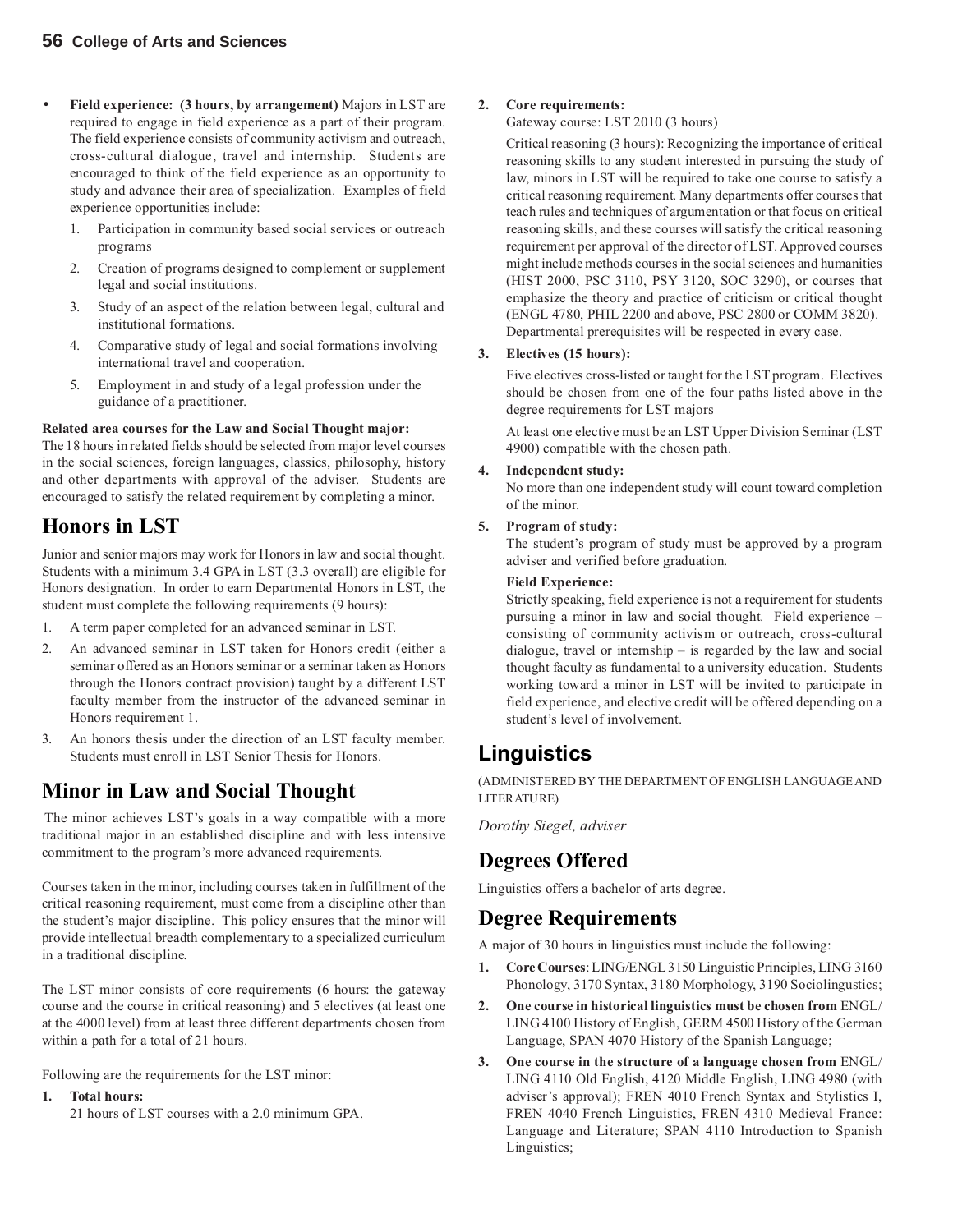**4. Three courses chosen from the following (or other appropriate courses with adviser's approval)**: ANTH 2800 Cultural Anthropology; LING 4130 American Dialects, LING 4150 Applied Linguistics I, LING 4170 Applied Linguistics II, LING 4180 Representation of Language in the Brain, LING 4980 (with adviser's approval), LING 4990 (with adviser's approval); PHIL 3060 Philosophy of Language, PHIL 3600 Theory of Knowledge, PHIL 3630 Philosophy of Psychology, 4060 Topics in the Philosophy of Language, PHIL 4300 Philosophy of Natural Science, PHIL 4600 Epistemology, PHIL 4650 Philosophy of Mind; PSY 2400 Cognitive Psychology, PSY 3400 Cognitive Neuropsychology, PSY 3410 Psychology of Language.

**Related Requirements:** Linguistics majors should select one of the minors offered by departments and programs within the College of Arts and Sciences. Those offered by anthropology, English, foreign languages, psychology and philosophy are recommended. Alternatively, a student may select courses from a variety of departments and programs with the approval of the linguistics adviser.

### **Minor in Linguistics**

A minimum of 21 hours is required for the minor in linguistics. Students must take ENGL/LING 3150 and at least one of the courses that are required of students majoring in linguistics:

LING 3160 Phonology LING 3170 Syntax LING 3180 Morphology LING 3190 Sociolinguistics

To satisfy the remaining 15 required hours, students may take any of the courses that can satisfy the linguistics major.

### **Honors in Linguistics**

Students whose GPA after completing at least 15 of the 30 hours required within the linguistics major is 3.6 or higher in those courses are eligible to participate in Honors in linguistics. In addition to satisfactorily completing an honors thesis, the student may, under appropriate circumstances, participate in another department's senior honors seminar. The designation "Honors" on the diploma will be given to students who receive a grade of A on the honors thesis and maintain a 3.6 GPA in linguistics. Complete details about Honors in linguistics are available from the linguistics adviser.

## **Department of Mathematics**

*En-Bing Lin, chair Marie Hoover, associate chair Robert Ochs, Honors adviser*

### **Degrees Offered**

The department of mathematics offers a program for either a bachelor of arts or a bachelor of science degree.

### **Advanced Placement**

Students with a score of 3 or better on either AB or BC calculus will receive credit for MATH 1850. Students with a score of 4 or 5 on the BC calculus test will receive credit for both MATH 1850 and 1860. Students with a score below 3 may be able to obtain credit by taking a departmental test. Students with a score of 3 or better on the statistics test will receive credit for MATH 2600 or 2630.

### **Degree Requirements**

To obtain a bachelor's degree in mathematics, students must complete MATH 1860 (or 1930), 1890, 2850 (or 2950) and 3190 and follow one of the following concentrations for a total of at least 35 hours.

#### **1. Pure mathematics**

- a. The following are required: MATH 3860, 4330, 4820 and 4880.
- b. Two courses must be completed from MATH 4300, 4450, 4540 or 4830.
- c. The remaining coursework may be chosen from courses at the 3000 or 4000 level approved by the adviser.

#### **2. Applied mathematics**

- a. The following are required: MATH 3320 or 4330, 3860, 4300 or 4350, 4820 or 4880.
- b. One of the following two-semester sequences must be completed: MATH 4710 and 4720 or 4740 and 4750.
- c. The remaining course work may be chosen from courses at the 3000 or 4000 level approved by the adviser.

#### **3. Statistics**

a. The following courses are required: MATH 3610, 3620, 4350, 4600, 4610, 4680 and 4690.

#### **4. Mathematics with computer science**

- a. The following are required: MATH 3860, 4380, 4710, 3320 or 4330, 4820 or 4880, 4350 or 4390 or 4720.
- b. The remaining course work may be chosen from courses at the 3000 or 4000 level approved by the adviser.
- c. The following are required related area courses: EECS 1530, EECS 1540, EECS 2100, EECS 2550, plus one additional course in EECS chosen in consultation with the adviser for a minimum total of 18 hours.

#### **Related Courses**

The 18 semester hours of related area course work (at 2000-4000 level) should be chosen according to the interests of the student in view of his or her anticipated career in mathematics. These courses could be in accounting, biology, economics, education, engineering, finance, operations analysis, philosophy, physics, psychology, etc. The B.A. degree is awarded to those students who choose a related area in the humanities or social sciences, such as economics, philosophy and psychology. The B.S. degree is awarded to those who choose related areas in science (such as biology or physics), engineering, business administration or computer science.

#### **Minor in Mathematics**

To obtain a minor in mathematics, a minimum of 22 hours in mathematics must be completed. The 22 hours must include MATH 1860 (or 1930), 1890, 2850 (or 2950), and one of 3610, 3860 or 4680. The remaining hours must be courses that are acceptable toward a major in mathematics and must be approved by an adviser in the department of mathematics.

#### **Honors in Mathematics**

**A. Admission:** The normal route for entrance into the Departmental Honors in mathematics is through the Honors calculus sequence: MATH 1920, 1930, 2950 and 3820. Other students should consult with the Departmental Honors adviser.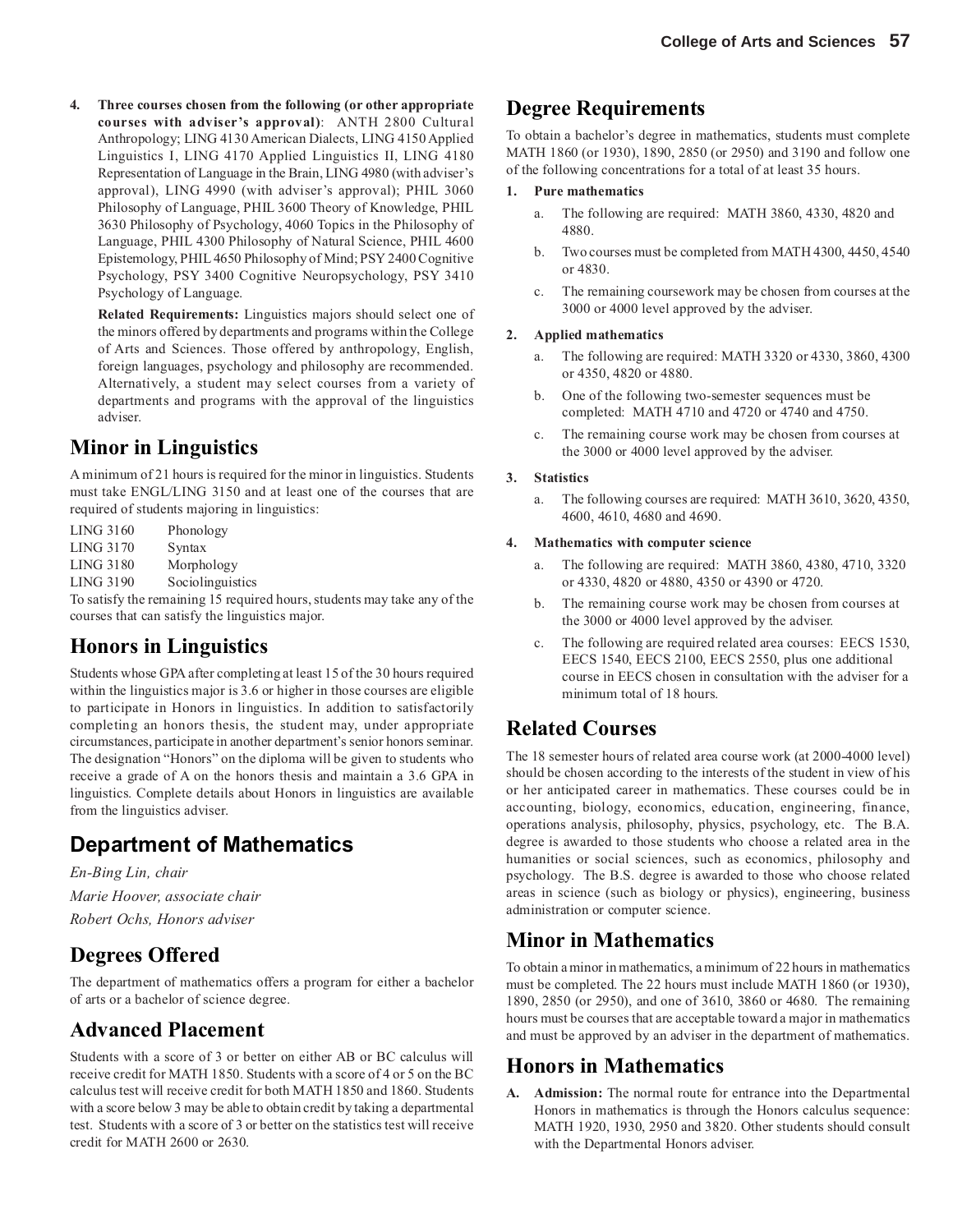**B. Requirements:** Graduation with Honors in mathematics depends on doing a substantial amount of work in mathematics beyond the requirements for a bachelor's degree. Independent reading and an expository paper on a topic not usually covered in a course are required. Departmental Honors ordinarily will not be granted without a GPA in mathematics exceeding 3.5 and usually indicates that in the opinion of the Mathematics Majors Committee the student has shown substantial promise for a future career in mathematics. The student who wishes to do independent reading should consult with either the Honors adviser or an instructor of his or her choice. Credit for independent reading is obtained by registering for MATH 3920.

Students who are interested in writing an expository paper on some topic of their own choice should consult with an instructor who has an interest in the subject and register for MATH 4920. The actual program of the student is determined in consultation with the Honors adviser.

## **Medieval and Renaissance Studies**

(THIS PROGRAM IS AN INTERDISCIPLINARY MAJOR.)

*Roger D. Ray, adviser*

### **Degrees Offered**

Medieval and Renaissance Studies offers a bachelor of arts degree.

#### **Degree Requirements**

This humanities major provides interdisciplinary study of the medieval and Renaissance civilizations, including the Western world, the Byzantine and Islamic worlds, and Late Greco-Roman and Christian antiquity. It offers formal courses and many possibilities for independent study in art history, English, foreign languages and literature, history, music, philosophy, religion and theatre. The chair of the Committee on Medieval and Renaissance Studies serves as the academic adviser.

The program requires 60 hours of study, distributed as follows:

- 1. HIST 3100, 3110, 4030, 4040 (12 hours)
- 2. Electives (39 hours). With the assistance of the adviser, the student must elect a truly interdisciplinary array of courses. If the student cannot satisfactorily read one of the learned or vernacular languages (other than modern English) of the Middle Ages and the Renaissance, some elective hours must be used to achieve this skill.
- 3. Final Project (9 hours). This is a research or creative activity leading to a formal paper or an artistic expression. As a rule, it requires the reading of primary sources in the original language. The hours may be spread over a full academic year, distributed between two semesters or earned entirely in one. The Committee on Medieval and Renaissance Studies approves the written proposal and appoints a faculty supervisor. The project may be concentrated in one field, such as philosophy; but an interdisciplinary committee of three faculty members, including the project supervisor, grades it.

## **Middle East Studies**

(THIS PROGRAM IS AN INTERDISCIPLINARY MAJOR.)

*Elias T. Nigem, adviser*

## **Degrees Offered**

Middle East Studies offers a bachelor of arts degree.

## **Degree Requirements**

Middle East Studies is a specialization within the global studies major described previously. Its offerings are designed to provide students an appropriate exposure to the history, religions, cultures and socioeconomic systems of the Middle East and, in turn, that region's relations with the rest of the world, as well as to create balanced perceptions of the various factors and phenomena in the Middle East in the historical and contemporary contexts.

This program provides background information and formal training for those planning to engage in international activities, such as business, banking, communication, journalism and engineering sciences, involving the Middle East. The program is designed for both domestic and international students.

In addition to the college general education requirements, the Middle East Studies program requires a total of 48 semester hours that must be chosen in consultation with the adviser. Eighteen hours of courses are required, while considerable latitude is available in choosing courses to meet the remaining 30 hours. The following provides a guideline for students interested in Middle East Studies:

**A. Social science courses** – approximately 21 hours from the following:

**Required:** PSC 4670 and PSC 4740 (3 hours each)

**Electives:** ANTH 2750, ANTH 2800, ECON 4510, ECON 4520, GEPL 3810, PSC 2700, PSC 4730, SOC 4340, SOC 4980, SOC 4800

**B. History/humanities courses** – approximately 21 hours from the following:

| Required:         | HIST 1120, 2040, 4520 and 4530 (3 hours each) |
|-------------------|-----------------------------------------------|
| <b>Electives:</b> | HIST 2080, HIST 4390, HIST 4400, PHIL 3500,   |
|                   | PHIL 3570, REL 2310, REL 2330, ARBC 1110,     |
|                   | 1120, 2140, 2150                              |

**C. Related courses** – approximately 6 hours of related courses are chosen in consultation with the adviser. Students are encouraged to take courses in foreign languages of the Middle East.

### **Department of Music and Dance**

*Raymond Marchionni, chair*

*Erik Johanson, undergraduate adviser, B.A., B.M.*

*Timothy D. Brakel, Suzanne Burton, undergraduate advisers, music education*

*David Jex, graduate adviser, M.M. in Performance, M.M.E.*

#### **Degrees Offered**

The department of music and dance offers the bachelor of arts, bachelor of music and bachelor of music education degrees.

#### **Advanced Placement**

Because students come to the department of music and dance with such varied backgrounds, advanced placement is not uncommon, particularly in applied music. For further information, contact the department of music and dance.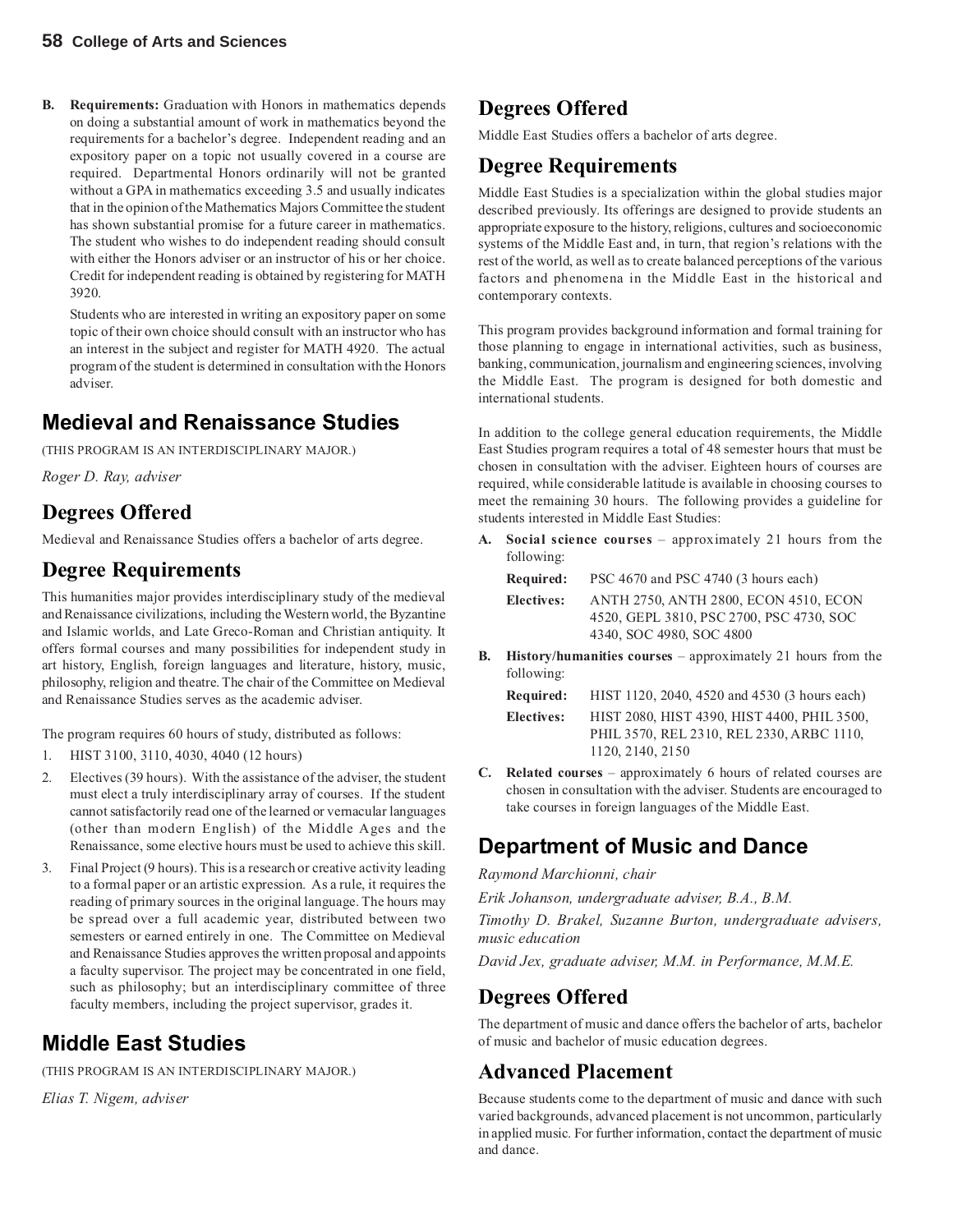## **Requirements for the Bachelor of Arts Degree**

The major of 34 hours in music must be distributed as follows:

- a. Music theory: MUS 1610, 1620, 2610 12 hours
- b. Music history and literature: MUS 2410, 3410, 3420 9 hours
- c. Applied vocal or instrumental instruction: appropriate courses (determined by proficiency levels) from MUS 2800 or 4800 (at least 4 hours must be in the same instrument or voice) — 6 hours
- d. Each music major must enroll in one of the following ensembles on the major instrument each semester of enrollment for 8 hours or more until graduation: MUS 2010, 2040, 2050:036, 2050:044 (if qualified), 2090, 2130, 2140, 2160, 2180. The minimum requirement is an accumulation of 8 hours of ensemble credits, but only 4 hours may count toward the 124 hours required for the degree.
- e. Each music major must accumulate 8 semesters of satisfactory attendance in MUS 1000:001, the weekly recital period. Requirements pertaining to this course are listed in *The Music Student's Handbook*.
- f. Electives 3 hours

All music majors must register for MUS 1000:003 for 8 semesters or until the requirement is completed. The requirement is to attend at least 80 (minimum of 10 each semester when a full-time student) concerts sponsored by the department and 16 nondepartmental concerts before graduation. Transfer students will be required to attend a total number of concerts proportionate to credits transferred.

Students may elect an additional 16 hours of music courses beyond the required 34 hours of basic courses for a maximum of 50 of music within the 124 hours for the bachelor of arts degree. It is recommended that these additional courses include MUS 2620, additional music history and literature courses and at least three additional semesters of applied music in the student's major performing area.

The requirement of 18 hours in related courses must be chosen from major level courses in the other humanities. Students may elect to present a full or half recital in their senior year.

#### **Requirements for the Bachelor of Music Degree**

The bachelor of music degree is designed to prepare the student for a professional career in performance. The student may major in voice, piano, organ, a stringed instrument, guitar, wind instrument, percussion or instrumental jazz. Each student must present a formal recital in the junior and senior year as a departmental requirement without academic credit. A student may be admitted to this program only with the approval of the music faculty, usually determined by a special audition. Before graduation, each student must be able to demonstrate satisfactorily the ability to perform music on the eighth level of proficiency for the particular instrument or voice. The proficiency levels are described in a special circular available in the department office.

All music majors must register for MUS 1000:003 and attend at least 80 concerts (minimum of 10 each semester when a full-time student) sponsored by the department and 16 nondepartmental concerts before graduation. Transfer students will be required to attend a total proportionate to credits transferred.

The nonmusic courses for the bachelor of music degree total 43 hours and are distributed as follows:

- a. ENGL 1110 English Composition I and one from ENGL 1130-1230 English Composition II — total of 6 hours
- b. PSY 1010 3 hours, and one other non-PSY social science—total of 6 hours
- c. MATH 1180 and two natural science courses from different disciplines—total of 9 hours
- d. Courses chosen from the humanities, other than music 14 hours Voice majors must take at least one semester each of French and German as part of their humanities requirement.
- e. Nonmusic electives 8 hours
- f. Students must satisfy the multicultural core requirements (6 hours) as part of a., b., d. and e. above.

#### **Core Courses**

Music courses required of all students in the bachelor of music program, referred to as core courses, total 65 hours as follows:

- a. Music Theory: MUS 1610, 1620, 2610, 2620, 3610, 4620 22 hours
- b. Music History and Literature: MUS 2410, 3410, 3420 9 hours
- c. Applied Music in major area: appropriate courses (determined by proficiency levels) from MUS 2800 or 4800 — 32 hours
- d. Conducting: MUS 3500 2 hours
- MUS 1000:003: All music majors must attend at least 80 (minimum of 10 each semester when a full-time student) concerts sponsored by the department and 16 nondepartmental concerts before graduation. All music majors must register for MUS 1000:003 for 8 semesters or until the requirement is completed. Transfer students will be required to attend a total number of concerts proportionate to credits transferred.

In addition, students in the various performance areas will take courses in piano, ensembles and music electives, as indicated below.

**Voice Majors** take 17 hours, distributed as follows:

- a. Piano: appropriate courses (determined by placement test)  $-4$ hours
- b. Performing groups: 4 semesters of MUS 2130 or 3130. (Students must enroll in one of these courses each semester they are taking 12 hours or more.) Special vocal ensembles may substitute for either with departmental permission. The minimum requirement is an accumulation of 8 hours of ensemble credits, but only 4 hours may count toward the 124 hours required for the degree — 4 hours
- c. Vocal Music Literature: MUS 4420 3 hours
- d. Diction: MUS 2530, 2540 2 hours
- e. Teaching of singing: MUS 3550 2 hours
- f. Music electives chosen from upper division academic music courses — 2 hours

**Piano and Organ Majors** take 17 hours, distributed as follows:

a. Performing groups: 4 semesters of MUS 2130 or 3130; 2 semesters of MUS 2/3050:041 or 2/3050:043; and 8 semesters of MUS 2/ 3050:044. The distribution of MUS 2/3050 ensembles indicated here is flexible and may be adjusted to individual needs with the approval of the applied music teacher. The minimum requirement is an accumulation of 8 hours of ensemble credits, but only 4 hours may count toward the 124 hours required for the degree— 4 hours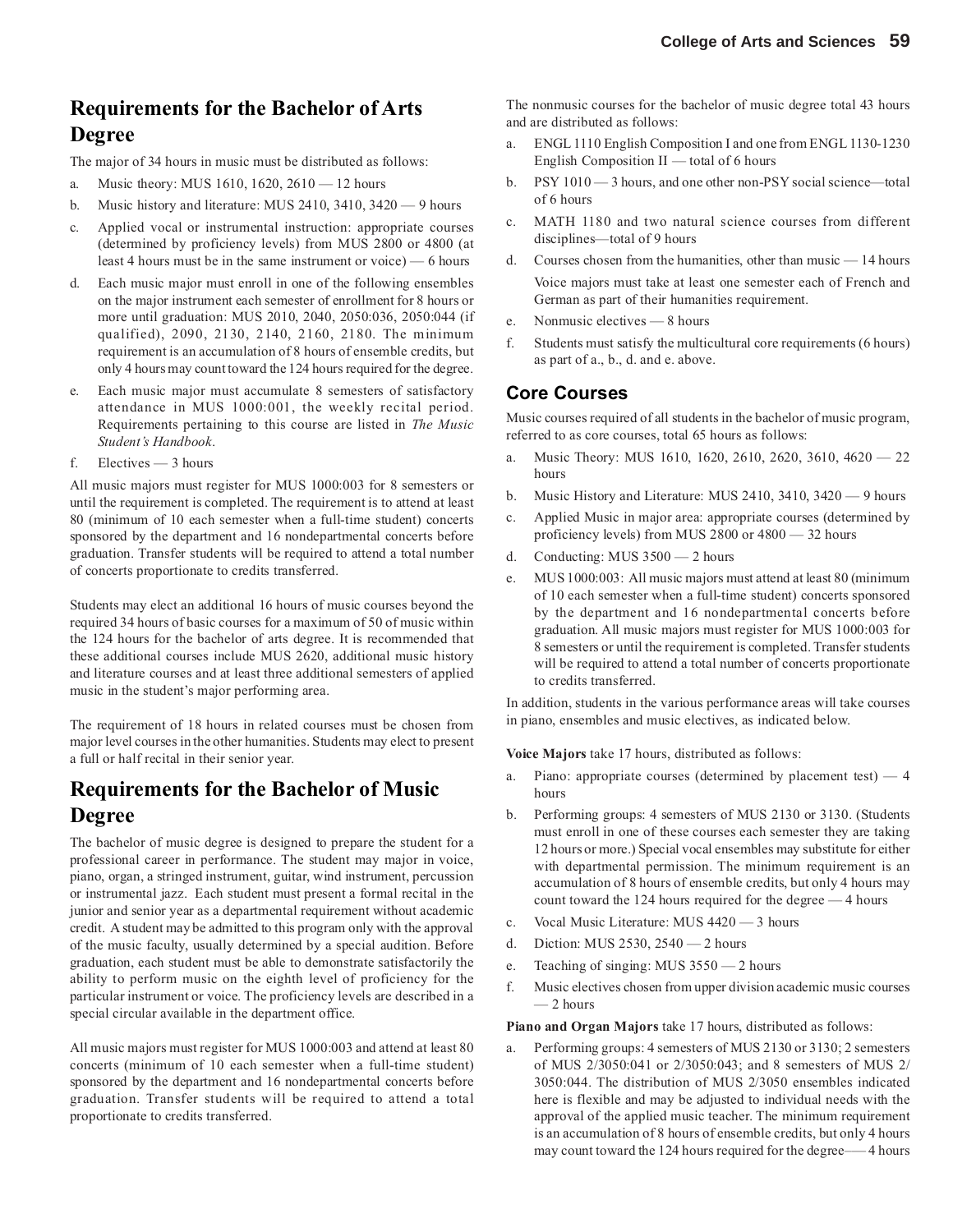- b. Functional Piano Techniques, Piano Pedagogy and Keyboard Literature, MUS 3580, 3590, 4450 — 7 hours
- c. Music electives chosen from upper division academic music courses — 6 hours

**String Majors** take 17 hours, distributed as follows:

- a. Piano: appropriate courses (determined by placement test)  $-3$ hours
- b. Performing groups: 4 semesters of MUS 2090 or 3090 (students must enroll in MUS 2090/3090 each semester they are taking 12 hours or more), 2 semesters of MUS 2130/3130 and 4 semesters of any choice of small ensembles that include the student's major instrument. The minimum requirement is an accumulation of 14 hours of ensemble credits, but only 4 hours may count toward the 124 hours required for the degree — 4 hours
- c. Instrumental Music Literature: MUS 4410 3 hours
- d. String Class: MUS 1500 2 hours
- e. Music electives, chosen from upper division academic music courses  $-5$  hours

**Guitar Majors** take 17 hours, distributed as follows:

- Piano: appropriate courses (determined by placement test)  $-3$ hours
- b. Performing groups: 4 semesters of MUS 2/3050:036 (guitar ensemble), 2 semesters of MUS 2/3050:044 (accompanying on guitar) or 2/3050:071 (mixed ensemble) and 2 semesters of MUS 2/3130, 2/3140, 2/3160 or 2/3180. Students must enroll in MUS 2/ 3050:036 or any large ensemble (MUS 2/3010, 2/3040, 2/3090 or 2/3130) each semester they are taking 12 hours or more. The minimum requirement is an accumulation of 12 hours of ensemble credits, but only 4 hours may count toward the 124 hours required for the degree — 4 hours
- c. Guitar Pedagogy (MUS 3570) and Guitar History and Literature  $(MUS 4460) - 5$  hours
- d. Music electives, chosen from upper division academic music courses — 5 hours

**Wind and Percussion Majors** take 17 hours, distributed as follows:

- a. Piano: appropriate courses (determined by placement test)  $-3$ hours
- b. Performing groups: at least 4 semesters chosen from MUS 2/3010, 2/3040 and 2/3090 (students must enroll in one of these courses each semester they are taking 8 hours or more) with a minimum of 2 semesters of MUS 2/3010 and/or MUS 2/3040, and a minimum of 2 semesters of MUS 2/3090. In addition, 2 semesters of MUS 2/ 3130 and 4 semesters of any choice of small ensembles that includes the student's major instrument. The minimum requirement is an accumulation of 14 hours of ensemble credits, but only 4 hours may count toward the 124 hours required for the degree — 4 hours
- c. Instrumental Music Literature: MUS 4410 3 hours
- d. Pedagogy on major instrument: MUS 1500, 1530, 1550 or 2500 2 hours
- e. Music electives, chosen from upper division academic music courses — 5 hours

**Instrumental Jazz Majors** take 17 hours, distributed as follows:

a. Performing groups: 4 semesters of MUS 2/3020, 2 semesters of MUS 2/3130 and 2 semesters of other large ensemble on the major instrument (students must enroll in one of these courses each semester they are taking 8 hours or more). The minimum

requirement is an accumulation of 12 hours of ensemble credits, but only 4 hours may count toward the 124 hours required for the degree — 4 hours

- b. Jazz Improvisation: MUS 3540, 4 semesters. Satisfactory proficiency levels, determined at the final exam, must be reached; proficiency level information will be given in class — 4 hours
- c. Jazz Arranging: MUS 3650 3 hours
- d. Jazz History and Literature: MUS 3450 3 hours
- e. Pedagogy on major instrument: MUS 1500, 1530, 1550 or 2500 2 hours
- f. Music electives, chosen from upper division academic music courses — 1 hour

The instrumental jazz major takes the music core courses as stated, with the following exceptions:

- The 32 hours of applied music will include 28 hours of one major instrument (or combination of instruments with the consent of the adviser) reaching at least a level 6 in traditional classical music literature. The other 4 hours will include 2 semesters of class piano and two hours credit of applied piano lessons.
- The jazz proficiency requirement will be satisfied after completion of two events: achievement of the highest level in jazz improvisation class and passing the senior recital jury. The senior recital must contain both a substantial amount of jazz (in various styles) as well as level 6 solo material from the applied lessons.

### **Requirements for the Bachelor of Music Education Degree**

For details on the baccalaureate program in music education, see the College of Education portion of this catalog.

#### **Minor in Music**

Students electing to pursue a minor in music choose one of the six areas of concentration outlined below. It is the student's responsibility, in consultation with the student's major adviser and the music adviser, to see that the necessary course work is included in the total number of undergraduate courses taken. Students outside the College of Arts and Sciences should ensure that the minor in music is an approved program within their college. Candidates for the minor in music must have their course work verified and approved by the adviser for the department of music and dance prior to making formal application for graduation. This can be done by presenting a transcript to the music adviser and completing the verification form for the minor in music.

Students must maintain a minimum GPA of 2.0 for all course work completed in the minor. In addition to the courses specified below, the student must attend at least 30 concerts sponsored by the department of music and dance and 6 non-departmental concerts before graduation. Transfer students will be required to attend a total number of concerts proportionate to credits transferred.

| <b>Jazz Concentration</b> |               | <b>Hours</b> |    |
|---------------------------|---------------|--------------|----|
| MUS                       | 1000:001      |              |    |
|                           | MUS 1570-2580 |              |    |
| MUS                       | 1610          |              |    |
| MUS                       | 2800, etc.    |              |    |
| MUS                       | 2020/3020     |              |    |
| MUS                       | 3450          |              |    |
| MUS                       | 3540          |              |    |
| Total                     |               |              | 22 |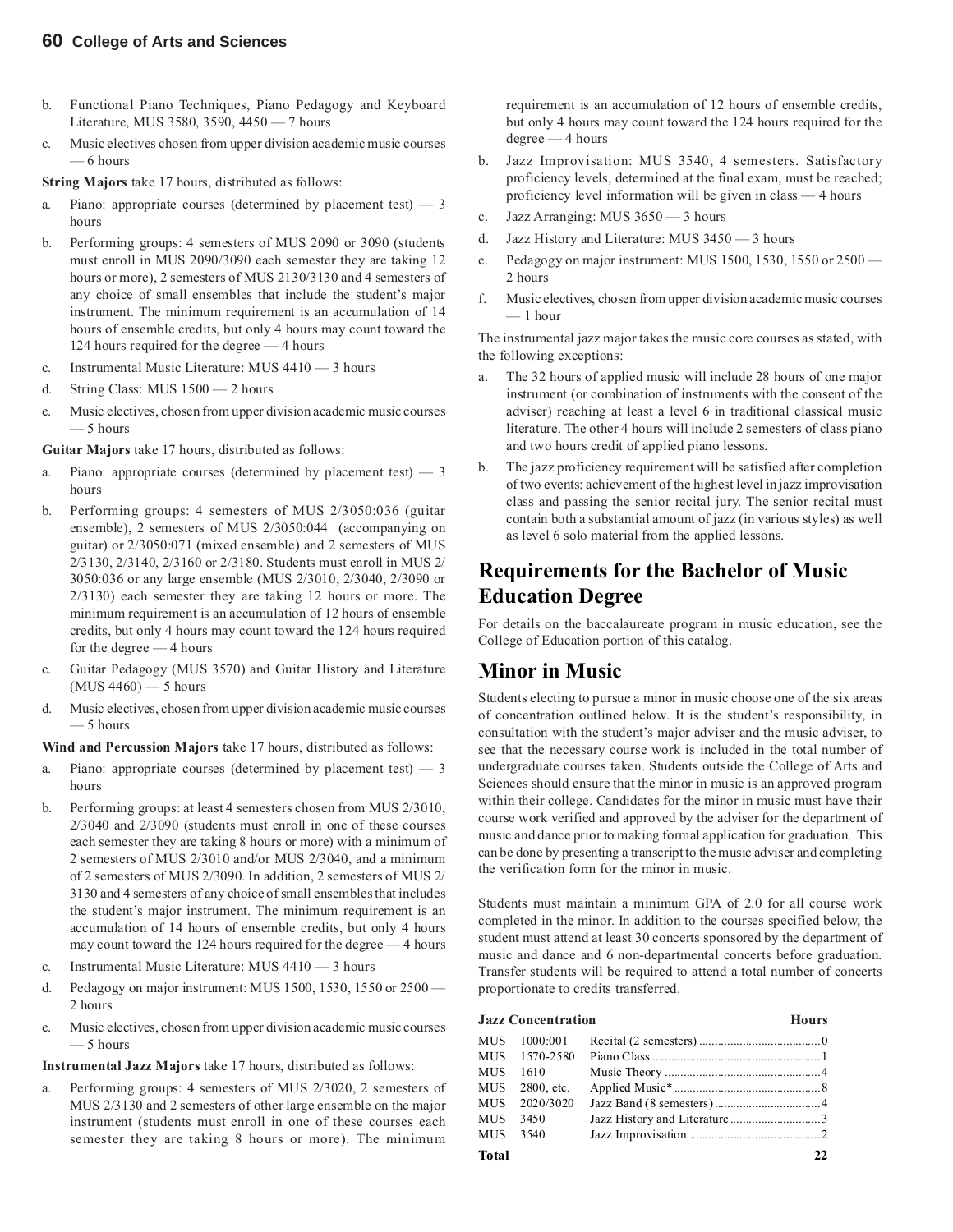#### **Instrumental Concentration**

| <b>MUS</b>   | 1000:001        |                                                  |    |
|--------------|-----------------|--------------------------------------------------|----|
| <b>MUS</b>   | 1570-2580       |                                                  |    |
| <b>MUS</b>   | 1610            |                                                  |    |
| <b>MUS</b>   |                 |                                                  |    |
| MUS          |                 | 2010/3010, 2040/3040, 2050/3050:36 (guitarists), |    |
|              |                 |                                                  |    |
| <b>MUS</b>   | 2410            |                                                  |    |
|              | Music electives |                                                  |    |
| <b>Total</b> |                 |                                                  | フフ |

#### **Vocal Concentration**

| Total      |           |                                                        | 22. |
|------------|-----------|--------------------------------------------------------|-----|
|            |           |                                                        |     |
| <b>MUS</b> | 2410      |                                                        |     |
|            |           | Women's Chorus, Men's Chorus, Chorale (8 semesters)  4 |     |
| MUS        |           | 2130/3130, 2140/3140, 2160/3160, 2180/3180, Chorus,    |     |
| <b>MUS</b> |           |                                                        |     |
| <b>MUS</b> | 1610      |                                                        |     |
| <b>MUS</b> | 1570-2580 |                                                        |     |
| <b>MUS</b> | 1000:001  |                                                        |     |
|            |           |                                                        |     |

#### **Keyboard Concentration**

|              | MUS 1000:001 |                                                      |    |
|--------------|--------------|------------------------------------------------------|----|
| <b>MUS</b>   | 1610         |                                                      |    |
| <b>MUS</b>   |              |                                                      |    |
| MUS          |              | 2010/3010, 2040/3040, 2050/3050:44, 2090/3090,       |    |
|              |              | $(2130/3130, 2140/3140, 2160/3160, 2180/3180 \dots)$ |    |
|              | MUS 2410     |                                                      |    |
| <b>MUS</b>   | 3580         |                                                      |    |
|              |              |                                                      |    |
| <b>Total</b> |              |                                                      | 22 |

#### **Music Theory Concentration**

| Total |  | 22 |
|-------|--|----|

#### **Music History and Literature Concentration**

#### **Music Technology Concentration**

| <b>MUS</b>  |      |                                          |    |
|-------------|------|------------------------------------------|----|
|             |      | (to be taken concurrently with MUS 3270) |    |
| <b>MUS</b>  |      | 1570-2580                                |    |
| <b>MUS</b>  |      |                                          |    |
| <b>MUS</b>  | 2260 |                                          |    |
| <b>MUS</b>  | 3260 |                                          |    |
| MUS         | 2270 |                                          |    |
| <b>MUS</b>  | 3270 |                                          |    |
| <b>MUS</b>  | 3470 |                                          |    |
| <b>MUS</b>  | 4990 |                                          |    |
| <b>PHYS</b> | 1310 | Physics of Music and Sound               |    |
|             |      |                                          |    |
| Total       |      |                                          | 22 |

*\* At least 6 hours must be in the same instrument or voice.*

#### **Honors in Music**

All music majors have an opportunity to qualify for a Departmental Honors citation in music if they maintain a minimum 3.0 cumulative GPA through the junior year and at least a 3.5 average in 12 hours of work chosen from the following courses: MUS 3450, 3460, 3470, 3480, 3490, 4410, 4420, 4430, 4440, 4450, 3610, 3620, 4620, 4630, 4640, 4690 (this course may be taken only once toward Honors program credit) and 4980 (this may be an "honors only" section). Students interested in honors recognition should complete an intent (to qualify) form available in the music office at the beginning of their sophomore year. In the senior year, the faculty honors committee will invite qualified students to undertake a special three-hour project (MUS 4990) on a topic approved by the Honors in music faculty. Each student will work with an assigned adviser and present an oral defense of the completed project. Satisfactory work will be rewarded by an honors citation recorded in the student's permanent file and in the proper graduation bulletin.

## **Paralegal Studies and Political Science**

(THIS PROGRAM IS AN INTERDISCIPLINARY MAJOR.)

*David Wilson, adviser*

#### **Degrees Offered**

The paralegal studies and political science program offers a bachelor of arts degree in political science.

#### **Degree Requirements**

This  $2 + 2$  program allows the student to complete an associate's degree in paralegal studies from the College of Health and Human Services and a bachelor's degree in political science. Students selecting this program should work closely with their academic advisers in both parts of the program and with the paralegal studies program coordinator. After completing the associate's degree requirements, a student must complete at least 64 hours of additional course work in the College of Arts and Sciences. This course work must include the following:

- 1. 0-14 hours in a foreign language, depending on demonstrated proficiency. Students entering the College of Health and Human Services in the  $2 + 2$  program should take a foreign language competency exam immediately and concurrently take language courses with the paralegal curriculum.
- 2. Three courses (minimum of 9 hours) in the humanities (history, English literature, fine arts, philosophy or communication).
- 3. Two courses (minimum of 6 hours) in natural sciences (astronomy, biology, chemistry, geology or physics).
- 4. Completion of the major in political science as follows:
	- a. PSC 1200 American National Government (3 hours) plus a minimum of 30 additional hours in political science chosen in consultation with a departmental adviser.
	- b. One course from 3 of the following 4 fields:

| <b>Public Administration</b>                           |
|--------------------------------------------------------|
| PSC 3420 Principles of Public Administration 3         |
| <b>International Relations</b>                         |
| PSC 2700 Principles of International Relations3        |
| <b>Comparative Government</b>                          |
| PSC 2610 Government of Great Britain or                |
| PSC 2620 Comparative Politics of Continental Europe or |
|                                                        |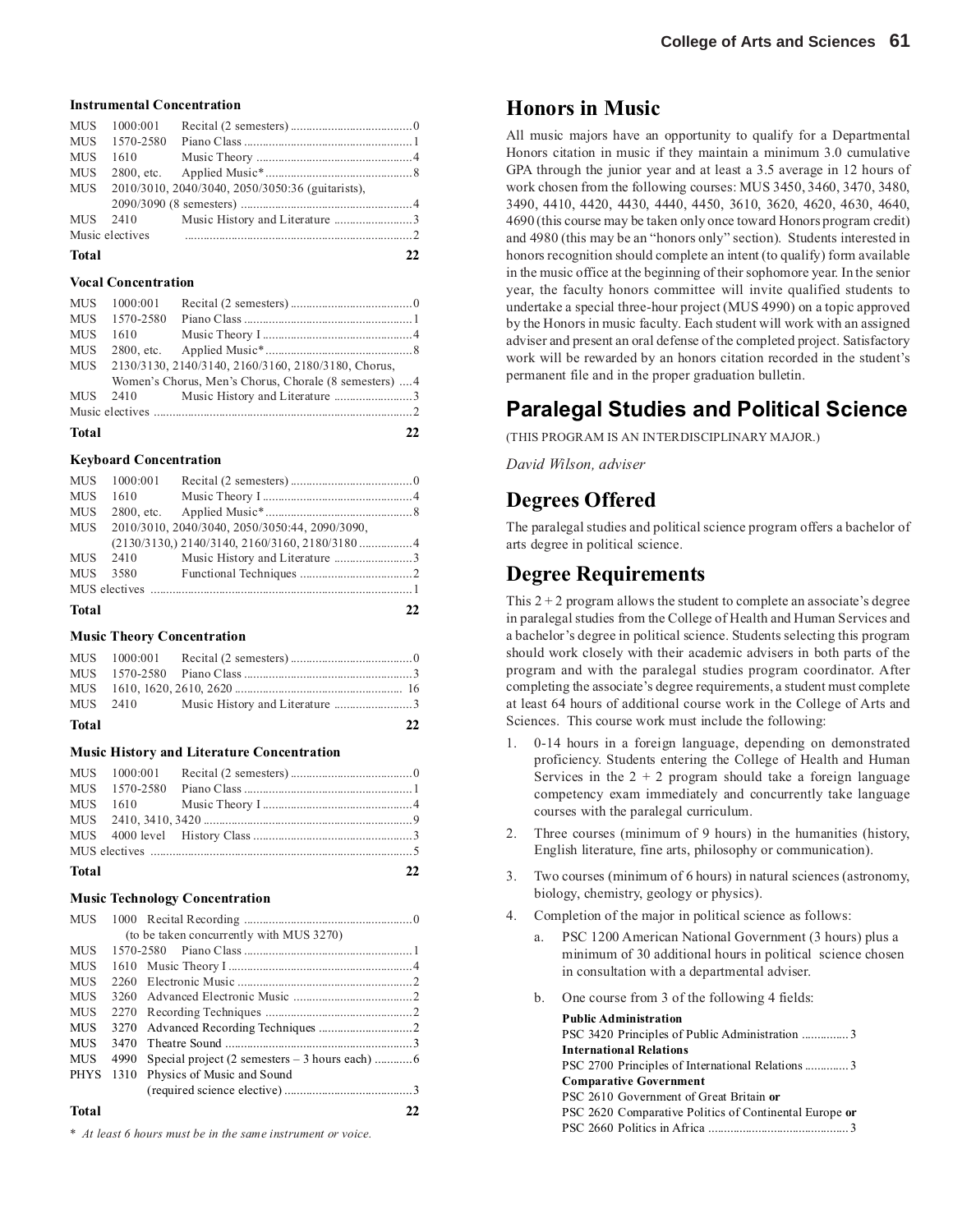**Political Theory**

PSC 2800 Principles of Political Theory ......................... 3

- c. Completion of additional courses in the department to satisfy the 30-hour requirement.
- d. Minimum of 18 hours (6 courses) in fields related to political science (these could include courses in such areas as law and society, legal history, criminology, philosophy of law, business and labor law).
- e. Electives to bring the total to a minimum of 64 hours. Students must also satisfy The University of Toledo Core Curriculum requirements.

## **Paralegal Studies and Spanish**

(THIS PROGRAM IS AN INTERDISCIPLINARY MAJOR)

*Juan Martin, adviser Antonio Varela, adviser*

## **Degrees Offered**

The paralegal studies and Spanish program offers a bachelor of arts degree in Spanish.

## **Degree Requirements**

This  $2 + 2$  program allows the student to complete an associate's degree in paralegal studies from the College of Health and Human Services and a bachelor's degree in Spanish. Students selecting this program should plan to work closely with their academic advisers in both parts of the program and with the paralegal studies coordinator. After completing the associate's degree requirements, a student must complete at least 64 hours of additional course work in the College of Arts and Sciences. This course work must include the following:

- 1. One course in history (3 hours).
- 2. Three courses (minimum 9 hours) in natural sciences.
- 3. One course (3 hours) in social sciences.
- 4. The following courses in Spanish (for a total of 34 hours):

| SPAN 4060 Translation and Interpretation in Spanish 3 |  |
|-------------------------------------------------------|--|
|                                                       |  |
| *chosen in consultation with the adviser              |  |

5. Electives to bring the total to a minimum of 64 hours. Students also must satisfy The University of Toledo Core Curriculum requirements.

## **Department of Philosophy**

*Eric W. Snider, chair Madeline Muntersbjorn, undergraduate adviser*

## **Degrees Offered**

The department of philosophy offers a bachelor of arts degree.

## **Requirements for the Undergraduate Major**

The major of 30 hours in philosophy must include the following:

- 1. PHIL 3210 and PHIL 3230
- 2. Either PHIL 3000 or PHIL 3060
- 3. Either PHIL 3400 or PHIL 3750
- 4. One of the following philosophy courses: 3240, 3250, 3500, 3540, 4240, 4250, 4260, 4270 or 4500
- 5. At least two 4000 level philosophy courses
- 6. The student also should take 18 hours of related courses. These courses should be selected in consultation with the adviser.

Students may take a maximum of two courses with P/NC in the major and may opt for P/NC in all related courses.

Majors planning to pursue graduate study in philosophy are encouraged to take PHIL 3000, 3060, 3400, 3750, as well as PHIL 3600 or 4000 level courses in these core areas of philosophy.

Specialized programs of study can be designed for majors preparing for professional careers in law, medicine or business. See the undergraduate adviser for details.

### **Honors in Philosophy**

- **A. Admission:**Junior and senior majors with an overall minimum GPA of 3.3 may work for the citation "Honors in Philosophy."
- **B. Requirements:** Upon graduation, the student shall have a 3.6 GPA in philosophy courses. The student shall complete a substantial term paper in each of two courses with two different philosophy faculty members:
	- 1. One paper shall be work completed for a regular 4000 level seminar.
	- 2. One paper shall be an Honors Thesis completed while registered or PHIL 4990 under the direction of a second faculty member.

Upon the recommendation of the two respective instructors and with the approval of a majority of the philosophy faculty, the student shall be awarded the citation "Honors in Philosophy."

#### **Minors in Philosophy**

A minor in philosophy complements a variety of university major programs in the humanities, the social and natural sciences, education and business. All minors in philosophy must meet the following requirements:

- 1. 21 hours in philosophy with a 2.0 GPA
- 2. PHIL 3210 or 3230
- 3. At least one course numbered 4000 or above
- 4. No more than one independent study, PHIL 4920, will count toward the completion of the minor.
- 5. Program of study must be approved by the department undergraduate adviser and verified before graduation.

Specific predesigned programs of study are available in the following areas:

Prelaw Philosophy and medicine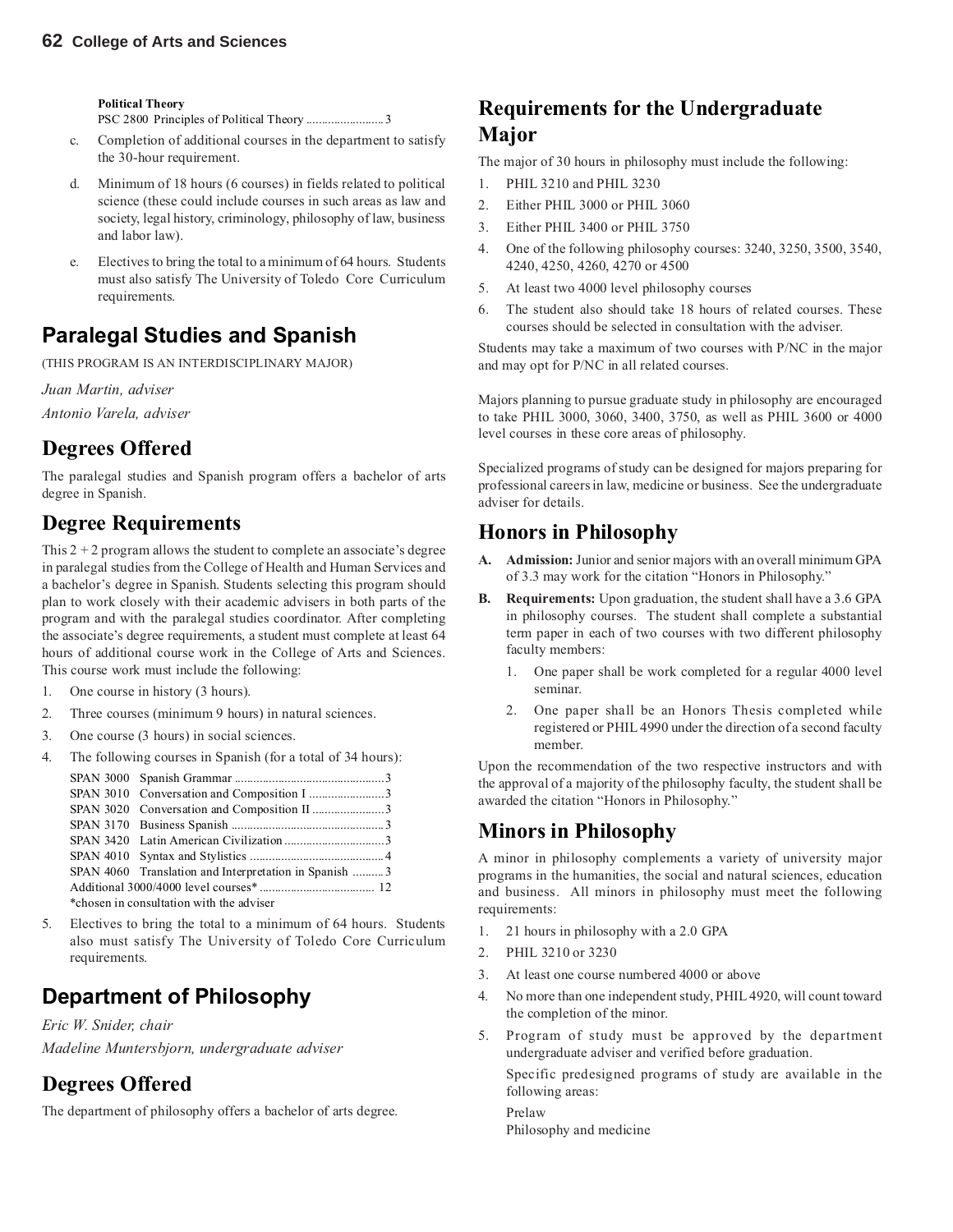Philosophy and education Philosophy of natural science Philosophy of social science

Also available is a philosophy minor with Honors. Specific requirements are:

- 1. Requirements 1. 5. above
- 2. At least two courses at the 4000 level
- 3. Either an honors section of a 3000 level course or a 3000 level course taken under an honors contract.
- 4. A GPA of 3.3 in philosophy.

## **Department of Physics and Astronomy**

*Philip B. James, chair Karen S. Bjorkman, undergraduate adviser, astronomy Scott A. Lee, undergraduate adviser, physics*

### **Degrees Offered**

The department of physics and astronomy offers courses of study leading to the bachelor of science degree in physics, the bachelor of arts in physics and the bachelor of arts in astronomy.

#### **Advanced Placement**

Students with a score of 3 on the Physics B test will receive credit for PHYS 2070; students with a score of 4 or 5 on the B test will receive credit for PHYS 2070 and 2080. Students with a score of 4 or 5 on the Physics C Mechanics test will receive credit for PHYS 2130; students with a score of 4 or 5 on the Physics C Electricity and Magnetism test will receive credit for PHYS 2140.

### **Requirements for the Bachelor of Science in Physics**

The B.S. in physics consists of a core program that all students must complete and a choice of one concentration with additional requirements as listed below. The core program contains 19 hours of physics courses and 32 hours of related-area courses; the concentration must contain an additional 23-24 hours of physics and related courses.

#### **Core Program**

**Core physics courses:** PHYS 2130, 2140, 3310, 3320 and 3410 are required. With department approval, a student may substitute PHYS 2070, 2080 and 2100 for PHYS 2130 and 2140. The introductory course PHYS 1910 is also strongly recommended for all physics majors.

**Related courses:** CHEM 1230, 1280, and MATH 1850, 1860, 1890, 2850, 3860 are required. Also required are 9 additional hours of courses from natural sciences, mathematics or engineering, chosen with the adviser's approval.

#### **Concentrations**

The student must choose one of the following concentrations: **Physics:** PHYS 3180, 3610, 4210, 4230, 4310, and either 4580 or 4780, plus 6 hours chosen from PHYS courses numbered above 4000, and ASTR 4810, 4820, 4880.

**Astrophysics:** PHYS 3610, 4210, 4230, and ASTR 4810, 4820, 4880, plus 6 hours chosen from PHYS courses numbered above 3100.

**Applied Physics:** PHYS 3610, 4210, 4230, 4510, and either 4580 or 4780, plus 9 hours of appropriate courses from physics or engineering, chosen with the adviser's approval.

Other concentrations may be designed on consultation with a departmental adviser and must be approved by the department chair. Such options might include but are not limited to: biophysics, computational physics, geophysics, physics and philosophy, and teaching physics.

## **Requirements for the Bachelor of Arts in Physics**

The B.A. in physics consists of 30-35 hours in the department of physics and astronomy, 8 hours of calculus, and at least 10 additional hours in the natural sciences and mathematics, chosen with the adviser's approval. This program is intended to provide the flexibility required by students who wish to pursue interdisciplinary studies, or prepare for careers in teaching or other professions requiring a fundamental understanding of the physical sciences.

**Recommended introductory course:** PHYS 1910 is strongly recommended.

**Fundamental physics sequence:** Either the sequence PHYS 2130-2140 (10 hours) or the sequence PHYS 2070-2080-2100 (12 hours) is required.

**Other required physics courses:** The intermediate level courses PHYS 3310, 3320, 3410, 3180, and either 3610 or 4620 are all required.

**Elective courses in the major:** At least 6 hours of additional physics or astronomy courses numbered above 4000 are also required.

**Required mathematics courses:** MATH 1850, 1860 are required.

**Other courses in related areas:** At least 10 hours of other courses must be taken in natural sciences and mathematics, with the selection approved by the student's adviser. Examples of appropriate choices include the sequences BIOL 2150, 2160, 2170, 2180; CHEM 1230, 1240, 1280, 1290; GEOL 1010, 2210, 2220; MATH 1890, 2850, 3860.

## **Requirements for the Bachelor of Arts in Astronomy**

Please refer to the astronomy section earlier in this catalog.

### **Interdepartmental Major**

While any course that fulfills the requirements of a physics concentration may be used in fulfilling the requirements for the interdepartmental major, the department recommends that interested students choose the 19 hours in the physics core. Interested students should meet with a departmental adviser to discuss which courses would be most appropriate.

## **Minor in Physics or Astrophysics**

Students seeking a minor in physics must complete at least 21 hours of course work in physics as follows:

**Required for both minors:** PHYS 2130 and 2140

**or** 2070, 2080 and 2100; 3310 and 3180.

**Required for the physics minor:** PHYS 3320 and **either** 4580 or 4780.

**Required for the astrophysics minor:** ASTR 4810 and 4820.

Students must maintain a minimum GPA of 2.0 for all course work in the minor. Candidates for the minor must have their course work verified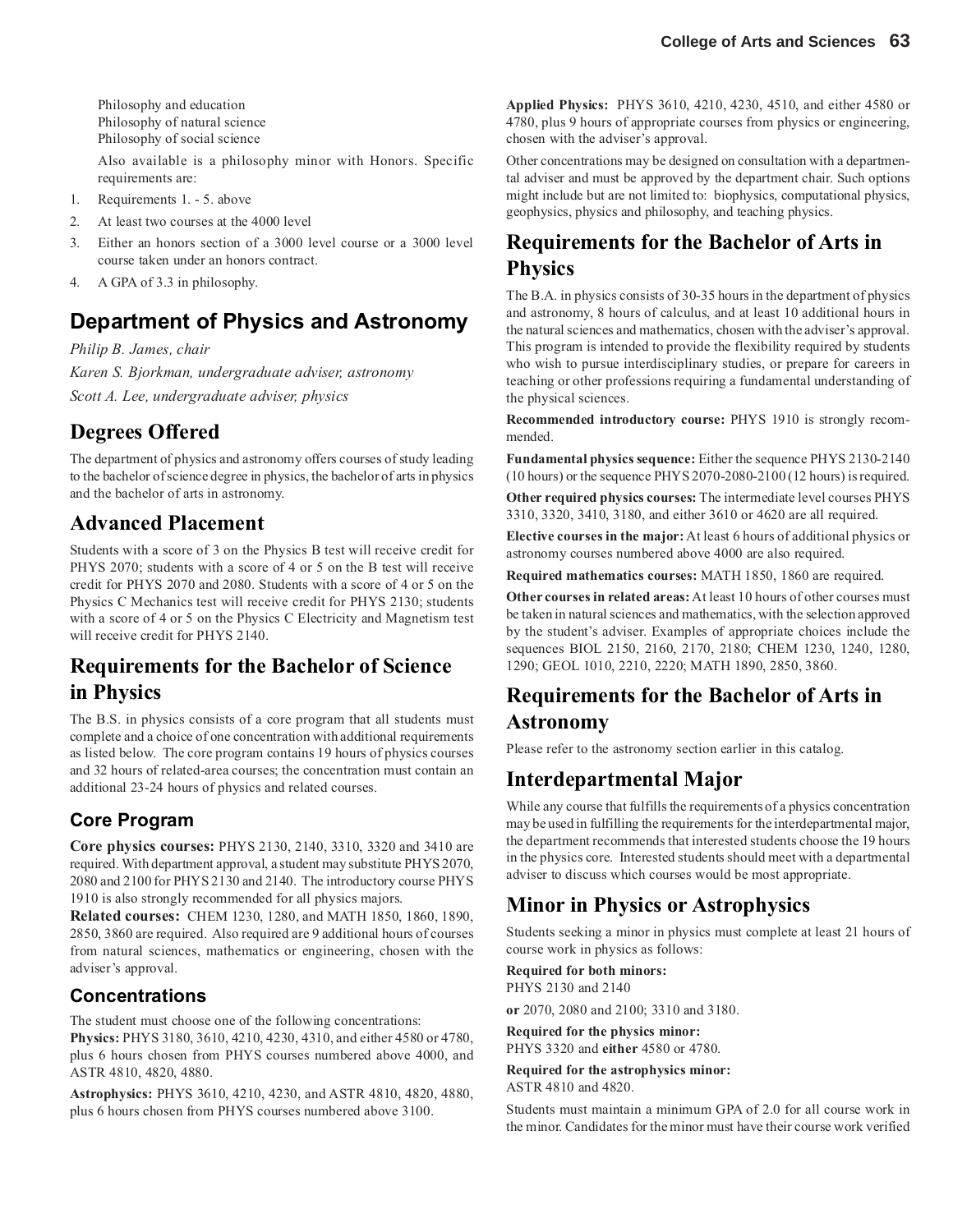and approved by a departmental adviser or chair prior to making formal application for graduation.

### **Honors in Physics and Astronomy**

Qualified juniors and seniors may be invited to work for the citation "Honors in Physics and Astronomy."

- **A. Admission:** The Honors program in the department of physics and astronomy is open to physics majors and may be taken concurrently with College Honors. Admission to the program is based upon the student's academic achievement (at least a 3.0 GPA overall; 3.3 GPA in the major), recommendations of previous instructors and an interview with the departmental Honors officer. A petition for entrance into the program normally should be made before the end of the sophomore year.
- **B. Requirements:** In order to remain in the program and graduate with departmental Honors, the students must maintain at least a 3.0 cumulative GPA and a 3.3 GPA in the major. In addition to the normal requirements for a physics undergraduate major, the student must successfully complete 6 hours of physics with Honors in courses numbered above 3320\*, 6 hours of math at or above the 3000 level and 3 hours of PHYS 4910. PHYS 4910 is independent research and requires a written thesis and presentation of an oral report upon completion of work. The oral report and written thesis will strongly influence the granting of the Honors citation.

*\*ASTR 4810, 4820 may count toward this requir*ement.

### **Department of Political Science and Public Administration**

*Lynn W. Bachelor, chair*

*Carter A. Wilson, undergraduate public administration adviser David S. Wilson, undergraduate adviser James W. Lindeen, undergraduate adviser*

## **Degrees Offered**

The department of political science and public administration offers a bachelor of arts degree with optional specializations in legal studies and public administration.

### **Advanced Placement**

Students with a score of 3, 4 or 5 on the American Government and Politics examination will receive credit for PSC 1200. Students with a score of 3, 4 or 5 on the Comparative Government test will receive credit for PSC 1100.

### **Requirements for the Undergraduate Major**

The bachelor of arts degree in political science requires:

- 1. PSC 1200 American National Government (3 hours) plus a minimum of 30 additional hours in political science chosen in consultation with a departmental adviser.
- 2. One course from three of the following four fields:

#### **Public Administration**

|  | PSC 3420 Principles of Public Administration 3   |  |
|--|--------------------------------------------------|--|
|  | International Relations                          |  |
|  | PSC 2700 Principles of International Relations 3 |  |

#### **Comparative Government**

PSC 2610 Government of Great Britain **or** PSC 2620 Comparative Politics of Continental Europe **or**

PSC 2660 Politics in Africa ..................................................3 **Political Theory**

PSC 2800 Principles of Political Theory .............................3

3. Completion of additional courses in the department to satisfy the 30-hour requirement.

**Related course work requirements**: The required 18 hours of related course work should be chosen according to the student's interests and objectives. Selections should be made from 2000 level and higher courses in any other social science (anthropology, economics, geography, psychology and sociology), or in history or philosophy. Selected courses offered by the department of communication or in the College of Business Administration also may be used. Completion of a minor or of a second major in any department of the University also will be accepted as the department's related requirement.

#### **Specialization in Legal Studies**

The specialization in legal studies allows students to focus their attention on law, legal processes and institutions and legal theory for careers in the legal professions, for leadership in public affairs and for an interesting major. This liberal arts specialization provides excellent preparation for law school and a subsequent career as a lawyer, judge or other legal professional.

The foundation for this specialization is the bachelor's degree in political science – PSC 1200 American National Government, the minimum of 30 additional hours in political science and satisfaction of the threecourse "gateway" requirement listed under 2. above. Within the 30 hour requirement, the specialization has two core courses of its own (PSC 2300 Principles of State & Local Government and PSC 3500 Principles of Law), plus four courses from among the department's specialized law and legal studies course offerings: PSC 3510 Constitutional Law I; PSC 3520 Constitutional Law II; PSC 4530 Civil Rights; PSC 4550 Issues in Contemporary Law; PSC 4560 Law & Public Administration; PSC 4570 Judicial Process & Jurisprudence and PSC 4580 International Law.

#### **Specialization in Public Administration**

The department also offers a specialization in public administration within the major in political science. The objective of this program is to prepare students for careers in public and nonprofit organizations upon graduation, as well as to provide a basis for subsequent graduate work in a wide variety of professional programs.

The foundation for this specialization is the bachelor's degree in political science, within which students must have included four core courses: PSC 1200, American National Government; PSC 2300, Principles of State and Local Government; PSC 3110, Social Science Statistics and PSC 3420, Principles of Public Administration. In addition to this 13 credit core, students must take at least one course in each of four required areas of specialization: organization theory, public policy, personnel administration and financial administration. A detailed list of the many courses within each of these four areas can be obtained from the undergraduate public administration adviser.

#### **Minor in Political Science**

Students seeking a minor in political science must complete at least 21 hours of course work at the 2000 level or above in the discipline, chosen in consultation with a departmental adviser. It is recommended that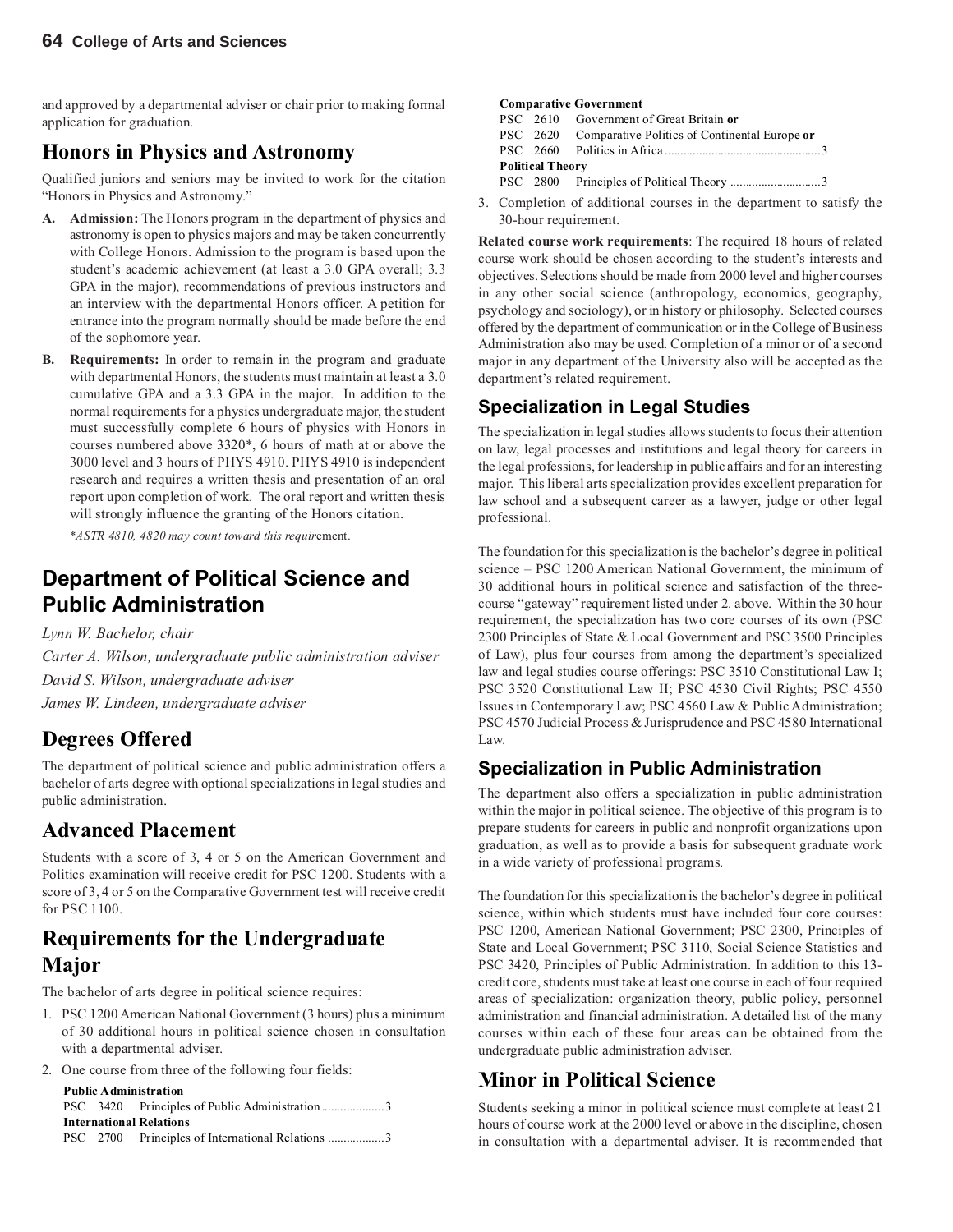minors include in their undergraduate program the introductory course in PSC 1200 American National Government and three of the four gateway subfields. At least 9 of the 21-credit hour minimum must be at the 3000-4000 levels.

### **Minor in Public Administration**

The minor in public administration is comprised of 21 hours of course work. The minor is not available to undergraduate political science majors; political science majors with an interest in public administration should pursue the specialization in public administration*.*

Students minoring in public administration should take the following courses:

#### **Required Courses (9 hours):**

- PSC 3110 Social Science Statistics
- PSC 3420 Principles of Public Administration
- PSC 4180 Computer Applications in Public Administration (or equivalent)

#### **Electives (12 hours):**

#### *Part A — Two courses from the following:*

- PSC 4370 Administrative Behavior
- PSC 4430 Public Personnel Administration
- PSC 4440 Budgeting and Financial Administration
- PSC 4460 Policy and Administration
- PSC 4470 Public Organization Theory

#### *Part B — Two courses from the following:*

- PSC 3260 Government and the Economy
- PSC 3310 Municipal Government
- PSC 3510 Constitutional Law I
- PSC 3730 American Foreign Policy
- PSC 4250 Intergovernmental Relations
- PSC 4330 Health Care Policy
- PSC 4340 Environmental Policy and Administration
- PSC 4350 Health Care Delivery Systems
- PSC 4360 Ethics in Public Policy and Administration
- PSC 4410 Management of Nonprofit Organizations
- PSC 4480 Comparative Public Administration
- PSC 4490 Current Topics in Public Administration

#### **Honors in Political Science**

The department offers Honors study both through its involvement with the University-wide Honors program and through our own undergraduate program. Those who are likely to have a GPA of at least 3.3 by time of graduation are encouraged to apply for departmental honors, which requires the completion of:

#### **Specialized Studies**

With the guidance of a member of the faculty, students may design a specialized program of study, such as political communications, political economy, political leadership or citizenship.

## **Department of Psychology**

*Robert A. Haaf, chair Rickye S. Heffner, associate chair and Honors adviser*

#### **Degrees Offered**

The department of psychology offers a bachelor of arts degree.

#### **Advanced Placement**

Students with a score of 3, 4 or 5 will receive credit for PSY 1010.

### **Requirements for the Undergraduate Major**

The major in psychology must include a minimum of 35 semester hours of psychology courses as well as 18 hours of related courses. Courses for the major in psychology may not be taken as P/NC. Students are encouraged to choose one of two degree tracks by the second semester of their sophomore year. A senior thesis may be conducted as part of the curriculum in either track. However, those students earning the Honors in psychology graduation citation must choose the preprofessional track.

Prior to declaring the major in psychology, the student must meet the following requirements:

- 1. Overall GPA of 2.0 or higher.
- 2. Completion of the general education core requirement in English composition with a grade of C (Pass) or higher.
- 3. Completion of the general education core requirement in mathematics with a grade of C (Pass) or higher (students taking PSY 2100 must complete MATH 1320 or equivalent as a prerequisite for PSY 2100).

#### **Preprofessional Track**

This track is designed to be a predoctoral track. Its purpose is to prepare students for graduate training in specialized areas of psychology and to prepare students for graduate work in related disciplines.

#### **Required basic psychology courses: 15 hours**

Students must select 5 of 6 courses.

|                 | Required methodological courses: 11 hours     |
|-----------------|-----------------------------------------------|
| <b>PSY 2700</b> | Social Psychology                             |
| <b>PSY 2610</b> | Learning and Motivation                       |
| <b>PSY 2600</b> | Psychobiology                                 |
|                 | Developmental Psychology                      |
| <b>PSY 2500</b> | Developmental Psychology or PSY 2510 Lifespan |
| <b>PSY 2400</b> | Cognitive Psychology                          |
| <b>PSY 2200</b> | Abnormal Psychology                           |

PSY 2100 Statistical Methods

PSY 3110 Research Methods in Psychology

Advanced Research Course. Select one of the following courses:

- PSY 4100 Research Practicum
	- PSY 4110 Qualitative Research Methods<br>PSY 4200 Research in Clinical Psycholo
	- Research in Clinical Psychology
	- PSY 4400 Research in Cognitive Psychology
	- PSY 4500 Research in Developmental Psychology
	- PSY 4600 Research in Psychobiology and Learning
	- PSY 4700 Research in Social Psychology
	- PSY 4910 Independent Research

#### **Elective psychology courses: 9 hours**

This category includes all courses offered by the department at the 3000 or 4000 level that are not taken to meet requirements above. No more than a total of 4 hours of Externship in Psychology (PSY 3940), Research Practicum (PSY 4100), Independent Study (PSY 4990) and Independent Research (PSY 4910).

#### **Related courses: 18 hours**

The 18 hours of related courses are taken outside the department of psychology and must be approved by the student's department adviser.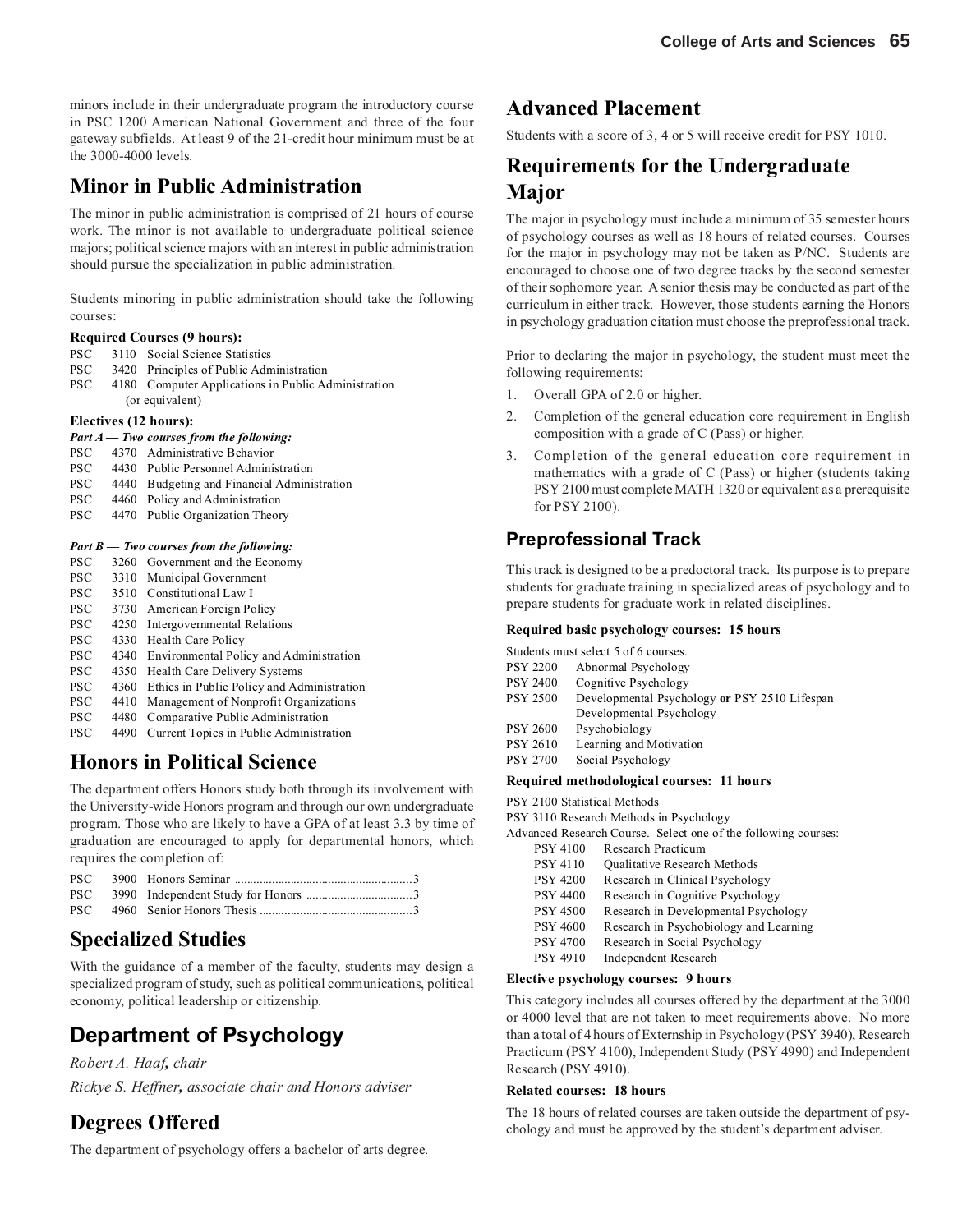- a. At least 9 hours must be courses numbered 3000 or higher.
- b. Fundamentals of Biology (BIOL 2150), with lab (BIOL 2160), must be included in the related courses category if not taken within the natural science distributive requirement.
- c. A minor in another department may be used to complete the remaining related courses requirement, with the adviser's approval.

#### **Liberal Arts Track**

This track is intended for those students who wish to pursue an applied career at the B.A. level, and for students with broad interests outside of psychology. Students are exposed to all of the major substantive areas of psychology and a senior thesis may be completed as part of the liberal arts track curriculum.

#### **Required basic psychology courses: 15 hours**

Students must select 5 of 6 courses. PSY 2200 Abnormal Psychology PSY 2400 Cognitive Psychology PSY 2500 Developmental Psychology **or** PSY 2510 Lifespan Developmental PSY 2600 Psychobiology PSY 2610 Learning and Motivation PSY 2700 Social Psychology

#### **Required methodological courses: 7 hours**

PSY 3120 Understanding Psychological Research PSY 3940 Externship in Psychology **or** PSY 4100 Research Practicum

#### **Elective psychology courses (including one Writing Intensive course): 13 hours**

This category includes all courses offered by the department at the 3000 or 4000 level that are not taken to meet requirements above. No more than a total of 4 hours of Externship in Psychology (PSY 3940), Research Practicum (PSY 4100), Independent Research (PSY4910) and Independent Study (PSY 4990).

#### **Related courses: 18 hours**

No specific related courses are required; however, related courses should be chosen in a careful manner, in consultation with the undergraduate adviser. These courses are to be taken outside the department.

- a. At least 9 hours must be courses numbered 3000 or higher.
- b. A minor in another department may be used to complete the related course requirement, with the adviser's approval.

### **Requirements for Honors in Psychology**

- **A. Admission:** Psychology majors in the preprofessional track are encouraged to earn the graduation citation "Honors in Psychology" through the department of psychology Honors program. A student must be admitted no later than the end of the first semester of the junior year. In addition, the following criteria must be met for admission to the program:
	- 1. An overall GPA of 3.0 or higher.
	- 2. A GPA in psychology courses of 3.4 or higher.
	- 3. Either (a) good standing in the College Honors program, (b) recommendation by two department faculty members or (c) successful application. Contact the Department Honors adviser for application information.
- **B. Requirements for Graduation with Honors in Psychology:** Honors students must meet all requirements for the preprofessional track, described above, except the advanced research course

requirement. In addition, one Psychology Honors Conference (PSY 4800, 4 hours) and all of the following courses are required: Honors Proposal (PSY 3800, 3 hours), Honors Research (PSY 3910, 3 hours), Honors Thesis (PSY 4960, 2-3 hours) and Honors Meeting (PSY 3820 and 4820, 3 hours, as scheduled by the Department Honors adviser). The final GPA in all psychology courses must be 3.4 or higher.

## **Requirements for the Minor in Psychology**

Students electing to pursue a minor in the department of psychology must complete a minimum of 21 semester hours of course work: 12 hours of basic courses in psychology and an additional 9 hours of advanced psychology courses. Each program must be approved by a department adviser. A minimum GPA of 2.0 must be achieved in courses within the minor; courses in the minor may not be taken as P/NC.

#### **Basic psychology courses: 12 hours.**

With the approval of a department adviser, the student must select four of the following:

PSY 2200 Abnormal Psychology PSY 2400 Cognitive Psychology PSY 2500 Developmental Psychology **or** PSY 2510 Lifespan Developmental Psychology PSY 2600 Psychobiology PSY 2700 Social Psychology

#### **Advanced courses: 9 hours**

With the approval of a department adviser, the student must select 9 hours of Psychology courses numbered 3000-4990. No more than a total of 4 hours of Research Practicum (PSY 4100), Independent Study (PSY 4990) and Independent Research (PSY 4910) may be included.

## **Sociology**

(ADMINISTERED BY THE DEPARTMENT OF SOCIOLOGY AND ANTHROPOLOGY)

*Barbara K. Chesney, chair*

*Mary Louise Glen, undergraduate adviser and Honors adviser*

#### **Degrees Offered**

The sociology program offers a bachelor of arts degree.

### **Requirements for the Undergraduate Major in Sociology**

The undergraduate major of 33 hours must include the following: SOC 3270 Social Research Methods ................................................. 3

| 24 additional elective hours of sociology courses, at least 15 of which must be at |  |
|------------------------------------------------------------------------------------|--|

*the 3000 or 4000 lev*el.

Students should discuss their personal and professional interests with the undergraduate adviser before selecting elective courses to complete the major.

#### **Related Hours**

The requirement of 18 related hours is met with electives taken from at least four of the following disciplines: Africana Studies, anthropology, economics, geography, history, political science, psychology and Women's and Gender Studies. Fifteen (15) of these hours must be taken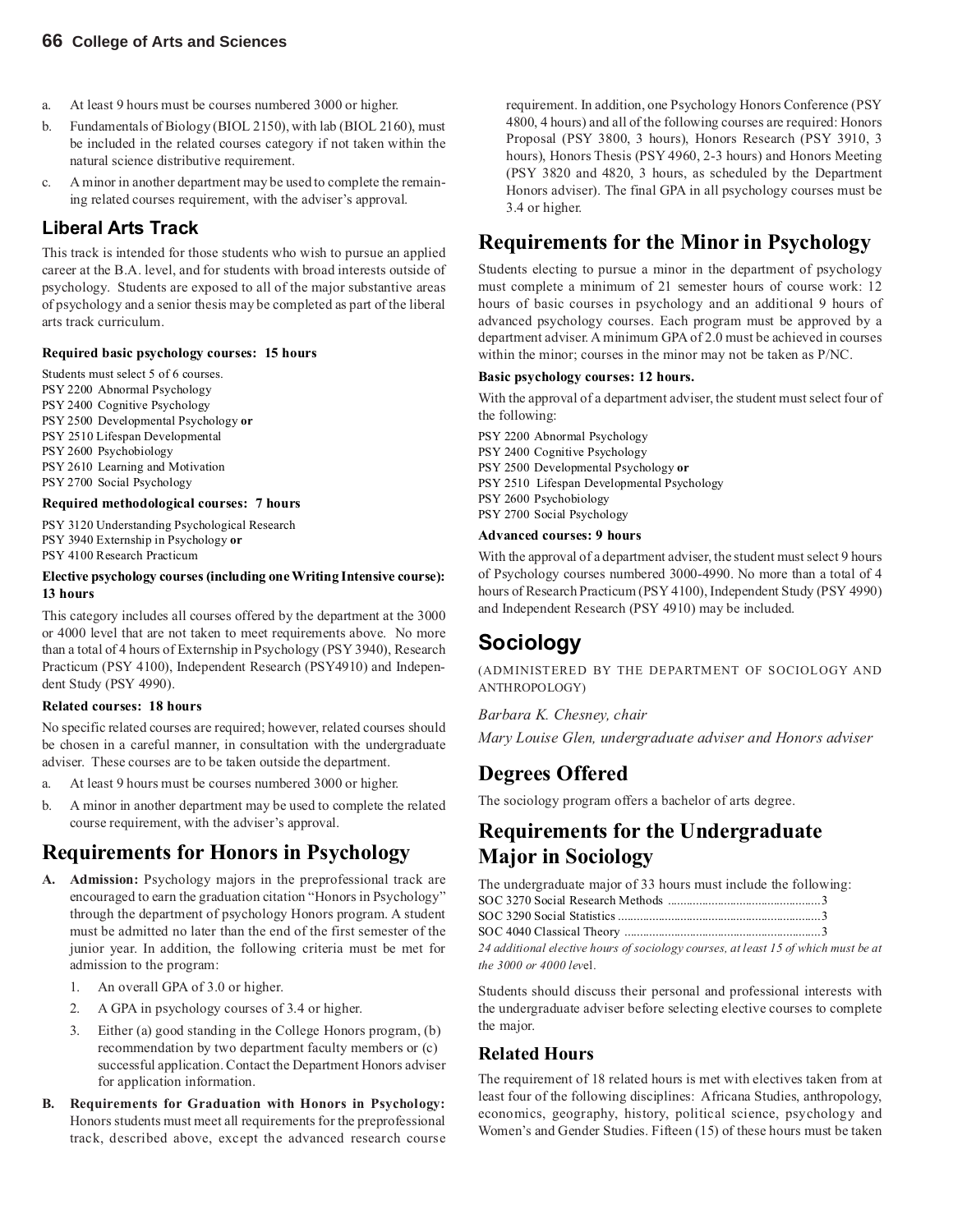at the 3000 or 4000 level. Students may not take P/NC in major or related courses.

## **Undergraduate Minor in Sociology**

Requirements for the undergraduate minor must include 21 hours configured as follows:

*12 additional elective hours of sociology courses selected at the 3000 or 4000 level.*

#### **Honors in Sociology**

Qualified juniors and seniors may apply to work for Honors in sociology. The following are requirements for entrance into the Honors program in sociology:

#### **A. Admission:**

- 1. 3.3 minimum GPA in sociology courses
- 2. 3.0 minimum cumulative GPA
- 3. 12 hours completed in sociology
- 4. Qualification as a sociology major
- **B. Requirements:** A student must complete 9 hours of independent work in sociology. During the final semester before graduation, the student must complete an Honors paper. The Honors topic and paper are to be developed in close conjunction with a faculty adviser. Students should discuss their special interests with faculty members or with the Honors adviser who will help identify an appropriate faculty member to guide the Honors work.

## **Department of Theatre and Film**

*James S. Hill, chair*

*Stephen Berwind, adviser for theatre studies, Honors and minors Tammy Kinsey, film adviser*

*Elspeth kydd, film adviser*

*Holly Monsos, theatre adviser*

*Jennifer Rockwood, theatre adviser*

#### **Degrees Offered**

Two baccalaureate programs are offered in theatre and film: the bachelor of arts and bachelor of fine arts. In addition, three minors are offered: 1) theatre, 2) film and 3) history and criticism of drama. Certification in drama/theatre for majors in elementary or secondary education is offered through the College of Education. Consult both the College of Education and theatre advisers about this certification.

The bachelor of arts programs in theatre or film are designed to prepare the student for a wide range of career options and/or postgraduate study through a strong liberal arts curriculum. Students may choose a bachelor of arts major in theatre or film. Theatre majors may pursue additional concentrations in performance, design/technology or theatre studies after completing the basic requirements of 35 hours in the major.

The bachelor of fine arts in theatre performance program is oriented toward intensive study in theatre performance. Within a liberal arts curriculum, the program stresses training in acting and directing for the student whose goal is postgraduate professional study and/or a career in

performance. Admission to the B.F.A. program is by audition and requires at least one semester of residency. Please see a department adviser for details on the process.

## **General Guidelines for the Bachelor of Arts**

No more than 50 hours in the major courses are allowed for the bachelor of arts major. Hours over 50 will not count toward the degree.

A student majoring in theatre or film may petition to substitute a comparable course or courses for one or more of the required courses in the major. Such requests should be made in writing to the department chair and are subject to approval by the department faculty.

The requirement of 18 hours in related courses must be met with courses chosen from other departments in the college in consultation with the departmental adviser. Related courses must be chosen from courses acceptable for major credit.

The P/NC option is available to theatre and film majors in the areas of the major.

## **Requirements for the Bachelor of Arts Programs**

#### **Film/Video**

A minimum of 35 hours in film/video to include the following:

#### **Take the following (12 hours):**

| FILM        | 2310 |                                         |
|-------------|------|-----------------------------------------|
| <b>FILM</b> | 2320 |                                         |
| <b>FILM</b> | 2340 | Critical Approaches to Cinema Studies 3 |
| <b>FILM</b> | 2350 |                                         |
|             |      | Select 3 hours from:                    |
|             |      |                                         |
| FILM 3420   |      |                                         |
|             |      | Select 3 hours from:                    |
|             |      |                                         |
| FILM        | 3380 |                                         |
| FILM        | 3390 |                                         |
|             |      | Select 7 hours from:                    |
| <b>FILM</b> | 3310 |                                         |
| <b>FILM</b> | 3320 |                                         |
| <b>FILM</b> | 3350 |                                         |
| <b>FILM</b> | 3360 |                                         |
| <b>FILM</b> | 3730 |                                         |
| <b>FILM</b> | 4320 |                                         |
| <b>FILM</b> | 4350 |                                         |
|             |      |                                         |

**Take 10 hours of film electives.**

#### **Honors in Film/Video**

Qualified juniors and seniors may apply to work for Honors in film/ video. The following are requirements for entrance into the Honors program in film/video:

#### **A. Admission:**

- 1. 3.3 minimum GPA in film/video courses
- 2. 3.0 minimum cumulative GPA
- 3. 12 hours completed in film/video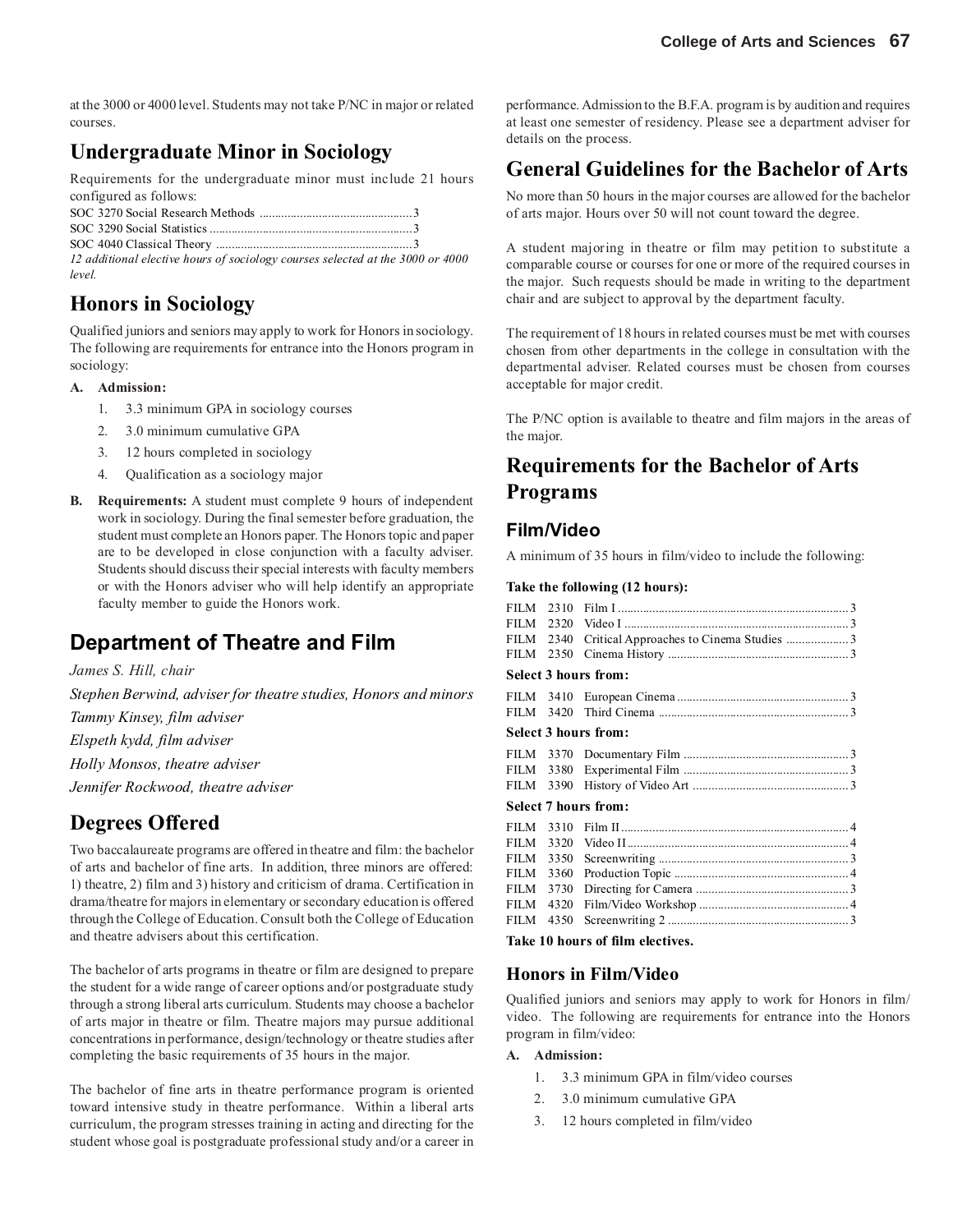#### **B. Requirements**:

A student must have completed 9 hours of honors course work in film/video before beginning the thesis project. The honors topic and project are to be developed in close conjunction with an Honors faculty adviser. A student may enroll for the thesis paper in FILM 4950 Honors Thesis for a maximum of 6 hours of credit. The designation "Honors" on the diploma will be given to students who receive a grade of A on the Honors thesis and maintain a 3.3 GPA in film/video.

#### **Theatre**

A minimum of 35 hours in theatre to include the following:

#### **Choose 3 hours from:**

| THR<br>THR                                | 1050 |                                |                |
|-------------------------------------------|------|--------------------------------|----------------|
|                                           |      | Take the following:            |                |
| <b>THR</b>                                |      |                                |                |
| <b>THR</b>                                |      |                                |                |
| THR                                       |      |                                |                |
| *THR                                      |      |                                |                |
| THR                                       |      |                                |                |
| THR                                       |      |                                |                |
| THR                                       |      |                                |                |
| <b>THR</b>                                | 4110 |                                |                |
| Choose two courses not to exceed 6 hours: |      |                                |                |
|                                           |      | $*$ THD 2000 Deadvation Asting | 1 <sub>2</sub> |

|  | * May be taken more than once |  |
|--|-------------------------------|--|

#### **Take any additional theatre electives that will reach the required 35 minimum hours for the major.**

**Concentrations:** Students pursuing a B.A. in theatre also may complete an optional concentration in performance, design/technology or theatre studies by taking an additional 12 hours as follows:

**Performance:** Take 12 hours from THR 2620, 2630, 3610, 3640, 3650, 4620, 4640, 4990

**Design/technology:** Take 12 hours from THR 3410, 3440, 3480, 4400, 4990.

**Theatre studies:** Take 12 hours including special topics in theatre and drama in consultation with the coordinator/adviser of theatre studies.

#### **Honors in Theatre**

Qualified juniors and seniors may apply to work for Honors in theatre. The following are requirements for entrance into the Honors program in theatre:

#### **A. Admission**

- a. 3.3 minimum GPA in theatre courses
- b. 3.0 minimum cumulative GPA
- c. 12 hours completed in theatre

#### **B. Requirements:**

A student must have completed a minimum of 9 hours of Honors course work in theatre before beginning the thesis project. The Honors topic and paper are to be developed in close conjunction

with an Honors faculty adviser. A student may enroll for the thesis paper in THR 4950 Honors Thesis for a maximum of six hours of credit. The designation "Honors" on the diploma will be given to students who receive a grade of A on the Honors thesis and maintain a 3.3 GPA in theatre.

#### **Requirements for the Bachelor of Fine Arts**

The B.F.A. degree requires 60 hours in theatre. Credit hours taken in the major over 67 will not count toward the degree. The credit hours are to be divided as follows:

#### **Choose 3 hours from:**

|  | Take the following: |  |
|--|---------------------|--|
|  |                     |  |
|  |                     |  |
|  |                     |  |
|  |                     |  |

THR 4110 Modern American Theatre .........................................3

#### **Choose two courses (not to exceed 6 hrs):**

| THR |  |  |
|-----|--|--|
| THR |  |  |
| THR |  |  |
| THR |  |  |
| THR |  |  |
|     |  |  |
|     |  |  |

#### **Take 25 hours of the following:**

#### **Take an additional 11-15 hours from these courses:**

| THR |  |  |
|-----|--|--|
| THR |  |  |
| THR |  |  |
|     |  |  |
|     |  |  |
|     |  |  |

*\* May be taken more than once*

A student majoring in theatre may petition to substitute a comparable course or courses for one or more of the required courses in the major. Such requests should be made in writing to the department chair and are subject to approval by the department faculty.

The requirement of 18 hours in related courses must be met with courses chosen from other departments in the college in consultation with the departmental adviser. Related courses must be chosen from courses acceptable for major credit.

The PS/NC option is available to theatre majors in the areas of the major and related courses.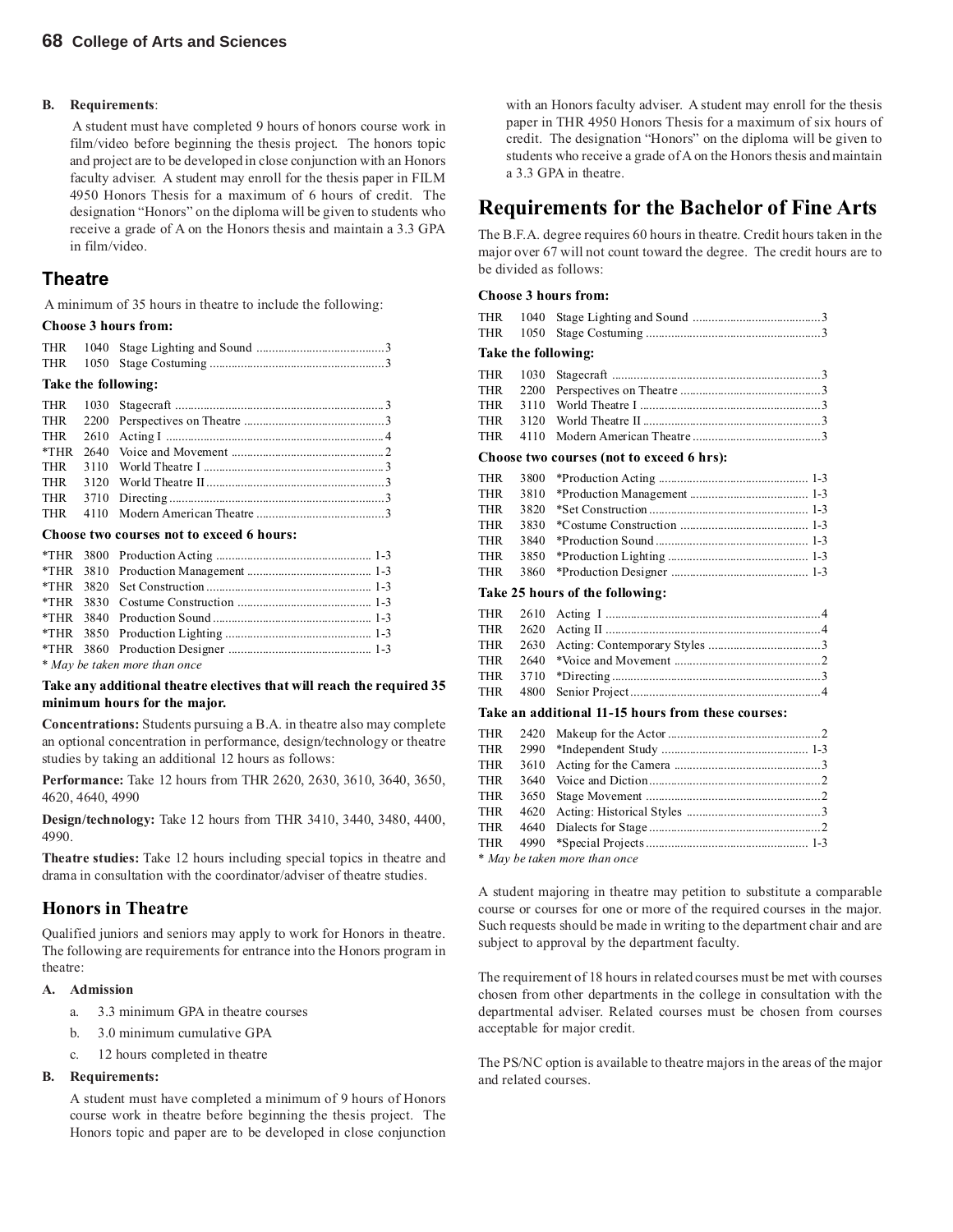### **General Guidelines for the Bachelor of Fine Arts**

The B.F.A. student in performance will follow the procedures outlined below:

#### **Entrance**

#### **Admission to the B.F.A. degree program in theatre performance requires:**

- 1. A letter of application requesting admission to the program and stating the intention to pursue a specific course of study in performance.
- 2. An interview with the B.F.A. faculty and staff.
- 3. An audition and at least one semester of residency. For details concerning the audition, please see an adviser in the performance program.

Applications must be made no later than the end of the sophomore year.

#### **Continuance**

A review of all B.F.A. students will be conducted each spring term. This will be an opportunity for all faculty and students to observe the work and progress of the B.F.A. student. This review will require an interview and presentation of scenes and/or audition pieces.

Students in the B.F.A. program will be expected to participate each semester in some aspect of production. As part of the interview process, students should be able to demonstrate their commitment to professional training. Performance majors will be expected to audition for all major productions.

A student will be assigned a B.F.A. adviser and will be required to see the adviser once each semester at a minimum. This should be done during advance registration, even if the student does not intend to register in advance.

#### **Exit Procedure**

In the spring of the junior year, the B.F.A. student should determine with his/her adviser the content of the Senior Project, THR 4800. This planning is to allow scheduling of production responsibilities for the following year.

#### **Requirements for the Minors**

A minimum of 21 hours is required for minors in theatre and film, as follows for each minor:

#### **Theatre Minor**

#### **Choose 6 hours from:**

|  | Choose 12 hours from: |  |
|--|-----------------------|--|
|  |                       |  |

#### **History and Criticism of Drama Minor**

#### **Take the following (9 hours):**

#### **Choose 12 hours from the following:**

|  | * THR 4900 may be taken more than once. |  |
|--|-----------------------------------------|--|

#### **Film/Video Minor**

#### **Take the following (12 hours):**

|  | FILM 2340 Critical Approaches to Cinema Studies 3 |  |
|--|---------------------------------------------------|--|
|  |                                                   |  |

#### **Choose 1 or 2 courses from studies:**

FILM 2980\*, 3370, 3380, 3390, 3410, 3420, 3980\*, 4340, 4360, 4370\*.

#### **Choose 1 or 2 courses from production:**

FILM 3310, 3320, 3350, 3360\*, 3730, 4320\*, 4350. \**May be taken more than once.*

#### **Cinema Studies Minor**

#### **Take the following (6 hours):**

|  | FILM 2340 Critical Approaches to Cinema Studies 3                                                                                                                                                                                                                                                                                  |  |
|--|------------------------------------------------------------------------------------------------------------------------------------------------------------------------------------------------------------------------------------------------------------------------------------------------------------------------------------|--|
|  |                                                                                                                                                                                                                                                                                                                                    |  |
|  | <b>Choose 1 course from:</b>                                                                                                                                                                                                                                                                                                       |  |
|  |                                                                                                                                                                                                                                                                                                                                    |  |
|  | <b>Choose 1 course from:</b>                                                                                                                                                                                                                                                                                                       |  |
|  | $\mathbf{F}$ $\mathbf{H}$ $\mathbf{M}$ $\mathbf{A}$ $\mathbf{B}$ $\mathbf{D}$ $\mathbf{H}$ $\mathbf{F}$ $\mathbf{H}$ $\mathbf{H}$ $\mathbf{H}$ $\mathbf{H}$ $\mathbf{H}$ $\mathbf{H}$ $\mathbf{H}$ $\mathbf{H}$ $\mathbf{H}$ $\mathbf{H}$ $\mathbf{H}$ $\mathbf{H}$ $\mathbf{H}$ $\mathbf{H}$ $\mathbf{H}$ $\mathbf{H}$ $\mathbf{$ |  |
|  |                                                                                                                                                                                                                                                                                                                                    |  |

#### **Choose 1 course from:**

#### **Take 6 hours of film electives.**

Students also may substitute courses in drama in a foreign language i.e., in classics, French, Spanish, German, etc. — with the approval of the minor coordinator.

#### **Urban Studies**

*(*THIS PROGRAM IS AN INTERDISCIPLINARY MAJOR.) *Carter Wilson, adviser*

#### **Degrees Offered**

The Urban Studies program offers a bachelor of arts degree.

#### **Degree Requirements**

The Urban Studies program, totaling 48 credit hours, is an interdepartmental major with emphasis on urban-oriented courses in economics, geography, history, political science and sociology. Its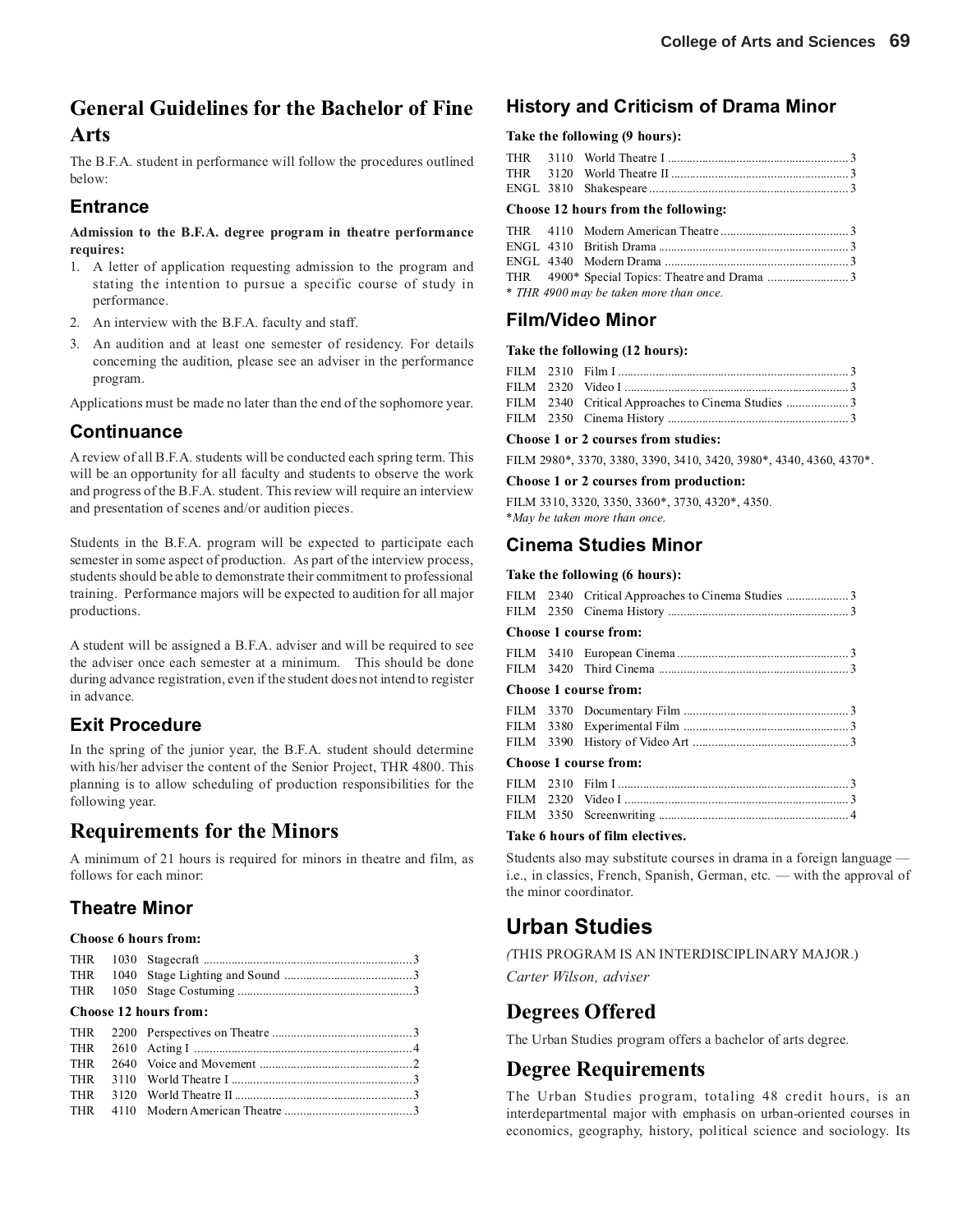purpose is to provide a broadly based educational foundation for understanding the impact and scope of urbanization so that students will be suitably educated to pursue graduate or professional academic programs or to assume positions in urban-related employment.

The following course work is required:

- 1. One core course from each of the five fields noted above (15 hours): ECON 3600; GEPL 3710; HIST 3270 or 3280; PSC 3310; SOC 2410, 4440 or 4450.
- 2. Four additional core courses from: (12 hours): ECON 4050; GEPL 4530, 3460; HIST 3250, 3400, 3410; PSC 2300; SOC 3600, 3640, 4340, 4610.
- 3. One course in statistics (3 hours): ECON 2640, PSC 3110 or SOC 3290.
- 4. Courses in fields related to Urban Studies (18 hours), chosen in consultation with adviser.

## **Department of Women's and Gender Studies**

*Jamie Barlowe, chair and adviser Patricia Groves, adviser*

### **Degrees Offered**

The department of women's and gender studies offers a baccalaureate program for a bachelor of arts focused on an interdisciplinary major and minor or dual major. In addition to taking the core classes, students work with an adviser to shape a cohesive yet multifaceted program of study to suit individual interest and career goal. Majors are exposed to interdisciplinary knowledge, methodologies and practices, as well as those originating from specific disciplines.

#### **About the Program**

Women's and gender studies is an interdisciplinary field of study focused on the contributions, experiences, history and issues of women, both nationally and internationally. It also examines the significance and consequences of gender as a cultural category that shapes the experiences and knowledge of individuals and communities. Women's and gender studies is grounded in feminist and gender theories that reconceptualize and recontextualize ideas, experience, knowledge and knowledge production, as well as allow for in-depth exploration of the sociocultural, economic and political implications of gender, race, class and power relations — past, present and cross-culturally.

Participating departments include:

| Africana Studies       | History                         |
|------------------------|---------------------------------|
| Anthropology           | Law                             |
| Art/Art History        | Music                           |
| Economics              | Philosophy                      |
| English                | Political Science               |
| Film                   | Psychology                      |
| French                 | Sociology/Anthropology          |
| Geography and Planning | Spanish                         |
| German                 | Theatre                         |
| Health Education       | <b>Foundations and Research</b> |

Because this field is constantly expanding, new courses may be added that do not appear in the catalog. Students should consult the Schedule of Classes and/or the department office each semester for up-to-date information.

### **Requirements for the Undergraduate Major**

*Note that Women's and Gender Studies courses may be used to satisfy the Arts and Sciences distributive requirements in either humanities or social sciences, depending upon the area of concentration.*

The total of 31 hours (28 for dual majors) required for the major in Women's and Gender Studies must include:

#### **Women's and Gender Studies core requirements (16 hours)**

WGST 3010 Issues in Women's Studies

WGST 4870 Feminist Theory (other options are sometimes offered)

WGST 4890 Women's Studies Research and Methodologies

WGST 4900 Senior Seminar

Women's Studies Praxis (internship, externship, job experience, etc.)

#### **Women's and Gender Studies major electives (15 hours — 12 hours for students with double major)**

Women's and gender studies courses at the 3000 level and above or courses in other departments or programs at the 3000 level and above must be approved by the faculty adviser and department chair.

#### **Related Hours**

A concentration, minor or second major in another discipline is strongly recommended. If the related hours are not concentrated in a single discipline, at least 12 hours must be at the 3000 level or above and provide knowledge of the structure and methods of at least one discipline other than women's and gender studies. Courses cross-listed as women's and gender studies may be used to fulfill this requirement, but may not doublecount for the major. Must be planned in consultation with the adviser.

#### **Undergraduate Research**

Research is a required component of this major. Students may participate in ongoing undergraduate interdisciplinary research projects such as eating disorders, curriculum for girls and women, race, class issues, sexuality, abuse/violence against women, and welfare and work. Individual projects also are encouraged. Students may pursue these through the required WGST 4890 Women's Studies Research and Methods class or with the consent of the program director and faculty adviser.

#### **Requirements for the Undergraduate Minor**

The total of 22 hours required for the minor in women's and gender studies must include:

#### **Women's and Gender Studies core requirements:**

| WGST 3010 | Issues in Women's Studies                                       |
|-----------|-----------------------------------------------------------------|
|           | WGST 4870 Feminist Theory (other options are sometimes offered) |
| WGST 4890 | Women's Studies Research and Methodologies                      |

#### **Women's and Gender Studies electives (12 hours)**

Women's and gender studies courses at the 3000 level and above or courses from other departments and programs at the 3000 level and above approved by the faculty adviser and department chair.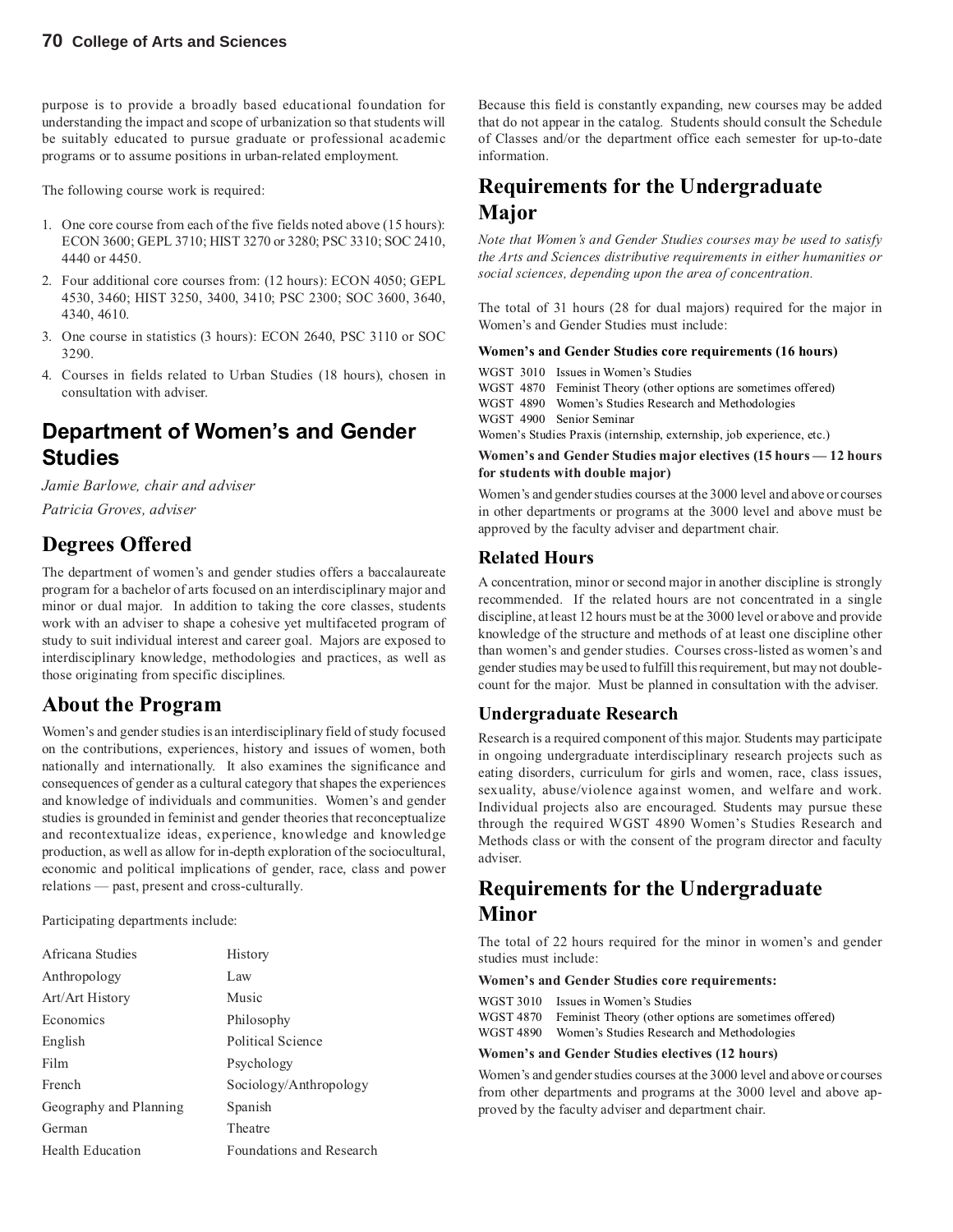## **College of Arts and Sciences Faculty**

#### **Department of Art**

**Linda Ames-Bell,** 1978, professor B.Ed., The University of Toledo; M.F.A., Wayne State University

**Diana Attie**, 1962, professor B.S., M.A., Cleveland Institute of Art; Case Western Reserve University

**Katherina Danko-McGhee**, 2000, associate professor B.A., West Virginia Wesleyan College; M.A., Indiana State University; Ph.D., The Ohio State University

**Debra Davis,** 2000, associate professor B.A., M.S. Ed., Northern Illinois University; M.F.A., University of Colorado

**Rex Fogt**, 1972, professor B.A., Bluffton College; M.F.A., University of Michigan

**Marc S. Gerstein**, 1980, professor B.A., Brandeis University; M.A., Ph.D., Harvard University

**David H. Guip**, 1972, professor and chair B.S., B.F.A., M.Ed., Wayne State University; Ed.D., Ball State University

**Thomas Lingeman**, 1979, professor B.S., Ball State University; M.F.A., Southern Illinois University of Art

**Joel A. Lipman**, 1975, professor, joint appointment with department of English

B.S., J.D., University of Wisconsin; M.A., State University of New York - Buffalo

**Barbara W. F. Miner,** 2000, assistant professor B.F.A., State University of New York - New Paltz; M.F.A., Eastern Michigan University

**Deborah Orloff**, 1994, associate professor B.F.A., Clark University; M.F.A., Syracuse University

**Peter Patchen**, 1993, associate professor B.A., University of Colorado; M.F.A., University of Oregon

**Richard Putney**, 1979, associate professor B.A., M.A., Ph.D., University of Delaware

**Mysoon Rizk**, 2000, assistant professor B.A., Oberlin College; B. S., A.M., Ph.D., University of Illinois at Urbana - Champaign

**Arturo Rodriguez,** 2001, assistant professor B.F.A., Kansas City Art Institute; M.F.A., Indiana University - Bloomington

#### **EMERITUS FACULTY**

**Duane Bastian**, 1971, professor emeritus, 1999 A.B., M.A., Eastern Michigan University; M.Ed., Ph.D., The University of Toledo

**Peter Elloian**, 1966, professor emeritus, 2001 B.F.A., Cleveland Institute of Art; M.F.A., University of Iowa

## **Department of Biological Sciences**

**Brian P. Ashburner**, 2001, assistant professor B.A., St. Anselm College, Ph.D. Loyola University of Chicago

**William L. Bischoff Jr.**, 1972, associate professor and vice provost for undergraduate education B.A., M.A., Miami University; Ph.D., University of North Carolina

**Charles Creutz**, 1973, associate professor A.B., Columbia University; M.S., Ph.D., University of Pennsylvania

**Ernest F. DuBrul**, 1974, associate professor H.A.B., Xavier University; Ph.D., Washington University

**Alan G. Goodridge,** 2002, professor, provost and vice president for academic affairs B.S., Tufts University, M.S., Ph.D., University of Michigan

**John Gray**, 1998, assistant professor B.Sc. (Hons), University College Cork; Ph.D., Purdue University

**Patricia R. Komuniecki**, 1985, professor and chair B.A., Newton College (Boston College); M.A., Mount Holyoke College; Ph.D., University of Massachusetts

**Richard W. Komuniecki**, 1980, Distinguished University Professor A.B., Holy Cross College; M.S., Ph.D., University of Massachusetts

**Douglas W. Leaman,** 2001, associate professor B.S., M.S., The Ohio State University, Ph.D., University of Missouri

**Scott M. Leisner**, 1993, associate professor B.S., University of Wisconsin; Ph.D., Purdue University

**John Plenefisch**, 1996, associate professor B.S., University of Connecticut; Ph.D., Massachusetts Institute of Technology

**Donald B. Pribor**, 1965, professor B.S., St. Louis University; M.S., Ph.D., Catholic University of America

**Anthony Quinn,** 2001, associate professor B.A., Mid-American Nazarene College, M.S., University of Missouri - Saint Louis; Ph.D., University of Oklahoma Health Science Center

**Lirim Shemshedini**, 1993, associate professor B.S., University of Michigan; Ph.D., University of Vermont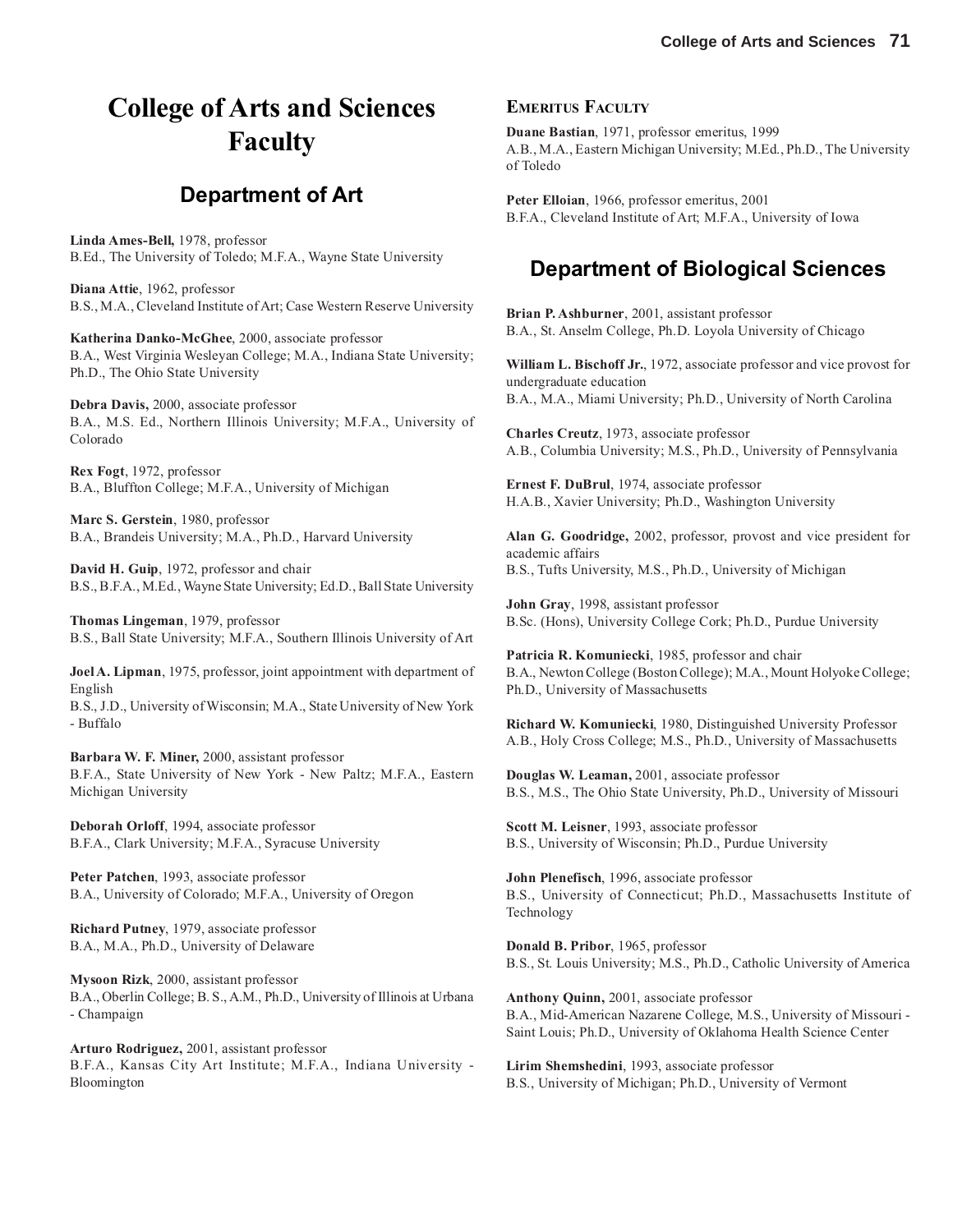#### **EMERITUS FACULTY**

**Louis Glatzer,** 1973, professor emeritus, 1999 A.B., Dartmouth College; M.S., North Carolina State University; Ph.D., University of Texas - Austin

**Lloyd A. Jones**, 1972, professor emeritus, 1999 B.S., M.S., The Ohio State University; Ph.D., Purdue University

**Woon H. Jyung**, 1964, professor emeritus, 1993 B.S., Seoul National University; M.S., Ph.D., Michigan State University

**Harold H. Lee**, 1967, professor emeritus, 1999 A.B., Oklahoma Baptist University; M.S., Ph.D., University of Tennessee

**Maimon Nasatir**, 1966, professor emeritus, 1990 Ph.B., University of Chicago; Ph.D., University of Pennsylvania

**Harold C. Shaffer**, 1951, professor emeritus, 1985 B.S., M.S., The University of Toledo

**Clifford J. Smith**, 1965, professor emeritus, 1993 B.S., Cornell University; Ph.D., University of Maryland

#### **ASSOCIATED FACULTY**

**Richard Hudson,** 1998, adjunct professor, interim vice provost for graduate studies and dean of the Graduate School

B. A, Kalamazoo College; Ph.D., University of Chicago

**Karlyn Lange**, 1992, adjunct instructor B.S., Bowling Green State University; M.T., Riverside Hospital School of Medical Technology

**Marcia McInerney,** 1998, adjunct associate professor and acting chair of medicinal and biological chemistry

B.A., University of Connecticut; M.S., Case Western Reserve University; Ph.D., University of Michigan

**William S. Messer Jr.,** 1998, adjunct professor, professor and chair of pharmacology B.S., Springfield College; Ph.D., University of Rochester

**Keith K. Schlender**, 1970, affiliate faculty professor and dean of the Graduate School, Medical College of Ohio B.S., Westmar College; M.S., Ph.D., Michigan State University

**Sharon Schnarre**, 1990, adjunct assistant professor and adviser B.S., Bowling Green State University; M.S., Wright State University

**Kathy Wall,** 1998, adjunct associate professor and associate professor of medicinal and biological chemistry

B.S., Montana State University; Ph.D., University of California at Berkeley

## **Department of Chemistry**

**Bruce A. Averill,** 2000, Distinguished University Professor B.S., Michigan State University; Ph.D., Massachusetts Institute of Technology

**Gloria Borgstahl**, 1996, associate professor B.S., Eng., Ph.D., University of Iowa

**John Chrysochoos**, 1967, professor Diploma of Chemistry, University of Athens; M.S., Ph.D., University of British Columbia

**Julian A. Davies**, 1981, Distinguished University Professor B.Sc., Ph.D., University of London

**Eric W. Findsen**, 1988, associate professor B.S., Michigan State University; M.S., University of California; Ph.D., University of New Mexico

**Max O. Funk**, 1978, professor B.S., Pennsylvania State University*;* Ph.D., Duke University

**Dean M. Giolando**, 1988, professor B.S., Rochester Institute of Technology; Ph.D., University of Illinois

**Xiche Hu,** 1998, assistant professor B.S., M.S., Wuhan University; Ph.D., Wayne State University

**Andrew D. Jorgensen**, 1988, associate professor B.S., Quincy College; Ph.D., University of Illinois - Chicago

**Jon R. Kirchhoff**, 1989, professor and associate chair B.S., State University of New York - Cortland; Ph.D., Purdue University

**Mark R. Mason**, 1998, assistant professor B.S., Bowling Green State University; Ph.D., Iowa State University

**Timothy C. Mueser,** 2000, assistant professor B.S., Eureka College; Ph.D., University of Nebraska

**A. Alan Pinkerton**, 1984, professor and chair Grad. RIC, Brighton College of Tech; Ph.D., University of Alberta

**Ronald E. Viola**, 2000, professor B.S., Fordham University; M.S., Ph.D., Pennsylvania State University

#### **EMERITUS AND SUPERANNUATE FACULTY**

**Leonard E. Brady**, 1966, professor emeritus, 1990 B.S., Wagner College; M.S., North Carolina State University; Ph.D., Michigan State University

**Jimmie G. Edwards**, 1967, professor emeritus, 2000 B.S., Central State College; Ph.D., Oklahoma State University

**Alfred Foster**, 1946, professor emeritus, 1985 B.A., College of Wooster; M.A., Ph.D., Ohio State University

**James L. Fry,** 1969, professor emeritus, 1999 B.S., Bowling Green State University; Ph.D., Michigan State University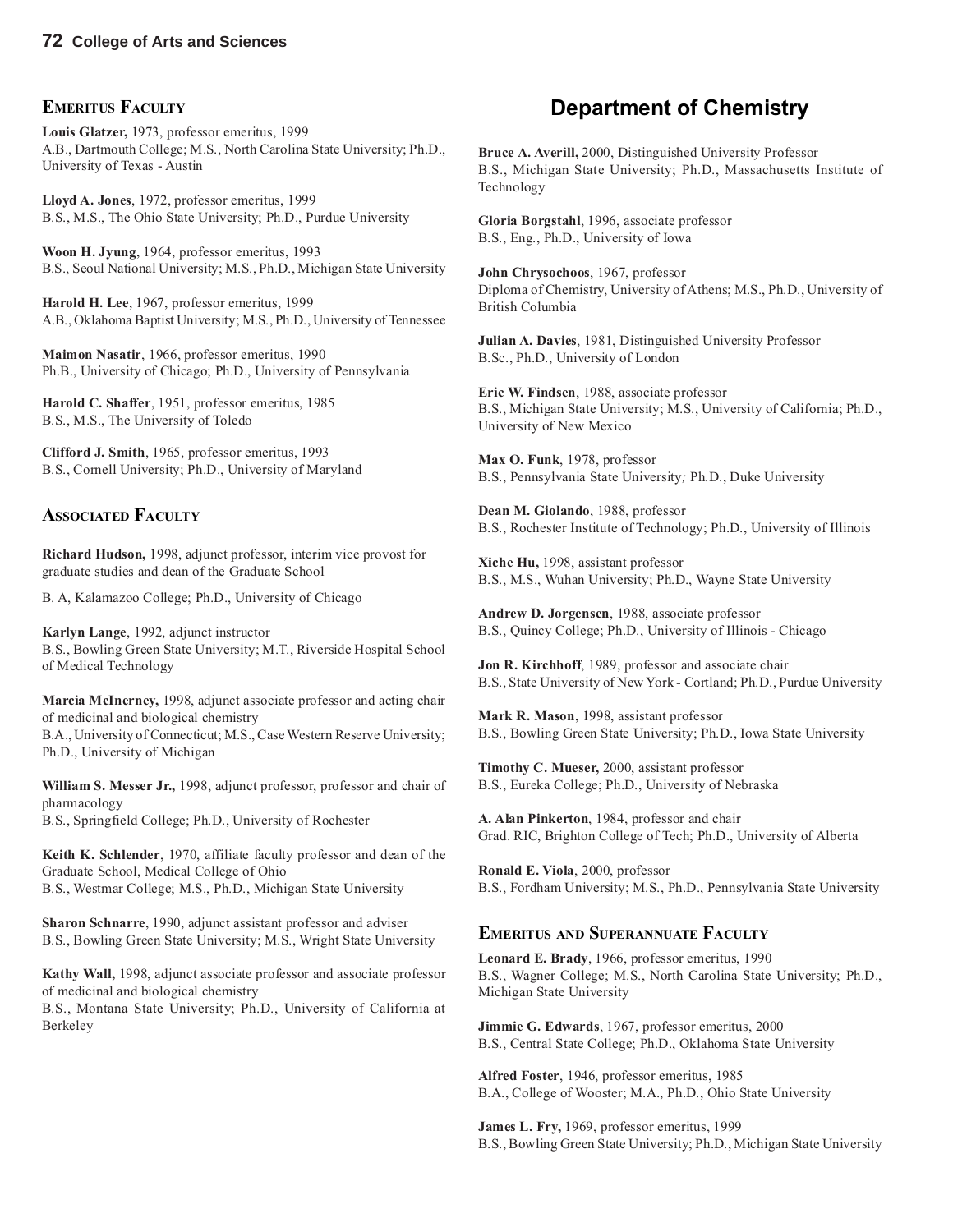**James E. Gano**, 1967, professor emeritus, 2000 B.S., Miami University; M.S., Ph.D., University of Illinois

**Robert J. Niedzielski**, 1965, professor emeritus, 1999 B.S., Aquinas College; M.S., Ph.D., University of Illinois

**Gordon A. Parker**, 1965, professor emeritus, 1992 B.S., University of Michigan; M.S., Ph.D., Wayne State University

**Roy D. Stein**, 1975, professor emeritus, 1999 B.A., M.S., Wayne State University; M.A., Bowling Green State University

**Lancelot C.A. Thompson**, 1958, professor emeritus, 1988 B.S., Morgan State University; Ph.D., Wayne State University

**Frank Walmsley**, 1962, professor emeritus, 1987 B.S., University of New Hampshire; Ph.D., University of North Carolina

#### **ASSOCIATED FACULTY**

**J. Joseph Christie**, 2001, research assistant professor B.Sc., University of Madras; M.S., Tennessee Technological University; Ph.D., University of Southern Mississippi

**Alvin Compaan,** 1987, professor and director of the Center for Materials Science and Engineering A.B., Calvin College; M.S., University of Chicago; Ph.D., University of Chicago

**Larry Curtis,** 1963, Distinguished University Professor B.S., The University of Toledo; M.S., Ph.D., University of Michigan

**Jeffrey Dunn,** 1998, research professor B.Sc., Bath University of Technology; Ph.D., Bath University of Technology

**Patricia A. Eldredge**, 2001, research assistant professor B.S., University of Central Florida; Ph.D., University of North Carolina

**Daniel C. Finnen**, 2000, research assistant professor B.Ed., Bowling Green State University; M.S., Ph.D., The University of Toledo

**Alvin A. Holder**, 2001, research assistant professor B.Sc., Ph.D., University of West Indies

**Richard A. Hudson**, 1985, professor, interim vice provost for graduate education and dean of the Graduate School B.A., Kalamazoo College; Ph.D., University of Chicago

**Saleh A. Jabarin**, 1987, professor and director of the Polymer Institute B.A., Dartmouth College; M.S., Polytechnic Institute of New York; Ph.D., University of Massachusetts

**Jerzy Jankun,** adjunct professor M.S., A. Mickiewicz University; Ph.D., A. Cieszkowski University

**Yong-Wah Kim,** 1995, research assistant professor B.A., Berea College; M.A., Ph.D., Washington University **Kristin Kirschbaum,** 1991**,** research associate professor M.S., Ph.D., Westfalische Wilhelms Universitat (Munster)

**Ernest Lippert Jr.,** adjunct professor B.S., M.S., University of Oklahoma - Norman; Ph.D., University of Leeds

**Gary Miracle,** 1999, research assistant professor B.S., Michigan State University; Ph.D., University of Wisconsin - Madison

**Daniel D. Schwert**, 2001, research assistant professor B.S., Rose - Hulman Institute of Technology; Ph.D., The University of Toledo

**Ewa Skrzypczak-Jankun**, 1990, research associate professor M.S., Ph.D., A. Mickiewicz University

**Roland Stout,** 1999, research assistant professor B.S., University of Puget Sound; Ph.D., Iowa State University

## **Department of Communication**

**James B. Benjamin,** 1986, professor B.S., Dakota State College; M.A., Ph.D., Pennsylvania State University

**Joseph Clark,** 1991, instructor B.A., University of California - Berkeley; M.A., California State University - Northridge

**Paul A. Fritz**, 1978, associate professor B.A., Capital University; M.A., Ph.D., Bowling Green State University

**Paulette D. Kilmer**, 1997, associate professor B.A., M.A., University of Wisconsin; M.A., University of Kansas; Ph.D., University of Illinois

**Richard J. Knecht**, 1971, professor and chair B.S., University of Dayton; M.A., Miami University; Ph.D., The Ohio State University

**Jacqueline Layng**, 1997, assistant professor B.A., M.A., Ed.D., Northern Illinois University

**Paul A. Many**, 1980, professor B.A., St. John's University; M.A., The Ohio State University; M.F.A., Bowling Green State University; Ph.D., Ohio University

**Norbert H. Mills**, 1974, associate professor B.A., Winona State College; M.A., Ph.D., Bowling Green State University

**Brian A. Patrick,** 2001, assistant professor B.A., M.A., University of Detroit; Ph.D., University of Michigan

**Donald E. Reiber,** 1979, assistant professor B.A., M.A., The Ohio State University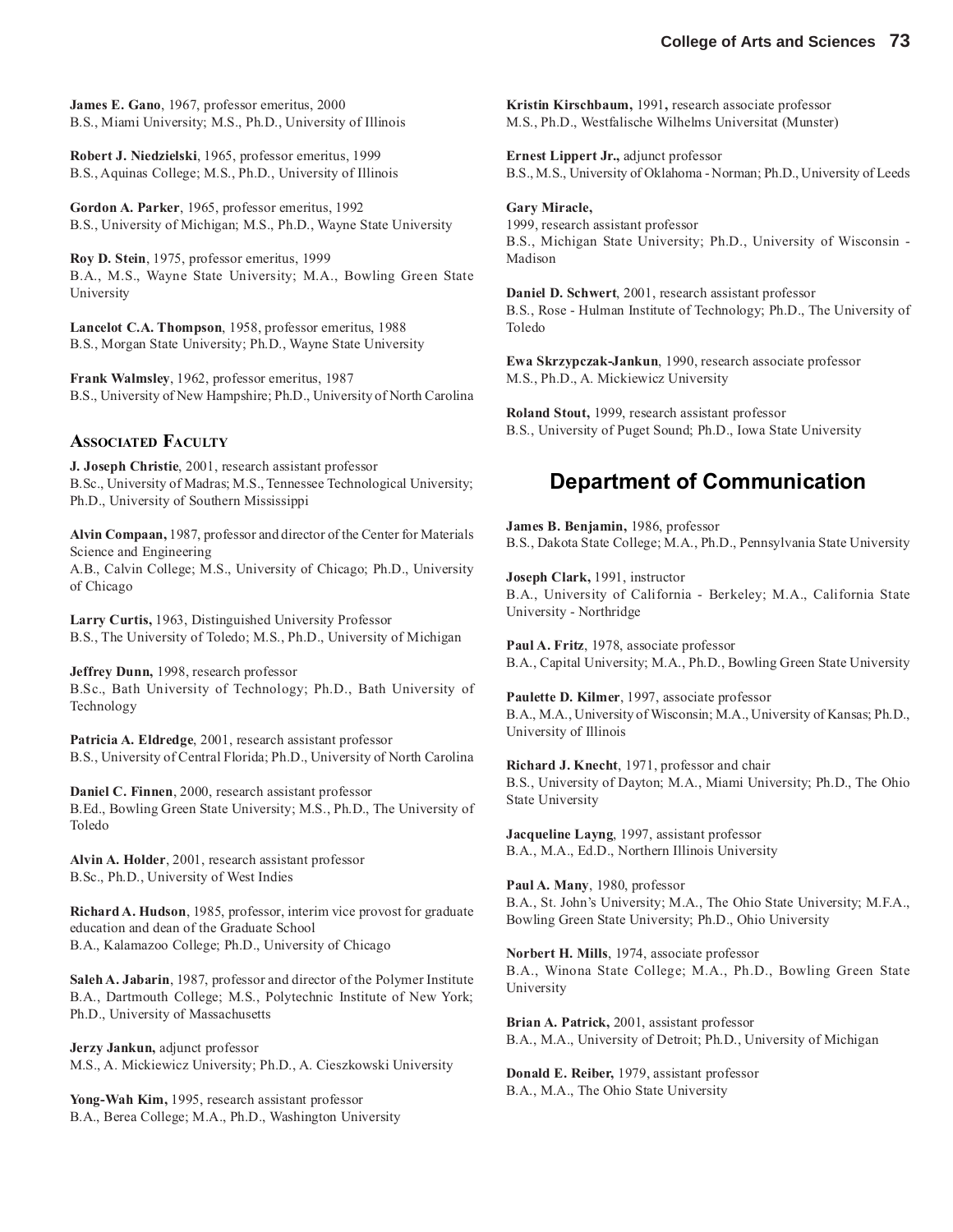**David E. Tucker**, 1987, associate professor B.A., Wittenberg University; M.A., Ph.D., Bowling Green State University

#### **EMERITUS AND SUPERANNUATE FACULTY**

**Carlton O. DeFosse,** 1979, professor, 1999 B.S., M.S., Western Illinois University; Ph.D., The University of Toledo

**Ivan Harvey,** 1962, professor, 1986 B.A., M.A., B.Ed., The University of Toledo; Ph.D., University of Michigan

**Bernice C. Marti,** 1969, professor, 1983 B.A., M.A., Michigan State University; Ed.D., The University of Toledo

**Charles G. Russell**, 1975, professor, 1999 B.S., M.S., Ph.D., Southern Illinois University

**Ethel M. Wilcox**, 1972, professor, 1999 B.A., Southern Oregon College; M.A., Ph.D., Bowling Green State University

#### **ASSOCIATED FACULTY**

**Raymond Jackson**, 1994, adjunct instructor and academic adviser B.A., The University of Toledo; M.A., University of California - Santa Barbara

**Terrance M. Teagarden**, 1986, lecturer B.S., Xavier University; M.Ed., The University of Toledo

#### **Department of Earth, Ecological and Environmental Sciences**

**Vernon M. Brown,** 1980, associate professor B.S., Southwest Missouri State College; M.S., University of Oklahoma; Ph.D., University of Missouri - Rolla

**Mark J. Camp**, 1976, associate professor B.S., M.S., The University of Toledo; Ph.D., The Ohio State University

**Jiquan Chen,** 2001, associate professor B.S., Inner Mongolia University; M.S., Chinese Academy of Science; Ph.D., University Washington

**Daryl F. Dwyer,** 2001, associate professor B.S., Wilkes College; M.A., State University of New York at Buffalo; Ph.D., Michigan State University

**Stephen L. Goldman**, 1971, professor and director of Environmental and Plant Science Centers B.S., Brooklyn College; M.A., Ph.D., University of Missouri

**Johan F. Gottgens**, 1993, associate professor B.S., M.S., Utrecht State University; Ph.D., University of Florida **James A. Harrell**, 1979, professor B.S., California State University - Fullerton; M.S., University of Oklahoma; Ph.D., University of Cincinnati

**David E. Krantz,** 2001, assistant professor B.S., College of William and Mary; M.S., Ph.D., University of South Carolina

**James Martin-Hayden**, 1994, associate professor B.A., University of Maine; M.S., Ph.D., University of Connecticut

**Daryl L. Moorhead**, 1999, associate professor B.S., The Ohio State University; M.S., Texas A&M University; Ph.D., University of Tennessee

**Deborah A. Neher,** 1996, associate professor B.S., McPherson College; M.S., University of Illinois - Urbana/ Champaign; Ph.D., University of California - Davis

**Michael W. Phillips**, 1975, professor and chair B.S., North Carolina State University; Ph.D., Virginia Polytechnic Institute

**Robert L. Sinsabaugh**, 1993, associate professor B.S., Lehigh University; M.S., Ph.D., Virginia Polytechnic Institute

**Alison L. Spongberg**, 1994, associate professor B.A., Ohio Wesleyan University; M.A., Temple University; Ph.D., Texas A&M University

**Donald J. Stierman**, 1994, associate professor B.S., State University of New York - Brockport; M.S., Ph.D., Stanford University

**Elliot J. Tramer**, 1969, professor and associate chair A.B., Case Western Reserve University; Ph.D., University of Georgia

#### **EMERITUS FACULTY**

**Stuart L. Dean,** 1967, professor emeritus, 1993 B.S., M.S., Ph.D., West Virginia University

**Lou Glatzer,** 1973, professor emeritus, 1999 A.B., Dartmouth College; M.S., North Carolina State University; Ph.D., The University of Texas - Austin

**Craig B. Hatfield,** 1964, professor emeritus, 1999 B.S., M.A., Ph.D., Indiana University

**William A. Kneller,** 1961, professor emeritus, 1989 B.S., M.S., Miami University; Ph.D., University of Michigan

**Lon C. Ruedisili,** 1974, professor emeritus, 1993 B.S., M.S., Ph.D., University of Wisconsin

#### **ASSOCIATED FACULTY**

**James E. Adams**, 1995, adjunct assistant professor B.A., M.A., The University of Toledo; Ph.D., University of Salford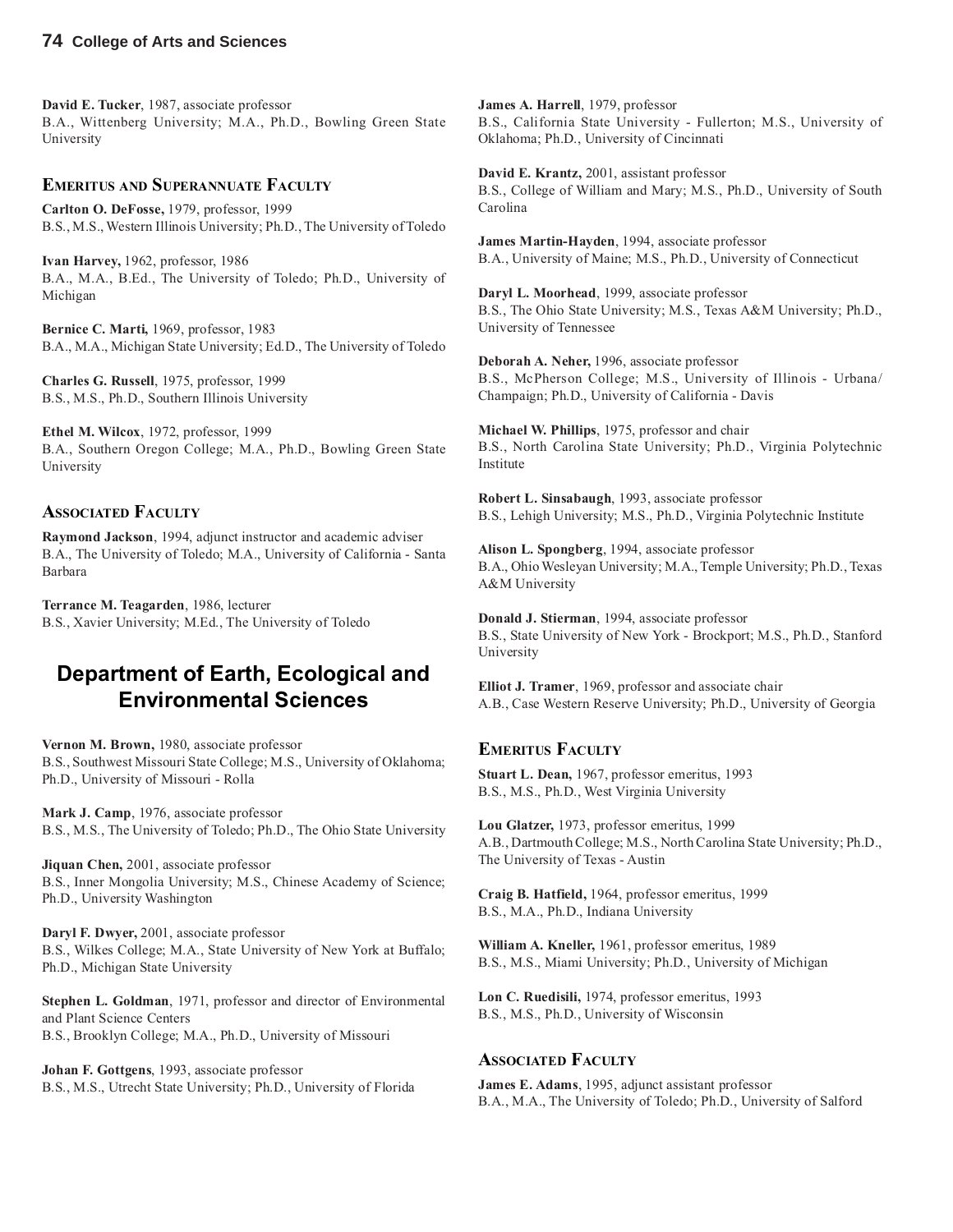**Cynthia Ann Blakey,** 2000, adjunct associate professor B.S., M.S., Texas A&M University; Ph.D., University of Missouri

**Thomas Crow,** 2001, adjunct professor B.S., Iowa State University; Ph.D., University of Minnesota

**Kevin Czajkowski,** 1998, assistant professor B.S., State University of New York at Oneonta; Ph.D., University of Michigan

**Ronald E. Gallagher**, 1980, professor B.S.C.E., M.S., The University of Toledo

**Michelle T. Grigore,** 2001, adjunct assistant professor B.S., Bowling Green State University; M.S., Ph.D., The University of Toledo

**Patrick Lawrence,** 1999, assistant professor B.S., University of Guelph; M.A., Ph.D., University of Waterloo

**Malcolm North,** 2001, adjunct associate professor A.B., Vassar College; M.F.S., Yale University; Ph.D., University of Washington

**Pan Yude,** 2001, adjunct associate professor B.S., Qingdao University; M.S., Chinese Academy of Science; Ph.D., State University of New York at Syracuse

#### **Department of Economics**

**David C. Black**, 1990, associate professor B.A., M.A., Ph.D., State University of New York - Buffalo

**Hsin Chang**, 1989, associate professor B.A., Ph.D., Fudan University; M.A., University of California - Berkeley; M.A., Ph.D., University of Michigan

**Michael R. Dowd**, 1989, associate professor and chair B.A., M.A., Ph.D., State University of New York - Buffalo

**Kristen Keith**, 1994, associate professor B.A., University of Montana; M.A., Ph.D., The Ohio State University

**James P. LeSage**, 1988, professor B.A., M.A., The University of Toledo; Ph.D., Boston College

**John E. Murray**, 1994, associate professor B.A., Oberlin College; M.S., University of Cincinnati; M.A., Ph.D., The Ohio State University

**Nicole Yurgin**, 2001, assistant professor B.A., Hillsdale College; M.S., Florida State University

#### **EMERITUS AND SUPERANNUATE FACULTY**

**Alan Gleason**, 1970, professor emeritus, 1984 A.B., Princeton University; M.A., University of Rochester; Ph.D., Massachusetts Institute of Technology

**Julius Gylys**, 1967, professor, 1993 B.S., M.B.A., University of Detroit; M.A., Ph.D., Wayne State University

**Michael Magura**, 1969, professor, 1999 B.A., St. Vincent College; M.A., Ph.D., Boston College

**Raj Roy**, 1963, professor, 1999 B.A., M.A., Calcutta University; Ph.D., Wayne State University

**Edward Shapiro**, 1967, professor, 1989 B.A., The University of Toledo; M.A., The Ohio State University; A.M., Ph.D., Harvard University

**Frederick Tank**, 1970, associate professor, 1999 B.B.A., University of Georgia; M.A., The University of Toledo; Ph.D., Wayne State University

**Steven Weiss**, 1968, professor, 1999 B.A., M.A., Ph.D., University of Colorado

**Calman R. Winegarden**, 1962, research professor, 1989 B.S., American University; M.A., Ph.D., Case Western Reserve University

**Donald J. Yankovic**, 1968, professor, 1989 B.A., Monmouth College; Ph.D., University of Pittsburgh

## **Department of English Language and Literature**

**Samir Abu-Absi**, 1968, professor and chair B.A., American University of Beirut; M.A., Ph.D., Indiana University

**Rane R. Arroyo**, 1997, professor B.A., M.A., University of Illinois - Springfield; Ph.D., University of Pittsburgh

**Thomas E. Barden**, 1976, professor and associate dean for the humanities

B.A., M.A., Ph.D., University of Virginia

**John W. Boening**, 1969, professor and associate chair B.A., Pace College; M.A., University of Maryland; Ph.D., Indiana University

**C. Jane Bradley**, 1990, associate professor B.A., University of Tennessee; M.A., Syracuse University; M.F.A., Vermont College

**Douglas W. Coleman**, 1989, professor B.A., M.A., Ph.D., University of Florida

**Daniel Compora**, 1993, assistant professor A.S., Monroe County Community College; B.A., M.Ed., Ph.D., The University of Toledo

**David L. Erben**, 1997, assistant professor B.A., M.A., Ph.D., University of South Florida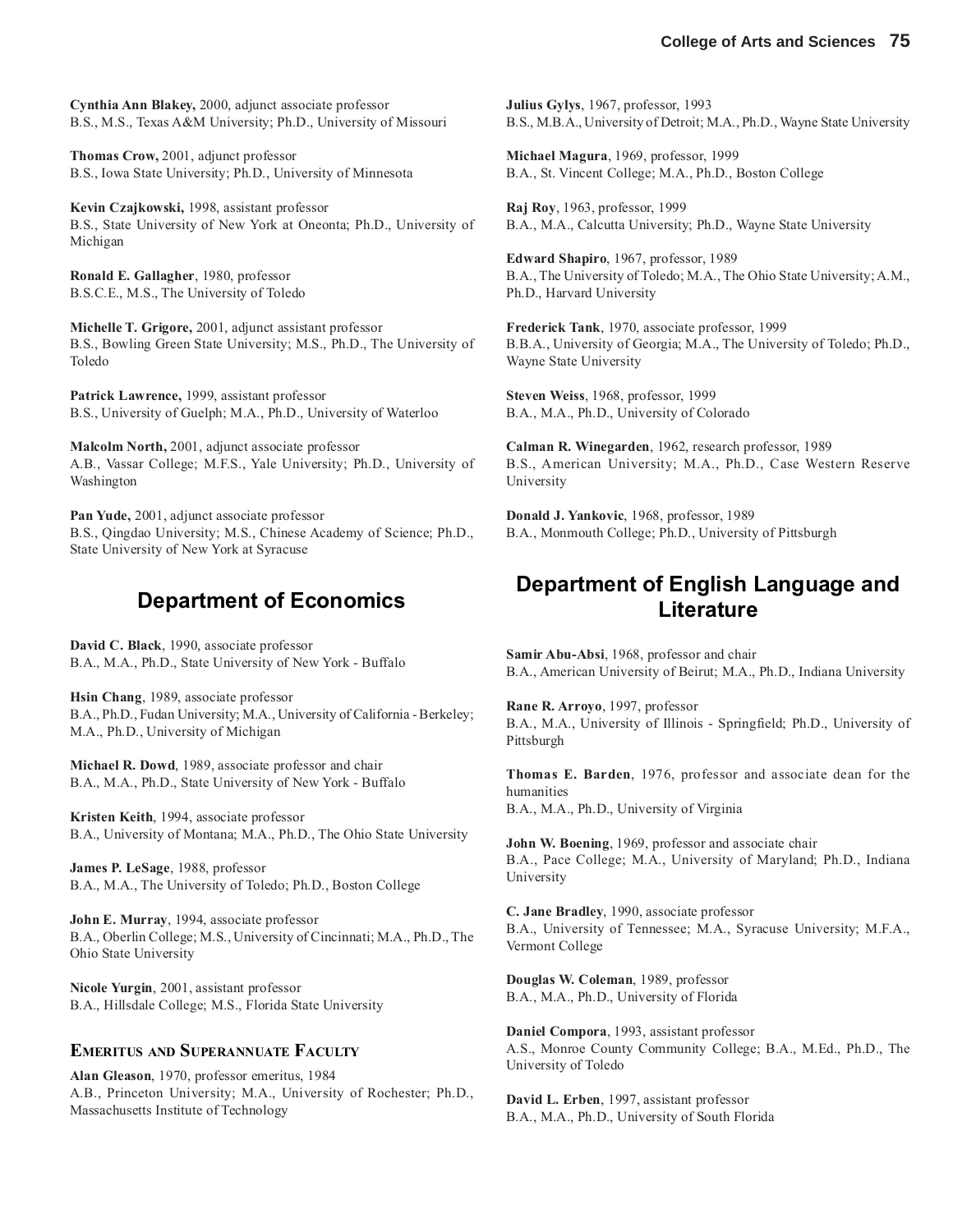**William N. Free**, 1966, professor B.A., Yale University; M.A., Indiana University; Ph.D., Yale University

**Timothy Geiger**, 1997, associate professor B.A., West Chester University of Pennsylvania; M.F.A., University of Alabama

**James Gerlach**, 1967, professor A.B., M.A., Ed.S., The University of Toledo

**David G. Hoch**, 1969, associate professor and director of the Honors Program

B.A., Washington and Jefferson College; M.A., University of Florida; Ph.D., Kent State University

**Clarence B. Lindsay Jr.**, 1971, associate professor B.A., Illinois State University; Ph.D., University of Minnesota

**Joel A. Lipman**, 1975, professor, joint appointment with department of art

B.S., J.D., University of Wisconsin; M.A., State University of New York - Buffalo

**Sara Lundquist**, 1993, associate professor B.A., Boston University; B.S., Virginia Commonwealth University; Ph.D., Boston College

**Joan Mullin**, 1987, professor and director of the Writing Center B.S., University of Wisconsin; M.A., Northeastern Illinois; Ph.D., Loyola University

**Carol Nelson-Burns**, 1989, associate professor B.A., Mount Union College; M.A., Youngstown State University, Ph.D., The University of Toledo

**Melinda Reichelt**, 1997, assistant professor B.A., Anderson University; M.A., Ph.D., Purdue University

**Russell J. Reising**, 1994, professor B.A., M.A., Miami University; Ph.D., Northwestern University

**Barbara Riebling**, 1993, associate professor B.A., M.A., Ph.D., University of Pennsylvania

**Barbara Schneider**, 2001, assistant professor B.A., Gonzaga University; M.A., Ph.D., Wayne State University

**Dorothy Siegel**, 1977, associate professor B.A., Brandeis University; Ph.D., Massachusetts Institute of Technology

**Skaidrite Stelzer**, 1985, assistant professor and associate director of the Honors Program B.A., M.A., Western Michigan University; Ph.D., Kent State University

**Roberta M. Thornton**, 1982, assistant professor B.S., M.A., Central Michigan University

**Robert S. Turley**, 1989, associate professor B.A., Oral Roberts University; M.A., University of Tulsa; Ph.D., Florida State University

**Matthew H. Wikander**, 1987, professor B.A., Williams College; B.A., M.A., Cambridge University; Ph.D., University of Michigan

#### **EMERITUS AND SUPERANNUATE FACULTY**

**Harriet F. Adams, 1972**, associate professor, 2000 A.B., M.A., Bryn Mawr College; Ph.D., The Ohio State University

**William K. Bottorff**, 1968, professor, 1992 B.A., Bowling Green State University; M.A., Western Reserve University; Ph.D., Brown University

**Mary Sue Cave**, 1967, associate professor, 1997 B.A., Wilson College; B.D., M.A., University of Chicago

**David Cheney**, 1965, professor, 1992 B.A., M.A., University of Utah; M.A., Harvard University; Ph.D., University of Iowa

**Lawrence J. Dessner**, 1969, professor, 1999 B.A., Yale University; M.A., Ph.D., New York University

**Ruth Friedman**, 1968, professor, 1985 B.Ed., M.A., The University of Toledo

**Alfonso J. Grande**, 1964, professor, 1990 B.A., M.A., Seton Hall University

**E. Richard Gregory Jr.**, 1967, professor, 1992 B.A., University of Texas; M.A., Rice University; Ph.D., University of Oregon

**James K. Larson**, 1965, associate professor, 1993 B.A., M.A., Columbia University

**William McDonald Jr.**, 1955, professor, 1993 B.A., M.A., University of Alabama; Ph.D., Northwestern University

**Barbara J. McKinney**, 1970, assistant professor, 1993 B.A., Colorado State College; M.S., University of Wisconsin; Ph.D., University of Minnesota

**Michael Manheim**, 1961, professor, 1987 B.A., Columbia College; M.A., Ph.D., Columbia University

**Wallace D. Martin**, 1961, professor, 1986 B.A., Oberlin College; M.A., Stanford University; Ph.D., University of London

**Jon F. Patton**, 1968, associate professor, 1999 B.A., Kent State University; M.A., University of Oregon; Ph.D., Ohio University

**Robert S. Rudolph**, 1965, professor, 1999 B.A., Temple University; M.A., Ph.D., University of Wisconsin

**David Q. Smith**, 1967, associate professor, 1999 B.A., Columbia University; M.A., New York University; Ph.D., University of Illinois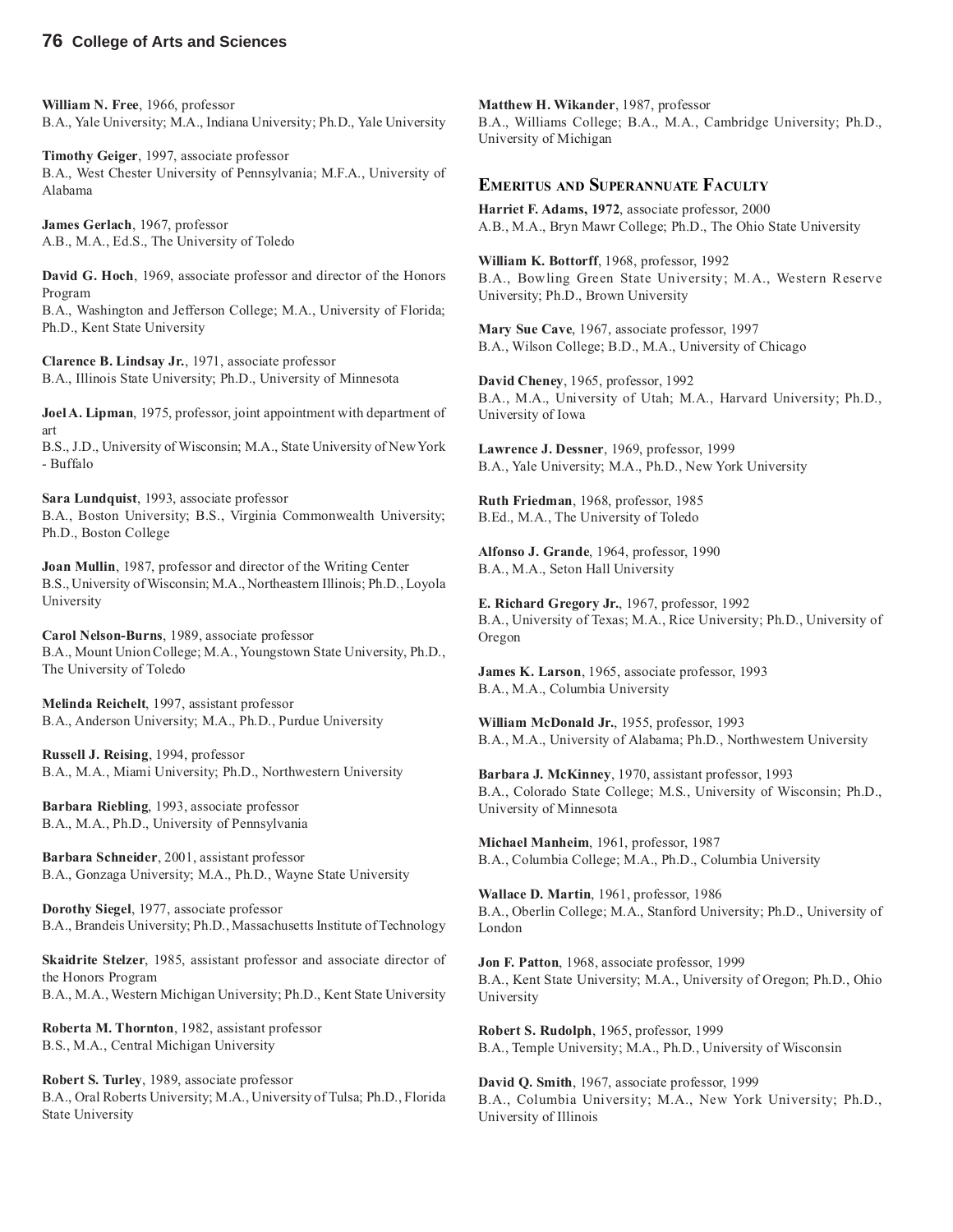**Elizabeth Steele**, 1968, professor, 1981 B.A., Butler University; M.A., University of New Mexico; Ph.D., Bowling Green State University

**Noel Stock**, 1969, professor, 1991

**Guy A. Szuberla**, 1969, professor, 1999 A.B., Purdue University; M.A., Roosevelt University; Ph.D., University of Minnesota

**Herbert P. Zornow**, 1961, associate professor, 1989 B.A., Wesleyan University; M.A., Yale University

#### **LECTURERS**

**Michael A. Hiser**, 1990, lecturer B.A., M.A., The University of Toledo

**Susan E. Hoehing**, 1989, lecturer B.A., Georgetown University; M.A., The University of Toledo

**Norene K. Lindsay**, 1989, lecturer B.S., University of Minnesota; M.A., The University of Toledo

**John W. Metz**, 1989, lecturer B.A., Slippery Rock University; M.A., The University of Toledo

**Shari L. O'Brien**, 1988, lecturer B.A., The University of Toledo; M.A., Ph.D., University of Michigan; J.D., The University of Toledo

**Michael V. Piotrowski**, 1988, lecturer B.A., Siena Heights College; M.A., The University of Toledo

**Patricia M. Reid**, 1991, lecturer B.A., State University of New York - Plattsburg; M.A., State University of New York - Binghamton

**Linda A. Schuller**, 1989, lecturer B.A., Kenyon College; M.A., Ph.D., The University of Toledo

**Suzanne E. Smith**, 1989, Lecturer B.A., State University of New York - Brockport; M.A., The University of Toledo

**Mary B. VanNess**, 1989, lecturer B.A., M.A., The University of Toledo

**Bette C. Werner**, 1988, lecturer B.A., Central Michigan University; M.A., Indiana University; Ph.D., The University of Toledo

### **Department of Foreign Languages**

**An Chung Cheng,** 1998**,** assistant professor B.A., Fu Jen Catholic University; M.A., Ohio University; Ph.D., University of Illinois - Urbana/Champaign

**Friederike Emonds**, 1994, associate professor of German M.A., Washington University; Ph.D., University of California - Davis **Joseph A. Feustle Jr.**, 1972, professor of Spanish B.A., M.A., Ph.D., University of Maryland

**Ruth Ann Hottell**, 1988, professor of French B.A., Western Kentucky University; M.A., University of Louisville; Ph.D., University of Illinois - Urbana/Champaign

**Oscar Lepeley**, 1996, associate professor of Spanish B.A., Universidad de Santiago; M.A., Ph.D., University of Illinois - Urbana/Champaign

**Juan Martin**, 1994, assistant professor of Spanish B.A., Complutense University of Madrid; M.A., Ph.D., University of Southern California

**Linda Rouillard**, 2001, assistant professor of French B.A., M.A.T., University of Vermont; Ph.D., University of Pittsburgh

**Debra L. Stoudt,** 1986, professor of German B.S., West Chester University of Pennsylvania; M.A., Ph.D., University of North Carolina - Chapel Hill

**Kathleen Thompson-Casado**, 1993, associate professor of Spanish B.A., M.A., Ph.D., The Ohio State University

**Antonio Varela**, 1982, associate professor of Spanish and chair B.A., San Francisco State University; M.A., Ph.D., Indiana University

#### **EMERITUS AND SUPERANNUATE FACULTY**

**Burley D. Channer**, 1970, professor of German, 1993 B.A., University of Kansas; M.A., Middlebury College; Ph.D., The Ohio State University

**Andrew M. Chermak**, 1965, professor of French, 1993 B.A., LaSalle College

**Richard M. Krill**, 1968, professor of classics, 1992 A.B., A.M., John Carroll University; Ph.D., St. Louis University

**Bonnie Mestre**, 1966, professor of Spanish, 1983 B.A., B.Ed., The University of Toledo; M.A., Purdue University

**Ernesto Moreno**, 1966, professor of Spanish, 1982 Doctor of Pedagogy, University of Havana; M.A., Ph.D., University of Minnesota

**Juergen G. Mudrow**, 1966, professor of German, 1993 B.S., Utah State University; M.A., University of Minnesota

**Guessler M. Normand**, 1970, professor of French, 1999 Diplome, Universite d'Aix-Marseille; M.A., Ph.D., University of Kentucky

**John Pulleyn Jr.**, 1966, professor of French, 1983 B.A., M.A., Ph.D., University of Minnesota

**Orlando M. Reyes-Cairo**, 1969, professor of Spanish, 1989 B.A., University of South Dakota; M.A., University of Minnesota; Ph.D., University of Michigan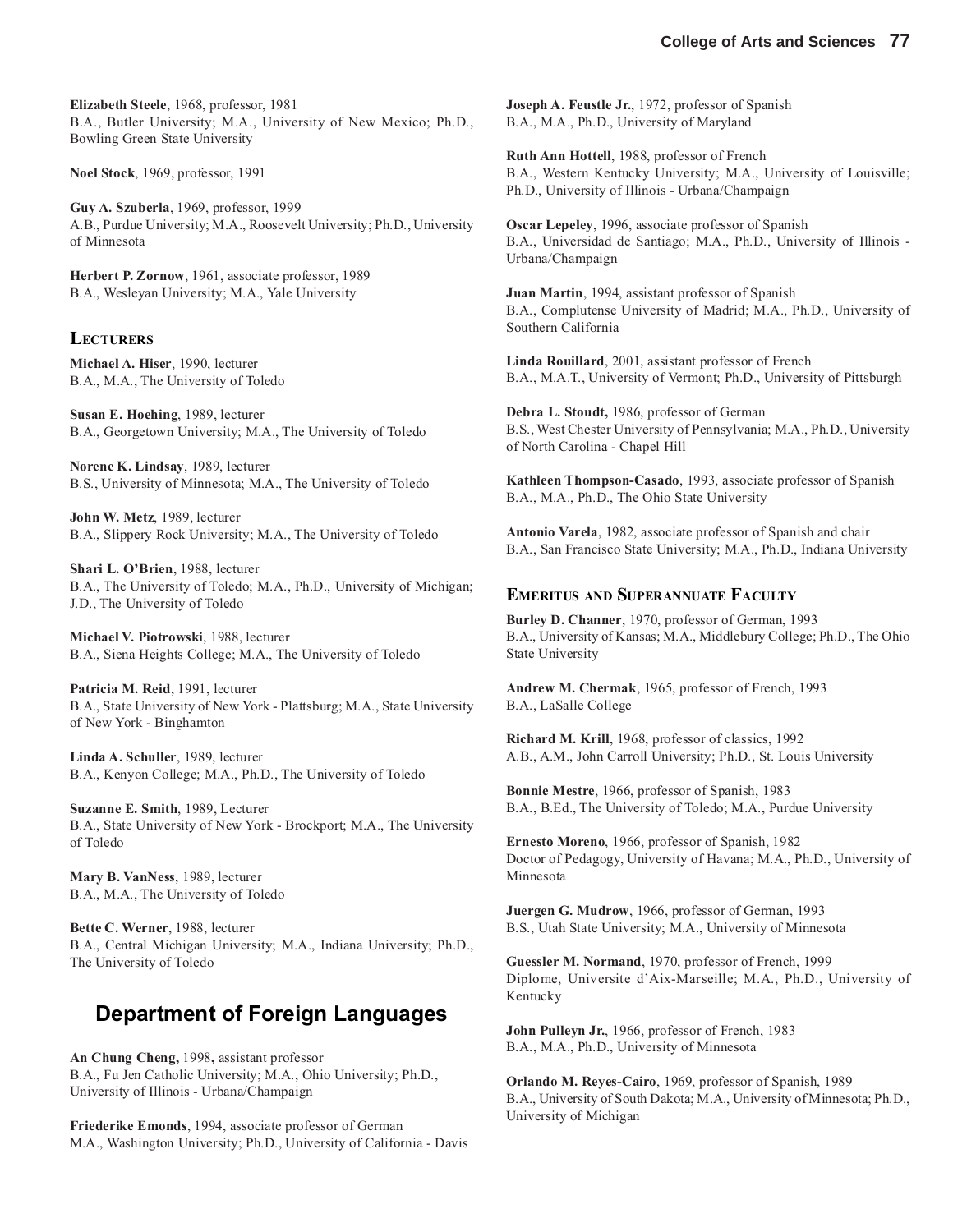**Timothy M. Scanlan**, 1970, professor of French, 1999 B.A., University of Akron; M.A., Ph.D., Case Western Reserve University

**Uta I. Schaub**, 1969, professor of German, 1999 Staatsexamen, University of Heidelberg; Assessorexamen, Studienseminar Heidelberg; Ph.D., Rice University

#### **LECTURERS**

**Joseph Y. Hara,** 1990, lecturer B.A., Meiji Gakain University; Th.D., Lexington Theological Seminary

**Michael A. Kistner**, 1994, lecturer B.A., M.A., Bowling Green State University

**Dagmar T. Varela**, 1990, lecturer B.A., Wright State University; M.A., University of Wisconsin

**Elda M. White**, 1995, lecturer B.A., College of St. Benedict; M.A., The University of Toledo

## **Department of Geography and Planning**

**Samuel Aryeetey-Attoh**, 1987, professor and chair B.A., University of Ghana; M.A., Carleton University; Ph.D., Boston University

**Frank J. Calzonetti,** 2000, professor and vice provost for research B.A., M.A., Wayne State University; Ph.D., University of Oklahoma

**Kevin Czajkowski**, 1998, assistant professor B.S., State University of New York at Oneonta; Ph.D., University of Michigan

**Patrick Lawrence**, 1999, assistant professor B.S., University of Guelph; M.A., Ph.D., University of Waterloo

**Peter S. Lindquist**, 1988, associate professor B.S., University of Wisconsin - Eau Claire; M.S.L.A., University of Wisconsin - Madison; Ph.D., University of Wisconsin - Milwaukee

**David J. Nemeth**, 1989, professor B.A., M.A., California State University - Northridge; Ph.D., University of California - Los Angeles

**Neil Reid**, 1991, associate professor B.A., M.A., University of Glasgow; M.A., Miami University; Ph.D., Arizona State University

#### **EMERITUS AND SUPERANNUATE FACULTY**

**Robert M. Basile**, 1969, professor, 1984 B.S., Washington and Lee University; M.S., Michigan State University; Ph.D., The Ohio State University

**Basil Collins**, 1967, professor, 1991 B.A., University of Ireland; M.A., Ph.D., University of Michigan; M.A., The University of Toledo

**Byron E. Emery**, 1963, professor, 1986 B.A., M.A., University of Hawaii; Ph.D., University of Michigan

**Eugene N. Franckowiak**, 1968, professor, 1993 B.A., Wayne State University; M.A., University of Kansas; Ph.D., University of Michigan

**Frank E. Horton**, 1988, professor emeritus and president emeritus, 1999 B.S., Western Illinois University; M.S., Ph.D., Northwestern University

**Donald W. Lewis**, 1966, professor, 1986 B.S., Bowling Green State University; M.A., Ph.D., The Ohio State University

#### **ASSOCIATED FACULTY**

**Kenneth Dobson**, 1999, adjunct associate professor and director of community and economic development M.A., University of Maryland

#### **RESEARCH PROFESSOR**

**William A. Muraco**, 1971, professor emeritus and research professor, 1999 B.S., M.A., Ph.D., The Ohio State University

#### **Department of History**

**Glenn J. Ames**, 1988, professor B.A., University of Rhode Island; M.A., Ph.D., University of Minnesota

**Diane F. Britton,** 1986, professor B.A., M.A., University of Idaho; Ph.D., Washington State University

**Alfred A. Cave**, 1973, professor B.A., Linfield College; M.A., Ph.D., University of Florida

**Charles N. Glaab,** 1968, professor B.Ph., M.A., University of North Dakota; Ph.D., University of Missouri

**Ruth W. Herndon**, 1996, associate professor B.A., University of Houston; M.A., Ph.D., American University

**William D. Hoover**, 1968, professor B.A., Muskingum College; M.A., Ph.D., University of Michigan

**Michael Jakobson**, 1991, professor B.A., M.A., Tel Aviv University; Ph.D., University of Minnesota

**Peter Linebaugh**, 1994, professor B.A., Swarthmore College; M.A., Columbia University; Ph.D., University of Warwick

**William H. Longton**, 1968, professor and chair B.A., University of Florida; M.A., Ph.D., University of North Carolina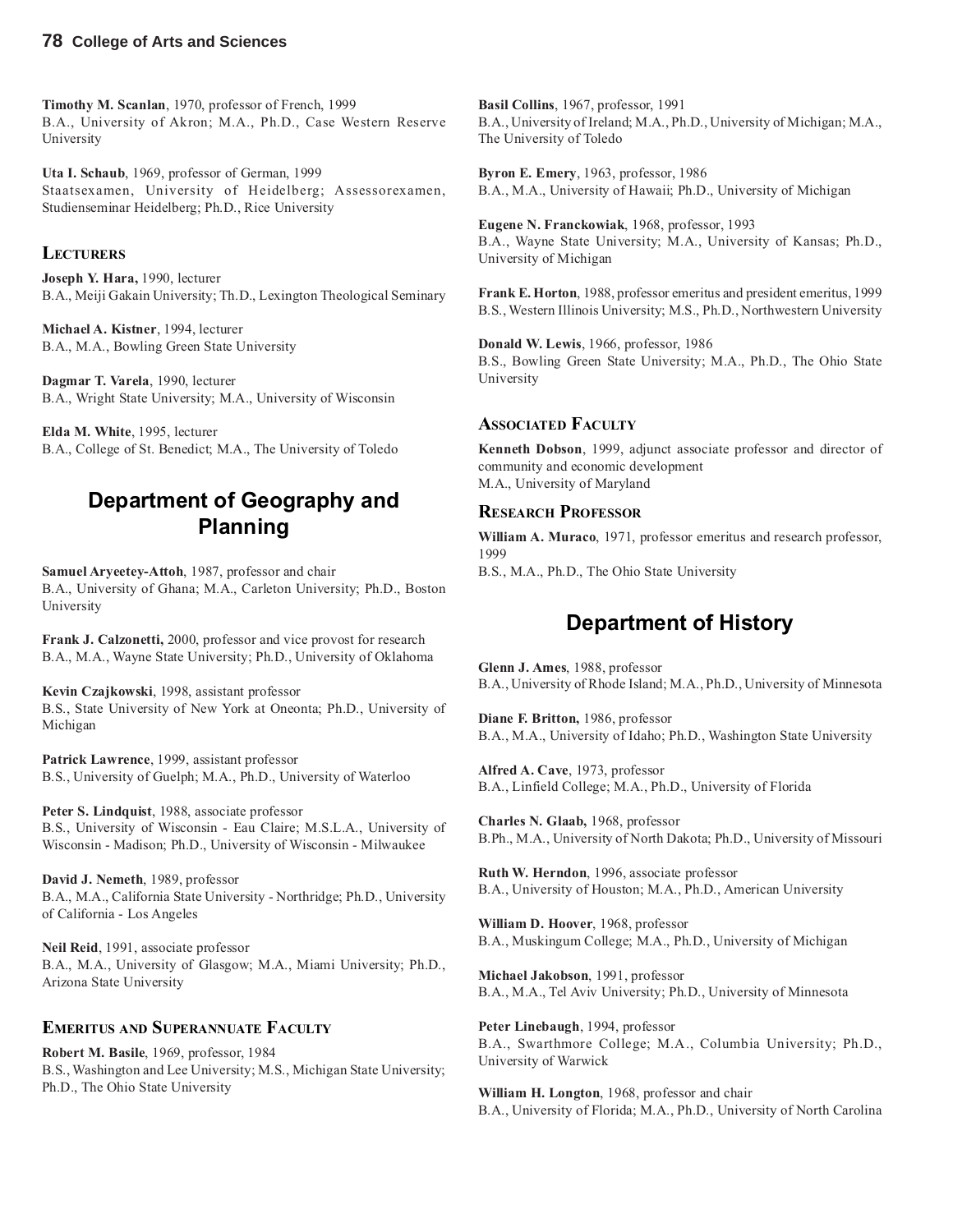**Ronald Lora**, 1967, professor B.S., Bluffton College; Ph.D., The Ohio State University

**Carol B. Menning**, 1985, professor B.A., Smith College; M.A., Ph.D., Brown University

**Timothy Messer-Kruse**, 1995, associate professor B.A., M.A., Ph.D., University of Wisconsin

**Theodore Natsoulas**, 1980, professor B.A., City College of New York; M.A., University of Chicago; Ph.D., Syracuse University

**William J. O'Neal**, 1969, professor B.A., St. Meinrad College; M.A., Indiana University; Ph.D., University of Missouri

**Roger D. Ray**, 1969, professor and director of the Humanities Institute B.A., Baylor University; Ph.D., Duke University

**Robert F. Smith**, 1969, Distinguished University Professor B.A., M.A., University of Arkansas; Ph.D., University of Wisconsin

**Larry D. Wilcox**, 1968, professor B.A., Ohio University; M.A., Ph.D., University of Virginia

#### **EMERITUS FACULTY**

**Richard E. Boyer**, 1964, professor, 1993 B.S.Ed., M.A., Northeast Missouri State College; Ph.D., University of Missouri

**Lorin Lee Cary**, 1968, professor, 1989 B.A., Antioch College; M.A., Ph.D., University of Wisconsin

**W. Eugene Hollon**, 1967, professor, 1978 B.A., East Texas State College; M.A., Ph.D., University of Texas

**Marvin L. Michael Kay**, 1971, professor, 1992 B.A., Maryville College; Ph.D., University of Minnesota

**Lloyd B. Lapp**, 1946, professor, 1984 B.A., M.A., The University of Toledo

**William H. Leckie**, 1963, professor, 1979 B.A., M.A., Texas College of Arts and Industries; Ph.D., University of Oklahoma

**Bogdan C. Novak**, 1961, professor, 1990 L.L.M., State University of Ljubljana; M.A., Loyola University; Ph.D., University of Chicago

**Ivan C. Scott**, 1968, professor, 1984 B.A., College of William and Mary; M.A., Ph.D., University of Pennsylvania

**Arthur R. Steele**, 1957, professor, 1979 B.A., University of California; M.A., University of New Mexico; Ph.D., Duke University

### **Honors Program**

#### **ASSOCIATED FACULTY**

**Walter Josef Denk**, 1990, adjunct assistant professor and assistant director, Honors Program B.A., Northwestern University

**Cynthia de Saint Victor,** 1994, lecturer B.A., M.A., Ph.D., The University of Toledo

**Linda L. Smith,** 1992, lecturer B.A., The Ohio State University; J.D., M.A., Ph.D., The University of Toledo

#### **Humanities Institute**

#### **ASSOCIATED FACULTY**

**Christine A. Habrecht**, 1988, adjunct instructor and college adviser B.A., Valparaiso University; M.A., The University of Toledo

**Donald F. Homier**, 1990, adjunct assistant professor and college adviser B.A., M.A., The University of Toledo; Ph.D., Northern Illinois University

**Sharon L. Schnarre**, 1990, adjunct assistant professor and premedical advising coordinator B.S., Bowling Green State University; M.S., Wright State University

#### **Department of Mathematics**

**James D. Anderson,** 1990, assistant professor B.S., University of Akron; M.S., Purdue University

**H. Lamar Bentley**, 1971, professor B.S., M.S., University of Arizona; Ph.D., Rensselaer Polytechnic Institute

**Dean A. Carlson**, 1989, professor B.S., Clarion State College; M.A., Ph.D., University of Delaware

**Zeljko Cuckovic**, 1994, associate professor B.S., M.S., University of Zagreb; Ph.D., Michigan State University

**Mohamed S. El-Bialy**, 1990, professor Ph.D., University of Minnesota

**Donald J. Greco,** 1977, professor B.A., The Ohio State University; M.Ed., Ph.D., The University of Toledo

**Paul R. Hewitt**, 1990, associate professor B.S., Michigan Technological University; Ph.D., Michigan State University

**L. Marie Hoover**, 1984, associate professor B.A., Muskingum College; M.A., University of Michigan; Ph.D., The University of Toledo

**Kathryn F. Lesh**, 1991, associate professor B.A., Swarthmore College; Ph.D., Massachusetts Institute of Technology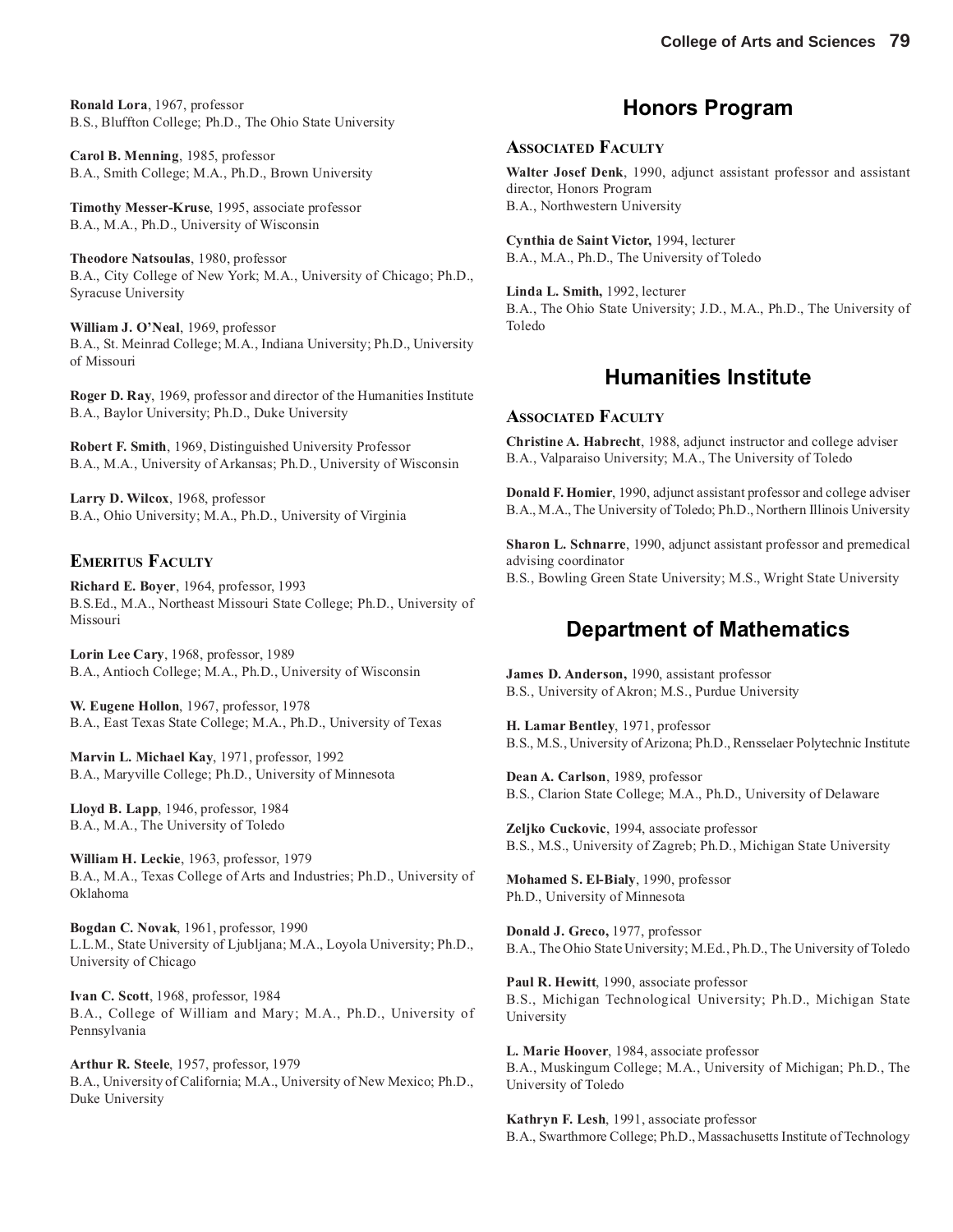**En-Bing Lin**, 1986, professor and chair B.S., National Taiwan University; Ph.D., Johns Hopkins University

**Geoffrey K. Martin**, 1989, associate professor B.S., University of Connecticut; M.A., Ph.D., State University of New York - Stony Brook

**Elaine I. Miller,** 1986, associate professor A.S., Alpena College; B.S., M.A., Eastern Michigan University

**Rao V. Nagisetty**, 1974, professor B.A., Andhra University; Ph.D., Stekloff Institute

**Robert L. Ochs Jr.**, 1988, associate professor B.S., Ursinus College; M.S., Pennsylvania State University; M.A., Ph.D., University of Delaware

**Charles J. Odenthal**, 1990, associate professor B.S., Harvey Mudd College; M.S., California Polytechnic University - Pomona; Ph.D., University of Wisconsin

**Biao Ou**, 1993, associate professor B.S., M.S., Zhejiang University; Ph.D., University of Minnesota

**Martin R. Pettet**, 1981, professor B.Sc., M.Sc., Toronto; M.Phil., Ph.D., Yale University

**Friedhelm Schwarz**, 1984, professor Diploma, University of Hanover; Ph.D., University of Bremen

**Ivie Stein Jr.**, 1971, associate professor B.S., M.A., California State College; Ph.D., University of California

**Stuart A. Steinberg**, 1971, professor B.A., Ph.D., University of Illinois; M.S., University of Chicago

**Gwen H. Terwilliger,** 1987, associate professor B.S., M.Ed., Bowling Green State University; Ph.D., The University of Toledo

**William N. Thomas Jr.**, 1975, associate professor B.A., University of Michigan; M.A., The University of Toledo

**Gerard Thompson**, 1988, associate professor B.Sc., King's College; M.S., Ph.D., University of North Carolina; Ph.D., Open University

**H. Westcott Vayo**, 1965, professor B.S., Culver - Stockton College; M.S., Ph.D., University of Illinois

**Henry C. Wente**, 1971, Distinguished University Professor A.B., A.M, Ph.D., Harvard University

**Denis White**, 1984, professor B.Sc., M.Sc., Toronto; M.S., Ph.D., Northwestern University

**Donald B. White**, 1993, associate professor B.S., University of California - Los Angeles; M.S., Ph.D., University of California - Irvine

**Harvey E. Wolff**, 1975, professor B.A., University of Connecticut; M.A., Ph.D., University of Illinois

**Biao Zhang**, 1993, professor B.Sc., M.S., East China Normal University; Ph.D., University of Chicago

#### **EMERITUS AND SUPERANNUATE FACULTY**

**James L. Bailey**, 1963, professor, 1987 B.S., Heidelberg College; M.S., Ph.D., Michigan State University

**Simmie S. Blakney**, 1964, professor, 1990 B.S., Tougaloo College; M.S., Ph.D., University of Illinois

**Jayanthi Chidambaraswamy**, 1966, professor, 1990 B.A., M.A., Andhra University; Ph.D., University of California - Berkeley

**Mary F. Coughlin**, 1969, professor, 1989 B.A., Marygrove College; M.S., St. Louis University; Ph.D., University of Michigan

**Budmon R. Davis**, l962, professor, 1989 B.S., Geneva College; M.A., Ph.D., University of Pittsburgh

**Edward D. Ebert**, 1947, professor, 1984 B.S., The University of Toledo; M.S., University of Iowa

**Norman Fairall**, 1958, professor, 1971 B.S. Ed., Muskingum College; M.A., The Ohio State University; M.A., Columbia University

**Arnold A. Johanson**, 1962, professor, 1987 A.B., Kenyon College; M.A., The Ohio State University; Ph.D., Case Institute of Technology

**E. Jane Johanson-Taoka**, 1962, professor, 1980 B.A., University of Edinburgh; M.A., The Ohio State University; Ph.D., The University of Toledo

**George J. Kertz**, 1966, professor, 1999 A.B., Cardinal Glennon College; M.A., Ph.D., St. Louis University

**Walter Lange**, 1967, professor, 1989 M.Ed., Ed.S., The University of Toledo

**Temoleon G. Rousos**, 1966, professor, 1986 B.Ed., The University of Toledo; M.A.Ed., Eastern Michigan University; M.A., Mathematics, Bowling Green State University; Ed.S., Ed.D., The University of Toledo

**Paul Shields**, 1974, professor, 1999 A.B., Colorado College; M.A., Ph.D., Yale University

**Richard W. Shoemaker**, 1946, professor, 1985 B.S., M.S., The University of Toledo; M.A., Ph.D., University of Michigan

**Stephen E. Spielberg**, 1963, professor, 1993 B.A., University of Pennsylvania; M.A., Ph.D., University of Minnesota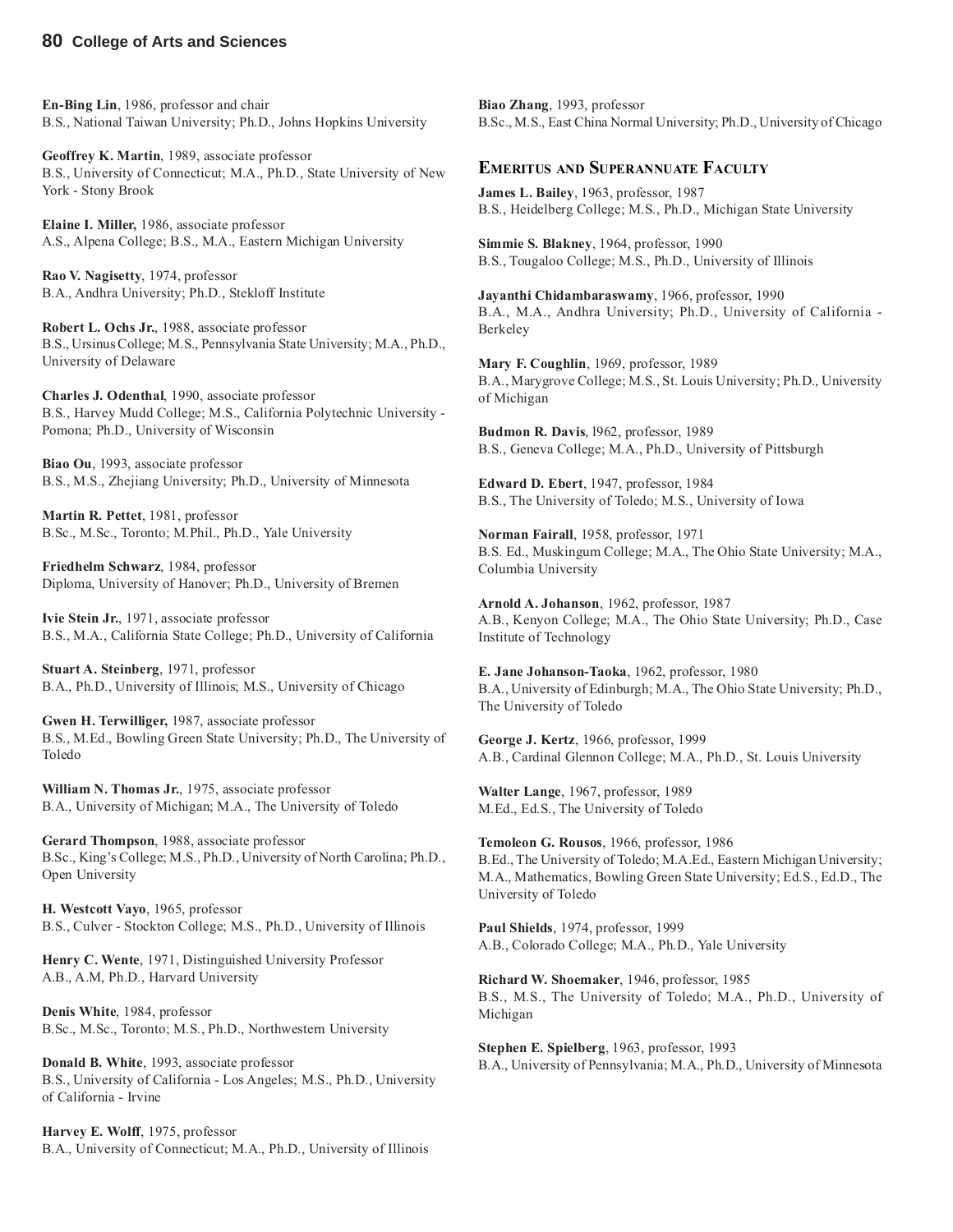## **Department of Music and Dance**

**Michael Boyd**, 1987, professor B.M., Wisconsin Conservatory of Music; M.M., D.M.A., Eastman School of Music

**Timothy D. Brakel,** 2000, assistant professor B.S., Jacksonville State University; M.S., Indiana State University; Ph.D., Indiana University

**Jon Hendricks,** 2000, Distinguished Professor D.P.A. (Hon.), The University of Toledo

**Lee Heritage**, 1993, associate professor B.M., Shenandoah University; M.M., University of Wisconsin; D.M.A., University of Illinois

**Stephen W. Hodge**, 1989, professor B.M.E., M.M.E., Wichita State University; D.M.A., University of Colorado

**David N. Jex**, 1983, professor B.M., The University of Toledo; M.M., Bowling Green State University; D.M.A., Cleveland Institute of Music

**Erik Johanson**, 1993, associate professor B.A., Augustana College; M.M., University of Cincinnati

**Brant Karrick**, 1994, associate professor B.M., University of Louisville; M.M., Western Kentucky University; Ph.D., Louisiana State University

**Raymond C. Marchionni**, 2001, professor and chair M.M., University of Michigan; D.M.A., North Texas State University

**Barbara A. Rondelli Perry**, 1975, professor B.M., Kansas State College of Pittsburg; M.M., Pittsburg State University; L.R.A.M., Royal Academy of Music

#### **EMERITUS FACULTY**

**Virginia A. Chambers**, 1975, professor, 1992 B.M., University of Louisville; N.M., Eastman School of Music; Ph.D., University of Michigan

**Robert M. DeYarman**, 1978, professor, 1999 B.A., M.A., Ph.D., State University of Iowa

**Thomas D. East**, 1971, professor, 1992 B.A., University of Northern Colorado; M.M., Indiana University

**Mary R. Kihslinger**, 1967, professor, 1998 B.M.E., Alverno College; M.M., University of Wisconsin

**James L. Mason**, 1969, professor, 1992 B.S., M.A., Wayne State University

**Frances A. Renzi**, 1973, professor, 1999 B.M., North Texas State University; M.S., Juilliard School of Music **Bernard R. Sanchez**, 1965, professor, 1993 B.M.E., M.M., University of Louisville

**Richard M. Webster,** 1965, professor, 1993 B.A., University of Washington; M.M., Eastman School of Music

**Arthur S. Winsor Jr.**, 1958, professor, 1992 B.S., M.A., University of North Carolina; Ph.D., University of Michigan

#### **ASSOCIATED FACULTY**

**Amy Heritage**, 1991, lecturer B.M., Shenandoah College and Conservatory of Music; M.M., Ph.D., Indiana University

**Ilana Kennell**, 1993, lecturer B.M.E., Northwestern University; M.M., University of Wisconsin

**David C. Mariasy**, 1982, lecturer B.A., The University of Toledo; M.M., Bowling Green State University

## **Department of Philosophy**

**Charles V. Blatz**, 1989, professor B.A., University of Cincinnati; M.A., Ph.D., University of Michigan

**James Campbell**, 1982, Distinguished University Professor B.A., Temple University; M.A., Ph.D., State University of New York - Stony Brook

**Richard R. Gaillardetz,** 2001, professor and Murray/Bacik Endowed Professor of Catholic Studies B.A., University of Texas - Austin; M.A., St. Mary's University; M.A., Ph.D., University of Notre Dame

**Madeline Muntersbjorn**, 1994, assistant professor B.A., Carleton College; M.A., Ph.D., University of Pittsburgh

**Ashley Pryor**, 2000, assistant professor, joint appointment with department of women's and gender studies B.A., University of Delaware; M.A., DePaul University; Ph.D., Pennsylvania State University

**Benjamin Pryor**, 2000, assistant professor B.A., The University of Redlands; M.A., Claremont Graduate School; Ph.D., Pennsylvania State University

**Susan M. Purviance**, 1988, professor B.A., M.A., Ph.D., University of California - Santa Barbara

**Eric W. Snider**, 1986, associate professor and chair B.A., Grand Rapids Baptist College; M.A., Southern Illinois University; Ph.D., Vanderbilt University

**David S. Stern**, 1990, professor and dean of the College of Arts and Sciences

B.A., Louisiana State University; M.A., Ph.D., University of California - San Diego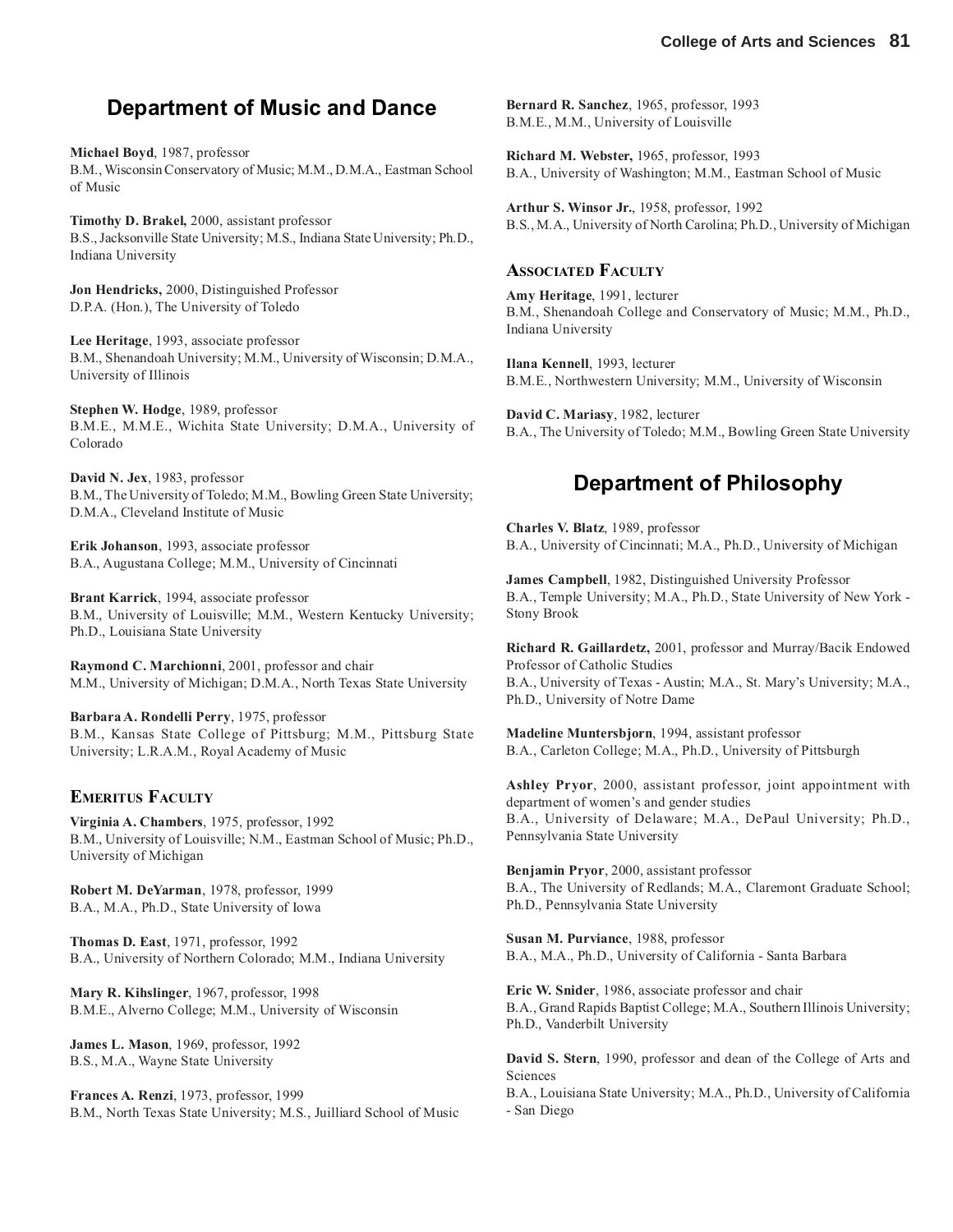#### **EMERITUS AND SUPERANNUATE FACULTY**

**George P. Guthrie**, 1961, professor, 1988 A.B., D.B., Ph.D., University of Chicago

**Thomas C. Mayberry**, 1969, professor, 1989 B.A., M.A., Oklahoma State University; Ph.D., University of Washington

**Ramakrishna Puligandla**, 1966, professor, 1993 B.S., M.Sc., Andhra University; M.S., Purdue University; A.M., University of South Dakota; Ph.D., Rice University

**Stephen S. Tigner**, 1965, professor, 1990 B.A., University of Rochester; M.A., Ph.D., University of Michigan

#### **ASSOCIATED FACULTY**

**James J. Bacik**, 1983, adjunct professor of humanities B.A., M.A., Atheneaum of Ohio; M.F., Fordham University; D.Phil., University of Oxford

**Pierre Vauthy**, M.D., 1981, associate professor B.A., Johns Hopkins University; M.D., New York Medical College

### **Department of Physics and Astronomy**

**Jacques G. Amar**, 1997, assistant professor M.A., University of Rochester; Ph.D., Temple University

**Lawrence S. Anderson**-**Huang** 1978, professor B.S., California Institute of Technology; M.A., Ph.D., University of California - Berkeley

**Brian G. Bagley**, 1991, professor B.S., M.S., University of Wisconsin - Madison; A.M., Ph.D., Harvard University

**Jon E. Bjorkman**, 1996, assistant professor M.S., University of Colorado; Ph.D., University of Wisconsin

**Karen S. Bjorkman**, 1996, associate professor M.S., Ph.D., University of Colorado

**Randy G. Bohn**, 1969, professor B.S.E.P., The University of Toledo; Ph.D., The Ohio State University

**Bernard W. Bopp**, 1974, professor and director of the Center for Teaching and Learning B.A., New York University; Ph.D., The University of Texas

**Song Cheng**, 1993, associate professor B.Sc., Changsha Institute of Technology; Ph.D., Kansas State University

**Alvin D. Compaan**, 1987, professor and director of the Center for Materials Science and Engineering A.B., Calvin College; M.S., Ph.D., University of Chicago

**Larry J. Curtis**, 1963, Distinguished University Professor B.S., The University of Toledo; M.S., Ph.D., University of Michigan

**Xunming Deng**, 1996, professor M.S., Ph.D., University of Chicago

**David G. Ellis**, 1965, professor A.B., Marietta College; Ph.D., Cornell University

**Steven R. Federman**, 1988, professor B.S., Polytechnic Institute of Brooklyn; M.S., Ph.D., New York University

**Bo Gao**, 1994, associate professor B.S., Zhejiang University; M.S., Ph.D., University of Nebraska

**Philip B. James**, 1990, Distinguished University Professor and chair B.S., Carnegie - Mellon University; Ph.D., University of Wisconsin

**Victor G. Karpov**, 2001, professor Ph.D., Leningrad Polytechnic Institute

**Thomas J. Kvale**, 1986, professor B.A., Gustavus Adolphus College; M.S., Ph.D., University of Missouri - Rolla

**Scott A. Lee**, 1987, professor B.S., Bowling Green State University; M.S., Ph.D., University of Cincinnati

**R. Ale Lukaszew,** 2000, assistant professor Ph.D., Wayne State University

**Nancy D. Morrison**, 1978, associate professor B.A., Radcliffe College; M.S., Ph.D., University of Hawaii

**James F. Palmer**, 1999, professor M.S., Cornell University; M.S., Eastern Michigan University; M.S., University of Florida

**Constantine E. Theodosiou**, 1981, professor and associate dean for the natural sciences and mathematics Diploma, University of Athens; M.S., Ph.D., University of Chicago

**Adolf N. Witt**, 1967, Distinguished University Professor Vordiplom, University of Hamburg; Ph.D., University of Chicago

#### **EMERITUS FACULTY**

**Helen L. Brooks**, 1955, professor, 1972 M.A., The University of Toledo

**Robert T. Deck**, 1965, professor, 1993 B.A., LaSalle College; Ph.D., University of Notre Dame

**Armand H. Delsemme**, 1966, professor, 1988 M.S., M.E., Ph.D., Universite de Liege

**Richard M. Schectman**, 1961, professor, 1986 B.S., Lehigh University; M.S., Pennsylvania State University; Ph.D., Cornell University

**H. John Simon**, 1972, professor, 1999 B.S., Tufts University; M.A., Ph.D., Harvard University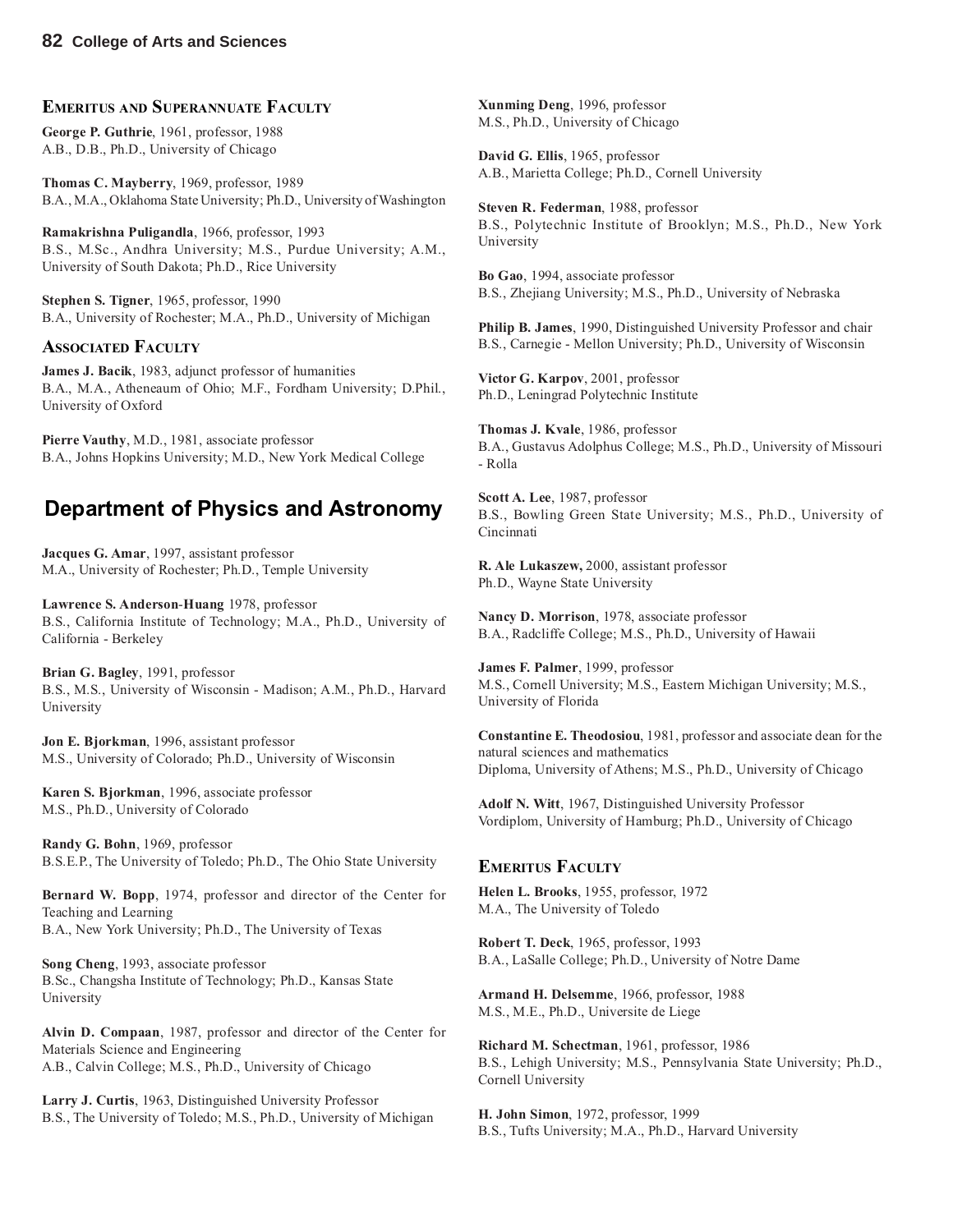**William Williamson Jr.**, 1965, professor, 1997 B.A., San Francisco State College; M.A., University of California; Ph.D., University of Colorado

#### **ASSOCIATED FACULTY**

**Peter Bengtsson**, 1999, honorary associate professor of physics Ph.D., University of Lund, Sweden

**Ralph R. Dobelbower**, 2000, honorary professor of physics, M.D., Jefferson Medical College of Philadelphia; Ph.D., Thomas Jefferson University

**John J. Feldmeier,** 2000, honorary professor of physics D.O., Philadelphia College of Osteopathic Medicine

**Ragnar Hellborg**, 1999, honorary professor of physics Ph.D., University of Lund, Sweden

**Naoki Iwamoto**, 2001, research professor of physics Ph.D., University of Illinois at Urbana - Champaign

**Indrek Martinson**, 1986, honorary professor Fil. Mag., Fil. Lic., Fil. Dr., Stockholm University

**Stanford Ovshinsky**, 1999, honorary professor of physics

**E. Ishmael Parsai**, 2000, honorary associate professor of physics Ph.D., Medical College of Ohio

**A. Alan Pinkerton**, 1996, honorary professor Grad., RIC Brighton College of Tech; Ph.D., University of Alberta

### **Department of Political Science and Public Administration**

**Lynn W. Bachelor**, 1988, associate professor and chair B.A., Mount Holyoke College; M.A., University of New Hampshire; Ph.D., University of Chicago

**David H. Davis**, 1989, professor B.A., Cornell University; M.A., Ph.D., Johns Hopkins University

**Mark E. Denham**, 1989, associate professor B.S., Georgia Institute of Technology; M.Div., Boston University; M.A., Ph.D., The Ohio State University

**Renee J. Heberle**, 1997, assistant professor B.A., Brandeis University; M.A., Ph.D., University of Massachusetts - Amherst

**Hugh F. Hinton**, 1975, associate professor B.A., M.A., Ph.D., The University of Texas

**James W. Lindeen**, 1967, professor B.A., University of Omaha; M.A., Ph.D., University of Nebraska

**Samuel P. Nelson**, 2001, assistant professor B.A., Northwestern University; M.A., Ph.D., University of Wisconsin - Madison

**Ronald R. Randall**, 1970, professor B.A., University of Montana; Ph.D., University of Wisconsin

**Sunday E. Ubokudom**, 1995, associate professor B.S., Oklahoma State University; M.P.A., Ph.D., University of Kansas

**Richard F. Weisfelder**, 1975, professor B.A., Amherst College; M.A., Ph.D., Harvard University

**Carter A. Wilson**, 1983, professor B.A., M.A., Ph.D., Wayne State University

**David S. Wilson**, 1970, associate professor B.A., Dartmouth College; M.A., Ph.D., Cornell University

#### **EMERITUS AND SUPERANNUATE FACULTY**

**Abid A. Al-Marayati**, 1968, professor, 1989 B.S., M.A., Bradley University; Ph.D., New York University

**Norman Blume**, 1956, professor, 1983 B.A., University of Connecticut; M.A., Boston University; Ph.D., The Ohio State University

**Winfield S. Bollinger**, 1967, professor, 1993 B.A., Ph.D., Syracuse University

**George P. Jan**, 1968, professor, 1993 B.A., National Chengchi University; M.A., Southern Illinois University; Ph.D., New York University

**Willard W. Smith**, 1961, professor, 1989 B.A., Miami University; M.S.G.M., University of Denver

**Robert S. Sullivant**, 1973, professor, 1990 A.B., M.A., University of California; Ph.D., University of Chicago

**Karl O. Vezner**, 1971, professor, 1992 B.A., Valparaiso University; M.A., American University; Ph.D., University of North Carolina

**George L. Willis**, 1969, professor, 1983 B.A., Ph.D., Indiana University; M.A., University of North Carolina

### **Department of Psychology**

**Harvard L. Armus**, 1960, professor A.B., New York University; A.M., Columbia University; Ph.D., State University of Iowa

**Frank Bernieri**, 1994, associate professor B.A., University of Rochester; Ph.D., Harvard University

**Wesley A. Bullock**, 1988, associate professor B.A., M.S., Ph.D., University of Oklahoma

**Michael Caruso**, 1988, associate professor B.A., M.A., University of Akron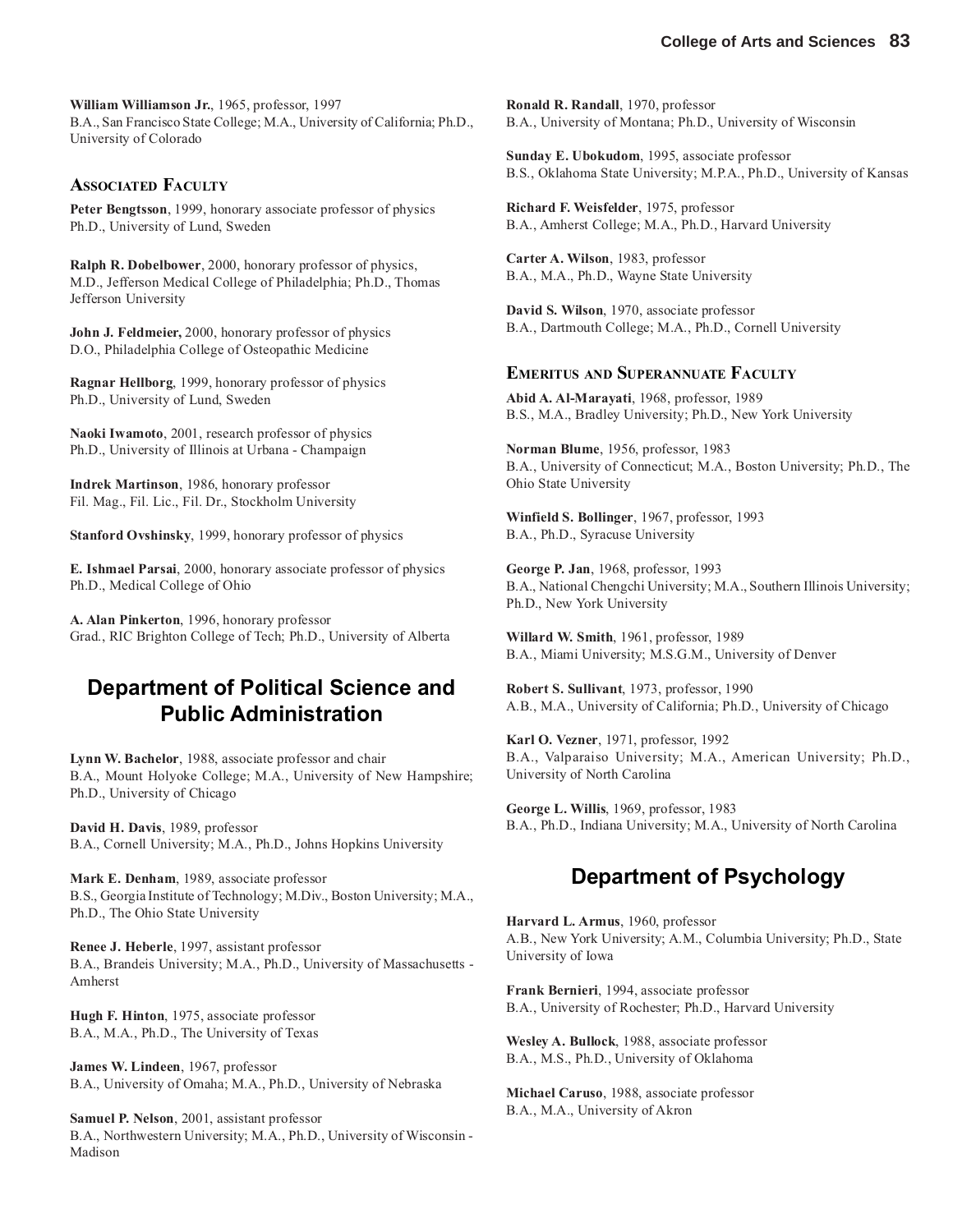**Stephen D. Christman**, 1989, professor B.A., University of Michigan; Ph.D., University of California - Berkeley

**Robert K. Elliott,** 1978, professor B.A., University of California - Santa Cruz; M.A., Ph.D., University of California - Los Angeles

**Jeanne B. Funk**, 1995, professor B.A., Bucknell University; Ph.D., University of North Carolina

**Andrew L. Geers**, 2001, assistant professor B.A., University of Cincinnati; M.S., Ph.D., Ohio University

**Robert A. Haaf**, 1969, professor and chair B.A., Gettysburg College; M.A., University of Maryland; Ph.D., University of Connecticut

**Henry E. Heffner,** 1987, professor B.A., Trinity College; M.S., Ph.D., Florida State University

**Rickye S. Heffner,** 1987, professor B.A., Vanderbilt University; M.S., Ph.D., Florida State University

**Joseph D. Hovey**, 1997, associate professor B.A., University of California - Los Angeles; M.A. Ph.D., University of Michigan

**John D. Jasper**, 2001, assistant professor B.S., Kansas State University; M.A., Ph.D., University of Iowa

**Christopher C. Layne**, 1980, associate professor B.A., College of William and Mary; M.A., Ph.D., University of Alabama

**Walter McKeever,** 1990, professor B.A., Miami University; Ph.D., University of Rochester

**Joni L. Mihura**, 1996, assistant professor B.S., M.S., Ph.D., Oklahoma State University

**Laura D. Seligman**, 2001, assistant professor B.A., State University of New York at Oneonta; M.S., Ph.D., Virginia Polytechnic Institute and State University

**Alice H. Skeens**, 1963, associate professor B.S., Concord College; M.A., West Virginia University; Ed.D., The University of Toledo

**P. Hull Smith**, 1983, associate professor B.A., M.A., Ph.D., The University of Toledo

**Mojisola F. Tiamiyu**, 1997, assistant professor B.Sc., Obafemi Awolowo University; M.Sc., University of Jos; Ph.D., University of Toronto

#### **EMERITUS AND SUPERANNUATE FACULTY**

**Robert J. Burns**, 1946, professor, 1982 B.B.A., M.A., The University of Toledo; Ph.D., University of Michigan

**David M. Del Castillo**, 1968, professor, 1993 B.S., M.S., Ph.D., University of New Mexico

**William E. Gumenik**, 1963, professor, 1988 B.A., M.A., Brooklyn College; Ph.D., New York University

**Albert B. Palmer Jr.**, 1965, professor, 1993 B.A., Heidelberg College; M.S., New Mexico Highlands University; Ph.D., Southern Illinois University

**Stefan Slak**, 1967, professor, 1993 Diplome, Universite de Paris; M.S., Lehigh University; Ph.D., Wayne State University

**Julian Wohl**, 1961, professor, 1986 A.B., Brooklyn College; Ph.D., University of Nebraska

#### **ASSOCIATED FACULTY**

**Brian Cullen**, 1993, professor M.D., Queens University

**Kenneth Davis**, 1996, assistant professor B.A., M.A., Ph.D., The University of Toledo

**Wallace E. Dixon**, 1992, assistant professor B.A., The University of Toledo; Ph.D., Miami University

**Larry Hamme**, 1996, assistant professor B.A., M.A., North Carolina Central College; Ph.D., The University of Toledo

**Denis P. Lynch**, 1968, associate professor A.B., University of Detroit; M.S., Ph.D., Case Western University

**Austin J. McSweeny**, 1984, professor B.S., University of Wisconsin; M.A., Ph.D., Northern Illinois University

**Cheryl Morrow-Bradley**, 1988, assistant professor B.A., M.A., Bowling Green State University; Ph.D., The University of Toledo

#### **Department of Sociology and Anthropology**

**Abdul Alkalimat**, 1994, professor and director of Africana Studies B.A., Ottawa University; M.A., Ph.D., University of Chicago

**Barbara K. Chesney**, 1989, associate professor and chair B.A., Mount St. Mary's College; M.A., Eastern Michigan University; M.P.H., Ph.D., University of Michigan

**Barbara Coventry**, 1991, associate professor B.A., Eureka College; M.S., Illinois State University; Ph.D., University of Illinois

**Mary Louise Glen**, 1967, professor B.A., Wayne State University; M.Ed., Ed.S., Ed.D., The University of Toledo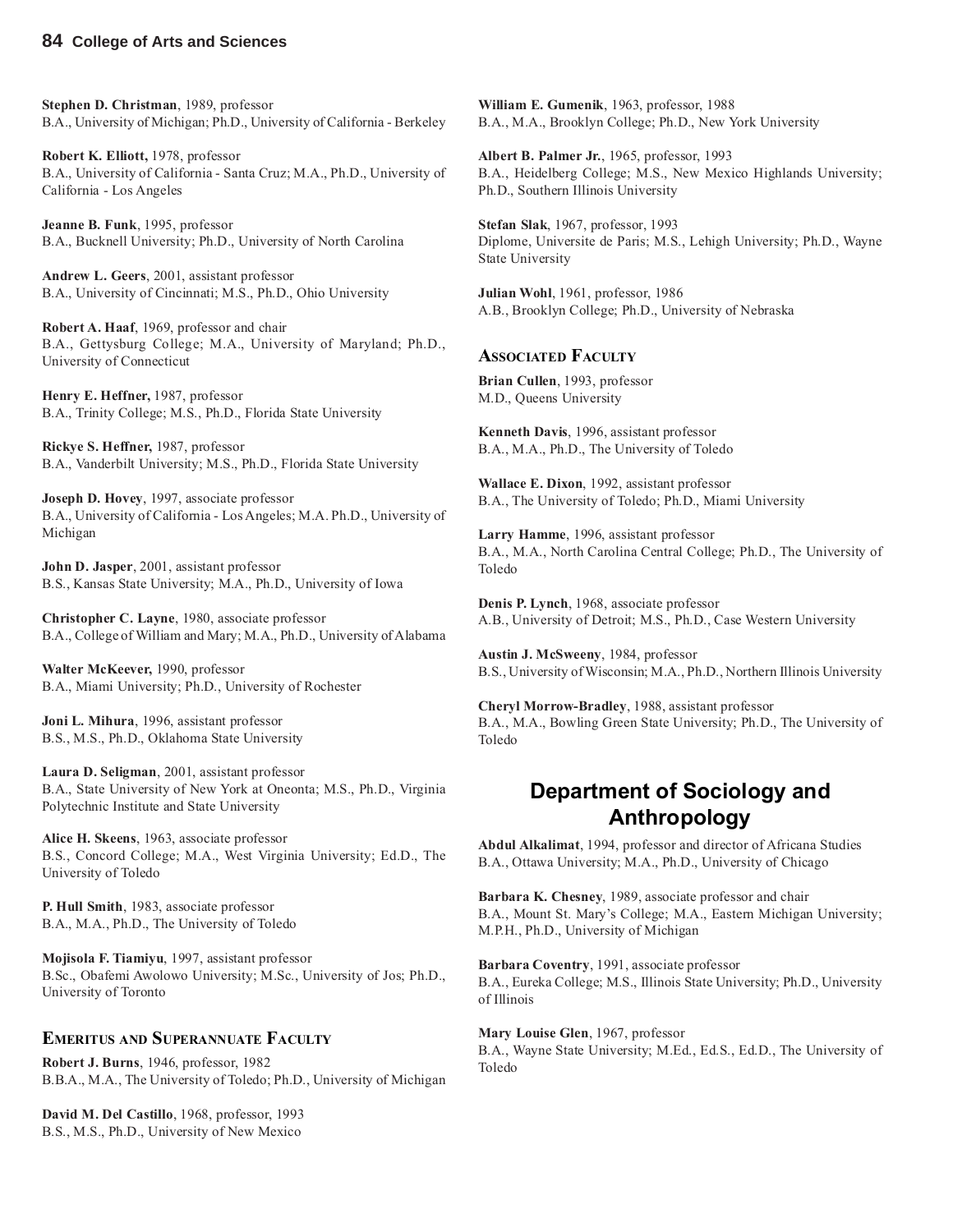**Daniel M. Johnson**, 2001, professor and president of The University of Toledo

B.A., M.A., Texas Christian University; Ph.D., University of Missouri - Columbia

**William Leons**, 1975, associate professor B.A., M.A., University of California; Ph.D., Pennsylvania State University

**Steve B. McConnell**, 1972, associate professor B.A., Park College; M.A., Ph.D., University of Missouri

**Patrick McGuire**, 1987, associate professor B.A., State University of New York - Potsdam; M.A., M.A.T., State University of New York - Binghamton; Ph.D., State University of New York - Stony Brook

**Seamus P. Metress**, 1969, professor B.S., University of Notre Dame; M.A., Columbia University; Ph.D., Indiana University

**Marietta Morrissey**, 1989, professor and associate dean for the social sciences

B.A., University of Pittsburgh; M.A., Ph.D., Michigan State University

**Elias T. Nigem**, 1976, associate professor A.A., Los Angeles Valley College; B.A., M.A., California State University; Ph.D., Utah State University

**Rubin Patterson**, 1992, assistant professor B.S., Florida State University; M.S., George Washington University; Ph.D., Howard University

**Angela Siner**, 1989, instructor B.A., Grambling State University; M.A., University of Southwest Louisiana

**Randy Stoecker**, 1988, associate professor B.A., University of Wisconsin - Whitewater; M.A., Ph.D., University of Minnesota

**David M. Stothers**, 1972, associate professor B.A., McMaster University; M.A., University of Toronto; Ph.D., Case Western Reserve University

**Jerry Van Hoy**, 2000, associate professor B.A., University of California - Santa Cruz; M.A., Ph.D., Northwestern University

**Leslie Wang**, 1991, instructor B.A., M.A., State University of New York at New Paltz

#### **EMERITUS AND SUPERANNUATE FACULTY**

**Nadim Bitar**, 1969, professor, 1990 B.A., M.A., Wayne State University; Ph.D., Sorbonne University of Paris

**Robert E. Forman**, 1969, professor, 1986 B.A., M.A., Ph.D., University of Minnesota

**Sidney J. Kaplan**, 1962, professor, 1989 B.A., M.A., Boston University; Ph.D., Washington State University **James A. King**, 1971, professor, 1999 B.A., St. Procopius College; M.A., Ph.D., University of Notre Dame

**Neil M. Palmer**, 1967, professor, 1991 B.S., B.A., M.A., The University of Texas; Ph.D., University of Iowa

**John C. Schaffer**, 1974, associate professor, 1991 B.S., The Ohio State University; M.S.W., University of Michigan

**Robert M. Schmitz**, 1971, associate professor, 1992 B.A., The University of Toledo; M.S.W., University of Michigan

**Ruth E. Searles**, 1969, professor, 1991 B.A., Oberlin College; M.A., Ph.D., University of Michigan

#### **RESEARCH PROFESSOR**

**Cary S. Kart**, 1974, professor, 2000 B.A., Queens College; M.A., Adelphi University; Ph.D., University of Virginia

#### **Department of Theatre and Film**

**Stephen D. Berwind,** 2000, assistant professor B.A., Wake Forest University; M.F.A., University of Washington; Ph.D., Louisiana State University

**James S. Hill**, 1980, professor and chair B.A., M.A., Adams State College; M.F.A., University of Arizona

**Tammy A. Kinsey,** 2000, assistant professor B.A., Virginia Tech; M.F.A., Virginia Commonwealth University

**Elspeth kydd**, 1993, associate professor B.A., University of Warwick; M.A., Ph.D., Northwestern University

**Holly Monsos**, 1992, associate professor B.A., Michigan State University; M.F.A., University of Montana

**Jennifer Rockwood**, 1992, lecturer B.F.A., The University of Toledo

**Daniel J. Watermeier**, 1984, professor and associate dean for the visual and performing arts B.A., University of Tennessee; M.A., University of Maryland; Ph.D., University of Illinois

#### **EMERITUS FACULTY**

**Bernard A. Coyne**, 1964, professor, 1985 B.A., Villanova University; M.F.A., Catholic University of America; Ph.D., Tulane University

**William R. Smith**, 1972, professor, 1992 B.S.E., Indiana University; M.F.A., University of Wisconsin

**E. Elaine Valois**, 1966, professor, 1991 B.A., Bowling Green State University; Certificate, Sorbonne University of Paris; M.A., Bowling Green State University